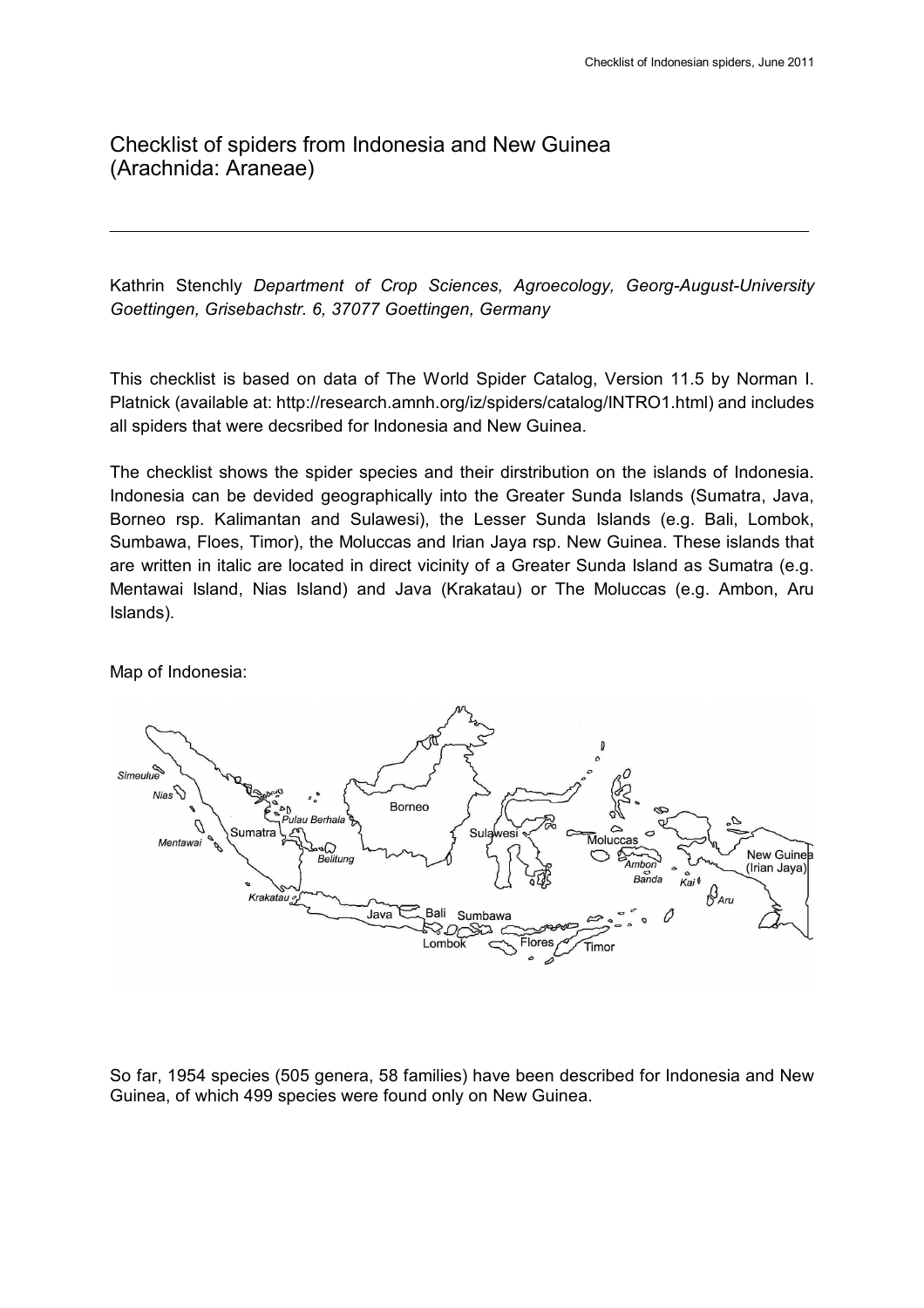| <b>Family</b> | <b>Species</b> | Family                | <b>Species</b> | <b>Family</b>     | <b>Species</b> |
|---------------|----------------|-----------------------|----------------|-------------------|----------------|
| Anapidae      | 3              | Liocranidae           | 18             | Scytodidae        | 5              |
| Araneidae     | 151            | Liphistiidae          | 1              | Segestriidae      | 3              |
| Atypidae      | 3              | Lycosidae             | 62             | Sparassidae       | 166            |
| Barychelidae  | 23             | Micropholcommatidae*1 |                | Stenochilidae     | 4              |
| Clubionidae   | 64             | Mimetidae             |                | Stiphidiidae*     | 4              |
| Corinnidae    | 54             | Miturgidae            | 34             | Symphytognathidae | 4              |
| Ctenidae      | 27             | Mysmenidae            | 9              | Telemidae         | 5              |
| Ctenizidae    | 5              | Nemesiidae            | 1              | Tetrablemmidae    | 45             |
| Cycloctenidae | 1              | Nephilidae            | 14             | Tetragnathidae    | 95             |
| Deinopidae    | 4              | Nesticidae            | 5              | Theraphosidae     | 43             |
| Desidae       | 4              | Nicodamidae*          | 4              | Theridiidae       | 100            |
| Dictynidae    | 1              | Ochyroceratidae       | 41             | Theridiosomatidae | $\overline{2}$ |
| Dipluridae*   | $\overline{2}$ | Oonopidae             | 14             | Thomisidae        | 117            |
| Filistatidae  | 3              | Oxyopidae             | 41             | Titanoecidae*     | 1              |
| Gnaphosidae   | 15             | Philodromidae         | 6              | Trochanteriidae   | $\overline{2}$ |
| Hahniidae     | 3              | Pholcidae             | 45             | Uloboridae        | 26             |
| Hersiliidae   | 20             | Phyxelididae          | $\overline{2}$ | Zodariidae        | 33             |
| Hexathelidae  | 3              | Pisauridae            | 27             | Zoridae           | $\overline{2}$ |
| Lamponidae*   | 3              | Psechridae            | 5              |                   |                |
| Linyphiidae   | 55             | Salticidae            | 522            |                   |                |

List of families that were found in Indonesia:

\* only found on New Guinea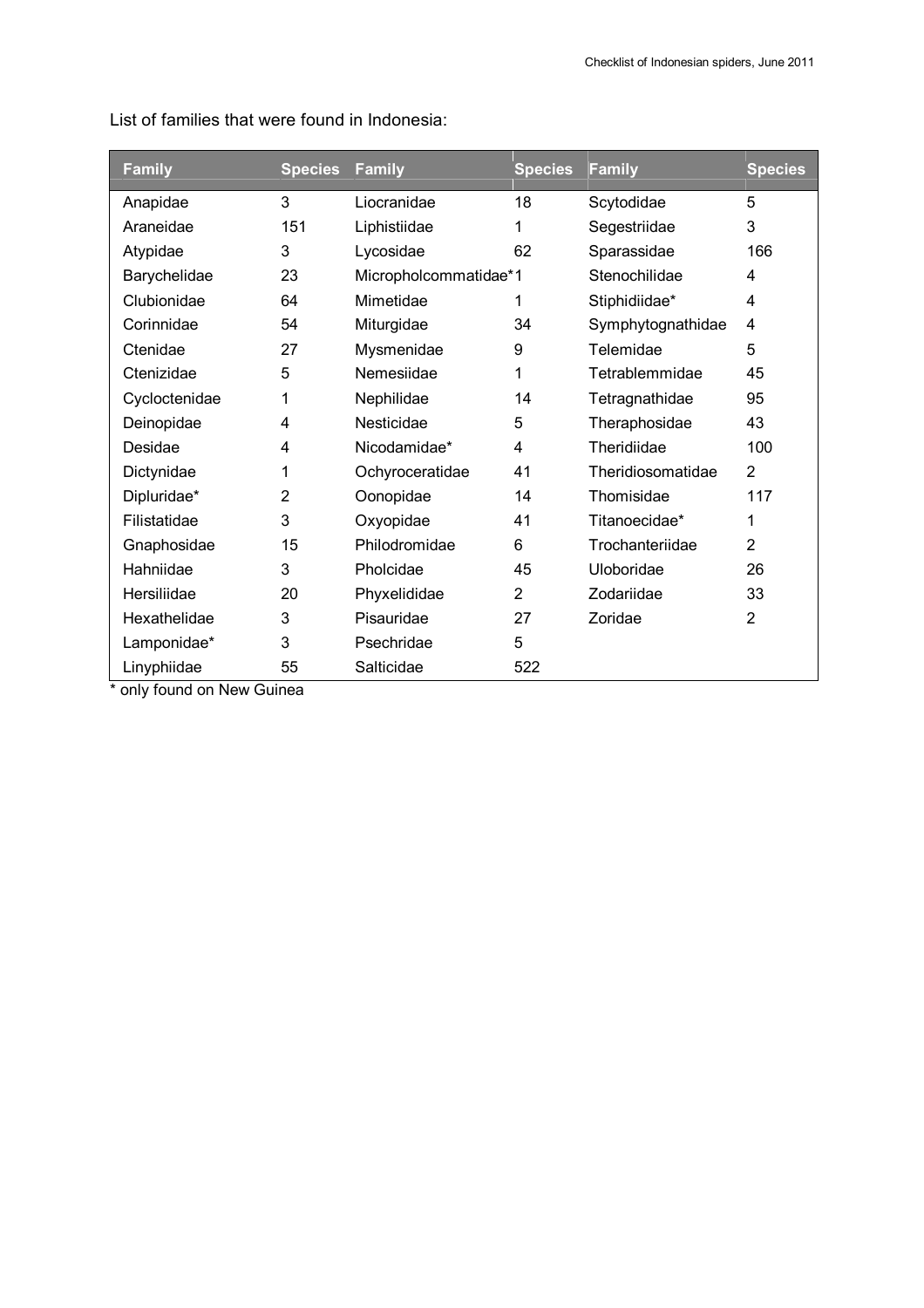|                               |                      | Checklist of spiders from Indonesia and New Guinea (Arachnida, Araneae) |                                                                                               |           |                  |          |          |          |                                       |          |           |                  |                   |                             |          |          |             |           |             |                  |      |        |         |                 |                           |
|-------------------------------|----------------------|-------------------------------------------------------------------------|-----------------------------------------------------------------------------------------------|-----------|------------------|----------|----------|----------|---------------------------------------|----------|-----------|------------------|-------------------|-----------------------------|----------|----------|-------------|-----------|-------------|------------------|------|--------|---------|-----------------|---------------------------|
|                               |                      |                                                                         |                                                                                               |           | Greater Sunda Is |          |          |          |                                       |          |           |                  |                   |                             |          |          |             |           |             |                  |      |        |         |                 |                           |
| (without pantropical species) |                      |                                                                         |                                                                                               |           |                  |          |          |          |                                       |          |           |                  |                   |                             |          |          |             |           |             |                  |      |        |         |                 |                           |
|                               |                      |                                                                         | based on the data of The World spider cataloge Version 11.5 by Norman I. Platnick (June 2011) |           |                  |          |          |          |                                       |          | <u>نه</u> | Nias Is.-Sumatra | Berhala           |                             |          |          |             |           |             | Lesser Sunda Is. |      |        |         |                 | New Guinea                |
|                               |                      |                                                                         |                                                                                               |           |                  |          |          |          |                                       |          |           |                  |                   |                             |          |          |             |           |             |                  |      |        |         |                 |                           |
|                               |                      |                                                                         |                                                                                               | Indonesia |                  | Borneo   | Java     | Krakatau | Sumatra                               | Belitung | Mentwai   |                  | Pulu <sup>1</sup> | <b>Sulawesi</b><br>Simeulue | Molukken | Ambon    | Aru Islands | Banda Is. | Kai Islands |                  | Baii | Lombok | Sumbawa | Flores<br>Timor |                           |
| Family                        | Genus                | <b>Species</b>                                                          | Author                                                                                        |           |                  |          |          |          |                                       |          |           |                  |                   |                             |          |          |             |           |             |                  |      |        |         |                 |                           |
| Anapidae                      | <b>Borneanapis</b>   | belalong                                                                | Snazell, 2009                                                                                 |           |                  | $\times$ |          |          |                                       |          |           |                  |                   |                             |          |          |             |           |             |                  |      |        |         |                 |                           |
| Anapidae                      | Conculus             | grossus                                                                 | (Foerster, 1959)                                                                              |           |                  |          | X        |          |                                       |          |           |                  |                   |                             |          |          |             |           |             |                  |      |        |         |                 | $\mathsf X$               |
| Anapidae                      | Pseudanapis          | parocula                                                                | (Simon, 1899)                                                                                 |           |                  |          | $\times$ |          | $\times$<br>$\boldsymbol{\mathsf{X}}$ |          |           |                  |                   |                             |          |          |             |           |             |                  |      |        |         |                 |                           |
| Araneidae                     | Actinacantha         | globulata                                                               | (Walckenaer, 1841)<br>Schmidt & Scharff, 2008                                                 |           |                  |          |          |          |                                       |          |           |                  |                   | X                           |          |          |             |           |             |                  |      |        |         |                 |                           |
| Araneidae<br>Araneidae        | Acusilas             | callidus                                                                | Simon, 1895                                                                                   |           |                  |          |          |          |                                       |          |           |                  |                   |                             | X        |          |             |           |             |                  |      |        |         |                 |                           |
|                               | Acusilas             | coccineus                                                               |                                                                                               |           |                  | $\times$ |          |          | $\times$                              |          |           |                  |                   |                             |          |          |             |           |             |                  |      |        |         |                 |                           |
| Araneidae<br>Araneidae        | Acusilas<br>Acusilas | malaccensis<br>spiralis                                                 | Murphy & Murphy, 1983<br>Schmidt & Scharff, 2008                                              |           |                  |          |          |          | $\times$                              |          |           |                  |                   |                             |          |          |             |           |             |                  |      |        |         |                 |                           |
|                               | Acusilas             | vei                                                                     | Schmidt & Scharff, 2008                                                                       |           |                  |          |          |          |                                       |          |           |                  |                   | X                           |          |          |             |           |             |                  |      |        |         |                 |                           |
| Araneidae<br>Araneidae        | Acusilas             | vilei                                                                   | Schmidt & Scharff, 2008                                                                       |           |                  |          |          |          |                                       |          |           |                  |                   | $\mathsf{X}$                |          |          |             |           |             |                  |      |        |         |                 |                           |
| Araneidae                     |                      | buchi                                                                   | Chrysanthus, 1969                                                                             |           |                  |          |          |          |                                       |          |           |                  |                   |                             |          |          |             |           |             |                  |      |        |         |                 | X                         |
| Araneidae                     | Anepsion<br>Anepsion |                                                                         | (Thorell, 1877)                                                                               |           |                  |          |          |          |                                       |          |           |                  |                   | $\times$                    |          |          |             |           |             |                  |      |        |         |                 |                           |
|                               |                      | depressum                                                               | Chrysanthus, 1969                                                                             |           |                  |          |          |          |                                       |          |           |                  |                   |                             |          |          |             |           |             |                  |      |        |         |                 | $\mathsf{X}$              |
| Araneidae<br>Araneidae        | Anepsion<br>Anepsion | hammeni                                                                 | Chrysanthus, 1961                                                                             | X         |                  |          |          |          |                                       |          |           |                  |                   |                             |          |          |             |           |             |                  |      |        |         |                 |                           |
|                               |                      | jacobsoni                                                               | (O. P.-Cambridge, 1877)                                                                       |           |                  |          |          |          |                                       |          |           |                  |                   | $\times$                    |          |          |             |           |             |                  |      |        |         |                 |                           |
| Araneidae<br>Araneidae        | Anepsion<br>Anepsion | maritatum<br>peltoides                                                  | (Thorell, 1878)                                                                               |           |                  |          |          |          |                                       |          |           |                  |                   |                             |          |          |             |           |             |                  |      |        |         |                 | X                         |
| Araneidae                     | Anepsion             | reimoseri                                                               | Chrysanthus, 1961                                                                             |           |                  |          |          |          |                                       |          |           |                  |                   |                             |          |          |             |           |             |                  |      |        |         |                 | $\boldsymbol{\mathsf{X}}$ |
| Araneidae                     | Anepsion             | villosum                                                                | (Thorell, 1877)                                                                               |           |                  |          |          |          |                                       |          |           |                  |                   | X                           |          |          |             |           |             |                  |      |        |         |                 |                           |
| Araneidae                     | Anepsion             | wichmanni                                                               | (Kulczyn'ski, 1911)                                                                           |           |                  |          |          |          |                                       |          |           |                  |                   |                             |          |          |             |           |             |                  |      |        |         |                 | X                         |
| Araneidae                     | Arachnura            | melanura                                                                | Simon, 1867                                                                                   |           |                  |          |          |          |                                       |          |           |                  |                   | Χ                           |          |          |             |           |             |                  |      |        |         |                 |                           |
| Araneidae                     | Araneus              |                                                                         | (Thorell, 1877)                                                                               |           |                  |          |          |          |                                       |          |           |                  |                   | X                           |          |          |             |           |             |                  |      |        |         |                 |                           |
| Araneidae                     | Araneus              | acropygus<br>balanus                                                    | (Doleschall, 1859)                                                                            |           |                  |          |          |          |                                       |          |           |                  |                   |                             |          | $\times$ |             |           |             |                  |      |        |         |                 |                           |
| Araneidae                     | Araneus              | bantaengi                                                               | Merian, 1911                                                                                  |           |                  |          |          |          |                                       |          |           |                  |                   | X                           |          |          |             |           |             |                  |      |        |         |                 |                           |
| Araneidae                     | Araneus              | blochmanni                                                              | (Strand, 1907)                                                                                |           |                  |          | X        |          |                                       |          |           |                  |                   |                             |          |          |             |           |             |                  |      |        |         |                 |                           |
| Araneidae                     | Araneus              | celebenisis                                                             | Merian, 1911                                                                                  |           |                  |          |          |          |                                       |          |           |                  |                   | X                           |          |          |             |           |             |                  |      |        |         |                 |                           |
| Araneidae                     | Araneus              | enucleatus                                                              | (Karsch, 1879)                                                                                |           |                  |          |          |          | X                                     |          |           |                  |                   |                             |          |          |             |           |             |                  |      |        |         |                 |                           |
| Araneidae                     | Araneus              | enyoides                                                                | (Thorell, 1877)                                                                               |           |                  |          |          |          |                                       |          |           |                  |                   | $\times$                    |          |          |             |           |             |                  |      |        |         |                 |                           |
| Araneidae                     | Araneus              | ferrugineus                                                             | (Thorell, 1877)                                                                               |           |                  |          |          |          |                                       |          |           |                  |                   | X                           |          |          |             |           |             |                  |      |        |         |                 |                           |
| Araneidae                     | Araneus              | flavisternis                                                            | (Thorell, 1878)                                                                               |           |                  |          |          |          |                                       |          |           |                  |                   |                             |          | X        |             |           |             |                  |      |        |         |                 | X                         |
| Araneidae                     | Araneus              | flavosignatus                                                           | (Roewer, 1942)                                                                                |           |                  |          |          |          |                                       |          |           |                  |                   | X                           |          |          |             |           |             |                  |      |        |         |                 |                           |
| Araneidae                     | Araneus              | gestrellus                                                              | (Strand, 1907)                                                                                |           |                  |          |          |          |                                       |          |           |                  |                   |                             | X        |          |             |           |             |                  |      |        |         |                 |                           |
| Araneidae                     | Araneus              | goniaeoides                                                             | (Strand, 1915)                                                                                |           |                  |          |          |          |                                       |          |           |                  |                   |                             |          |          |             |           |             |                  |      | X      |         |                 |                           |
| Araneidae                     | Araneus              | goniaeus                                                                | (Thorell, 1878)                                                                               |           |                  |          | X        |          |                                       |          |           |                  |                   |                             |          | $\times$ |             |           |             |                  |      |        |         |                 | X                         |
| Araneidae                     | Araneus              | goniaeus virens                                                         | (Thorell, 1890)                                                                               |           |                  |          |          |          | $\times$                              |          |           |                  |                   |                             |          |          |             |           |             |                  |      |        |         |                 |                           |
| Araneidae                     | Araneus              | hampei                                                                  | Simon, 1895                                                                                   |           |                  |          | $\times$ |          |                                       |          |           |                  |                   |                             |          |          |             |           |             |                  |      |        |         |                 |                           |
| Araneidae                     | Araneus              | herbeus                                                                 | (Thorell, 1890)                                                                               |           |                  |          |          |          | $\boldsymbol{\mathsf{X}}$             |          |           |                  |                   |                             |          |          |             |           |             |                  |      |        |         |                 |                           |
| Araneidae                     | Araneus              | indistinctus                                                            | (Doleschall, 1859)                                                                            |           |                  |          | $\times$ |          |                                       |          |           |                  |                   |                             |          |          |             |           |             |                  |      |        |         |                 |                           |
| Araneidae                     | Araneus              | inustus                                                                 | (L. Koch, 1871)                                                                               |           |                  |          |          |          | $\boldsymbol{\mathsf{X}}$             |          |           |                  |                   |                             |          |          |             |           |             |                  |      |        |         |                 |                           |
| Araneidae                     | Araneus              | lingicaudus                                                             | (Thorell, 1877)                                                                               |           |                  |          |          |          |                                       |          |           |                  |                   | $\boldsymbol{\mathsf{X}}$   |          |          |             |           |             |                  |      |        |         |                 |                           |
| Araneidae                     | Araneus              | minahassae                                                              | Merian, 1911                                                                                  |           |                  |          |          |          |                                       |          |           |                  |                   | $\times$                    |          |          |             |           |             |                  |      |        |         |                 |                           |
| Araneidae                     | Araneus              | myurus                                                                  | (Thorell, 1877)                                                                               |           |                  |          |          |          |                                       |          |           |                  |                   | X                           |          |          |             |           |             |                  |      |        |         |                 |                           |
| Araneidae                     | Araneus              | nephelodes                                                              | (Thorell, 1890)                                                                               | X         |                  |          |          |          |                                       |          |           |                  |                   |                             |          |          |             |           |             |                  |      |        |         |                 |                           |
| Araneidae                     | Araneus              | nigroflavornatus                                                        | Merian, 1911                                                                                  |           |                  |          |          |          |                                       |          |           |                  |                   | X                           |          |          |             |           |             |                  |      |        |         |                 |                           |
|                               |                      |                                                                         |                                                                                               |           |                  |          |          |          |                                       |          |           |                  |                   |                             |          |          |             |           |             |                  |      |        |         |                 |                           |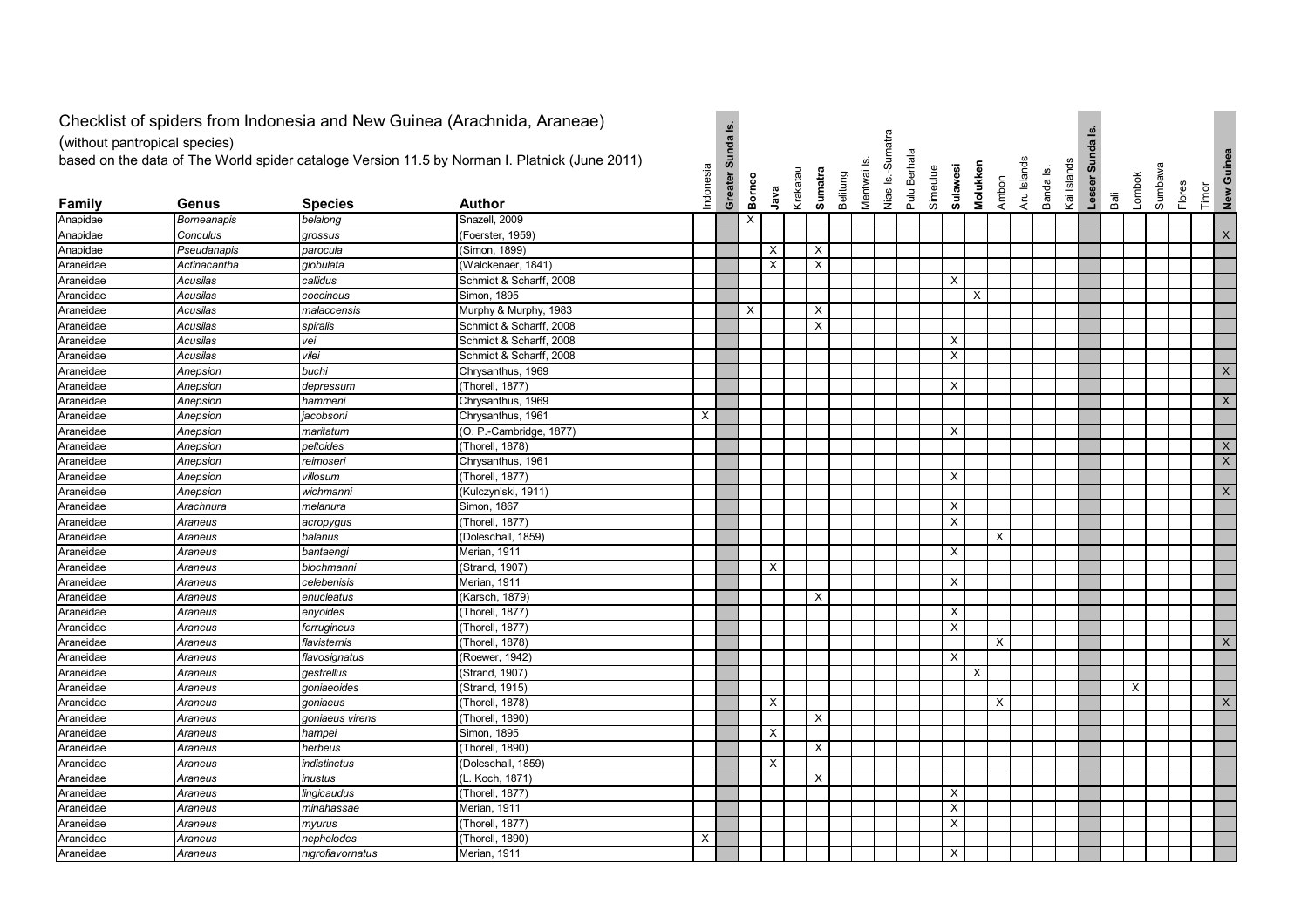| Araneidae              | Araneus                 | nox                       | (Simon, 1877)                         |   |          |                           | X        |  | $X$ $\mid$ $X$ |          |          |  |  |  |          |              |
|------------------------|-------------------------|---------------------------|---------------------------------------|---|----------|---------------------------|----------|--|----------------|----------|----------|--|--|--|----------|--------------|
| Araneidae              | Araneus                 | origenus                  | (Thorell, 1890)                       |   |          |                           | $\times$ |  |                |          |          |  |  |  |          |              |
| Araneidae              | Araneus                 | oxyurus                   | (Thorell, 1877)                       |   |          |                           |          |  | X              |          |          |  |  |  |          |              |
| Araneidae              | Araneus                 | pfeifferae                | (Thorell, 1877)                       |   |          | $\times$                  |          |  | X              |          |          |  |  |  |          |              |
| Araneidae              | Araneus                 | pictithorax               | (Hasselt, 1882)                       |   |          |                           | $\times$ |  |                |          |          |  |  |  |          |              |
| Araneidae              | Araneus                 | pistiger                  | Simon, 1899                           |   |          |                           | $\sf X$  |  |                |          |          |  |  |  |          |              |
| Araneidae              | Araneus                 | postilena                 | (Thorell, 1878)                       |   |          | X                         | X        |  |                |          | $\times$ |  |  |  |          | X            |
| Araneidae              | Araneus                 | prasius                   | (Thorell, 1890)                       |   |          | X                         |          |  |                |          |          |  |  |  |          |              |
| Araneidae              | Araneus                 | prospiciens               | (Thorell, 1890)                       |   |          |                           | $\times$ |  |                |          |          |  |  |  |          |              |
| Araneidae              | Araneus                 | pupulus                   | (Thorell, 1890)                       |   |          | $\boldsymbol{\mathsf{x}}$ |          |  |                |          | $\times$ |  |  |  |          |              |
| Araneidae              | Araneus                 | radja                     | (Doleschall, 1857)                    |   |          |                           |          |  |                |          | X        |  |  |  |          |              |
| Araneidae              | Araneus                 | spathurus                 | (Thorell, 1890)                       |   |          |                           | X        |  |                |          |          |  |  |  |          |              |
| Araneidae              | Araneus                 | virgunculus               | (Thorell, 1890)                       |   |          |                           | $\times$ |  |                |          |          |  |  |  |          |              |
| Araneidae              | Argioe                  | halmaherensis             | Strand, 1907                          |   |          |                           |          |  |                | $\times$ |          |  |  |  |          | $\times$     |
| Araneidae              | Argioe                  | modesta                   | Thorell, 1881                         |   | X        |                           |          |  |                |          |          |  |  |  |          |              |
| Araneidae              | Argiope                 | aemula nigripes           | Thorell, 1877                         |   |          |                           |          |  | X              |          |          |  |  |  |          |              |
| Araneidae              | Argiope                 | buehleri                  | Schenkel, 1944                        |   |          |                           |          |  |                |          |          |  |  |  |          | X            |
| Araneidae              | Argiope                 | chloreis                  | Thorell, 1877                         |   |          |                           | X        |  |                |          |          |  |  |  |          | $\mathsf{X}$ |
| Araneidae              | Argiope                 | doboensis                 | Strand, 1911                          | Х |          |                           |          |  |                |          |          |  |  |  |          | X            |
| Araneidae              | Argiope                 | niasensis                 | Strand, 1907                          | X |          |                           |          |  |                |          |          |  |  |  |          |              |
| Araneidae              | Argiope                 | picta                     | Koch, 1871                            |   |          |                           |          |  |                | $\times$ |          |  |  |  |          |              |
| Araneidae              | Argiope                 | possoica                  | Merian, 1911                          |   |          |                           |          |  | X              |          |          |  |  |  |          |              |
| Araneidae              | Argiope                 | pulchella                 | Thorell, 1881                         |   |          | $\times$                  |          |  |                |          |          |  |  |  |          |              |
| Araneidae              | Argiope                 | reinwardti                | Doleschall, 1859                      | X |          |                           |          |  |                |          |          |  |  |  |          | X            |
| Araneidae              | Argiope                 | reinwardti sumatrana      | (Hasselt, 1882)                       |   |          |                           | $\times$ |  |                |          |          |  |  |  |          |              |
| Araneidae              | Argiope                 | trifasciata               | (Forsskål, 1775)                      | X |          |                           |          |  |                |          |          |  |  |  |          | $\mathsf{X}$ |
| Araneidae              | Argiope                 | versicolor                | (Doleschall, 1859)                    | X |          | $\boldsymbol{\mathsf{X}}$ |          |  |                |          |          |  |  |  |          |              |
| Araneidae              | Caerostris              | sumatrana                 | Strand, 1915                          |   | $\times$ |                           |          |  |                |          |          |  |  |  |          |              |
| Araneidae              | Chorizopes              | frontalis                 | O. P.-Cambridge, 1870                 |   |          |                           | X        |  |                |          |          |  |  |  |          |              |
| Araneidae              | Cnodalia                | harpax                    | Thorell, 1890                         |   |          |                           | X        |  |                |          |          |  |  |  |          |              |
| Araneidae              | Cyclosa                 | bifida                    | (Doleschall, 1859)                    | X |          |                           |          |  |                |          |          |  |  |  |          | X            |
| Araneidae              | Cyclosa                 | caligata                  | (Thorell, 1890)                       |   |          |                           | X        |  |                |          |          |  |  |  |          |              |
| Araneidae              | Cyclosa                 | paupercula                | Simon, 1893                           |   | X        |                           |          |  |                |          |          |  |  |  |          |              |
| Araneidae              | Cyclosa                 | seriata                   | (Thorell, 1881)                       |   |          | $\boldsymbol{\mathsf{X}}$ |          |  |                |          |          |  |  |  |          |              |
| Araneidae              | Cyclosa                 | sumatranus                | Simon, 1899                           |   |          |                           | X        |  |                |          |          |  |  |  |          |              |
| Araneidae              | Cyrtarachne             | qibbifera                 | Simon, 1899                           |   |          |                           | X        |  |                |          |          |  |  |  |          |              |
| Araneidae              | Cyrtarachne             | laevis                    | Thorell, 1877                         |   |          |                           | $\times$ |  | X              |          |          |  |  |  | $\times$ |              |
| Araneidae              | Cyrtarachne             | lepida                    | Thorell, 1890                         |   |          |                           | X        |  |                |          |          |  |  |  |          |              |
| Araneidae              | Cyrtarachne             | perspicillata             | (Doleschall, 1859)                    |   |          | $\times$                  | X        |  |                |          |          |  |  |  |          | $\mathsf{X}$ |
| Araneidae              | Cyrtarachne             | perspicillata possoica    | Merian, 1911                          |   |          |                           |          |  | X              |          |          |  |  |  |          |              |
| Araneidae              | Cyrtarachne             | tricolor                  | (Doleschall, 1859)                    |   |          |                           |          |  |                | $\times$ |          |  |  |  |          |              |
| Araneidae              | Cyrtophora              | citricola minahassae      | Merian, 1911                          |   |          |                           |          |  | X              |          |          |  |  |  |          |              |
| Araneidae              | Cyrtophora              | diazoma                   | (Thorell, 1890)<br>(Thorell, 1892)    |   |          |                           | $\times$ |  | $\times$       |          |          |  |  |  |          | $\times$     |
| Araneidae              | Cyrtophora              | eczematica                |                                       |   |          | $\times$                  |          |  |                |          |          |  |  |  |          |              |
| Araneidae              | Cyrtophora              | forbesi                   | (Thorell, 1890)                       |   |          |                           | $\times$ |  |                |          |          |  |  |  |          |              |
| Araneidae              | Cyrtophora              | moluccenisis margaritacea | (Doleschall, 1859)<br>(L. Koch, 1871) |   |          | $\boldsymbol{\mathsf{X}}$ |          |  |                | $\times$ |          |  |  |  |          |              |
| Araneidae<br>Araneidae | Dolophones<br>Eriovixia | clypeata                  | (Simon, 1889)                         | X |          |                           |          |  |                |          |          |  |  |  |          |              |
|                        |                         | excelsa                   |                                       |   |          |                           |          |  |                |          |          |  |  |  |          |              |
| Araneidae              | Friula                  | wallacei                  | O. P.-Cambridge, 1896                 |   | X        |                           |          |  |                |          |          |  |  |  |          |              |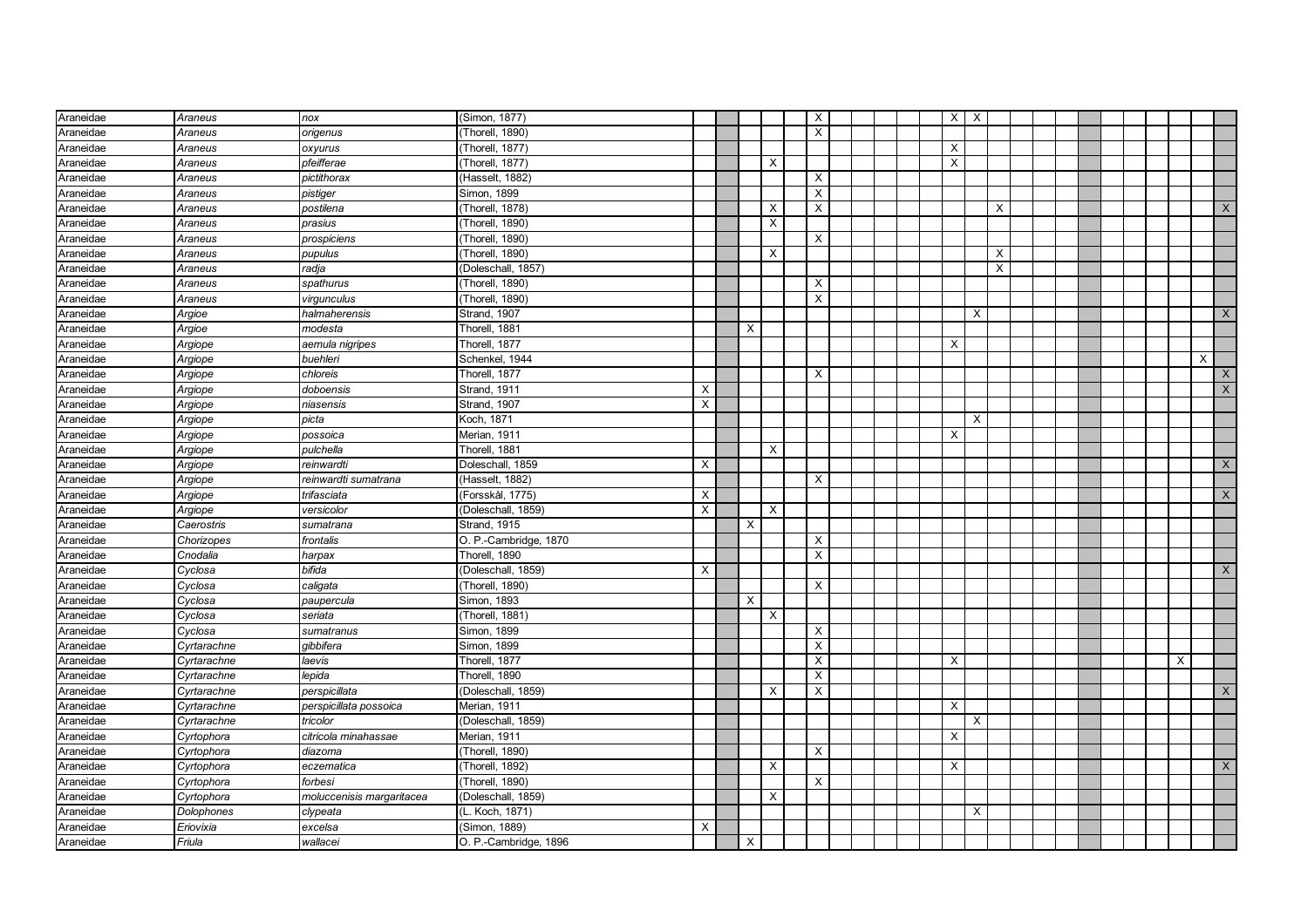| Araneidae | Gasteracantha | acutispina               | Dahl, 1914          |   |   |          |                           |                           |  |  | $\times$ |              |   |  |  |          |   |              |
|-----------|---------------|--------------------------|---------------------|---|---|----------|---------------------------|---------------------------|--|--|----------|--------------|---|--|--|----------|---|--------------|
| Araneidae | Gasteracantha | audouinii                | Guérin, 1838        |   |   |          |                           | $\boldsymbol{\mathsf{X}}$ |  |  |          |              | X |  |  |          |   | $\times$     |
| Araneidae | Gasteracantha | beccarii                 | Thorell, 1877       |   |   |          |                           |                           |  |  | X        |              |   |  |  |          |   |              |
| Araneidae | Gasteracantha | biloba                   | (Thorell, 1878)     |   |   |          |                           |                           |  |  |          | $x \mid x$   |   |  |  |          |   |              |
| Araneidae | Gasteracantha | clavatrix                | (Walckenaer, 1841)  |   |   |          |                           |                           |  |  | X        |              |   |  |  | $\times$ |   |              |
| Araneidae | Gasteracantha | clavigera                | Giebel, 1863        |   |   |          |                           |                           |  |  | X        |              |   |  |  |          |   |              |
| Araneidae | Gasteracantha | crucigera                | Bradley, 1877       |   |   | X        | $\boldsymbol{\mathsf{X}}$ |                           |  |  |          |              |   |  |  |          |   | X            |
| Araneidae | Gasteracantha | curvistyla               | Dahl, 1914          |   |   |          |                           |                           |  |  | X        |              |   |  |  |          |   |              |
| Araneidae | Gasteracantha | cuspidata                | C.L. Koch, 1837     |   |   |          | X                         |                           |  |  |          |              |   |  |  |          |   |              |
| Araneidae | Gasteracantha | diardi                   | (Lucas, 1835)       |   | X | X        |                           |                           |  |  |          |              |   |  |  |          |   |              |
| Araneidae | Gasteracantha | doriae                   | Simon, 1877         |   |   | X        |                           | X                         |  |  |          |              |   |  |  |          |   |              |
| Araneidae | Gasteracantha | frontata                 | Blackwall, 1864     |   |   | X        |                           |                           |  |  |          |              |   |  |  |          | X |              |
| Araneidae | Gasteracantha | hasselti                 | C.L. Koch, 1837     |   |   |          |                           |                           |  |  |          | $\times$     |   |  |  |          |   |              |
| Araneidae | Gasteracantha | interrupta               | Dahl, 1914          |   |   |          |                           |                           |  |  | X        |              |   |  |  | $\times$ |   |              |
| Araneidae | Gasteracantha | irradiata                | (Walckenaer, 1841)  |   |   |          |                           |                           |  |  | X        |              |   |  |  |          |   |              |
| Araneidae | Gasteracantha | lepelletieri             | (Guérin, 1825)      | X |   |          |                           | X                         |  |  |          |              |   |  |  |          |   | $\mathsf{X}$ |
| Araneidae | Gasteracantha | lunata                   | Guérin, 1838        |   |   |          |                           |                           |  |  |          | X            |   |  |  |          |   | X            |
| Araneidae | Gasteracantha | martensi                 | Dahl, 1914          |   |   |          |                           | X                         |  |  |          |              |   |  |  |          |   |              |
| Araneidae | Gasteracantha | mediofusca               | (Doleschall, 1859)  |   |   |          | $\times$                  |                           |  |  |          |              |   |  |  |          |   | X            |
| Araneidae | Gasteracantha | mengei                   | Keyserling, 1864    |   |   | X        |                           | $\boldsymbol{\mathsf{X}}$ |  |  |          |              |   |  |  |          |   |              |
| Araneidae | Gasteracantha | panisicca                | <b>Butler, 1873</b> |   |   |          | $\times$                  |                           |  |  |          |              |   |  |  |          |   |              |
| Araneidae | Gasteracantha | rubrospinis              | Guérin, 1838        |   |   |          |                           |                           |  |  | X        | $\mathsf{X}$ |   |  |  | X        |   |              |
| Araneidae | Gasteracantha | sturi                    | (Doleschall, 1857)  |   |   | X        | $\times$                  | $\times$                  |  |  |          | $\times$     |   |  |  |          |   |              |
| Araneidae | Gasteracantha | subaequispina            | Dahl, 1914          |   |   | X        |                           |                           |  |  |          |              |   |  |  |          |   | X            |
| Araneidae | Gasteracantha | taeniata obsoletopicta   | <b>Strand, 1915</b> | X |   |          |                           |                           |  |  |          |              |   |  |  |          |   |              |
| Araneidae | Gasteracantha | theisi                   | Guérin, 1838        |   |   |          |                           |                           |  |  |          | $\times$     |   |  |  |          |   | $\times$     |
| Araneidae | Gasteracantha | theisii quadrisignatella | Strand, 1911        | X |   |          |                           |                           |  |  |          |              |   |  |  |          |   |              |
| Araneidae | Gasteracantha | tondanae                 | Pocock, 1897        |   |   |          |                           |                           |  |  | X        |              |   |  |  |          |   |              |
| Araneidae | Gasteracantha | transversa               | C. L. Koch, 1837    |   |   |          | X                         | X                         |  |  |          |              |   |  |  |          |   |              |
| Araneidae | Gea           | spinipes                 | C. L. Koch, 1843    |   |   | X        |                           |                           |  |  |          |              |   |  |  |          |   |              |
| Araneidae | Larinia       | tabida                   | (L. Koch, 1872)     |   |   |          |                           |                           |  |  | X        |              |   |  |  |          |   |              |
| Araneidae | Lipocrea      | diluta                   | Thorell, 1887       | X |   |          |                           |                           |  |  |          |              |   |  |  |          |   |              |
| Araneidae | Lipocrea      | fusiformis               | (Thorell, 1877)     |   |   |          |                           |                           |  |  | X        |              |   |  |  |          |   |              |
| Araneidae | Macracantha   | arcuata                  | (Fabricius, 1793)   |   |   | X        |                           |                           |  |  |          |              |   |  |  |          |   |              |
| Araneidae | Milonia       | brevipes                 | Thorell, 1890       |   |   |          |                           | X                         |  |  |          |              |   |  |  |          |   |              |
| Araneidae | Milonia       | hexastigma               | Hasselt, 1882       |   |   |          |                           | X                         |  |  |          |              |   |  |  |          |   |              |
| Araneidae | Milonia       | singaeformis             | Hasselt, 1882       |   |   |          |                           | $\boldsymbol{\mathsf{x}}$ |  |  |          |              |   |  |  |          |   |              |
| Araneidae | Milonia       | trifasciata              | Thorell, 1890       |   |   | $\times$ | $\boldsymbol{\mathsf{X}}$ |                           |  |  |          |              |   |  |  |          |   |              |
| Araneidae | Neogea        | nocticolor               | (Thorell, 1887)     |   |   |          |                           | $\times$                  |  |  |          |              |   |  |  |          |   |              |
| Araneidae | Neoscona      | molemensis               | Tikader & Bal, 1981 | X |   |          |                           |                           |  |  |          |              |   |  |  |          |   |              |
| Araneidae | Nesocona      | vigilans                 | (Blackwall, 1865)   | X |   |          |                           |                           |  |  |          |              |   |  |  |          |   | $\mathsf{X}$ |
| Araneidae | Ordgarius     | clypeatus                | Simon, 1897         |   |   |          |                           |                           |  |  |          |              | X |  |  |          |   |              |
| Araneidae | Ordgarius     | pustulosus               | Thorell, 1897       |   |   |          | $\boldsymbol{\mathsf{X}}$ |                           |  |  |          |              |   |  |  |          |   |              |
| Araneidae | Ordgarius     | sexspinosus              | (Thorell, 1894)     | X |   |          |                           |                           |  |  |          |              |   |  |  |          |   |              |
| Araneidae | Paraplectana  | duodecimmaculata         | Simon, 1897         |   |   |          | $\boldsymbol{\mathsf{X}}$ |                           |  |  |          |              |   |  |  |          |   |              |
| Araneidae | Parawixia     | dehaani pygituberculata  | Strand, 1911)       |   |   |          |                           |                           |  |  | X        |              |   |  |  |          |   | $\mathsf{X}$ |
| Araneidae | Pasilobus     | bufoninus                | Simon, 1867)        |   |   |          | $\times$                  |                           |  |  |          | $\times$     |   |  |  |          |   |              |
| Araneidae | Pasilobus     | conohumeralis            | (Hasselt, 1894)     |   |   |          | $\boldsymbol{\mathsf{X}}$ | X                         |  |  |          |              |   |  |  |          |   |              |
| Araneidae | Pasilobus     | lunatus                  | Simon, 1897         |   |   |          | X                         |                           |  |  | х        |              |   |  |  |          |   |              |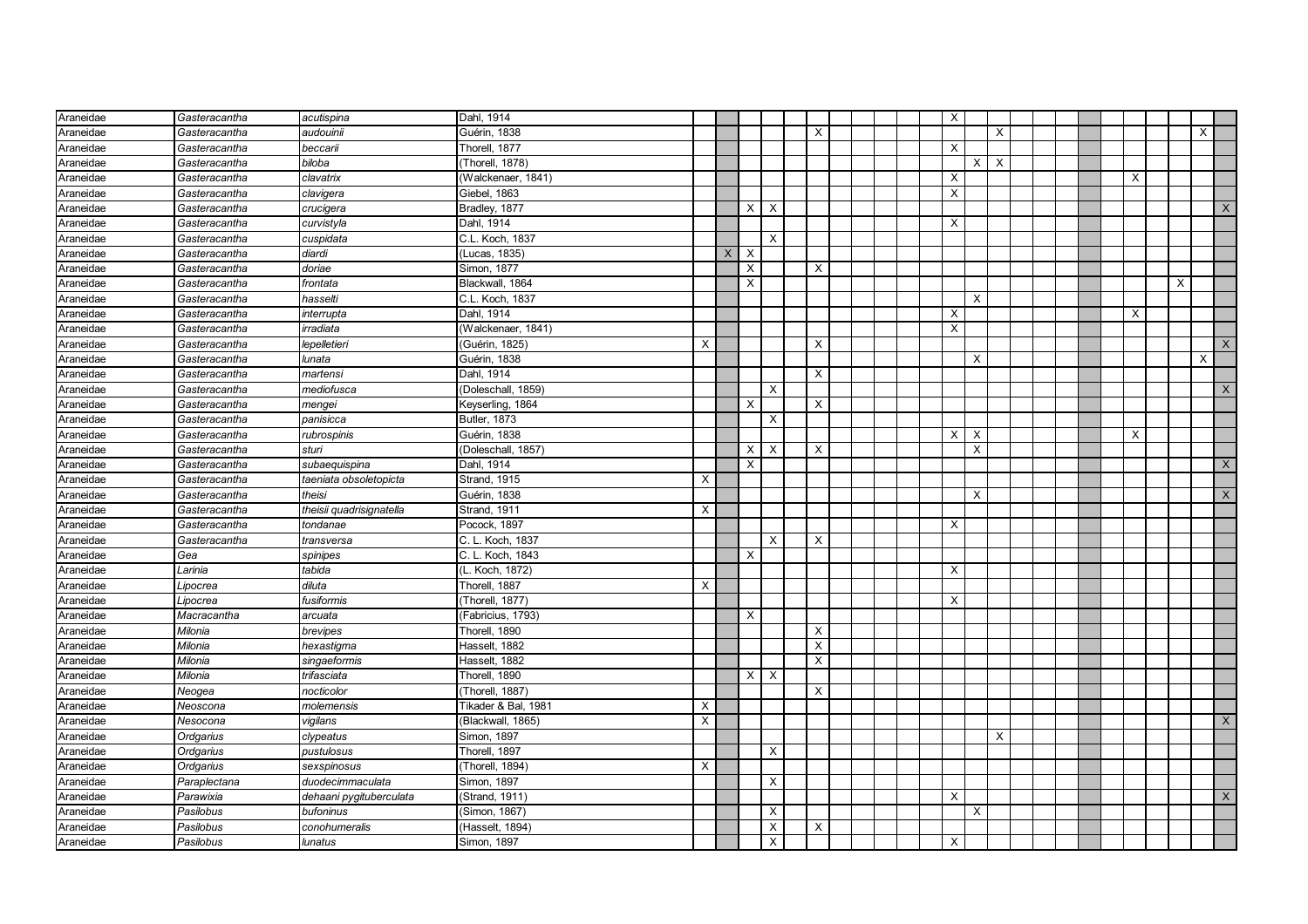| Araneidae    | Pasilobus   | nigrohumeralis | (Hasselt, 1882)           |          |   |          | $\boldsymbol{\mathsf{X}}$ |  |  |   |          |  |          |   |  |                         |
|--------------|-------------|----------------|---------------------------|----------|---|----------|---------------------------|--|--|---|----------|--|----------|---|--|-------------------------|
| Araneidae    | Pitharatus  | junghuhni      | (Doleschall, 1859)        |          |   | X        |                           |  |  | X |          |  |          |   |  |                         |
| Araneidae    | Poltys      | columnaris     | Thorell, 1890             |          |   |          | $\boldsymbol{\mathsf{X}}$ |  |  |   |          |  |          |   |  |                         |
| Araneidae    | Poltys      | elevatus       | Thorell, 1890             |          |   |          | $\times$                  |  |  |   |          |  |          |   |  |                         |
| Araneidae    | Poltys      | frenchi        | Hogg, 1899                |          |   |          |                           |  |  |   | X        |  |          |   |  | X                       |
| Araneidae    | Poltys      | idae           | (Ausserer, 1871)          |          | X |          |                           |  |  |   |          |  |          |   |  |                         |
| Araneidae    | Poltys      | illepidus      | (C. L. Koch, 1843)        | $\times$ |   |          |                           |  |  |   |          |  |          |   |  | X                       |
| Araneidae    | Poltys      | longitergus    | (Hogg, 1919)              |          |   |          | X                         |  |  |   |          |  |          |   |  |                         |
| Araneidae    | Poltys      | millidgei      | Smith, 2006               |          |   |          |                           |  |  |   |          |  |          | X |  |                         |
| Araneidae    | Poltys      | stygius        | Thorell, 1989             | X        |   |          |                           |  |  |   |          |  |          |   |  |                         |
| Araneidae    | Prasonica   | insolens       | (Simon, 1909)             |          |   | Х        |                           |  |  |   |          |  |          |   |  |                         |
| Araneidae    | Singa       | leucoplagiata  | (Simon, 1899)             |          |   |          | $\boldsymbol{\mathsf{X}}$ |  |  |   |          |  |          |   |  |                         |
| Araneidae    | Singa       | theodori       | (Thorell, 1894)           |          |   | X        |                           |  |  |   |          |  |          |   |  |                         |
| Atypidae     | Atypus      | javanus        | Thorell, 1890             |          |   | X        |                           |  |  |   |          |  |          |   |  |                         |
| Atypidae     | Calommata   | fulvipes       | Lucas, 1835)              |          |   | $\times$ | $\times$                  |  |  |   |          |  |          |   |  |                         |
| Atypidae     | Calommata   | sundaica       | (Doleschall, 1859)        |          |   | $\times$ | $\times$                  |  |  |   |          |  |          |   |  |                         |
| Barychelidae | Monodontium | malkini        | Raven, 2008               |          |   |          |                           |  |  |   |          |  |          |   |  | X                       |
| Barychelidae | Monodontium | mutabile       | Kulczyn'ski, 1908         |          |   |          |                           |  |  |   |          |  |          |   |  | $\mathsf{X}$            |
| Barychelidae | Monodontium | sarawak        | Raven, 2008               |          | X |          |                           |  |  |   |          |  |          |   |  |                         |
| Barychelidae | Monodontium | tetrathela     | Kulczyn'ski, 1908         |          |   |          |                           |  |  |   |          |  |          |   |  | $\mathsf{X}$            |
| Barychelidae | Nihoa       | annulata       | (Kulczyn'ski, 1908)       |          |   |          |                           |  |  |   |          |  |          |   |  | $\mathsf{X}$            |
| Barychelidae | Nihoa       | annulipes      | (Thorell, 1881)           |          |   |          |                           |  |  |   |          |  |          |   |  | $\mathsf{X}$            |
| Barychelidae | Nihoa       | bisianumu      | Raven, 1994               |          |   |          |                           |  |  |   |          |  |          |   |  | $\mathsf X$             |
| Barychelidae | Nihoa       | courti         | Raven, 1994               |          |   |          |                           |  |  |   |          |  |          |   |  | $\overline{\mathsf{X}}$ |
| Barychelidae | Nihoa       | crassipes      | (Rainbow, 1898)           |          |   |          |                           |  |  |   |          |  |          |   |  | $\mathsf X$             |
| Barychelidae | Nihoa       | qressitti      | Raven, 1994               |          |   |          |                           |  |  |   |          |  |          |   |  | $\mathsf X$             |
| Barychelidae | Nihoa       | itakara        | Raven, 1994               |          |   |          |                           |  |  |   |          |  |          |   |  | $\mathsf X$             |
| Barychelidae | Nihoa       | kaindi         | Raven, 1994               |          |   |          |                           |  |  |   |          |  |          |   |  | $\mathsf X$             |
| Barychelidae | Nihoa       | karawari       | Raven, 1994               |          |   |          |                           |  |  |   |          |  |          |   |  | $\mathsf X$             |
| Barychelidae | Nihoa       | lambleyi       | Raven, 1994               |          |   |          |                           |  |  |   |          |  |          |   |  | $\overline{X}$          |
| Barychelidae | Nihoa       | madang         | Raven, 1994               |          |   |          |                           |  |  |   |          |  |          |   |  | X                       |
| Barychelidae | Nihoa       | maior          | (Kulczyn'ski, 1908)       |          |   |          |                           |  |  |   |          |  |          |   |  | $\mathsf X$             |
| Barychelidae | Nihoa       | pictipes       | (Pocock, 1899)            |          |   |          |                           |  |  |   |          |  |          |   |  | X                       |
| Barychelidae | Nihoa       | raleighi       | Raven, 1994               |          |   |          |                           |  |  |   |          |  |          |   |  | $\mathsf X$             |
| Barychelidae | Nihoa       | tatei          | Raven, 1994               |          |   |          |                           |  |  |   |          |  |          |   |  | $\mathsf{X}$            |
| Barychelidae | Nihoa       | variata        | (Thorell, 1881)           |          |   |          |                           |  |  |   |          |  |          |   |  | $\mathsf{X}$            |
| Barychelidae | Nihoa       | verireti       | Raven, 1994               |          |   |          |                           |  |  |   |          |  |          |   |  | X                       |
| Barychelidae | Sason       | hirsutum       | Schwendinger, 2003        | X        |   |          |                           |  |  |   |          |  |          |   |  |                         |
| Barychelidae | Sason       | pectinatum     | Kulczyn'ski, 1908         |          |   |          |                           |  |  |   |          |  |          |   |  | $\mathsf X$             |
| Clubionidae  | Clubiona    | australiaca    | Kolosváry, 1934           |          |   |          |                           |  |  |   |          |  |          |   |  | $\mathsf X$             |
| Clubionidae  | Clubiona    | biembolata     | Deeleman-Reinhold, 2001   |          | X |          |                           |  |  |   |          |  |          |   |  |                         |
| Clubionidae  | Clubiona    | dysderiformis  | (Guérin, 1838)            |          |   |          |                           |  |  |   |          |  |          |   |  | X                       |
| Clubionidae  | Clubiona    | ericius        | Chrysanthus, 1967         |          |   |          |                           |  |  |   |          |  |          |   |  | $\overline{X}$          |
| Clubionidae  | Clubiona    | gallagheri     | barrion & Litsinger, 1995 | X        |   |          |                           |  |  |   |          |  |          |   |  |                         |
| Clubionidae  | Clubiona    | qiulianetti    | Rainbow, 1898             |          |   |          |                           |  |  |   |          |  |          |   |  | X                       |
| Clubionidae  | Clubiona    | hatamensis     | (Thorell, 1891)           |          |   |          |                           |  |  |   |          |  |          |   |  | X                       |
| Clubionidae  | Clubiona    | hindu          | Deeleman-Reinhold, 2001   |          |   |          |                           |  |  |   |          |  |          | X |  |                         |
| Clubionidae  | Clubiona    | hundeshageni   | Strand, 1907              |          |   |          |                           |  |  |   | $\times$ |  |          |   |  |                         |
| Clubionidae  | Clubiona    | hystrix        | Berland, 1938             |          |   |          |                           |  |  |   |          |  | $\times$ |   |  |                         |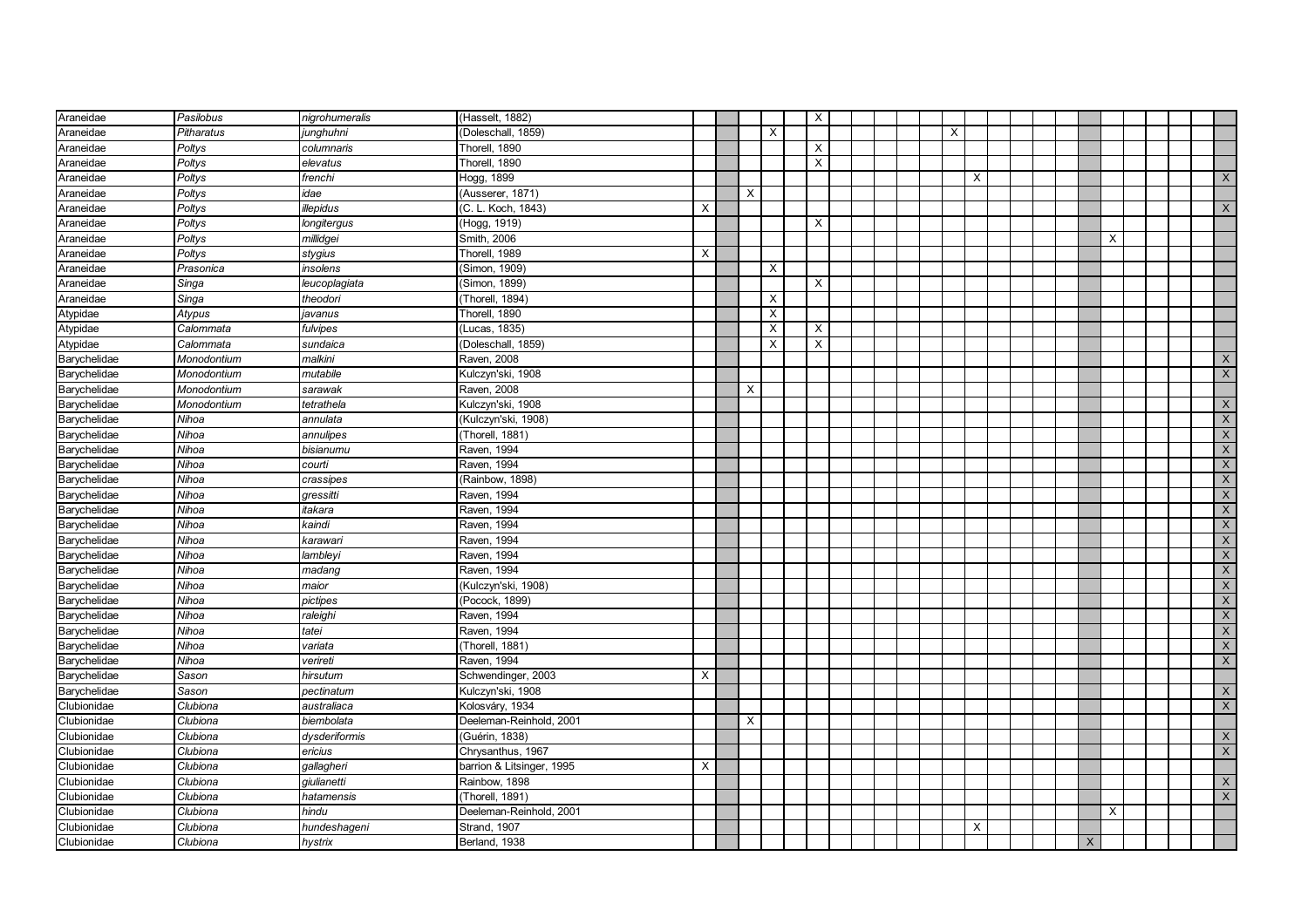| Clubionidae        | Clubiona         | inquilina       | Deeleman-Reinhold, 2001                    |   | $\times$ |          |              |                           |  |  |          |                           |          |          |  |   |   |  |              |
|--------------------|------------------|-----------------|--------------------------------------------|---|----------|----------|--------------|---------------------------|--|--|----------|---------------------------|----------|----------|--|---|---|--|--------------|
| Clubionidae        | Clubiona         | aponicola       | Bösenberg & Strand, 1906                   | X |          |          |              |                           |  |  |          |                           |          |          |  |   |   |  |              |
| Clubionidae        | Clubiona         | kowong          | Chrysanthus, 1967                          |   |          |          |              |                           |  |  |          |                           |          |          |  |   |   |  | X            |
| Clubionidae        | Clubiona         | krisisensis     | barrion & Litsinger, 1995                  |   | X        |          |              |                           |  |  |          |                           |          |          |  |   |   |  |              |
| Clubionidae        | Clubiona         | melanosticta    | Thorell, 1890                              |   |          |          | X            | $\boldsymbol{\mathsf{X}}$ |  |  |          |                           |          |          |  |   |   |  | $\times$     |
| Clubionidae        | Clubiona         | melanothele     | Thorell, 1895                              |   |          |          |              | X                         |  |  |          |                           |          |          |  |   |   |  |              |
| Clubionidae        | Clubiona         | meraukensis     | Chrysanthus, 1967                          |   |          |          |              |                           |  |  |          |                           |          |          |  |   |   |  | X            |
| Clubionidae        | Clubiona         | mikhailovi      | Deeleman-Reinhold, 2001                    |   |          | X        |              |                           |  |  |          |                           |          |          |  |   |   |  |              |
| Clubionidae        | Clubiona         | pahilistapyasea | barrion & Litsinger, 1995                  |   | X        |          |              |                           |  |  |          |                           |          |          |  |   |   |  |              |
| Clubionidae        | Clubiona         | pala            | Deeleman-Reinhold, 2001                    |   |          |          |              |                           |  |  |          | $\times$                  |          |          |  |   |   |  |              |
| Clubionidae        | Clubiona         | pantherina      | Chrysanthus, 1967                          |   |          |          |              |                           |  |  |          |                           |          |          |  |   |   |  | X            |
| Clubionidae        | Clubiona         | papuana         | Chrysanthus, 1967                          |   |          |          |              |                           |  |  |          |                           |          |          |  |   |   |  | $\mathsf{X}$ |
| Clubionidae        | Clubiona         | parconcinna     | Deeleman-Reinhold, 2001                    |   | $\times$ |          |              |                           |  |  |          |                           |          |          |  |   |   |  |              |
| Clubionidae        | Clubiona         | phansa          | Strand, 1911                               |   |          |          |              |                           |  |  |          |                           |          | $\times$ |  |   |   |  |              |
| Clubionidae        | Clubiona         | picturata       | Deeleman-Reinhold, 2001                    |   |          |          |              |                           |  |  |          |                           |          |          |  |   | X |  |              |
| Clubionidae        | Clubiona         | procera         | Chrysanthus, 1967                          |   |          |          |              |                           |  |  |          |                           |          |          |  |   |   |  | $\times$     |
| Clubionidae        | Clubiona         | pseudomaxillata | Hogg, 1915                                 |   |          |          |              |                           |  |  |          |                           |          |          |  |   |   |  | $\times$     |
| Clubionidae        | Clubiona         | ramoiensis      | (Thorell, 1881)                            |   |          |          |              |                           |  |  |          |                           |          |          |  |   |   |  | $\mathsf{X}$ |
| Clubionidae        | Clubiona         | scandens        | Deeleman-Reinhold, 2001                    |   | X        |          |              |                           |  |  |          |                           |          |          |  |   |   |  |              |
| Clubionidae        | Clubiona         | sertungensis    | Hayashi, 1996                              |   |          |          | X            |                           |  |  |          |                           |          |          |  |   |   |  |              |
| Clubionidae        | Clubiona         | silvestris      | Deeleman-Reinhold, 2001                    |   | $\times$ |          |              |                           |  |  |          |                           |          |          |  |   |   |  |              |
| Clubionidae        | Clubiona         | stiligera       | Deeleman-Reinhold, 2001                    |   |          |          |              | X                         |  |  |          |                           |          |          |  |   |   |  |              |
| Clubionidae        | Clubiona         | tenera          | (Thorell, 1890)                            |   |          | $\times$ |              | $\times$                  |  |  |          |                           |          |          |  |   |   |  |              |
| Clubionidae        | Clubiona         | ternatensis     | Thorell, 1881)                             |   |          |          |              |                           |  |  |          | $\times$                  |          |          |  |   |   |  |              |
| <b>Clubionidae</b> | Clubiona         | thorelli        | Roewer, 1951                               |   |          |          |              | $\times$                  |  |  |          |                           |          |          |  |   |   |  |              |
| Clubionidae        | Clubiona         | vacuna          | . Koch, 1873                               |   |          |          |              |                           |  |  |          |                           |          |          |  |   |   |  | $\times$     |
| Clubionidae        | Clubiona         | viridula        | Ono, 1989                                  |   |          |          |              |                           |  |  |          |                           |          |          |  | X |   |  |              |
| Clubionidae        | Malamatidia      | bohorokensis    | Deeleman-Reinhold, 2001                    |   | X        |          |              | X                         |  |  |          |                           |          |          |  |   |   |  |              |
| Clubionidae        | Malamatidia      | thorelli        | Deeleman-Reinhold, 2001                    |   |          |          |              |                           |  |  | X        |                           |          |          |  |   |   |  |              |
| Clubionidae        | Malamatidia      | vethi           | Deeleman-Reinhold, 2001                    |   | X        |          |              |                           |  |  |          |                           |          |          |  |   |   |  |              |
| Clubionidae        | Matidia          | bipartita       | Deeleman-Reinhold, 2001                    |   |          |          |              |                           |  |  |          | $\times$                  |          |          |  |   |   |  |              |
| Clubionidae        | Matidia          | calcarata       | Thorell, 1878                              |   |          |          |              |                           |  |  |          |                           | $\times$ |          |  |   |   |  |              |
| Clubionidae        | Matidia          | chlora          | Chrysanthus, 1967                          |   |          |          |              |                           |  |  |          |                           |          |          |  |   |   |  | $\times$     |
| Clubionidae        | Matidia          | тији            | Chrysanthus, 1967                          |   |          |          |              |                           |  |  |          |                           |          |          |  |   |   |  | $\mathsf{X}$ |
| Clubionidae        | Matidia          | simia           | Deeleman-Reinhold, 2001                    |   |          |          |              |                           |  |  | $\times$ |                           |          |          |  |   |   |  |              |
| Clubionidae        | Matidia          | virens          | Thorell, 1878                              |   |          |          |              |                           |  |  | X        | $\boldsymbol{\mathsf{X}}$ |          |          |  |   |   |  |              |
| Clubionidae        | Matidia          | viridissima     | Strand, 1911                               |   |          |          |              |                           |  |  |          |                           |          | X        |  |   |   |  |              |
| Clubionidae        | Nusatidia        | aeria           | (Simon, 1897)                              |   | $\times$ |          |              |                           |  |  |          |                           |          |          |  |   |   |  |              |
| Clubionidae        | Nusatidia        | borneensis      | Deeleman-Reinhold, 2001                    |   | $\times$ |          |              | $\times$                  |  |  |          |                           |          |          |  |   |   |  |              |
| Clubionidae        | Nusatidia        | javana          | (Simon, 1897)                              |   |          | $\times$ | $\mathsf{X}$ |                           |  |  |          |                           |          |          |  |   |   |  |              |
| Clubionidae        | <b>Nusatidia</b> | melanobursa     | Deeleman-Reinhold, 2001                    |   |          |          |              | $\times$                  |  |  |          |                           |          |          |  |   |   |  |              |
| Clubionidae        | Nusatidia        | rama            | Deeleman-Reinhold, 2001                    |   |          |          |              | X                         |  |  |          |                           |          |          |  |   |   |  |              |
| Clubionidae        | Nusatidia        | snazelli        | Deeleman-Reinhold, 2001                    |   |          | X        |              | $\times$                  |  |  |          |                           |          |          |  |   |   |  |              |
| Clubionidae        | Pristidia        | longistila      | Deeleman-Reinhold, 2001                    |   | X        |          |              |                           |  |  |          |                           |          |          |  |   |   |  |              |
| Clubionidae        | Pristidia        | prima           | Deeleman-Reinhold, 2001                    |   |          | X        |              | $\times$                  |  |  |          |                           |          |          |  |   |   |  |              |
| Clubionidae        | Pristidia        | secunda         | Deeleman-Reinhold, 2001                    |   |          |          |              | $\times$                  |  |  |          |                           |          |          |  |   |   |  |              |
| <b>Clubionidae</b> | Pristidia        | viridissima     | Deeleman-Reinhold, 2001                    |   | $\times$ |          |              |                           |  |  |          |                           |          |          |  |   |   |  |              |
| Clubionidae        | Pteroneta        | baiteta         | Versteirt. Deeleman-Reinhold & Baert. 2008 |   |          |          |              |                           |  |  |          |                           |          |          |  |   |   |  | $\times$     |
| Clubionidae        | Pteroneta        | brevichela      | Versteirt, Deeleman-Reinhold & Baert, 2008 |   |          |          |              |                           |  |  |          |                           |          |          |  |   |   |  | $\mathsf{X}$ |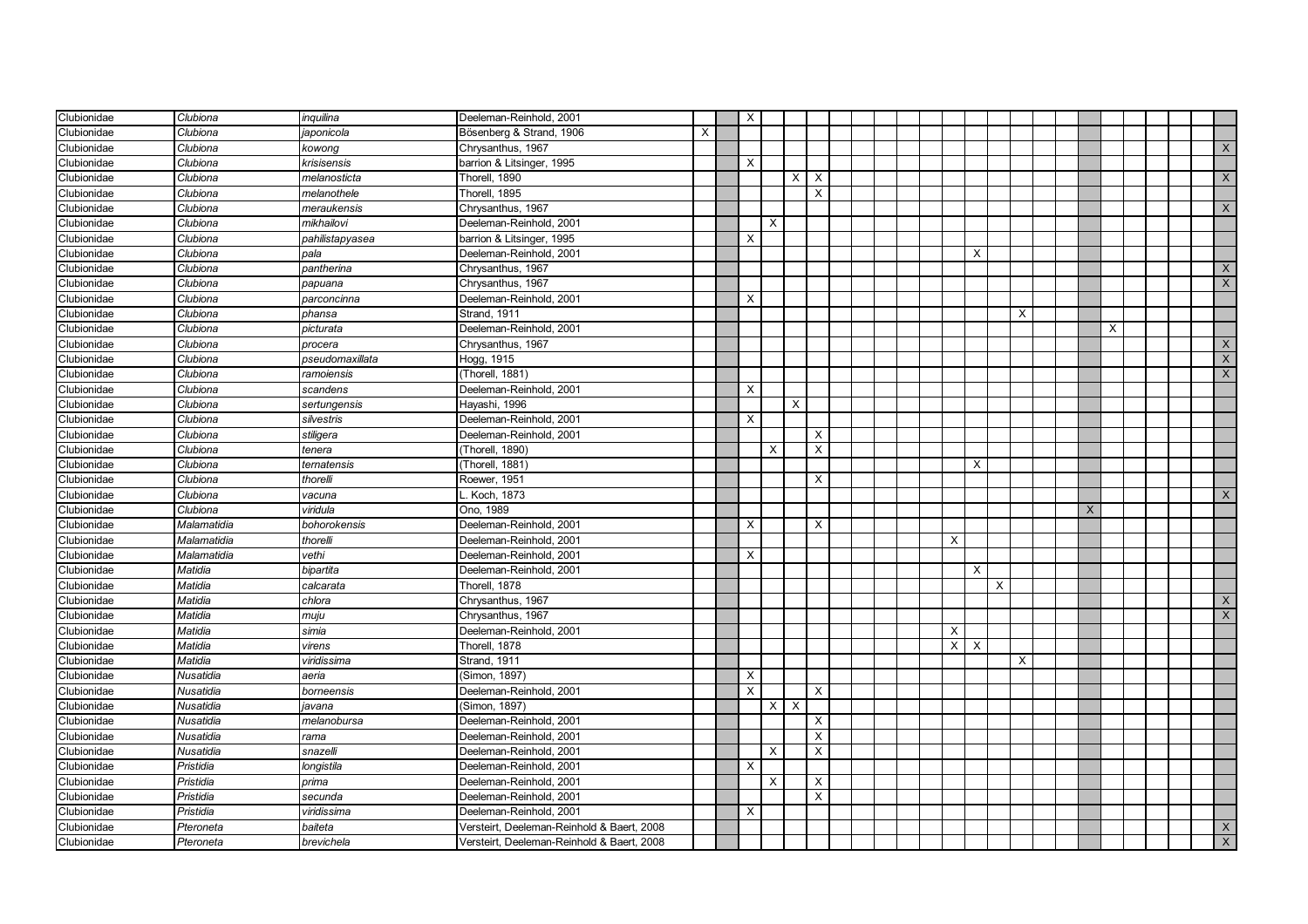| Clubionidae              | Pteroneta   | longichela     | Versteirt, Deeleman-Reinhold & Baert, 2008 |  |                          |                           |  |   |          |  |          |          |  | X              |
|--------------------------|-------------|----------------|--------------------------------------------|--|--------------------------|---------------------------|--|---|----------|--|----------|----------|--|----------------|
| Clubionidae              | Pteroneta   | madangiensis   | Versteirt. Deeleman-Reinhold & Baert. 2008 |  |                          |                           |  |   |          |  |          |          |  | $\overline{X}$ |
| Clubionidae              | Pteroneta   | saltans        | Deeleman-Reinhold, 2001                    |  | $\times$                 |                           |  | X |          |  | X        |          |  |                |
| Clubionidae              | Pteroneta   | tertia         | Deeleman-Reinhold, 2001                    |  | Χ                        |                           |  | X |          |  |          |          |  |                |
| Clubionidae              | Scopalio    | verrens        | Deeleman-Reinhold, 2001                    |  | X                        |                           |  |   |          |  |          |          |  |                |
| Corinnidae               | Abdosetae   | ornata         | (Deeleman-Reinhold, 2001)                  |  | X                        |                           |  |   |          |  |          |          |  |                |
| Corinnidae               | Aetius      | nocturnus      | Deeleman-Reinhold, 2001                    |  | X                        |                           |  |   |          |  |          |          |  |                |
| Corinnidae               | Apochinomma | nitidum        | (Thorell, 1895)                            |  | Х                        |                           |  | X |          |  |          |          |  |                |
| Corinnidae               | Castianeira | inquinata      | (Thorell, 1890)                            |  |                          | X                         |  |   |          |  |          |          |  |                |
| Corinnidae               | Castianeira | quadritaeniata | (Simon, 1905)                              |  | $\times$                 |                           |  |   |          |  |          |          |  |                |
| Corinnidae               | Castianeira | russellsmithi  | Deeleman-Reinhold, 2001                    |  |                          |                           |  | X |          |  |          |          |  |                |
| Corinnidae               | Castoponera | ciliata        | (Deeleman-Reinhold, 1993)                  |  |                          | X                         |  |   |          |  |          |          |  |                |
| Corinnidae               | Castoponera | lecythus       | Deeleman-Reinhold, 2001                    |  | $\times$                 |                           |  |   |          |  |          |          |  |                |
| Corinnidae               | Castoponera | scotopoda      | (Deeleman-Reinhold, 1993)                  |  | X                        |                           |  |   |          |  |          |          |  |                |
| Corinnidae               | Corinna     | brunneipeltula | Strand, 1911                               |  |                          |                           |  |   |          |  |          |          |  | X              |
| Corinnidae               | Corinomma   | javanum        | Simon, 1905                                |  | $\times$<br>$\mathsf{X}$ |                           |  |   |          |  |          |          |  |                |
| Corinnidae               | Corinomma   | moerens        | Thorell, 1890                              |  |                          | $\times$                  |  |   |          |  |          |          |  |                |
| Corinnidae               | Corinomma   | plumosa        | (Thorell, 1881)                            |  |                          |                           |  |   | $\times$ |  |          |          |  |                |
| Corinnidae               | Corinomma   | rapax          | Deeleman-Reinhold, 1993                    |  | X                        | X                         |  |   |          |  |          |          |  |                |
| Corinnidae               | Corinomma   | severum        | (Thorell, 1877)                            |  |                          |                           |  | X |          |  |          |          |  |                |
| Corinnidae               | Corinomma   | thorelli       | Simon, 1905                                |  | $\times$                 |                           |  |   |          |  |          |          |  |                |
| Corinnidae               | Cycais      | cylindrata     | Thorell, 1877                              |  |                          |                           |  | X |          |  |          |          |  |                |
| Corinnidae               | Echinax     | bosmansi       | (Deeleman-Reinhold, 1995)                  |  |                          |                           |  | X |          |  |          |          |  |                |
| Corinnidae               | Echinax     | javana         | (Deeleman-Reinhold, 1995)                  |  | $\times$                 |                           |  |   |          |  |          |          |  |                |
| Corinnidae               | Echinax     | oxyopoides     | (Deeleman-Reinhold, 1995)                  |  | X                        | X                         |  |   |          |  |          |          |  |                |
| Corinnidae               | Koppe       | baerti         | Deeleman-Reinhold, 2001                    |  |                          |                           |  | X |          |  |          |          |  |                |
| Corinnidae               | Koppe       | calciphila     | Deeleman-Reinhold, 2001                    |  |                          |                           |  | X |          |  |          |          |  |                |
| Corinnidae               | Koppe       | doleschalli    | Deeleman-Reinhold, 2001                    |  |                          |                           |  |   | $\times$ |  |          |          |  |                |
| $\overline{C}$ orinnidae | Koppe       | kinabalensis   | Deeleman-Reinhold, 2001                    |  | X                        |                           |  |   |          |  |          |          |  |                |
| Corinnidae               | Koppe       | kuntneri       | Deeleman-Reinhold, 2001                    |  |                          |                           |  |   | X        |  |          |          |  |                |
| Corinnidae               | Koppe       | minuta         | Deeleman-Reinhold, 2001                    |  | $\times$                 | $\times$                  |  |   |          |  |          |          |  |                |
| Corinnidae               | Koppe       | montana        | Deeleman-Reinhold, 2001                    |  | $\times$                 |                           |  |   |          |  |          |          |  |                |
| Corinnidae               | Koppe       | no             | Deeleman-Reinhold, 2001                    |  |                          |                           |  | X |          |  |          |          |  |                |
| Corinnidae               | Koppe       | princeps       | Deeleman-Reinhold, 2001                    |  |                          |                           |  | X |          |  |          |          |  |                |
| Corinnidae               | Koppe       | radiata        | (Thorell, 1881)                            |  |                          |                           |  |   |          |  |          |          |  | $\mathsf{X}$   |
| Corinnidae               | Koppe       | sumba          | Deeleman-Reinhold, 2001                    |  |                          |                           |  |   |          |  | $\times$ |          |  |                |
| Corinnidae               | Medmassa    | celebensis     | (Deeleman-Reinhold, 1995)                  |  |                          |                           |  | X |          |  |          |          |  |                |
| Corinnidae               | Medmassa    | diplogale      | Deeleman-Reinhold, 2001                    |  | X                        |                           |  |   |          |  |          |          |  |                |
| Corinnidae               | Medmassa    | insignis       | (Thorell, 1890)                            |  | X                        | $\boldsymbol{\mathsf{X}}$ |  |   |          |  |          |          |  |                |
| Corinnidae               | Medmassa    | pulchra        | (Thorell, 1881)                            |  |                          |                           |  |   |          |  |          |          |  | $\times$       |
| Corinnidae               | Medmassa    | tigris         | (Deeleman-Reinhold, 1995)                  |  | $\times$                 | $\times$                  |  |   |          |  |          |          |  |                |
| Corinnidae               | Oedignatha  | mogamoga       | Marples, 1955                              |  | $\times$                 |                           |  |   |          |  |          |          |  |                |
| Corinnidae               | Oedignatha  | spadix         | Deeleman-Reinhold, 2001                    |  |                          |                           |  | X |          |  | X        |          |  |                |
| Corinnidae               | Orthobula   | bilobata       | Deeleman-Reinhold, 2001                    |  | X                        | X                         |  |   |          |  | X        |          |  |                |
| Corinnidae               | Orthobula   | pura           | Deeleman-Reinhold, 2001                    |  |                          |                           |  | X |          |  |          |          |  |                |
| Corinnidae               | Orthobula   | quadrinotata   | Deeleman-Reinhold, 2001                    |  |                          |                           |  | X |          |  |          |          |  |                |
| Corinnidae               | Otacilia    | ambon          | Deeleman-Reinhold, 2001                    |  |                          |                           |  |   | Х        |  |          |          |  |                |
| Corinnidae               | Otacilia    | parva          | Deeleman-Reinhold, 2001                    |  |                          | $\times$                  |  |   |          |  |          |          |  |                |
| Corinnidae               | Serendib    | suthepica      | Deeleman-Reinhold, 2001                    |  |                          |                           |  |   |          |  |          | $\times$ |  |                |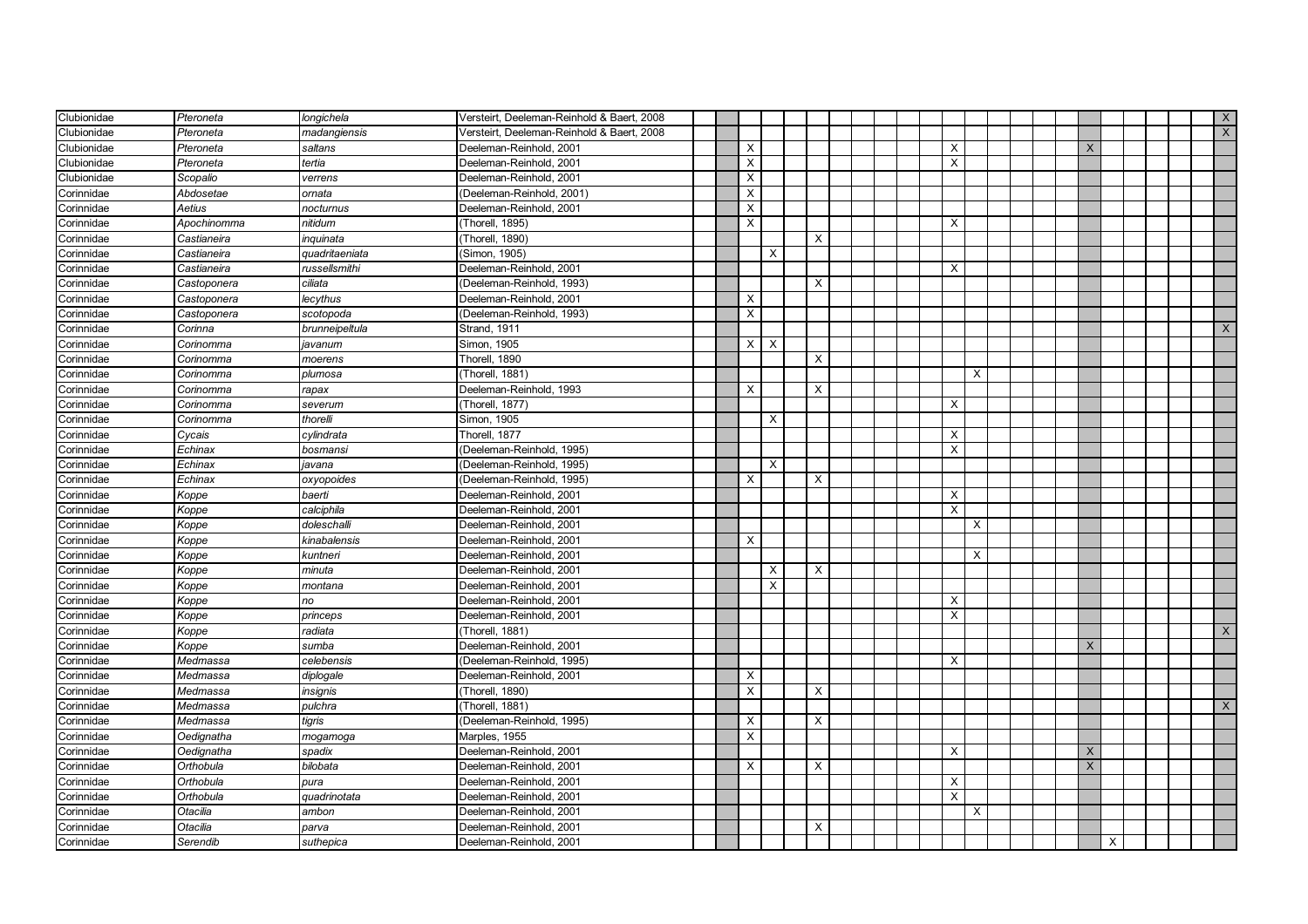| Corinnidae    | Serendib         | volans         | Deeleman-Reinhold, 2001  |   | X                         |   |   |                           |  |   |   |   |          |   |  |  |  |                |
|---------------|------------------|----------------|--------------------------|---|---------------------------|---|---|---------------------------|--|---|---|---|----------|---|--|--|--|----------------|
| Corinnidae    | Sphecotypus      | birmanicus     | (Thorell, 1897)          |   | $\boldsymbol{\mathsf{x}}$ |   |   |                           |  |   |   |   |          |   |  |  |  |                |
| Corinnidae    | <b>Trachelas</b> | vulcani        | Simon, 1896              |   |                           | X |   |                           |  |   |   |   |          |   |  |  |  |                |
| Corinnidae    | Utivarachna      | chamaeleon     | Deeleman-Reinhold, 2001  |   | $\times$                  |   |   |                           |  |   |   |   |          |   |  |  |  |                |
| Corinnidae    | Utivarachna      | dusun          | Deeleman-Reinhold, 2001  |   | $\times$                  |   |   |                           |  |   |   |   |          |   |  |  |  |                |
| Corinnidae    | Utivarachna      | fukasawana     | Kishida, 1940            |   | $\times$                  |   |   |                           |  |   |   |   |          |   |  |  |  |                |
| Corinnidae    | Utivarachna      | ichneumon      | Deeleman-Reinhold, 2001  |   | $\times$                  |   |   |                           |  |   |   |   |          |   |  |  |  |                |
| Corinnidae    | Utivarachna      | kinabaluensis  | Deeleman-Reinhold, 2001  |   | X                         |   |   |                           |  |   |   |   |          |   |  |  |  |                |
| Corinnidae    | Utivarachna      | phyllicola     | Deeleman-Reinhold, 2001  |   | X                         |   |   | $\times$                  |  |   |   |   |          |   |  |  |  |                |
| Corinnidae    | Utivarachna      | rubra          | Deeleman-Reinhold, 2001  |   | X                         |   |   |                           |  |   |   |   |          |   |  |  |  |                |
| Ctenidae      | Acantheis        | boetonensis    | (Strand, 1913)           |   |                           |   |   |                           |  |   |   | X |          |   |  |  |  |                |
| Ctenidae      | Acantheis        | celer          | (Simon, 1897)            |   |                           | X |   |                           |  |   |   |   |          |   |  |  |  |                |
| Ctenidae      | Acantheis        | dimidiatus     | (Thorell, 1890)          |   |                           |   |   | $\times$                  |  |   |   |   |          |   |  |  |  |                |
| Ctenidae      | Acantheis        | laetus         | (Thorell, 1890)          |   | $\times$                  |   |   |                           |  |   |   |   |          |   |  |  |  |                |
| Ctenidae      | Acantheis        | longiventris   | Simon, 1897              | X |                           |   |   |                           |  |   |   |   |          |   |  |  |  |                |
| Ctenidae      | Acantheis        | variatus       | (Thorell, 1890)          |   |                           |   |   |                           |  | Х |   |   |          |   |  |  |  |                |
| Ctenidae      | Anahita          | punctata       | (Thorell, 1890)          |   |                           |   |   | X                         |  |   |   |   |          |   |  |  |  |                |
| Ctenidae      | Ctenus           | angigitanus    | Roewer, 1938             |   |                           |   |   |                           |  |   |   |   |          |   |  |  |  | $\mathsf{X}$   |
| Ctenidae      | Ctenus           | angularis      | Roewer, 1938             |   |                           |   |   |                           |  |   |   |   |          | X |  |  |  |                |
| Ctenidae      | Ctenus           | argentipes     | Hasselt, 1893            |   |                           |   |   | $\times$                  |  |   |   |   |          |   |  |  |  |                |
| Ctenidae      | Ctenus           | aruanus        | Strand, 1911             |   |                           |   |   |                           |  |   |   |   |          | Χ |  |  |  |                |
| Ctenidae      | Ctenus           | bantaengi      | Merian, 1911             |   |                           |   |   |                           |  |   |   | X |          |   |  |  |  |                |
| Ctenidae      | Ctenus           | bicostatus     | Thorell, 1890            |   | $\times$                  |   |   |                           |  |   |   |   |          |   |  |  |  |                |
| Ctenidae      | Ctenus           | bowonglangi    | Merian, 1911             |   |                           |   |   |                           |  |   |   | X |          |   |  |  |  |                |
| Ctenidae      | Ctenus           | calcarifer     | F. O. P.-Cambridge, 1902 |   | $\times$                  |   |   |                           |  |   |   |   |          |   |  |  |  |                |
| Ctenidae      | Ctenus           | celebensis     | Pocock, 1897             |   |                           |   |   |                           |  |   |   | X |          |   |  |  |  |                |
| Ctenidae      | Ctenus           | denticulatus   | (Simon, 1884)            |   |                           |   |   |                           |  |   | X |   |          |   |  |  |  |                |
| Ctenidae      | Ctenus           | hosei          | F. O. P.-Cambridge, 1897 |   | $\times$                  |   |   |                           |  |   |   |   |          |   |  |  |  |                |
| Ctenidae      | Ctenus           | javanus        | Pocock, 1897             |   |                           | X |   |                           |  |   |   |   |          |   |  |  |  |                |
| Ctenidae      | Ctenus           | kochi          | Simon, 1897              |   |                           |   |   |                           |  |   |   |   |          |   |  |  |  | X              |
| Ctenidae      | Ctenus           | palembangensis | Strand, 1906             |   |                           |   |   | $\times$                  |  |   |   |   |          |   |  |  |  |                |
| Ctenidae      | Ctenus           | periculosus    | Bristowe, 1931           |   |                           |   | X |                           |  |   |   |   |          |   |  |  |  |                |
| Ctenidae      | Ctenus           | polli          | Hasselt, 1893            |   |                           |   |   | $\boldsymbol{\mathsf{X}}$ |  |   |   |   |          |   |  |  |  |                |
| Ctenidae      | Ctenus           | pulvinatus     | Thorell, 1890            |   | $\times$                  |   |   |                           |  |   |   |   |          |   |  |  |  |                |
| Ctenidae      | Ctenus           | sagittatus     | Giltay, 1935             |   |                           |   |   |                           |  |   |   | X |          |   |  |  |  |                |
| Ctenidae      | Ctenus           | sarawakensis   | F. O. P.-Cambridge, 1897 |   | $\times$                  |   |   |                           |  |   |   |   |          |   |  |  |  |                |
| Ctenidae      | Ctenus           | valvularis     | (Hasselt, 1882)          |   |                           | X |   | $\boldsymbol{\mathsf{X}}$ |  |   |   |   |          |   |  |  |  |                |
| Ctenizidae    | Conothele        | cambridgei     | Thorell, 1890            |   |                           |   |   | $\times$                  |  |   |   |   |          |   |  |  |  |                |
| Ctenizidae    | Conothele        | ferox          | <b>Strand, 1913</b>      |   |                           |   |   |                           |  |   |   |   |          |   |  |  |  | $\mathsf{X}$   |
| Ctenizidae    | Conothele        | limatior       | Kulczyn'ski, 1908        |   |                           |   |   |                           |  |   |   |   |          |   |  |  |  | $\mathsf X$    |
| Ctenizidae    | Conothele        | malayana       | (Doleschall, 1859)       |   |                           |   |   |                           |  |   |   |   | $\times$ |   |  |  |  | $\mathsf X$    |
| Ctenizidae    | Conothele        | spinosa        | Hogg, 1914               |   |                           |   |   |                           |  |   |   |   |          |   |  |  |  | $\overline{X}$ |
| Cycloctenidae | Galliena         | montigena      | Simon, 1898              |   |                           | X |   |                           |  |   |   |   |          |   |  |  |  |                |
| Deinopidae    | Deinopis         | camela         | Thorell, 1881            |   |                           |   |   |                           |  |   |   |   |          |   |  |  |  | $\mathsf{X}$   |
| Deinopidae    | Deinopis         | celebensis     | Merian, 1911             |   |                           |   |   |                           |  |   |   | X |          |   |  |  |  |                |
| Deinopidae    | Deinopis         | mediocris      | Kulczyn'ski, 1908        |   |                           |   |   |                           |  |   |   |   |          |   |  |  |  | $\mathsf X$    |
| Deinopidae    | Deinopis         | reticulata     | (Rainbow, 1899)          |   |                           |   |   |                           |  |   |   |   |          |   |  |  |  | $\mathsf X$    |
| Desidae       | Badumna          | exilis         | Thorell, 1890            |   |                           | Χ |   |                           |  |   |   |   |          |   |  |  |  |                |
| Desidae       | Badumna          | hirsuta        | Thorell, 1890            |   |                           | X |   |                           |  |   |   |   |          |   |  |  |  |                |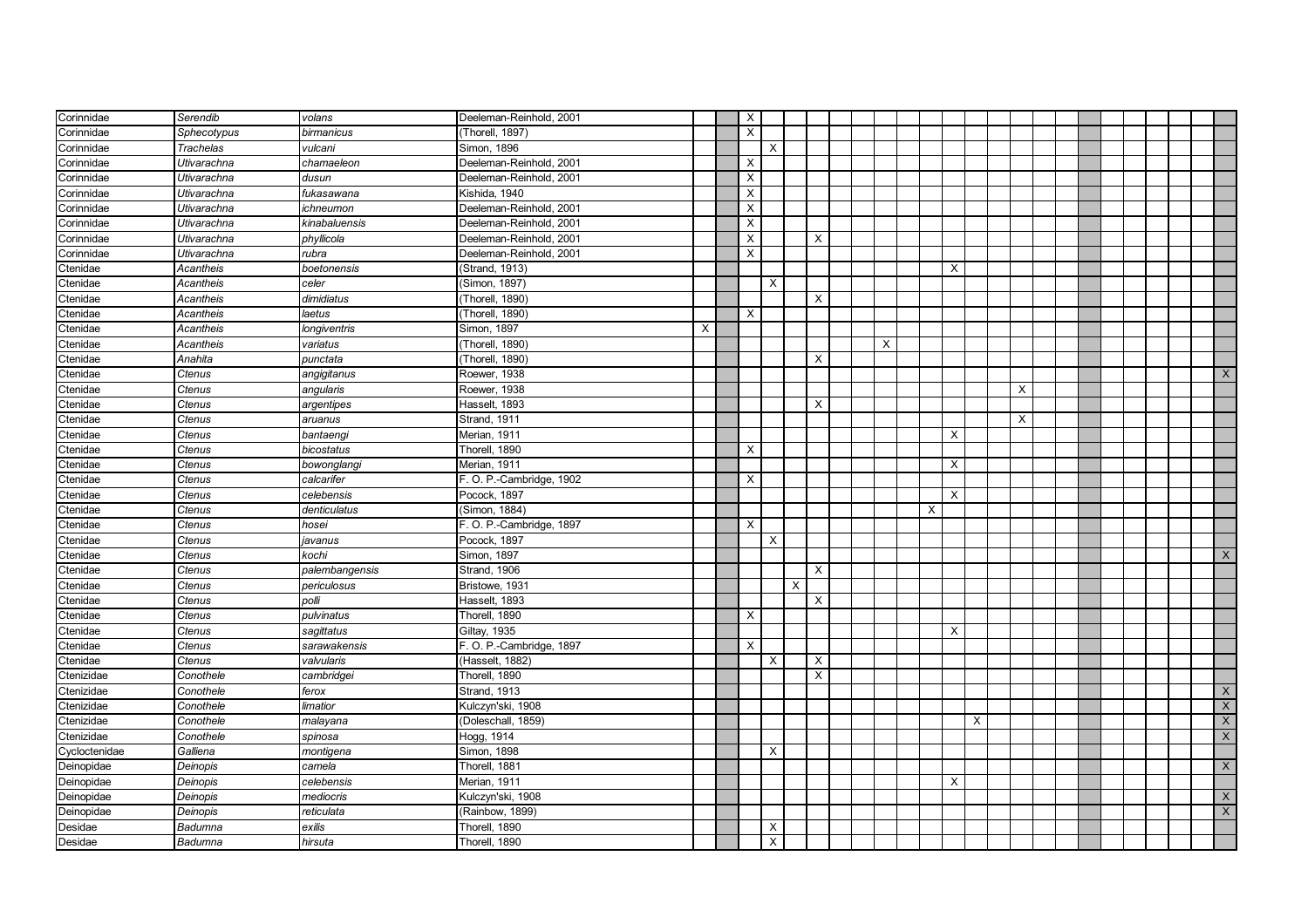| Desidae      | Badumna          | javana        | (Strand, 1907)                     |  |          | $\times$       |                           |  |  |          |          |  |  |   |          |                           |              |
|--------------|------------------|---------------|------------------------------------|--|----------|----------------|---------------------------|--|--|----------|----------|--|--|---|----------|---------------------------|--------------|
| Desidae      | Desis            | maxillosa     | (Fabricius, 1793)                  |  |          |                |                           |  |  |          |          |  |  |   |          |                           | $\mathsf{X}$ |
| Dictynidae   | Anaxibia         | pictithorax   | (Kulczyn'ski, 1908)                |  |          | $\times$       |                           |  |  |          |          |  |  |   |          |                           |              |
| Dipluridae   | Masteria         | macgregori    | (Rainbow, 1898)                    |  |          |                |                           |  |  |          |          |  |  |   |          |                           | $\mathsf{X}$ |
| Dipluridae   | Masteria         | pallida       | Kulczyn'ski, 1908)                 |  |          |                |                           |  |  |          |          |  |  |   |          |                           | $\mathsf{X}$ |
| Filistatidae | Pritha           | hasselti      | (Simon, 1906)                      |  |          | X              | $\boldsymbol{\mathsf{X}}$ |  |  | X        |          |  |  |   |          |                           |              |
| Filistatidae | Pritha           | littoralis    | (Roewer, 1938)                     |  |          |                |                           |  |  |          |          |  |  |   |          |                           | X            |
| Filistatidae | Pritha           | sundaica      | (Kulczyn'ski, 1908)                |  |          | X              |                           |  |  |          |          |  |  |   |          |                           |              |
| Gnaphosidae  | Aphantaulax      | fasciata      | Kulczyn'ski, 1911                  |  |          | X              |                           |  |  |          |          |  |  |   | X        |                           |              |
| Gnaphosidae  | <b>Drassodes</b> | brachythelis  | (Thorell, 1890)                    |  |          |                | $\boldsymbol{\mathsf{X}}$ |  |  |          |          |  |  |   |          |                           |              |
| Gnaphosidae  | Drassodes        | hamiger       | (Thorell, 1877)                    |  |          |                |                           |  |  | X        |          |  |  |   |          |                           |              |
| Gnaphosidae  | <b>Drassodes</b> | russulus      | (Thorell, 1890)                    |  |          | $\times$       |                           |  |  |          |          |  |  |   |          |                           |              |
| Gnaphosidae  | Echemus          | pictus        | Kulczyn'ski, 1911                  |  |          | $\times$       |                           |  |  |          |          |  |  |   |          |                           |              |
| Gnaphosidae  | Hongkongia       | caeca         | Deeleman-Reinhold, 2001            |  |          |                |                           |  |  |          | $\times$ |  |  |   |          |                           |              |
| Gnaphosidae  | Hongkongia       | reptrix       | Deeleman-Reinhold, 2001            |  | X        | X              |                           |  |  |          |          |  |  | X |          |                           |              |
| Gnaphosidae  | Laronius         | erewan        | Platnick & Deeleman-reinhold, 2001 |  |          |                | $\times$                  |  |  |          |          |  |  |   |          |                           |              |
| Gnaphosidae  | <b>Micythus</b>  | pictus        | Thorell, 1897                      |  | X        |                |                           |  |  |          |          |  |  |   |          |                           |              |
| Gnaphosidae  | <b>Micythus</b>  | rangunensis   | (Thorell, 1895)                    |  | $\times$ |                | $\times$                  |  |  |          |          |  |  |   |          |                           |              |
| Gnaphosidae  | Odontodrassus    | muralis       | Deeleman-Reinhold, 2001            |  |          |                |                           |  |  | Х        |          |  |  |   | X        |                           |              |
| Gnaphosidae  | Poecilochroa     | insularis     | Kulczyn'ski, 1911                  |  |          | X              |                           |  |  |          |          |  |  |   |          |                           |              |
| Gnaphosidae  | Poecilochroa     | vittata       | Kulczyn'ski, 1911                  |  |          | X              |                           |  |  |          |          |  |  |   |          |                           |              |
| Gnaphosidae  | Synaphosus       | femininis     | Deeleman-Reinhold, 2001            |  |          | $\overline{X}$ |                           |  |  |          |          |  |  |   |          |                           |              |
| Gnaphosidae  | Synaphosus       | kris          | Deeleman-Reinhold, 2001            |  |          |                |                           |  |  |          |          |  |  | X |          |                           |              |
| Hahniidae    | Alistra          | longicauda    | Thorell, 1894                      |  |          |                | $\times$                  |  |  |          |          |  |  |   |          |                           |              |
| Hahniidae    | Alistra          | sulawesensis  | Bosmans, 1992                      |  |          |                |                           |  |  | X        |          |  |  |   |          |                           |              |
| Hahniidae    | Hahnia           | barbata       | Bosmans, 1992                      |  |          |                |                           |  |  | $\times$ |          |  |  |   |          |                           |              |
| Hersiliidae  | Hesilia          | baliensis     | Baehr & Baehr, 1993                |  |          |                |                           |  |  |          |          |  |  | X |          |                           |              |
| Hersiliidae  | Hesilia          | deelemanae    | Baehr & Baehr, 1993                |  |          |                | X                         |  |  |          |          |  |  |   |          |                           |              |
| Hersiliidae  | Hesilia          | facialis      | Baehr & Baehr, 1993                |  |          |                | X                         |  |  |          |          |  |  |   |          |                           |              |
| Hersiliidae  | Hesilia          | flagellifera  | Baehr & Baehr, 1993                |  |          |                | X                         |  |  |          |          |  |  |   |          |                           |              |
| Hersiliidae  | Hesilia          | impressifrons | Baehr & Baehr, 1993                |  | X        |                |                           |  |  |          |          |  |  |   |          |                           |              |
| Hersiliidae  | Hesilia          | iajat         | Rheims & Brescovit, 2004           |  | $\times$ |                |                           |  |  |          |          |  |  |   |          |                           |              |
| Hersiliidae  | Hesilia          | kerekot       | Rheims & Brescovit, 2004           |  | $\times$ |                |                           |  |  |          |          |  |  |   |          |                           |              |
| Hersiliidae  | Hesilia          | kinabaluensis | Rheims & Brescovit, 2004           |  | $\times$ |                |                           |  |  |          |          |  |  |   |          |                           |              |
| Hersiliidae  | Hesilia          | lelabah       | Rheims & Brescovit, 2004           |  | $\times$ |                |                           |  |  |          |          |  |  |   |          |                           |              |
| Hersiliidae  | Hesilia          | madang        | Baehr & Baehr, 1993                |  |          |                |                           |  |  |          |          |  |  |   |          |                           | X            |
| Hersiliidae  | Hesilia          | mjoebergi     | Baehr & Baehr, 1993                |  |          |                | $\boldsymbol{\mathsf{X}}$ |  |  |          |          |  |  |   |          |                           |              |
| Hersiliidae  | Hesilia          | nentwigi      | Baehr & Baehr, 1993                |  |          | $\times$       | X<br>$\times$             |  |  |          |          |  |  |   |          |                           |              |
| Hersiliidae  | Hesilia          | novaeguineae  | Baehr & Baehr, 1993                |  |          |                |                           |  |  |          |          |  |  |   |          |                           | $\times$     |
| Hersiliidae  | Hesilia          | pectinata     | Thorell, 1895                      |  | X        |                |                           |  |  |          |          |  |  |   |          |                           |              |
| Hersiliidae  | Hesilia          | striata       | Wang & Yin, 1985                   |  |          | X              | $\times$                  |  |  |          |          |  |  |   |          |                           |              |
| Hersiliidae  | Hesilia          | sumatrana     | (Thorell, 1890)                    |  | X        |                | X                         |  |  |          |          |  |  |   |          |                           |              |
| Hersiliidae  | Hesilia          | sundaica      | Baehr & Baehr, 1993                |  |          |                |                           |  |  |          |          |  |  |   | $\times$ | $\boldsymbol{\mathsf{X}}$ |              |
| Hersiliidae  | Neotama          | longimana     | Baehr & Baehr, 1993                |  |          | X              | X                         |  |  |          |          |  |  |   |          |                           |              |
| Hersiliidae  | Tamopsis         | floreni       | Rheims & Brescovit, 2004           |  | X        |                |                           |  |  |          |          |  |  |   |          |                           |              |
| Hersiliidae  | Tamopsis         | wau           | Baehr & Baehr, 1993                |  |          |                |                           |  |  |          |          |  |  |   |          |                           | X            |
| Hexathelidae | Hadronyche       | hirsuta       | Rainbow, 1920                      |  |          |                |                           |  |  |          |          |  |  |   |          |                           | X            |
| Hexathelidae | Macrothele       | maculata      | (Thorell, 1890)                    |  |          | X              | X                         |  |  |          |          |  |  |   |          |                           |              |
| Hexathelidae | Macrothele       | variabiis     | Pavesi, 1898                       |  |          | X              |                           |  |  |          |          |  |  |   |          |                           |              |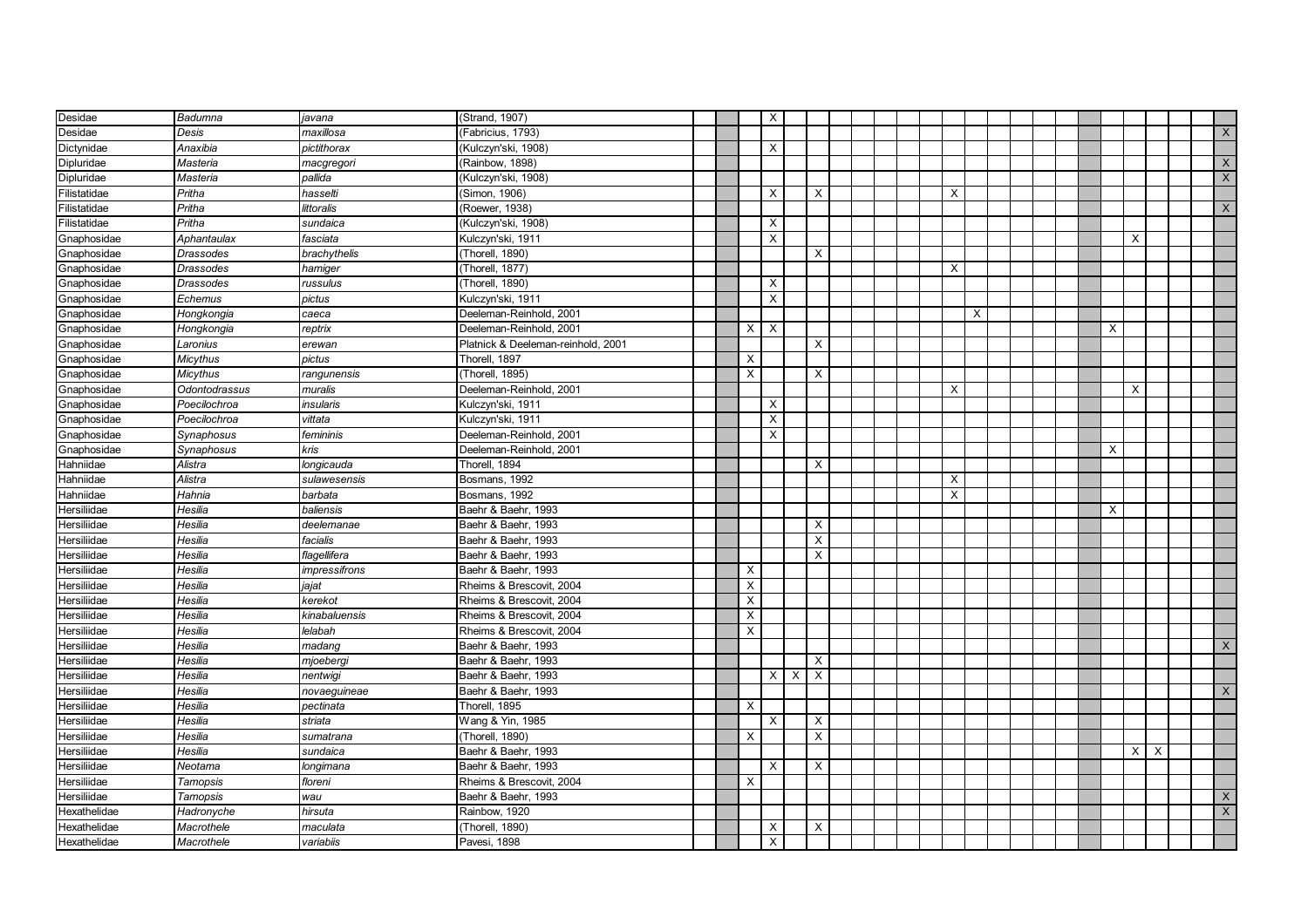| Lamponidae  | Centrothele              | mutica         | (Simon, 1897)                   |   |                |              |          |          |  |  |          |   |  |  |   |   |  | X            |
|-------------|--------------------------|----------------|---------------------------------|---|----------------|--------------|----------|----------|--|--|----------|---|--|--|---|---|--|--------------|
| Lamponidae  | Lampona                  | papua          | Platnick, 2000                  |   |                |              |          |          |  |  |          |   |  |  |   |   |  | $\mathsf{X}$ |
| Lamponidae  | Lamponova                | wau            | Platnick, 2000                  |   |                |              |          |          |  |  |          |   |  |  |   |   |  | X            |
| Linyphiidae | <b>Bathyphantes</b>      | minor          | Millidge & Russell-Smith, 1992  |   | $\times$       |              |          |          |  |  |          |   |  |  |   |   |  |              |
| Linyphiidae | Caenonetria              | perdita        | Millidge & Russell-Smith, 1992  |   | X              |              |          |          |  |  |          |   |  |  |   |   |  |              |
| Linyphiidae | Centromerus              | remotus        | Roewer, 1938                    |   |                |              |          |          |  |  |          | Х |  |  |   |   |  |              |
| Linyphiidae | Ceratinopsis             | locketi        | Millidge, 1995                  |   |                |              | Χ        |          |  |  |          |   |  |  |   |   |  |              |
| Linyphiidae | Dendronetria             | humilis        | Millidge & Russell-Smith, 1992  |   | X              |              |          |          |  |  |          |   |  |  |   |   |  |              |
| Linyphiidae | Dendronetria             | obscura        | Millidge & Russell-Smith, 1992  |   | X              |              |          |          |  |  |          |   |  |  |   |   |  |              |
| Linyphiidae | Dubiaranea               | deelemanae     | Millidge, 1995                  |   | $\times$       |              |          |          |  |  |          |   |  |  |   |   |  |              |
| Linyphiidae | Dumoga                   | arboricola     | Millidge & Russell-Smith, 1992  |   |                |              |          |          |  |  | X        |   |  |  |   |   |  |              |
| Linyphiidae | Dumoga                   | complexipalpis | Millidge & Russell-Smith, 1992  |   |                |              |          |          |  |  | $\times$ |   |  |  |   |   |  |              |
| Linyphiidae | Eordea                   | bicolor        | Simon, 1899                     |   |                |              |          | X        |  |  |          |   |  |  |   |   |  |              |
| Linyphiidae | Erigone                  | bifurca        | Locket, 1982                    |   |                |              | $\times$ |          |  |  |          |   |  |  |   |   |  |              |
| Linyphiidae | Helsdingenia             | hebesoides     | Saaristo & Tanasevitch, 2003    |   |                |              |          | X        |  |  |          |   |  |  |   |   |  |              |
| Linyphiidae | Indophantes              | barat          | Saaristo & Tanasevitch, 2003    |   |                |              |          | X        |  |  |          |   |  |  |   |   |  |              |
| Linyphiidae | Indophantes              | kalimantanus   | Saaristo & Tanasevitch, 2003    |   | X              |              |          |          |  |  |          |   |  |  |   |   |  |              |
| Linyphiidae | Indophantes              | kinabalu       | Saaristo & Tanasevitch, 2003    |   | $\pmb{\times}$ |              |          |          |  |  |          |   |  |  |   |   |  |              |
| Linyphiidae | Indophantes              | lehtineni      | Saaristo & Tanasevitch, 2003    |   | Χ              |              |          |          |  |  |          |   |  |  |   |   |  |              |
| Linyphiidae | Indophantes              | sumatera       | Saaristo & Tanasevitch, 2003    |   |                |              |          | X        |  |  |          |   |  |  |   |   |  |              |
| Linyphiidae | Kenocymbium              | deelemanae     | Millidge & Russell-Smith, 1992  |   |                |              |          | $\times$ |  |  |          |   |  |  |   |   |  |              |
| Linyphiidae | Ketambea                 | permixta       | Millidge & Russell-Smith, 1992  |   |                | $\times$     |          |          |  |  |          |   |  |  |   |   |  |              |
| Linyphiidae | Ketambea                 | rostrata       | Millidge & Russell-Smith, 1992  |   |                |              |          | $\times$ |  |  |          |   |  |  |   |   |  |              |
| Linyphiidae | Ketambea                 | vermiformis    | Millidge & Russell-Smith, 1992  |   |                | $\times$     |          |          |  |  |          |   |  |  |   |   |  |              |
| Linyphiidae | Knischatiria             | longispina     | Wunderlich, 1995                |   |                |              |          | $\times$ |  |  |          |   |  |  |   |   |  |              |
| Linyphiidae | -epthyphantes            | latrobei       | Millidge, 1995                  |   |                |              | х        |          |  |  |          |   |  |  |   |   |  |              |
| Linyphiidae | Linyphia                 | phyllophora    | Thorell, 1890                   |   |                |              |          | X        |  |  |          |   |  |  |   |   |  |              |
| Linyphiidae | Locketiella              | merretti       | Millidge, 1995                  |   |                |              | X        |          |  |  |          |   |  |  |   |   |  |              |
| Linyphiidae | Locketiella              | parva          | Millidge & Russell-Smith, 1992  |   | X              |              |          |          |  |  |          |   |  |  |   |   |  |              |
| Linyphiidae | Locketina                | fissivula      | (Millidge & Russel-Smith, 1992) |   | х              |              |          |          |  |  |          |   |  |  |   |   |  |              |
| Linyphiidae | Locketina                | pusilla        | (Millidge & Russel-Smith, 1992) |   | X              |              |          |          |  |  |          |   |  |  |   |   |  |              |
| Linyphiidae | Maso                     | krakatauensis  | Bristowe, 1931                  |   |                |              | X        |          |  |  |          |   |  |  |   |   |  |              |
| Linyphiidae | <b>Metalepthyphantes</b> | kraepelini     | (Simon, 1905)                   |   |                | $\times$     |          |          |  |  |          |   |  |  |   |   |  |              |
| Linyphiidae | Microneta                | formicaria     | Balogh, 1938                    |   |                |              |          |          |  |  |          |   |  |  |   |   |  | $\times$     |
| Linyphiidae | Millplophrys             | cracatoa       | (Millidge, 1995)                |   |                |              | $\times$ |          |  |  |          |   |  |  |   |   |  |              |
| Linyphiidae | Mitrager                 | noordami       | (van Helsdingen, 1985)          |   |                | $\times$     |          |          |  |  |          |   |  |  |   |   |  |              |
| Linyphiidae | Nasoona                  | locketi        | Millidge, 1995                  |   |                |              | X        |          |  |  |          |   |  |  |   |   |  |              |
| Linyphiidae | Nasoona                  | silvestris     | Millidge, 1995                  | Χ |                |              |          |          |  |  |          |   |  |  |   |   |  |              |
| Linyphiidae | Nematogmus               | dentimanus     | Simon, 1886                     |   |                | $\mathsf{X}$ | $\times$ |          |  |  |          |   |  |  |   |   |  |              |
| Linyphiidae | Nentwigia                | diffusa        | Millidge, 1995                  |   |                |              | X        |          |  |  |          |   |  |  |   |   |  |              |
| Linyphiidae | Neriene                  | amiculata      | Simon, 1905)                    |   |                | $\times$     |          |          |  |  |          |   |  |  |   |   |  |              |
| Linyphiidae | Neriene                  | beccarii       | (Thorell, 1890)                 |   |                |              |          | X        |  |  |          |   |  |  |   |   |  |              |
| Linyphiidae | Neriene                  | birmanica      | Thorell, 1887)                  |   |                |              |          |          |  |  |          |   |  |  | X |   |  |              |
| Linyphiidae | Neriene                  | strandia       | (Blauvelt, 1936)                |   | X              |              |          |          |  |  |          |   |  |  |   |   |  |              |
| Linyphiidae | Neriene                  | sundaica       | (Simon, 1905)                   |   |                | $\times$     |          |          |  |  |          |   |  |  |   | X |  |              |
| Linyphiidae | Nesioneta                | sola           | (Millidge & Russel-Smith, 1992) |   |                |              |          |          |  |  | X        |   |  |  |   |   |  |              |
| Linyphiidae | Phyllarachne             | levicula       | Millidge & Russell-Smith, 1992  |   | X              |              |          |          |  |  |          |   |  |  |   |   |  |              |
| Linyphiidae | Piesocalus               | javanus        | Simon, 1894                     |   |                | $\times$     |          |          |  |  |          |   |  |  |   |   |  |              |
| Linyphiidae | Plectembolus             | quadriflectus  | Millidge & Russell-Smith, 1992  |   |                |              |          | $\times$ |  |  |          |   |  |  |   |   |  |              |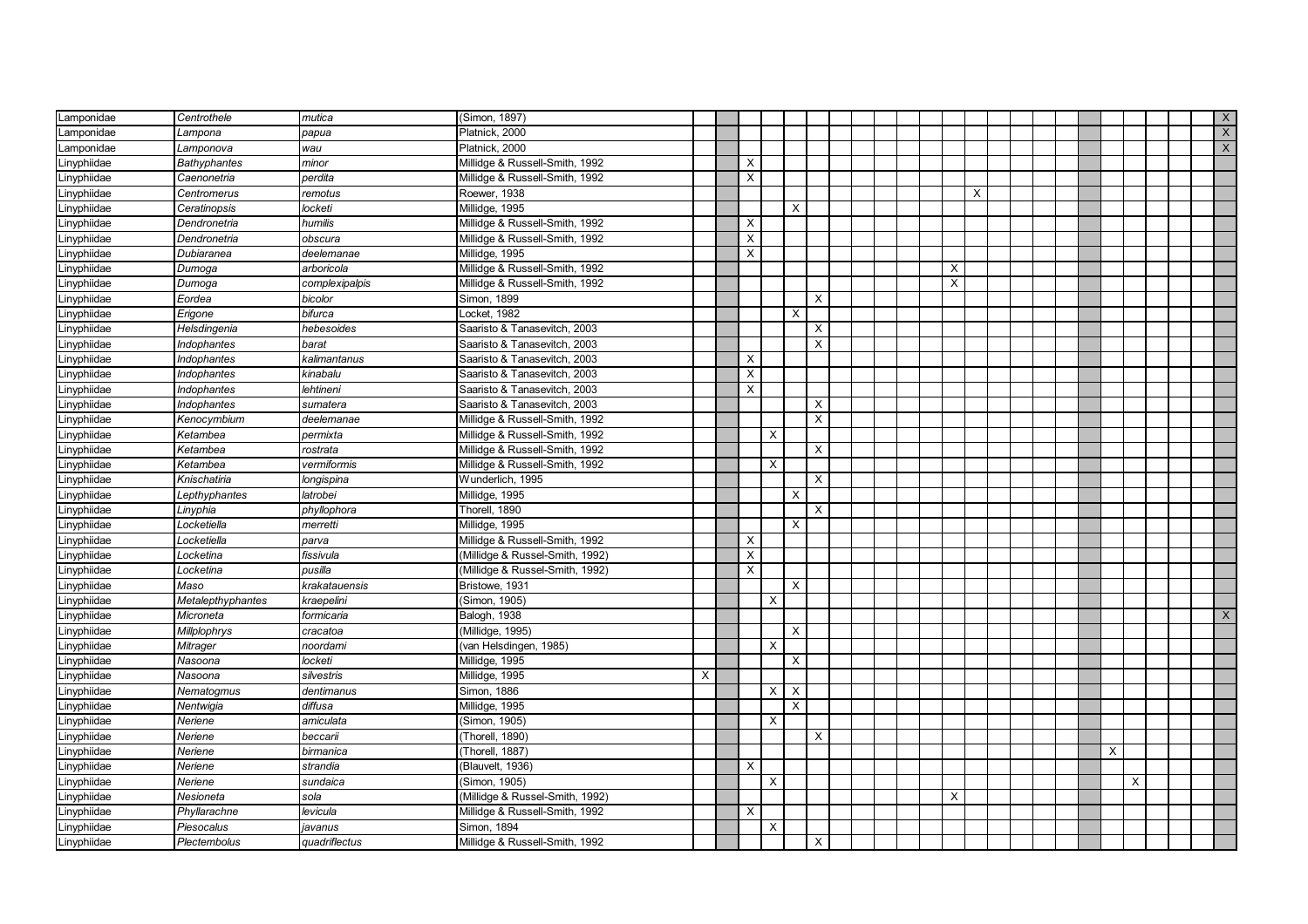| Linyphiidae  | Plectembolus     | quinqueflectus  | Millidge & Russell-Smith, 1992 |  |          |                           |          | $\boldsymbol{\mathsf{X}}$ |  |          |          |   |  |          |          |   |  |              |
|--------------|------------------|-----------------|--------------------------------|--|----------|---------------------------|----------|---------------------------|--|----------|----------|---|--|----------|----------|---|--|--------------|
| Linyphiidae  | Plectembolus     | similis         | Millidge & Russell-Smith, 1992 |  |          |                           |          | $\times$                  |  |          |          |   |  |          |          |   |  |              |
| Linyphiidae  | Plicatiductus    | storki          | Millidge & Russell-Smith, 1992 |  |          |                           |          |                           |  | X        |          |   |  |          |          |   |  |              |
| Linyphiidae  | Pronasoona       | sylvatica       | Millidge, 1995                 |  | $\times$ |                           |          |                           |  |          |          |   |  |          |          |   |  |              |
| Linyphiidae  | Prosoponoides    | hamatus         | Millidge & Russell-Smith, 1992 |  |          |                           |          | X                         |  |          |          |   |  |          |          |   |  |              |
| Linyphiidae  | Prosoponoides    | kaharianus      | Millidge & Russell-Smith, 1992 |  | X        |                           |          |                           |  |          |          |   |  |          |          |   |  |              |
| Linyphiidae  | Racata           | grata           | Millidge, 1995                 |  |          |                           | Х        |                           |  |          |          |   |  |          |          |   |  |              |
| Linyphiidae  | Tomohyphantes    | niger           | Millidge, 1995                 |  |          |                           | $\times$ |                           |  |          |          |   |  |          |          |   |  |              |
| Linyphiidae  | Tomohyphantes    | opacus          | Millidge, 1995                 |  |          |                           | X        |                           |  |          |          |   |  |          |          |   |  |              |
| Liocranidae  | Liocranum        | pulchrum        | Thorell, 1881                  |  |          |                           |          |                           |  |          |          |   |  |          |          |   |  | $\times$     |
| Liocranidae  | Plynnon          | aegeri          | Deeleman-Reinhold, 2001        |  |          |                           |          | $\times$                  |  |          |          |   |  |          |          |   |  |              |
| Liocranidae  | Plynnon          | longitarse      | Deeleman-Reinhold, 2001        |  | $\times$ |                           |          |                           |  |          |          |   |  |          |          |   |  |              |
| Liocranidae  | Plynnon          | zborowskii      | Deeleman-Reinhold, 2001        |  | X        |                           |          |                           |  |          |          |   |  |          |          |   |  |              |
| Liocranidae  | <b>Sesieutes</b> | borneensis      | Deeleman-Reinhold, 2001        |  | $\times$ |                           |          |                           |  | X        |          |   |  |          |          |   |  |              |
| Liocranidae  | Sesieutes        | bulbosus        | Deeleman-Reinhold, 2001        |  | X        |                           |          |                           |  |          |          |   |  |          |          |   |  |              |
| Liocranidae  | Sesieutes        | minor           | Deeleman-Reinhold, 2001        |  | $\times$ |                           |          |                           |  |          |          |   |  |          |          |   |  |              |
| Liocranidae  | <b>Sesieutes</b> | nitens          | Deeleman-Reinhold, 2001        |  |          | X                         |          | $\times$                  |  |          |          |   |  |          |          |   |  |              |
| Liocranidae  | Sesieutes        | scrobiculatus   | Deeleman-Reinhold, 2001        |  |          |                           |          | $\pmb{\times}$            |  |          |          |   |  |          |          |   |  |              |
| Liocranidae  | Sphingius        | punctatus       | Deeleman-Reinhold, 2001        |  |          |                           |          |                           |  |          |          |   |  | $\times$ |          |   |  |              |
| Liocranidae  | Sudharmia        | beroni          | Deeleman-Reinhold, 2001        |  |          |                           |          | $\times$                  |  |          |          |   |  |          |          |   |  |              |
| Liocranidae  | Sudharmia        | pongorum        | Deeleman-Reinhold, 2001        |  |          |                           |          | $\times$                  |  |          |          |   |  |          |          |   |  |              |
| iocranidae   | Teutamus         | andrewdavisi    | Deeleman-Reinhold, 2001        |  | $\times$ |                           |          |                           |  |          |          |   |  |          |          |   |  |              |
| Liocranidae  | <b>Teutamus</b>  | fertilis        | Deeleman-Reinhold, 2001        |  |          |                           |          | $\times$                  |  |          |          |   |  |          |          |   |  |              |
| Liocranidae  | <b>Teutamus</b>  | iambiensis      | Deeleman-Reinhold, 2001        |  |          |                           |          | $\times$                  |  |          |          |   |  |          |          |   |  |              |
| Liocranidae  | Teutamus         | rhino           | Deeleman-Reinhold, 2001        |  |          | X                         |          |                           |  |          |          |   |  |          |          |   |  |              |
| Liocranidae  | Teutamus         | rothorum        | Deeleman-Reinhold, 2001        |  |          | $\boldsymbol{\mathsf{X}}$ |          |                           |  |          |          |   |  |          |          |   |  |              |
| Liocranidae  | Teutamus         | vittatus        | Deeleman-Reinhold, 2001        |  | X        |                           |          |                           |  |          |          |   |  |          |          |   |  |              |
| Liphistiidae | Liphistius       | sumatranus      | Thorell, 1890                  |  |          |                           |          | $\times$                  |  |          |          |   |  |          |          |   |  |              |
| Lycosidae    | Allocosa         | gorontalensis   | (Merian, 1911)                 |  |          |                           |          |                           |  | X        |          |   |  |          |          |   |  |              |
| Lycosidae    | Allocosa         | hugonis         | (Strand, 1911)                 |  |          |                           |          |                           |  |          | X        |   |  |          |          |   |  |              |
| Lycosidae    | Allocosa         | laetella        | (Strand, 1907)                 |  |          |                           |          |                           |  |          | $\times$ |   |  |          |          |   |  |              |
| Lycosidae    | Allocosa         | lombokensis     | (Strand, 1913)                 |  |          |                           |          |                           |  |          |          |   |  |          |          | X |  |              |
| Lycosidae    | Allocosa         | obscuroides     | Strand, 1906)                  |  |          | $\times$                  |          |                           |  |          |          |   |  |          |          |   |  |              |
| Lycosidae    | Alopecosa        | balinensis      | Giltay, 1935)                  |  |          |                           |          |                           |  |          |          |   |  |          | $\times$ |   |  |              |
| Lycosidae    | Anomalomma       | lycosinum       | Simon, 1890                    |  |          | X                         |          |                           |  |          |          |   |  |          |          |   |  |              |
| Lycosidae    | Anoteropsis      | papuana         | Thorell, 1881                  |  |          |                           |          |                           |  |          |          |   |  |          |          |   |  | X            |
| Lycosidae    | Artoria          | palustris       | Dahl, 1908                     |  |          |                           |          |                           |  |          |          |   |  |          |          |   |  | $\mathsf{x}$ |
| ycosidae.    | Artoria          | parvula         | Thorell, 1877                  |  |          |                           |          |                           |  | X        |          |   |  |          |          |   |  |              |
| ycosidae     | Artoriellula     | celebensis      | (Merian, 1911)                 |  |          |                           |          |                           |  | $\times$ |          |   |  |          |          |   |  |              |
| ycosidae     | Draposa          | tenasserimensis | (Thorell, 1895)                |  |          | X                         |          | $\times$                  |  |          |          |   |  |          |          |   |  |              |
| ycosidae     | Draposa          | zhanjiaingensis | Yin et al., 1995)              |  | $\times$ |                           |          | $\times$                  |  |          |          |   |  |          |          |   |  |              |
| ycosidae     | Geolycosa        | conspersa       | Thorell, 1877)                 |  | X        |                           |          |                           |  | X        |          |   |  |          |          |   |  |              |
| ycosidae     | Geolycosa        | timorensis      | Thorell, 1881)                 |  |          |                           |          |                           |  |          |          |   |  |          |          |   |  | X            |
| ycosidae.    | Hogna            | bowonglangi     | (Merian, 1911)                 |  |          |                           |          |                           |  | X        |          |   |  |          |          |   |  |              |
| ycosidae     | Hogna            | crispipes       | L. Koch, 1877)                 |  |          |                           |          |                           |  |          |          |   |  |          |          |   |  | X            |
| ycosidae     | Hogna            | inops           | (Thorell, 1890)                |  | X        |                           |          | Χ                         |  | X        |          |   |  |          |          |   |  |              |
| ycosidae     | ycosa.           | hickmani        | (Roewer, 1955)                 |  |          |                           |          |                           |  |          |          |   |  |          |          |   |  | X            |
| Lycosidae    | _ycosa           | innocua         | Doleschall, 1859               |  |          |                           |          |                           |  |          |          | X |  |          |          |   |  |              |
| Lycosidae    | Lycosa           | lebakensis      | Doleschall, 1859               |  |          | X                         |          |                           |  |          |          |   |  |          |          |   |  |              |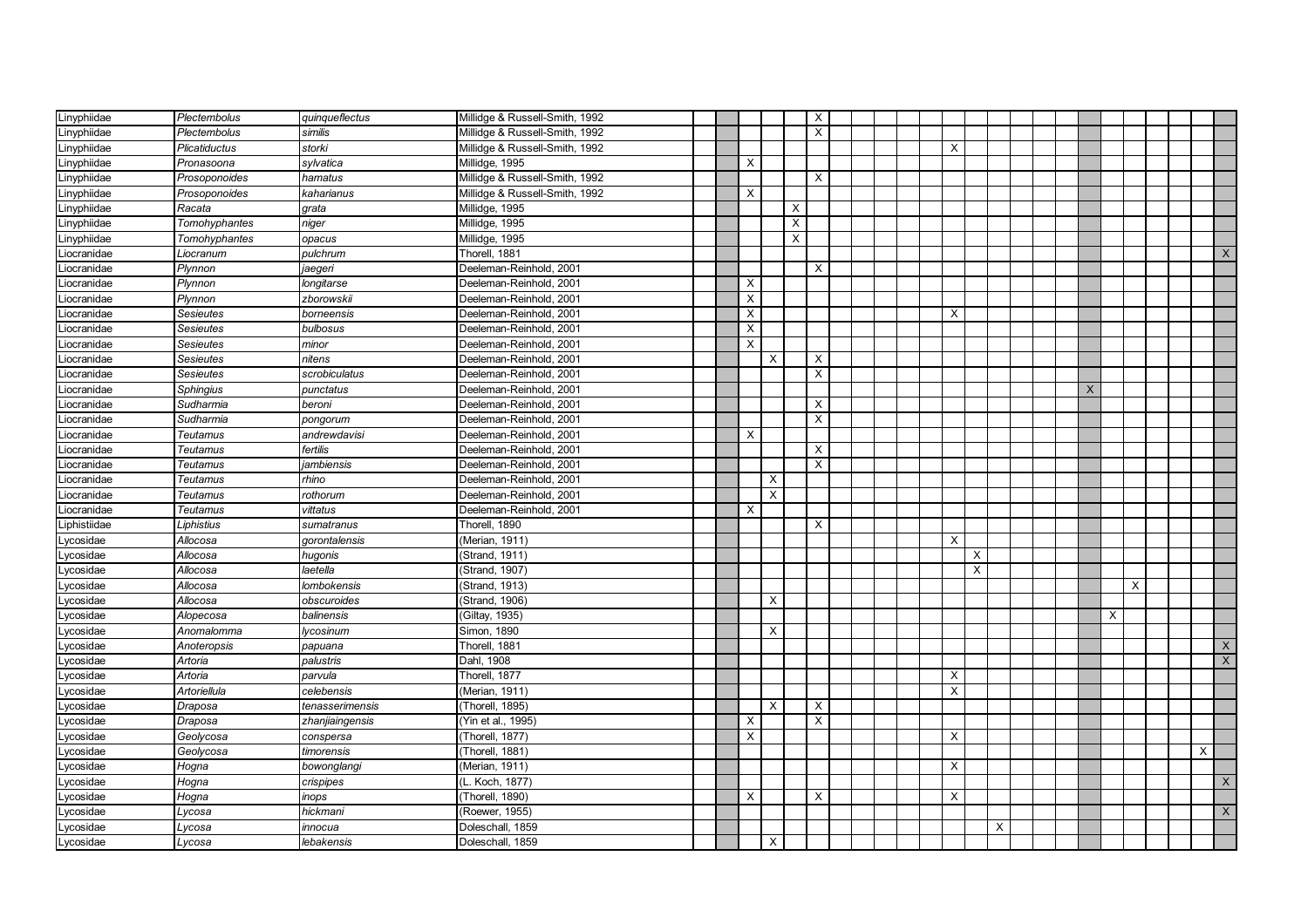| Lycosidae           | Lycosa         | pulchella        | (Thorell, 1881)            |   |          |                           |   |                           |   |   |          |   |                           |   |  |   |          |  | $\mathsf{X}$              |
|---------------------|----------------|------------------|----------------------------|---|----------|---------------------------|---|---------------------------|---|---|----------|---|---------------------------|---|--|---|----------|--|---------------------------|
| vcosidae            | Lycosa         | teranganicola    | (Strand, 1911)             |   |          |                           |   |                           |   |   |          |   |                           | X |  |   |          |  |                           |
| ycosidae            | _ycosella      | minuta           | Thorell, 1890              |   |          |                           |   | X                         |   |   |          |   |                           |   |  |   |          |  |                           |
| ycosidae            | Lycosella      | tenera           | Thorell, 1890              |   |          |                           |   | X                         |   |   |          |   |                           |   |  |   |          |  |                           |
| ycosidae            | _ycosella      | tenera bisulcata | Thorell, 1890              |   |          |                           |   | $\boldsymbol{\mathsf{X}}$ |   |   |          |   |                           |   |  |   |          |  |                           |
| Lycosidae           | Lysania        | sabahensis       | Lethinen & Hippa, 1979     |   | Х        |                           |   |                           |   |   |          |   |                           |   |  |   |          |  |                           |
| ycosidae.           | Pardosa        | birmanica        | Simon, 1884                |   |          |                           |   | X                         |   |   |          |   |                           |   |  |   |          |  |                           |
| Lycosidae           | Pardosa        | brevimetatarsis  | (Strand, 1907)             |   |          | X                         |   |                           |   |   |          |   |                           |   |  |   |          |  |                           |
| Lycosidae           | Pardosa        | gerhardti        | (Strand, 1922)             |   |          |                           |   | X                         |   |   |          |   |                           |   |  |   |          |  |                           |
| Lycosidae           | Pardosa        | heterophthalma   | (Simon, 1898)              |   |          | $\times$                  |   |                           |   |   |          |   |                           |   |  |   |          |  |                           |
| Lycosidae           | Pardosa        | irretita         | Simon, 1886                |   | X        |                           |   |                           |   |   |          |   |                           |   |  |   |          |  |                           |
| Lycosidae           | Pardosa        | lombokibia       | (Strand, 1915)             |   |          |                           |   |                           |   |   |          |   |                           |   |  |   | $\times$ |  |                           |
| Lycosidae           | Pardosa        | nesiotis         | (Thorell, 1878)            |   |          |                           |   | X                         |   |   |          |   | X                         |   |  |   |          |  |                           |
| Lycosidae           | Pardosa        | pinangensis      | (Thorell, 1890)            |   |          |                           |   | $\times$                  |   |   |          |   |                           |   |  |   |          |  |                           |
| Lycosidae           | Pardosa        | pseudoannulata   | (Bösenberg & Strand, 1906) |   |          | X                         |   |                           |   |   |          |   |                           |   |  |   |          |  |                           |
| Lycosidae           | Pardosa        | pusiola          | (Thorell, 1891)            |   |          | X                         |   |                           |   |   |          |   |                           |   |  |   |          |  |                           |
| Lycosidae           | Pardosa        | rabulana         | (Thorell, 1890)            |   |          | $\boldsymbol{\mathsf{X}}$ |   | $\times$                  |   |   |          |   |                           |   |  |   |          |  |                           |
| ycosidae.           | Pardosa        | sumatrana        | (Thorell, 1890)            |   |          |                           |   |                           |   |   | $\times$ |   |                           |   |  |   |          |  |                           |
| ycosidae.           | Pardosa        | vagula           | (Thorell, 1890)            |   |          | X                         |   | X                         | Х | X |          |   |                           |   |  |   |          |  |                           |
| vcosidae.           | Passiena       | spinicrus        | Thorell, 1890              |   | $\times$ |                           |   |                           |   |   |          |   |                           |   |  |   |          |  |                           |
| ycosidae            | Phonophilus    | blabakensis      | Barrion & Litsinger, 1995  |   |          | X                         |   |                           |   |   |          |   |                           |   |  |   |          |  |                           |
| ycosidae            | Pterartoriola  | lompobattangi    | (Merian, 1911)             |   |          |                           |   |                           |   |   | $\times$ |   |                           |   |  |   |          |  |                           |
| ycosidae            | Satta          | cannibalorum     | Lethinen & Hippa, 1979     |   |          |                           |   |                           |   |   |          |   |                           |   |  |   |          |  | $\boldsymbol{\mathsf{X}}$ |
| ycosidae            | Schizocosa     | arua             | (Strand, 1911)             |   |          |                           |   |                           |   |   |          |   |                           | X |  |   |          |  |                           |
| ycosidae            | Schizocosa     | fragilis         | (Thorell, 1890)            |   |          |                           |   | X                         |   |   |          |   |                           |   |  |   |          |  |                           |
| ycosidae            | Schizocosa     | minahassae       | (Merian, 1911)             |   |          |                           |   |                           |   |   | Х        |   |                           |   |  |   |          |  |                           |
| Lycosidae           | Trochosa       | moluccensis      | Thorell, 1878              |   |          |                           |   |                           |   |   |          |   | $\boldsymbol{\mathsf{X}}$ |   |  |   |          |  |                           |
| Lycosidae           | Trochosa       | papakula         | (Strand, 1911)             |   |          |                           |   |                           |   |   |          | X |                           |   |  |   |          |  | $\mathsf{X}$              |
| Lycosidae           | Trochosa       | reimoseri        | Bristowe, 1931             |   |          |                           | X |                           |   |   |          |   |                           |   |  |   |          |  |                           |
| Lycosidae           | Trochosa       | semoni           | Simon, 1896                |   |          | X                         |   |                           |   |   |          |   |                           |   |  |   |          |  |                           |
| Lycosidae           | Venonia        | choiae           | Yoo & Framenau, 2006       |   |          |                           |   |                           |   |   | X        |   |                           |   |  |   |          |  |                           |
| Lycosidae           | Venonia        | cinctipes        | (Simon, 1898)              |   |          |                           |   |                           |   |   |          |   |                           |   |  |   |          |  | $\mathsf{X}$              |
| Lycosidae           | Venonia        | coruscans        | Thorell, 1894              |   | $\times$ | $\times$                  |   |                           |   |   |          |   |                           |   |  |   |          |  |                           |
| Lycosidae           | Venonia        | kokoda           | Lethinen & Hippa, 1979     |   |          |                           |   |                           |   |   |          |   |                           |   |  |   |          |  | $\boldsymbol{\mathsf{X}}$ |
| Lycosidae           | Venonia        | micans           | (Simon, 1898)              |   |          |                           |   |                           |   |   | X        |   |                           |   |  | X |          |  |                           |
| Lycosidae           | Venonia        | milla            | Lethinen & Hippa, 1979     |   |          |                           |   |                           |   |   |          |   |                           |   |  |   |          |  | $\boldsymbol{\mathsf{X}}$ |
| Lycosidae           | Venonia        | muju             | (Chrysanthus, 1967)        |   |          |                           |   |                           |   |   |          |   |                           |   |  |   |          |  | $\mathsf X$               |
| Lycosidae           | Venonia        | vilkkii          | Lethinen & Hippa, 1979     |   |          |                           |   |                           |   |   |          |   |                           |   |  |   |          |  | $\overline{\mathsf{x}}$   |
| ycosidae            | Zoica          | bolubolu         | Lethinen & Hippa, 1979     |   |          |                           |   |                           |   |   |          |   |                           |   |  |   |          |  | $\boldsymbol{\mathsf{X}}$ |
| ycosidae.           | Zoica          | falcata          | Lethinen & Hippa, 1979     |   | X        |                           |   |                           |   |   |          |   |                           |   |  |   |          |  | $\mathsf X$               |
| vcosidae            | Zoica          | wauensis         | Lethinen & Hippa, 1979     |   |          |                           |   |                           |   |   |          |   |                           |   |  |   |          |  | $\mathsf X$               |
| Micropholcommatidae | Guiniella      | tropica          | (Foerster, 1959)           |   |          |                           |   |                           |   |   |          |   |                           |   |  |   |          |  | $\boldsymbol{\mathsf{X}}$ |
| Mimetidae           | Mimetus        | vespillo         | Brignoli, 1980             |   |          |                           |   |                           |   |   | X        |   |                           |   |  |   |          |  |                           |
| Miturgidae          | Calamoneta     | djojosudharmoi   | Deeleman-Reinhold, 2001    |   |          |                           |   | X                         |   |   |          |   |                           |   |  |   |          |  |                           |
| Miturgidae          | Calamoneta     | urata            | Deeleman-Reinhold, 2001    |   |          | X                         |   |                           |   |   |          |   |                           |   |  |   |          |  |                           |
| Miturgidae          | Calamopus      | tenebrarum       | Deeleman-Reinhold, 2001    | х |          |                           |   |                           |   |   |          |   |                           |   |  |   |          |  |                           |
| Miturgidae          | Cheiracanthium | bantaengi        | Merian, 1911               |   |          |                           |   |                           |   |   | X        |   |                           |   |  |   |          |  |                           |
| Miturgidae          | Cheiracanthium | brevicalcaratum  | Koch, 1873                 |   |          |                           |   |                           |   |   |          |   |                           |   |  |   | $\times$ |  |                           |
| Miturgidae          | Cheiracanthium | daquilium        | Barrion & Litsinger, 1995  | X |          |                           |   |                           |   |   |          |   |                           |   |  |   |          |  |                           |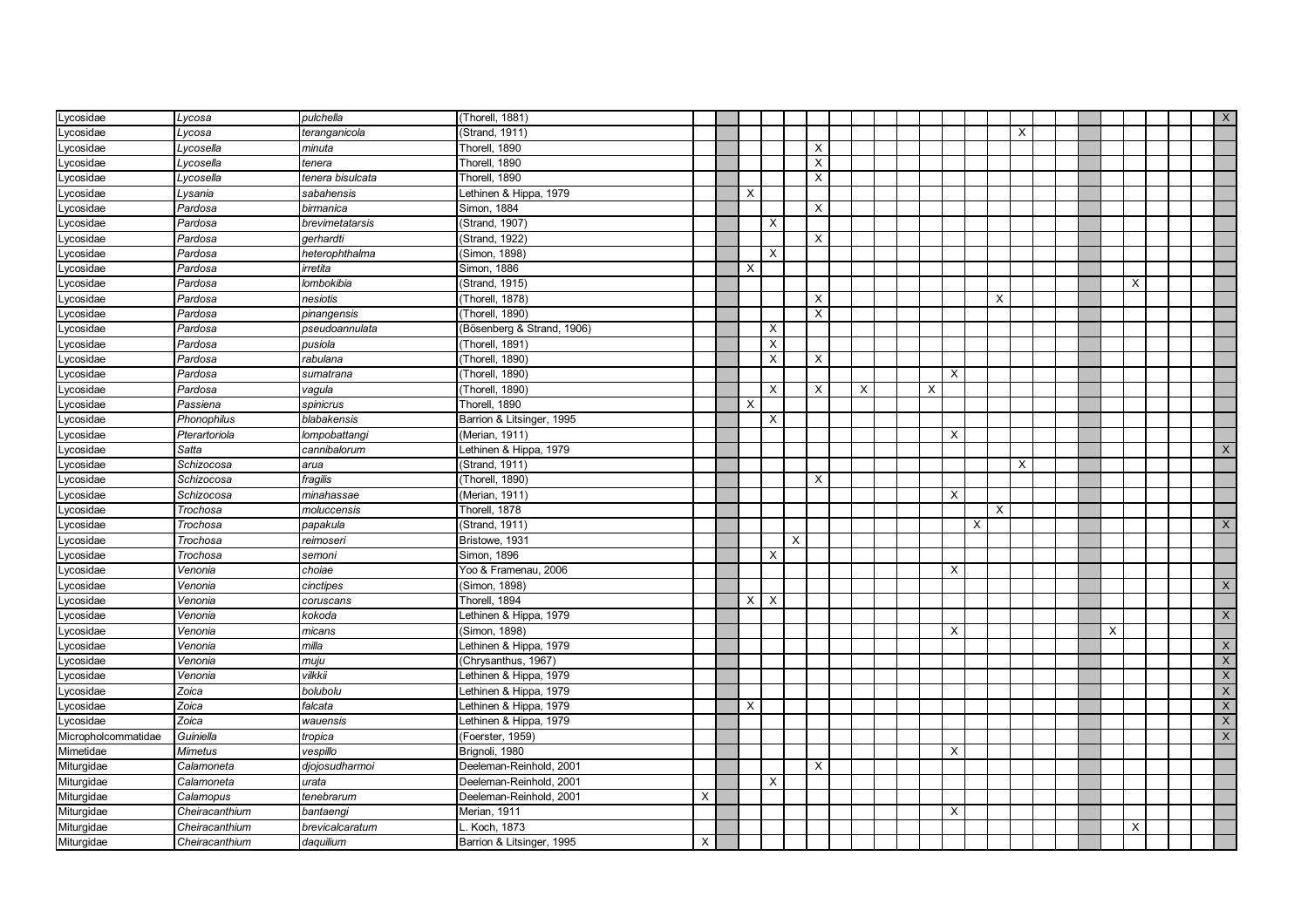| Miturgidae | Cheiracanthium  | insulanum      | (Thorell, 1878)         |   |          |          |                           |  |  |                           | $\mathsf{X}$ |   |  |          |   |                |
|------------|-----------------|----------------|-------------------------|---|----------|----------|---------------------------|--|--|---------------------------|--------------|---|--|----------|---|----------------|
| Miturgidae | Cheiracanthium  | klabati        | Merian, 1911            |   |          |          |                           |  |  | $\times$                  |              |   |  |          |   |                |
| Miturgidae | Cheiracanthium  | lanceolatum    | Chrysanthus, 1967       |   |          |          |                           |  |  |                           |              |   |  |          |   | $\mathsf{X}$   |
| Miturgidae | Cheiracanthium  | lompobattangi  | Merian, 1911            |   |          |          |                           |  |  | X                         |              |   |  |          |   |                |
| Miturgidae | Cheiracanthium  | longipes       | (Thorell, 1890)         |   |          |          | X                         |  |  |                           |              |   |  |          |   |                |
| Miturgidae | Cheiracanthium  | mangiferae     | Workman, 1896           |   |          |          | X                         |  |  |                           |              |   |  |          |   |                |
| Miturgidae | Cheiracanthium  | marplesi       | Chrysanthus, 1967       |   |          |          |                           |  |  |                           |              |   |  |          |   | X              |
| Miturgidae | Cheiracanthium  | mertoni        | Strand, 1911            |   |          |          |                           |  |  |                           |              | X |  |          |   |                |
| Miturgidae | Cheiracanthium  | minahassae     | Merian, 1911            |   |          |          |                           |  |  | X                         |              |   |  |          |   |                |
| Miturgidae | Cheiracanthium  | rupicola       | (Thorell, 1897)         | X |          |          |                           |  |  |                           |              |   |  |          |   |                |
| Miturgidae | Cheiracanthium  | sakoemicum     | Roewer, 1938            |   |          |          |                           |  |  |                           |              |   |  |          |   | X              |
| Miturgidae | Cheiracanthium  | soputani       | Merian, 1911            |   |          |          |                           |  |  | X                         |              |   |  |          |   |                |
| Miturgidae | Cheiracanthium  | torricellianum | Strand, 1911            |   |          |          |                           |  |  |                           |              |   |  |          |   | $\times$       |
| Miturgidae | Cheiracanthium  | wiehlei        | Chrysanthus, 1967       |   |          |          |                           |  |  |                           |              |   |  |          |   | X              |
| Miturgidae | Mituliodon      | tarantulinus   | (L. Koch, 1873)         |   |          |          |                           |  |  |                           |              |   |  |          | X |                |
| Miturgidae | Miturga         | fagei          | Kolosváry, 1934         |   |          |          |                           |  |  |                           |              |   |  |          |   | X              |
| Miturgidae | Palicanus       | caudatus       | Thorell, 1897           | X |          |          |                           |  |  |                           |              |   |  |          |   |                |
| Miturgidae | Summacanthium   | androgynum     | Deeleman-Reinhold, 2001 |   |          |          |                           |  |  | $\boldsymbol{\mathsf{X}}$ |              |   |  |          |   |                |
| Miturgidae | Summacanthium   | storki         | Deeleman-Reinhold, 2001 |   |          |          |                           |  |  | X                         |              |   |  |          |   |                |
| Miturgidae | Systaria        | bohorokensis   | Deeleman-Reinhold, 2001 |   |          |          | X                         |  |  |                           |              |   |  |          |   |                |
| Miturgidae | Systaria        | dentata        | Deeleman-Reinhold, 2001 |   |          |          | $\boldsymbol{\mathsf{X}}$ |  |  |                           |              |   |  |          |   |                |
| Miturgidae | Systaria        | drassiformis   | Simon, 1897             |   |          | $\times$ |                           |  |  |                           |              |   |  |          |   |                |
| Miturgidae | Systaria        | elberti        | Strand, 1913)           |   |          |          |                           |  |  |                           |              |   |  | $\times$ |   |                |
| Miturgidae | Systaria        | qedensis       | Simon, 1897             |   |          | $\times$ |                           |  |  |                           |              |   |  |          |   |                |
| Miturgidae | Tamin           | pseudodrassus  | Deeleman-Reinhold, 2001 |   | $\times$ |          |                           |  |  | X                         |              |   |  |          |   |                |
| Miturgidae | Tamin           | simoni         | Deeleman-Reinhold, 2001 |   | X        |          |                           |  |  |                           |              |   |  |          |   |                |
| Miturgidae | Xantharia       | floreni        | Deeleman-Reinhold, 2001 |   | X        |          |                           |  |  |                           |              |   |  |          |   |                |
| Miturgidae | Xantharia       | murphyi        | Deeleman-Reinhold, 2001 |   |          |          | X                         |  |  |                           |              |   |  |          |   |                |
| Mysmenidae | Calodipoena     | dumoga         | Baert, 1988             |   |          |          |                           |  |  | $\boldsymbol{\mathsf{X}}$ |              |   |  |          |   |                |
| Mysmenidae | Calodipoena     | mooatae        | Baert, 1988             |   |          |          |                           |  |  | $\times$                  |              |   |  |          |   |                |
| Mysmenidae | Calodipoena     | tarautensis    | Baert, 1988             |   |          |          |                           |  |  | X                         |              |   |  |          |   |                |
| Mysmenidae | Kekenboschiella | awari          | Baert, 1984             |   |          |          |                           |  |  |                           |              |   |  |          |   | $\mathsf{X}$   |
| Mysmenidae | Kekenboschiella | marijkeae      | Baert, 1982             |   |          |          |                           |  |  |                           |              |   |  |          |   | $\mathsf{X}$   |
| Mysmenidae | Kekenboschiella | nubiai         | Baert, 1984             |   |          |          |                           |  |  |                           |              |   |  |          |   | $\mathsf{X}$   |
| Mysmenidae | Kekenboschiella | vangoethemi    | Baert, 1982             |   |          |          |                           |  |  |                           |              |   |  |          |   | $\mathsf{X}$   |
| Mysmenidae | Mysmena         | woodwardi      | Foertser, 1959          |   |          |          |                           |  |  |                           |              |   |  |          |   | $\mathsf{X}$   |
| Mysmenidae | Mysmenella      | papuana        | Baert, 1984             |   |          |          |                           |  |  |                           |              |   |  |          |   | $\mathsf{X}$   |
| Nemesiidae | Damarchus       | montanus       | (Thorell, 1890)         |   |          |          | $\times$                  |  |  |                           |              |   |  |          |   |                |
| Nephilidae | Herennia        | deelemanae     | Kuntner, 2005           |   | X        |          |                           |  |  |                           |              |   |  |          |   |                |
| Nephilidae | Herennia        | etruscilla     | Kuntner, 2005           |   |          | $\times$ |                           |  |  |                           |              |   |  |          |   |                |
| Nephilidae | Herennia        | jernej         | Kuntner, 2005           |   |          |          | $\times$                  |  |  |                           |              |   |  |          |   |                |
| Nephilidae | Herennia        | milleri        | Kuntner, 2005           |   |          |          |                           |  |  |                           |              |   |  |          |   | $\times$       |
| Nephilidae | Herennia        | multipuncta    | (Doleschall, 1859)      |   | Χ        |          |                           |  |  | X                         |              |   |  |          |   |                |
| Nephilidae | Herennia        | papuana        | Thorell, 1881           |   |          |          |                           |  |  |                           |              |   |  |          |   | $\times$       |
| Nephilidae | Herennia        | sonja          | Kuntner, 2005           |   | X        |          |                           |  |  | X                         |              |   |  |          |   |                |
| Nephilidae | Nephila         | antipodiana    | (Walckenaer, 1841)      |   |          |          |                           |  |  |                           |              |   |  |          |   | $\mathsf{X}^-$ |
| Nephilidae | Nephila         | edulis         | (Labillardière, 1799)   |   |          |          |                           |  |  |                           |              |   |  |          |   | $\mathsf{X}$   |
| Nephilidae | Nephila         | kuhlii         | Doleschall, 1859        |   |          |          |                           |  |  | X                         |              |   |  |          |   |                |
| Nephilidae | Nephila         | plumipes       | (Latreille, 1804)       | X |          |          |                           |  |  |                           |              |   |  |          |   | $\mathsf{X}$   |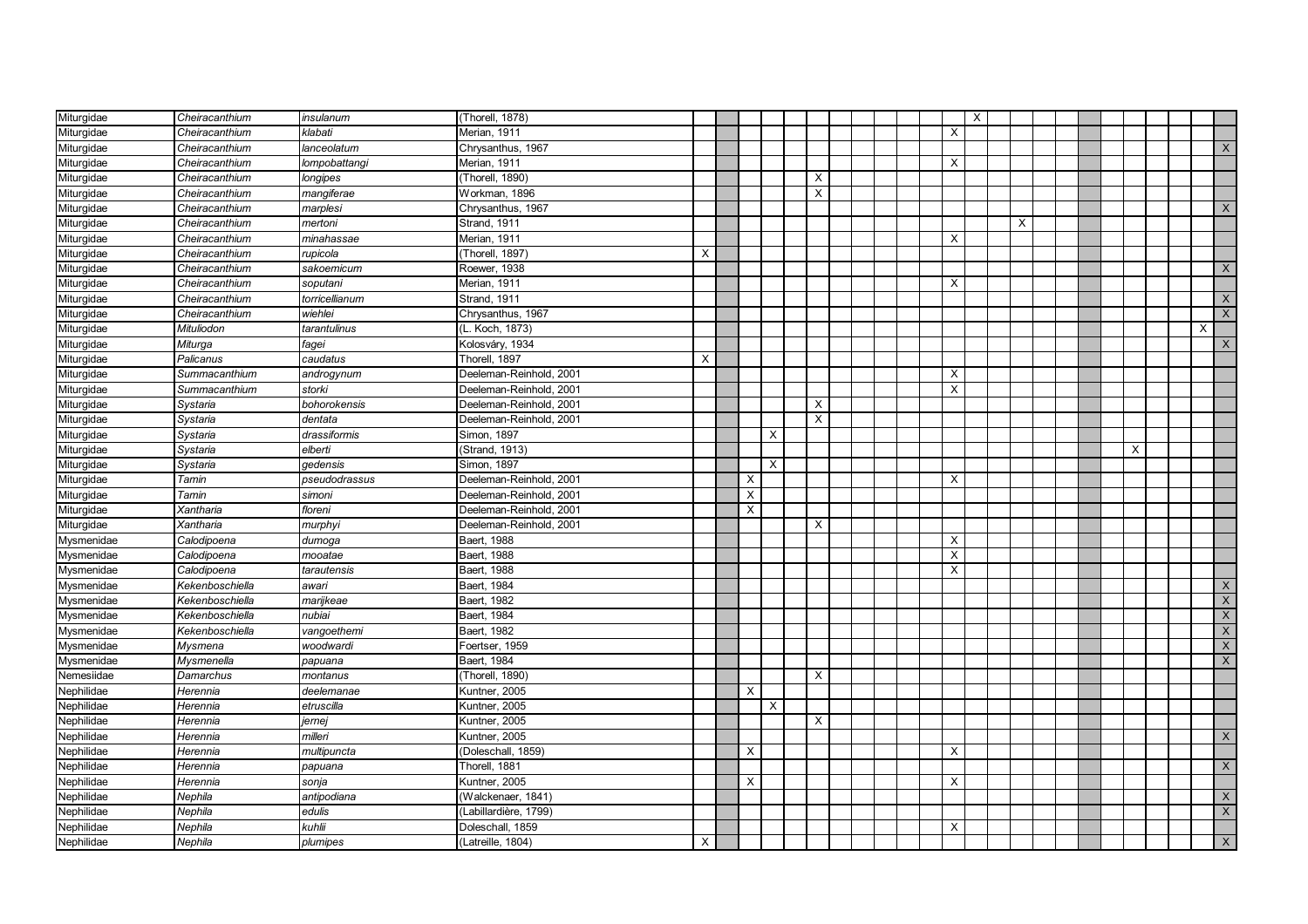| Nephilidae      | Nephila            | vitiana        | (Walckenaer, 1847)          | X |          |          |              |  | X                         |   |  |  |  |                           |
|-----------------|--------------------|----------------|-----------------------------|---|----------|----------|--------------|--|---------------------------|---|--|--|--|---------------------------|
| Nephilidae      | Nephilengys        | malabarensis   | (Walckenaer, 1841)          |   |          |          |              |  |                           | X |  |  |  |                           |
| Nephilidae      | Nephilengys        | papuana        | Thorell, 1881               |   |          |          |              |  |                           |   |  |  |  | X                         |
| Nesticidae      | Nesticella         | marapu         | Benjamin, 2004              | X |          |          |              |  |                           |   |  |  |  |                           |
| Nesticidae      | Nesticella         | proszynski     | (Lehtinen & Saaristo, 1980) |   |          | X        |              |  |                           |   |  |  |  |                           |
| Nesticidae      | Nesticella         | robinsoni      | Lehtinen & Saaristo, 1980   |   |          |          |              |  |                           |   |  |  |  | $\boldsymbol{\mathsf{X}}$ |
| Nesticidae      | Nesticella         | sogi           | Lehtinen & Saaristo, 1980   |   |          |          |              |  |                           |   |  |  |  | $\overline{X}$            |
| Nesticidae      | Nesticella         | taurama        | Lehtinen & Saaristo, 1980   |   |          |          |              |  |                           |   |  |  |  | $\overline{X}$            |
| Nicodamidae     | Dimidamus          | arau           | Harvey, 1995                |   |          |          |              |  |                           |   |  |  |  | $\boldsymbol{\mathsf{X}}$ |
| Nicodamidae     | <b>Dimidamus</b>   | enaro          | Harvey, 1995                |   |          |          |              |  |                           |   |  |  |  | $\overline{X}$            |
| Nicodamidae     | Dimidamus          | leopoldi       | (Roewer, 1938)              |   |          |          |              |  |                           |   |  |  |  | $\boldsymbol{\mathsf{X}}$ |
| Nicodamidae     | <b>Dimidamus</b>   | sero           | Harvey, 1995                |   |          |          |              |  |                           |   |  |  |  | $\times$                  |
| Ochyroceratidae | Althepus           | bako           | Deeleman-Reinhold, 1995     |   | $\times$ |          |              |  |                           |   |  |  |  |                           |
| Ochyroceratidae | Althepus           | biltoni        | Deeleman-Reinhold, 1995     |   |          |          |              |  | $\boldsymbol{\mathsf{X}}$ |   |  |  |  |                           |
| Ochyroceratidae | Althepus           | complicatus    | Deeleman-Reinhold, 1995     |   |          |          | X            |  |                           |   |  |  |  |                           |
| Ochyroceratidae | Althepus           | dekkingae      | Deeleman-Reinhold, 1995     |   |          | $\times$ |              |  |                           |   |  |  |  |                           |
| Ochyroceratidae | Althepus           | indistinctus   | Deeleman-Reinhold, 1995     |   | Χ        |          |              |  |                           |   |  |  |  |                           |
| Ochyroceratidae | Althepus           | javaensis      | Deeleman-Reinhold, 1995     |   |          | $\times$ |              |  |                           |   |  |  |  |                           |
| Ochyroceratidae | Althepus           | lehi           | Deeleman-Reinhold, 1985     |   | X        |          |              |  |                           |   |  |  |  |                           |
| Ochyroceratidae | Althepus           | minimus        | Deeleman-Reinhold, 1995     |   |          |          | X            |  |                           |   |  |  |  |                           |
| Ochyroceratidae | Althepus           | suhartoi       | Deeleman-Reinhold, 1985     |   |          |          | X            |  |                           |   |  |  |  |                           |
| Ochyroceratidae | Leclercera         | ocellata       | Deeleman-Reinhold, 1995     |   | $\times$ |          |              |  |                           |   |  |  |  |                           |
| Ochyroceratidae | Leclercera         | spinata        | Deeleman-Reinhold, 1995     |   |          |          |              |  | X                         |   |  |  |  |                           |
| Ochyroceratidae | Merizocera         | stellata       | Simon, 1905)                |   |          | X        |              |  |                           |   |  |  |  |                           |
| Ochyroceratidae | Psiloderces        | althepoides    | Deeleman-Reinhold, 1995     |   | X        |          |              |  |                           |   |  |  |  |                           |
| Ochyroceratidae | Psiloderces        | coronatus      | Deeleman-Reinhold, 1995     |   |          | X        |              |  |                           |   |  |  |  |                           |
| Ochyroceratidae | Psiloderces        | djojosudharmoi | Deeleman-Reinhold, 1995     |   |          |          | $\times$     |  |                           |   |  |  |  |                           |
| Ochyroceratidae | Psiloderces        | enigmatus      | Deeleman-Reinhold, 1995     |   | Χ        |          |              |  |                           |   |  |  |  |                           |
| Ochyroceratidae | Psiloderces        | kalimantan     | Deeleman-Reinhold, 1995     |   | X        |          |              |  |                           |   |  |  |  |                           |
| Ochyroceratidae | Psiloderces        | leclerci       | Deeleman-Reinhold, 1995     |   |          |          |              |  | X                         |   |  |  |  |                           |
| Ochyroceratidae | <b>Psiloderces</b> | leucopygius    | Deeleman-Reinhold, 1995     |   |          |          | X            |  |                           |   |  |  |  |                           |
| Ochyroceratidae | Psiloderces        | ligula         | Baert, 1988                 |   |          |          |              |  | $\times$                  |   |  |  |  |                           |
| Ochyroceratidae | Psiloderces        | limsa          | Deeleman-Reinhold, 1995     |   |          |          | X            |  |                           |   |  |  |  |                           |
| Ochyroceratidae | Psiloderces        | longipalpis    | Baert, 1988                 |   |          |          |              |  | $\times$                  |   |  |  |  |                           |
| Ochyroceratidae | Psiloderces        | nasicornis     | Baert, 1988                 |   |          |          |              |  | $\times$                  |   |  |  |  |                           |
| Ochyroceratidae | Psiloderces        | pulcher        | Deeleman-Reinhold, 1995     |   | X        |          |              |  |                           |   |  |  |  |                           |
| Ochyroceratidae | Psiloderces        | rimbu          | Deeleman-Reinhold, 1995     |   |          |          | $\mathsf{X}$ |  |                           |   |  |  |  |                           |
| Ochyroceratidae | Psiloderces        | tesselatus     | Deeleman-Reinhold, 1995     |   |          | X        |              |  |                           |   |  |  |  |                           |
| Ochyroceratidae | Psiloderces        | torajanus      | Deeleman-Reinhold, 1995     |   |          |          |              |  | X                         |   |  |  |  |                           |
| Ochyroceratidae | Psiloderces        | vallicola      | Deeleman-Reinhold, 1995     |   |          |          | X            |  |                           |   |  |  |  |                           |
| Ochyroceratidae | Speocera           | bosmansi       | Baert, 1988                 |   |          |          |              |  | $\times$                  |   |  |  |  |                           |
| Ochyroceratidae | Speocera           | bovenlanden    | Deeleman-Reinhold, 1995     |   |          |          | X            |  |                           |   |  |  |  |                           |
| Ochyroceratidae | Speocera           | caeca          | Deeleman-Reinhold, 1995     |   |          |          |              |  | X                         |   |  |  |  |                           |
| Ochyroceratidae | Speocera           | crassibulba    | Deeleman-Reinhold, 1995     |   |          | Х        |              |  |                           |   |  |  |  |                           |
| Ochyroceratidae | Speocera           | dayakorum      | Deeleman-Reinhold, 1995     |   | X        |          |              |  |                           |   |  |  |  |                           |
| Ochyroceratidae | Speocera           | indulgens      | Deeleman-Reinhold, 1995     |   |          |          |              |  | Х                         |   |  |  |  |                           |
| Ochyroceratidae | Speocera           | iavana         | (Simon, 1905)               |   |          | X        |              |  |                           |   |  |  |  |                           |
| Ochyroceratidae | Speocera           | karkari        | (Baert, 1980)               |   |          |          |              |  | X                         |   |  |  |  | $\mathsf{X}$              |
| Ochyroceratidae | Speocera           | krikkeni       | Brignoli, 1977              |   |          |          | $\times$     |  |                           |   |  |  |  |                           |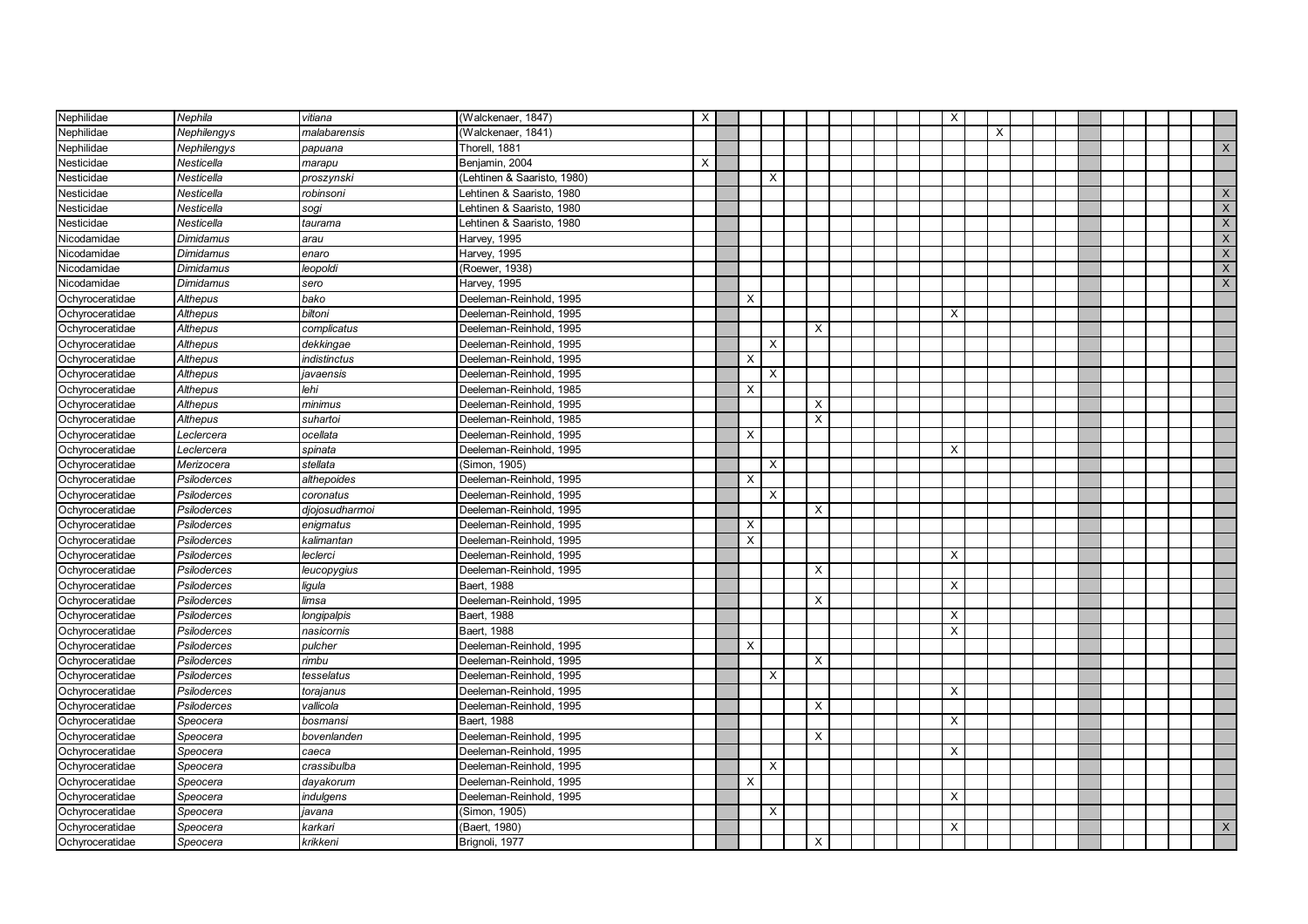| Ochyroceratidae | Speocera        | papuana            | (Baert, 1980)           |          |                           |                           |                           |          |              |                           |   |  |  |          |          | $\mathsf{X}$ |
|-----------------|-----------------|--------------------|-------------------------|----------|---------------------------|---------------------------|---------------------------|----------|--------------|---------------------------|---|--|--|----------|----------|--------------|
| Ochvroceratidae | Speocera        | parva              | Deeleman-Reinhold, 1995 |          | $\times$                  |                           |                           |          |              |                           |   |  |  |          |          |              |
| Ochyroceratidae | Speocera        | pongo              | Deeleman-Reinhold, 1995 |          | $\times$                  |                           |                           |          |              |                           |   |  |  |          |          |              |
| Ochyroceratidae | Speocera        | transleuser        | Deeleman-Reinhold, 1995 |          |                           |                           | $\boldsymbol{\mathsf{X}}$ |          |              |                           |   |  |  |          |          |              |
| Oonopidae       | Gamasomorpha    | k <b>raepelini</b> | Simon, 1905             |          |                           | X                         |                           |          |              |                           |   |  |  |          |          |              |
| Oonopidae       | Gamasomorpha    | parmata            | (Thorell, 1890)         |          |                           | $\boldsymbol{\mathsf{X}}$ | X                         |          |              |                           |   |  |  | $\times$ |          |              |
| Oonopidae       | Gamasomorpha    | semitecta          | Simon, 1907             |          |                           |                           | X                         |          |              |                           |   |  |  |          |          |              |
| Oonopidae       | Gamasomorpha    | seximpressa        | Simon, 1907             |          |                           | X                         |                           |          |              |                           |   |  |  |          |          |              |
| Oonopidae       | Ischnothyreus   | aculeatus          | (Simon, 1893)           |          |                           |                           | X                         |          |              |                           |   |  |  |          |          |              |
| Oonopidae       | Ischnothyreus   | subaculeatus       | Roewer, 1938            |          |                           |                           |                           |          |              | X                         |   |  |  |          |          |              |
| Oonopidae       | Myrmopopaea     | jacobsoni          | Reimoser, 1933          |          |                           |                           | X                         |          |              |                           |   |  |  |          |          |              |
| Oonopidae       | Opopaea         | fosuma             | Burger, 2002            |          |                           |                           | $\mathsf{X}$              |          |              |                           |   |  |  |          |          |              |
| Oonopidae       | Plectoptilus    | myops              | Simon, 1905             |          |                           | $\times$                  |                           |          |              |                           |   |  |  |          |          |              |
| Oonopidae       | <b>Xyphinus</b> | abanghamidi        | Deeleman-Reinhold, 1987 |          | $\times$                  |                           |                           |          |              |                           |   |  |  |          |          |              |
| Oonopidae       | Xyphinus        | gibber             | Deeleman-Reinhold, 1987 |          | X                         |                           |                           |          |              |                           |   |  |  |          |          |              |
| Oonopidae       | Xyphinus        | lemniscatus        | Deeleman-Reinhold, 1987 |          | X                         |                           |                           |          |              |                           |   |  |  |          |          |              |
| Oonopidae       | <b>Xyphinus</b> | montanus           | Deeleman-Reinhold, 1987 |          | X                         |                           |                           |          |              |                           |   |  |  |          |          |              |
| Oonopidae       | <b>Xyphinus</b> | xanthus            | Deeleman-Reinhold, 1987 |          | $\overline{X}$            |                           |                           |          |              |                           |   |  |  |          |          |              |
| Oxyopidae       | Hamadruas       | heterosticta       | (Pocock, 1897)          |          |                           |                           |                           |          | $\mathsf{X}$ | $\boldsymbol{\mathsf{x}}$ |   |  |  |          |          |              |
| Oxyopidae       | Hamadruas       | pupulus            | (Thorell, 1890)         |          |                           |                           |                           | $\times$ |              |                           |   |  |  |          |          |              |
| Oxyopidae       | Hamadruas       | severa             | (Thorell, 1895)         |          |                           |                           |                           |          |              |                           |   |  |  | $\times$ |          |              |
| Oxyopidae       | Hamadruas       | signifera          | (Doleschall, 1859)      |          |                           | $\times$                  |                           |          |              |                           |   |  |  |          |          |              |
| Oxyopidae       | Hamadruas       | superba            | (Thorell, 1887)         |          | X                         |                           |                           |          |              |                           |   |  |  |          |          |              |
| Oxyopidae       | Hamataliwa      | catenula           | Deeleman-Reinhold, 2009 | $\times$ | $\boldsymbol{\mathsf{X}}$ |                           |                           |          |              |                           |   |  |  |          |          |              |
| Oxyopidae       | Hamataliwa      | floreni            | Deeleman-Reinhold, 2009 |          | X                         |                           |                           |          |              |                           |   |  |  |          |          |              |
| Oxyopidae       | Hamataliwa      | fronto             | (Thorell, 1890)         |          |                           |                           | X                         |          |              |                           |   |  |  |          |          |              |
| Oxyopidae       | Hamataliwa      | helia              | (Chamberlin, 1929)      |          | X                         |                           | $\boldsymbol{\mathsf{X}}$ |          |              |                           |   |  |  |          |          |              |
| Oxyopidae       | Hamataliwa      | ignifuga           | Deeleman-Reinhold, 2009 |          | X                         |                           |                           |          |              |                           |   |  |  |          |          |              |
| Oxyopidae       | Hamataliwa      | incompta           | (Thorell, 1895)         |          | X                         |                           |                           |          |              |                           |   |  |  |          |          |              |
| Oxyopidae       | Hamataliwa      | latifrons          | (Thorell, 1890)         |          |                           |                           | Х                         |          |              |                           |   |  |  |          |          |              |
| Oxyopidae       | Hamataliwa      | obtusa             | (Thorell, 1892)         |          |                           |                           | X                         |          |              |                           |   |  |  |          |          |              |
| Oxyopidae       | Hamataliwa      | peterjaegeri       | Deeleman-Reinhold, 2009 |          | $\times$                  |                           |                           |          |              |                           |   |  |  |          |          |              |
| Oxyopidae       | Hamataliwa      | pricompta          | Deeleman-Reinhold, 2009 |          | X                         |                           | $\times$                  |          |              |                           |   |  |  |          |          |              |
| Oxyopidae       | Hamataliwa      | vanbruggeni        | Deeleman-Reinhold, 2009 |          | $\times$                  |                           |                           |          |              |                           |   |  |  |          |          |              |
| Oxyopidae       | Oxyopes         | annulipes          | Thorell, 1890           |          |                           |                           | $\times$                  |          |              |                           |   |  |  |          |          |              |
| Oxyopidae       | Oxyopes         | auratus            | Thorell, 1890           |          |                           |                           | X                         |          |              |                           |   |  |  |          |          |              |
| Oxyopidae       | Oxyopes         | bantaengi          | Merian, 1911            |          |                           |                           |                           |          | X            |                           |   |  |  |          |          |              |
| Oxyopidae       | Oxyopes         | birmanicus         | Thorell, 1887           |          |                           |                           | X                         |          |              |                           |   |  |  |          |          |              |
| Oxyopidae       | Oxyopes         | brevis             | Thorell, 1881           |          |                           |                           |                           |          |              |                           | X |  |  |          |          |              |
| Oxyopidae       | Oxyopes         | calcaratus         | Schenkel, 1944          |          |                           |                           |                           |          |              |                           |   |  |  |          | $\times$ |              |
| Oxyopidae       | Oxyopes         | exsiccatus         | Strand, 1907            |          |                           | $\times$                  |                           |          |              |                           |   |  |  |          |          |              |
| Oxyopidae       | Oxyopes         | hilaris            | Thorell, 1881           |          |                           |                           |                           |          |              |                           |   |  |  |          | X        |              |
| Oxyopidae       | Oxyopes         | iavanus            | Thorell, 1887           |          |                           | X                         |                           |          |              |                           |   |  |  |          |          |              |
| Oxyopidae       | Oxyopes         | keyserlingi        | Thorell, 1881           |          |                           |                           |                           |          |              |                           |   |  |  |          |          | X            |
| Oxyopidae       | Oxyopes         | kobrooricus        | Strand, 1911            |          |                           |                           |                           |          |              |                           | X |  |  |          |          |              |
| Oxyopidae       | Oxyopes         | ineatipes          | (C. L. Koch, 1847)      |          |                           | X                         | X                         |          |              |                           |   |  |  |          |          |              |
| Oxyopidae       | Oxyopes         | palliventer        | Strand, 1911            |          |                           |                           |                           |          |              |                           | X |  |  |          |          |              |
| Oxyopidae       | Oxyopes         | papuanus           | Thorell, 1881           |          |                           |                           |                           |          |              |                           |   |  |  |          |          | $\mathsf X$  |
| Oxyopidae       | Oxyopes         | providens          | Thorell, 1890           |          |                           |                           | X                         |          |              |                           |   |  |  |          |          |              |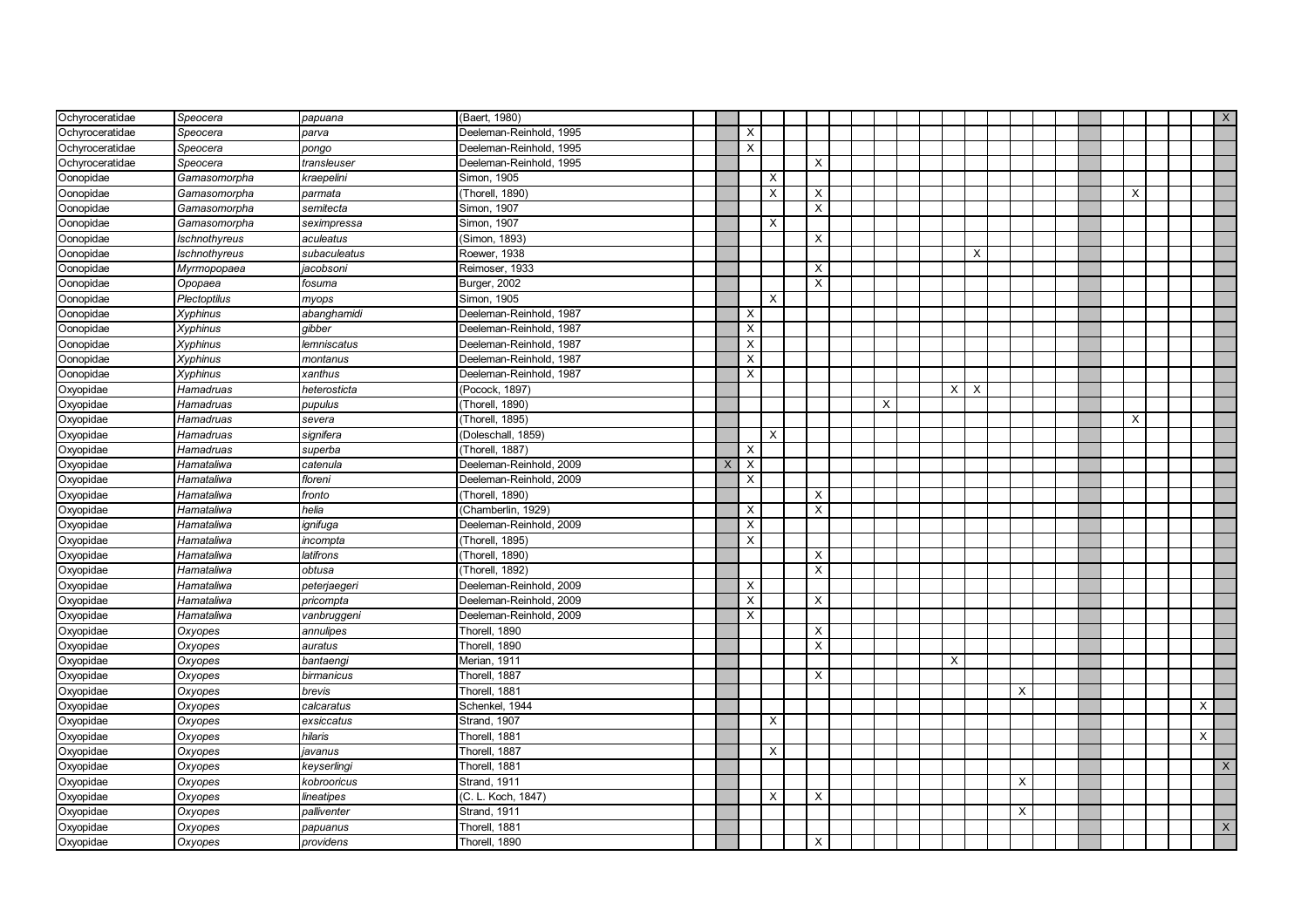| Oxyopidae     | Oxyopes         | rouxi          | Strand, 1911                       |          |   |   |          |  |          |          | X |  |   |  |                         |
|---------------|-----------------|----------------|------------------------------------|----------|---|---|----------|--|----------|----------|---|--|---|--|-------------------------|
| Oxyopidae     | Oxyopes         | setipes        | Thorell, 1890                      |          | X |   |          |  |          |          |   |  |   |  |                         |
| Oxyopidae     | Oxyopes         | striatus       | (Doleschall, 1857)                 |          |   |   |          |  |          |          |   |  |   |  | $\times$                |
| Oxyopidae     | Oxyopes         | subjavanus     | Strand, 1907                       |          |   | X |          |  |          |          |   |  |   |  |                         |
| Oxyopidae     | Oxyopes         | taeniatus      | Thorell, 1877                      |          |   | X | $\times$ |  |          | $\times$ |   |  |   |  |                         |
| Oxyopidae     | Oxyopes         | tapponiformis  | <b>Strand. 1911</b>                |          |   |   |          |  |          | X        |   |  |   |  | $\mathsf X$             |
| Oxyopidae     | Oxyopes         | timorensis     | Schenkel, 1944                     |          |   |   |          |  |          |          |   |  |   |  | $\times$                |
| Oxyopidae     | Oxyopes         | timorianus     | (Walckenaer, 1837)                 |          |   |   |          |  |          |          |   |  |   |  | $\overline{\mathsf{x}}$ |
| Oxyopidae     | Oxyopes         | wokamanus      | Strand, 1911                       |          |   |   |          |  |          |          | X |  |   |  |                         |
| Oxyopidae     | Tapponia        | micans         | Simon, 1885                        |          | X |   | X        |  |          |          |   |  |   |  |                         |
| Philodromidae | Philodromus     | kraepelini     | Simon, 1905                        |          |   | X |          |  |          |          |   |  |   |  |                         |
| Philodromidae | Philodromus     | planus         | (L. Koch, 1875)                    |          |   |   |          |  |          |          |   |  |   |  | X                       |
| Philodromidae | Pseudopsellonus | papuanus       | Balogh, 1936                       |          |   |   |          |  |          |          |   |  |   |  | $\mathsf X$             |
| Philodromidae | Senoculifer     | conivulvus     | Balogh, 1936                       |          |   |   |          |  |          |          |   |  |   |  | X                       |
| Philodromidae | Senoculifer     | dentibulbis    | Balogh, 1936                       |          |   |   |          |  |          |          |   |  |   |  | $\mathsf X$             |
| Philodromidae | Senoculifer     | simplicibulbis | Balogh, 1936                       |          |   |   |          |  |          |          |   |  |   |  | X                       |
| Pholcidae     | Aetana          | kinabalu       | Huber, 2005                        |          | X |   |          |  |          |          |   |  |   |  |                         |
| Pholcidae     | Belisana        | ambengan       | Huber, 2005                        |          |   |   |          |  |          |          |   |  | X |  |                         |
| Pholcidae     | Belisana        | australis      | Huber, 2001                        |          |   |   |          |  |          | X        |   |  |   |  |                         |
| Pholcidae     | Belisana        | bohorok        | Huber, 2005                        |          | Х |   | $\times$ |  |          |          |   |  |   |  |                         |
| Pholcidae     | Belisana        | davao          | Huber, 2005                        |          | X |   |          |  |          |          |   |  |   |  |                         |
| Pholcidae     | Belisana        | doloduo        | Huber, 2005                        |          |   |   |          |  |          | X        |   |  |   |  |                         |
| Pholcidae     | Belisana        | floreni        | Huber, 2005                        |          | X |   |          |  |          |          |   |  |   |  |                         |
| Pholcidae     | Belisana        | flores         | Huber, 2005                        | $\times$ |   |   |          |  |          |          |   |  |   |  |                         |
| Pholcidae     | Belisana        | freyae         | Huber, 2005                        |          |   |   | $\times$ |  |          |          |   |  |   |  |                         |
| Pholcidae     | Belisana        | qedeh          | Huber, 2005                        |          |   | X |          |  |          |          |   |  |   |  |                         |
| Pholcidae     | Belisana        | iimi           | Huber, 2005                        |          |   |   |          |  |          |          |   |  |   |  | $\mathsf X$             |
| Pholcidae     | Belisana        | kaharian       | Huber, 2005                        |          | X |   |          |  |          |          |   |  |   |  |                         |
| Pholcidae     | Belisana        | kendari        | Huber, 2005                        |          |   |   |          |  | X        |          |   |  |   |  |                         |
| Pholcidae     | Belisana        | ketambe        | Huber, 2005                        |          |   |   | X        |  |          |          |   |  |   |  |                         |
| Pholcidae     | Belisana        | kinabalu       | Huber, 2005                        |          | Х |   |          |  |          |          |   |  |   |  |                         |
| Pholcidae     | Belisana        | leuser         | Huber, 2005                        |          | X |   | $\times$ |  |          |          |   |  |   |  |                         |
| Pholcidae     | Belisana        | marena         | Huber, 2005                        |          |   |   |          |  |          | Χ        |   |  |   |  |                         |
| Pholcidae     | Belisana        | nahtanoj       | Huber, 2005                        |          |   |   |          |  | $\times$ |          |   |  |   |  |                         |
| Pholcidae     | Belisana        | sabah          | Huber, 2005                        |          | X |   |          |  |          |          |   |  |   |  |                         |
| Pholcidae     | Belisana        | sandakan       | Huber, 2005                        |          | X |   | $\times$ |  |          |          |   |  |   |  |                         |
| Pholcidae     | Belisana        | sepaku         | Huber, 2005                        |          | X |   |          |  |          |          |   |  |   |  |                         |
| Pholcidae     | Belisana        | sumba          | Huber, 2005                        | X        |   |   |          |  |          |          |   |  |   |  |                         |
| Pholcidae     | Belisana        | tambligan      | Huber, 2005                        |          |   | X |          |  |          |          |   |  | X |  |                         |
| Pholcidae     | Belisana        | wau            | Huber, 2005                        |          |   |   |          |  |          |          |   |  |   |  | $\times$                |
| Pholcidae     | Calapnita       | phasmoides     | Deeleman-Reinhold, 1986            |          | X |   |          |  |          |          |   |  |   |  |                         |
| Pholcidae     | Calapnita       | phyllicola     | Deeleman-Reinhold, 1986            |          | X |   | $\times$ |  |          |          |   |  |   |  |                         |
| Pholcidae     | Calapnita       | vermiformis    | Simon, 1892                        |          | X |   |          |  |          | X        |   |  |   |  |                         |
| Pholcidae     | Holocneminus    | multiquttatus  | (Simon, 1905)                      |          |   |   |          |  |          | $\times$ |   |  |   |  |                         |
| Pholcidae     | Leptopholcus    | borneensis     | Deeleman-Reinhold, 1986            |          | X |   |          |  |          |          |   |  |   |  |                         |
| Pholcidae     | Panjange        | alba           | Deeleman-Reinhold & Deeleman, 1983 |          |   |   |          |  |          | X        |   |  |   |  |                         |
| Pholcidae     | Panjange        | cavicola       | Deeleman-Reinhold & Deeleman, 1983 |          |   |   |          |  |          | X        |   |  |   |  |                         |
| Pholcidae     | Panjange        | nigrifrons     | Deeleman-Reinhold & Deeleman, 1983 |          | X |   |          |  |          |          |   |  |   |  |                         |
| Pholcidae     | Panjange        | sedgwicki      | Deeleman-Reinhold & Platnick, 1986 |          | X |   |          |  |          |          |   |  |   |  |                         |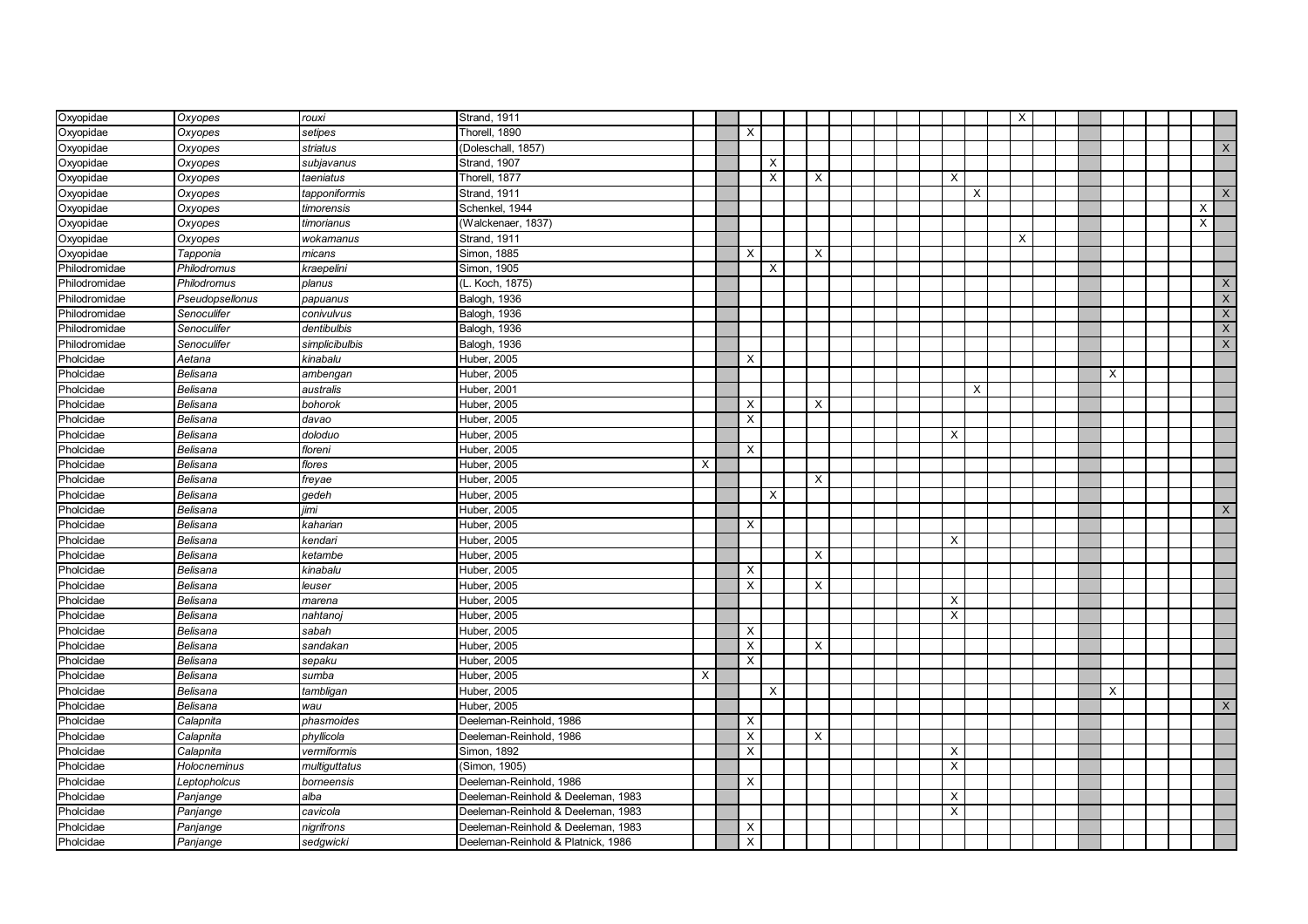| Pholcidae    | Pholcus           | gracillimus           | Thorell, 1890               |          |              | X        | $\times$                  |  |  |          |          |          |          |   |   |  |                |
|--------------|-------------------|-----------------------|-----------------------------|----------|--------------|----------|---------------------------|--|--|----------|----------|----------|----------|---|---|--|----------------|
| Pholcidae    | <b>Pholcus</b>    | longiventris          | Simon, 1893)                |          |              |          | $\times$                  |  |  |          |          |          |          |   |   |  |                |
| Pholcidae    | Pholcus           | quinquenotatus        | Thorell, 1878               |          |              |          |                           |  |  |          |          | $\times$ |          |   |   |  |                |
| Pholcidae    | Pholcus           | sumatraensis          | Wunderlich, 1995            |          |              |          | $\boldsymbol{\mathsf{x}}$ |  |  |          |          |          |          |   |   |  |                |
| Pholcidae    | Savarna           | baso                  | (Roewer, 1963)              |          |              |          | X                         |  |  |          |          |          |          |   |   |  |                |
| Pholcidae    | Spermophora       | deelemanae            | Huber, 2005                 |          |              |          |                           |  |  |          |          | X        |          |   |   |  |                |
| Pholcidae    | Spermophora       | dubia                 | Kulczyn'ski, 1911           |          |              |          |                           |  |  |          |          | $\times$ |          |   |   |  | X              |
| Pholcidae    | Spermophora       | $d$ umoga             | Huber, 2005                 |          |              |          |                           |  |  | Χ        |          | $\times$ |          |   |   |  |                |
| Pholcidae    | Spermophora       | kaindi                | Huber, 2005                 |          |              |          |                           |  |  |          |          | $\times$ |          |   |   |  | X              |
| Pholcidae    | Spermophora       | kerinci               | Huber, 2005                 |          |              |          | $\times$                  |  |  |          |          |          |          |   | X |  |                |
| Pholcidae    | Spermophora       | maros                 | Huber, 2005                 |          |              |          |                           |  |  | X        |          |          |          |   |   |  |                |
| Pholcidae    | Spermophora       | tumbang               | Huber, 2005                 |          | $\times$     |          |                           |  |  |          |          |          |          |   |   |  |                |
| Phyxelididae | Vytfutia          | bedel                 | Deeleman-Reinhold, 1986     |          |              |          | $\times$                  |  |  |          |          |          |          |   |   |  |                |
| Phyxelididae | Vytfutia          | pallens               | Deeleman-Reinhold, 1989     |          | $\mathsf{X}$ |          |                           |  |  |          |          |          |          |   |   |  |                |
| Pisauridae   | Campostichommides | inquirendus           | Strand, 1911                |          |              |          |                           |  |  |          |          |          |          | X |   |  |                |
| Pisauridae   | Dendrolycosa      | fusca                 | Doleschall, 1859            |          |              | X        |                           |  |  |          |          | $\times$ |          |   |   |  |                |
| Pisauridae   | Dendrolycosa      | lepida                | (Thorell, 1890)             |          |              |          | $\times$                  |  |  |          |          |          |          |   |   |  |                |
| Pisauridae   | Dolomedes         | boiei                 | (Doleschall, 1859)          |          |              | $\times$ |                           |  |  |          |          |          |          |   |   |  |                |
| Pisauridae   | Dolomedes         | chroesus              | Strand, 1911                |          |              |          |                           |  |  |          | $\times$ |          |          |   |   |  | X              |
| Pisauridae   | Dolomedes         | facetus               | Koch, 1876                  |          |              |          |                           |  |  |          |          |          |          |   |   |  | $\overline{X}$ |
| Pisauridae   | Dolomedes         | femoralis             | Hasselt, 1882               |          |              |          | X                         |  |  |          |          |          |          |   |   |  |                |
| Pisauridae   | <b>Dolomedes</b>  | minahassae            | Merian, 1911                |          |              |          |                           |  |  | X        |          |          |          |   |   |  |                |
| Pisauridae   | Dolomedes         | minahassae vulcanicus | Merian, 1911                |          |              |          |                           |  |  | X        |          |          |          |   |   |  |                |
| Pisauridae   | Dolomedes         | spathularis           | Hasselt, 1882               |          |              |          | $\times$                  |  |  |          |          |          |          |   |   |  |                |
| Pisauridae   | Dolomedes         | submarginalivittatus  | Strand, 1907                |          |              | X        |                           |  |  |          |          |          |          |   |   |  |                |
| Pisauridae   | Dolomedes         | sumatranus            | Strand, 1906                |          |              |          | Χ                         |  |  |          |          |          |          |   |   |  |                |
| Pisauridae   | Dolomedes         | wetarius              | Strand, 1911                | X        |              |          |                           |  |  |          |          |          |          |   |   |  |                |
| Pisauridae   | Dolomedes         | wollastoni            | Hogg, 1915                  |          |              |          |                           |  |  |          |          |          |          |   |   |  | X              |
| Pisauridae   | Eurychoera        | quadrimaculata        | Thorell, 1897               |          | X            |          |                           |  |  |          |          |          |          |   |   |  |                |
| Pisauridae   | Hygropoda         | albolimbata           | (Thorell, 1878)             |          |              |          |                           |  |  |          |          | X        |          |   |   |  |                |
| Pisauridae   | Hygropoda         | dolomedes             | (Doleschall, 1859)          |          |              |          |                           |  |  |          |          | X        |          |   |   |  |                |
| Pisauridae   | Hygropoda         | exilis                | (Thorell, 1881)             |          |              |          |                           |  |  |          |          |          |          |   |   |  | X              |
| Pisauridae   | Hygropoda         | lineata               | (Thorell, 1881)             | X        |              |          |                           |  |  |          |          |          |          |   |   |  |                |
| Pisauridae   | Hygropoda         | longitarsis           | (Thorell, 1877)             |          |              |          |                           |  |  | X        |          |          |          |   |   |  |                |
| Pisauridae   | Hygropoda         | longitarsis fasciata  | (Thorell, 1877)             |          |              |          |                           |  |  | X        |          |          |          |   |   |  |                |
| Pisauridae   | Hygropoda         | macropus              | Pocock, 1897                |          |              |          |                           |  |  |          | X        |          |          |   |   |  |                |
| Pisauridae   | Hygropoda         | subannulipes          | Strand, 1911                |          |              |          |                           |  |  |          |          |          | $\times$ |   |   |  |                |
| Pisauridae   | Hypsithylla       | celebesiana           | Strand, 1913                |          |              |          |                           |  |  | X        |          |          |          |   |   |  |                |
| Pisauridae   | <b>Nilus</b>      | undatus               | (Thorell, 1877)             |          |              |          |                           |  |  | $\times$ |          |          |          |   |   |  |                |
| Pisauridae   | Papakula          | niveopunctata         | Strand, 1911                |          |              |          |                           |  |  |          |          |          | X        |   |   |  |                |
| Pisauridae   | <b>Thalassius</b> | phipsoni              | F. O. P.-Cambridge, 1898    | $\times$ |              |          |                           |  |  |          |          |          |          |   |   |  |                |
| Psechridae   | Fecenia           | travancoria           | Pocock, 1899                |          |              |          | Χ                         |  |  |          |          |          |          |   |   |  |                |
| Psechridae   | Psechrus          | borneo                | Levi, 1982                  |          | X            |          |                           |  |  |          |          |          |          |   |   |  |                |
| Psechridae   | Psechrus          | kinabalu              | Levi, 1982                  |          | X            |          |                           |  |  |          |          |          |          |   |   |  |                |
| Psechridae   | Psechrus          | mulu                  | Levi, 1982                  |          | X            |          |                           |  |  |          |          |          |          |   |   |  |                |
| Psechridae   | Psechrus          | singaporensis         | Thorell, 1894               |          |              | х        | Χ                         |  |  |          |          |          |          |   |   |  |                |
| Salticidae   | Afraflacilla      | courti                | Zabka, 1993                 |          |              |          |                           |  |  |          |          |          |          |   |   |  | X              |
| Salticidae   | Agorius           | baloghi               | Szüts, 2003                 |          |              |          |                           |  |  |          |          |          |          |   |   |  | $\mathsf{X}$   |
| Salticidae   | Agorius           | borneensis            | Edmunds & Prószyn'ski, 2001 |          | X            |          |                           |  |  |          |          |          |          |   |   |  |                |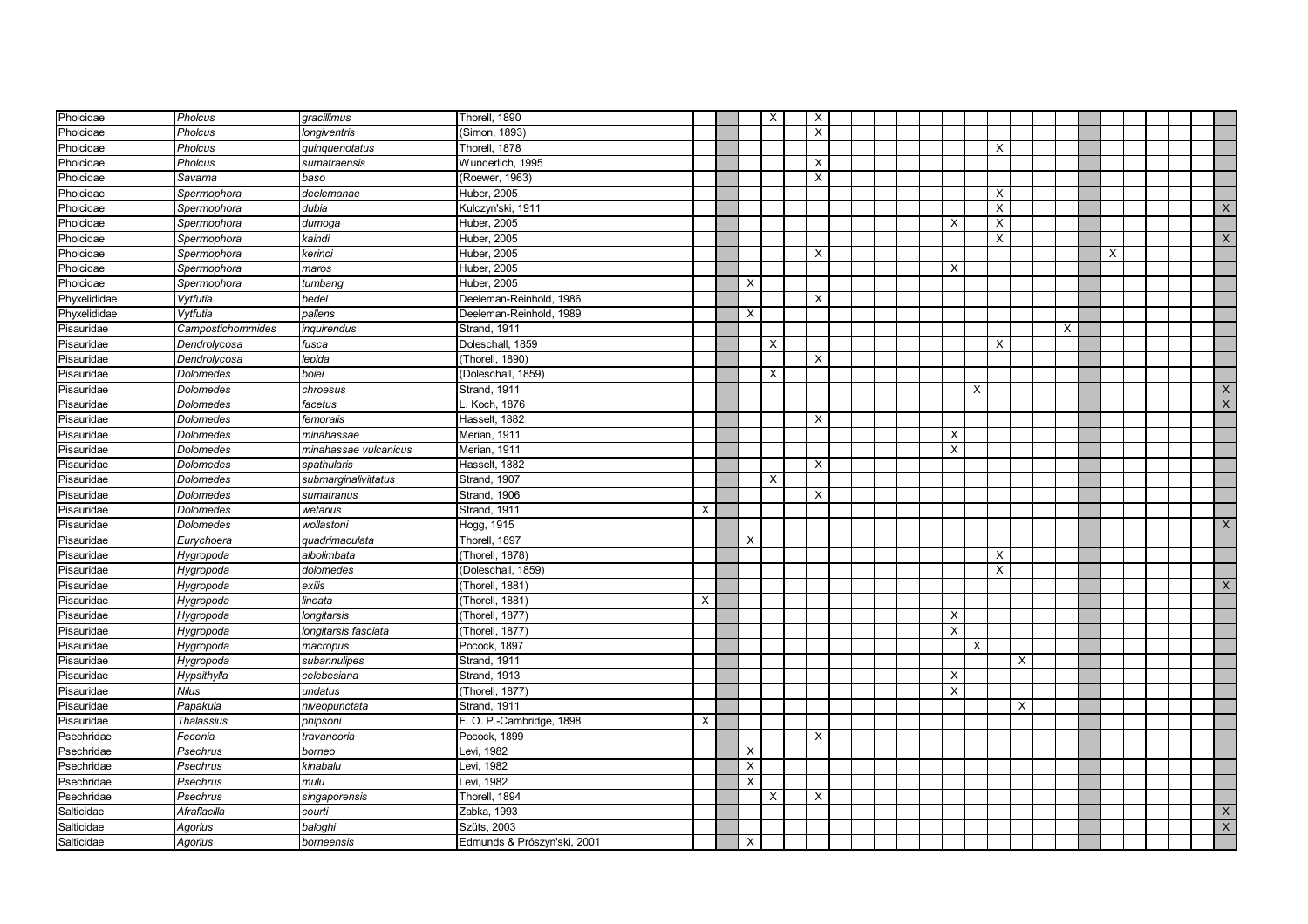| Salticidae | <b>Agorius</b>   | cinctus         | Simon, 1901              |   |   | $\boldsymbol{\mathsf{X}}$ |                           |  |  |          |          |   |                         |          |  | $\mathsf{X}$ |  |                |
|------------|------------------|-----------------|--------------------------|---|---|---------------------------|---------------------------|--|--|----------|----------|---|-------------------------|----------|--|--------------|--|----------------|
| Salticidae | Agorius          | formicinus      | Simon, 1903              |   |   |                           | $\boldsymbol{\mathsf{X}}$ |  |  |          |          |   |                         |          |  |              |  |                |
| Salticidae | Agorius          | gracilipes      | Thorell, 1877            |   |   |                           |                           |  |  | X        |          |   |                         |          |  |              |  |                |
| Salticidae | Agorius          | kerinci         | Prószyn'ski, 2009        |   |   |                           | $\times$                  |  |  |          |          |   |                         |          |  |              |  |                |
| Salticidae | Agorius          | lindu           | Prószyn'ski, 2009        |   |   |                           |                           |  |  | X        |          |   |                         |          |  |              |  |                |
| Salticidae | Agorius          | saaristoi       | Prószyn'ski, 2009        |   | X |                           |                           |  |  |          |          |   |                         |          |  |              |  |                |
| Salticidae | Allococalodes    | alticeps        | Wanless, 1982            |   |   |                           |                           |  |  |          |          |   |                         |          |  |              |  | X              |
| Salticidae | Allococalodes    | cornutus        | Wanless, 1982            |   |   |                           |                           |  |  |          |          |   |                         |          |  |              |  | X              |
| Salticidae | Allococalodes    | madidus         | Maddison, 2009           |   |   |                           |                           |  |  |          |          |   |                         |          |  |              |  | $\mathsf{X}$   |
| Salticidae | Arasia           | eucalypti       | Gardzinska, 1996         |   |   |                           |                           |  |  |          |          |   |                         |          |  |              |  | $\mathsf{X}$   |
| Salticidae | Artabrus         | erythrocephalus | (C. L. Koch, 1846)       | X |   | $\times$                  |                           |  |  |          |          |   |                         |          |  |              |  |                |
| Salticidae | Aruana           | silvicola       | Strand, 1911             |   |   |                           |                           |  |  |          |          |   | X                       |          |  |              |  |                |
| Salticidae | Aruana           | vanstraeleni    | (Roewer, 1938)           |   |   |                           |                           |  |  |          |          |   |                         |          |  |              |  | X              |
| Salticidae | <b>Aruattus</b>  | agostii         | Logunov & Azarkina, 2008 | X |   |                           |                           |  |  |          |          |   |                         |          |  |              |  |                |
| Salticidae | Ascyltus         | lautus          | (Keyserling, 1881)       |   |   |                           |                           |  |  |          |          |   |                         |          |  |              |  | X              |
| Salticidae | Ascyltus         | minahassae      | Merian, 1911             |   |   |                           |                           |  |  | X        |          |   |                         |          |  |              |  |                |
| Salticidae | Athamas          | guineensis      | Jendrzejewska, 1995      |   |   |                           |                           |  |  |          |          |   |                         |          |  |              |  | X              |
| Salticidae | Athamas          | nitidus         | Jendrzejewska, 1995      |   |   |                           |                           |  |  |          |          |   |                         |          |  |              |  | $\mathsf{X}$   |
| Salticidae | <b>Bathippus</b> | brocchus        | (Thorell, 1881)          |   |   |                           |                           |  |  |          |          |   |                         |          |  |              |  | $\mathsf{X}$   |
| Salticidae | <b>Bathippus</b> | dentiferellus   | Strand, 1911             |   |   |                           |                           |  |  |          |          |   | X                       |          |  |              |  |                |
| Salticidae | <b>Bathippus</b> | dilanians       | (Thorell, 1881)          |   |   |                           |                           |  |  |          |          |   | X                       |          |  |              |  | X              |
| Salticidae | <b>Bathippus</b> | elaphus         | (Thorell, 1881)          |   |   |                           |                           |  |  |          |          |   |                         |          |  |              |  | $\overline{X}$ |
| Salticidae | <b>Bathippus</b> | keyensis        | Strand, 1911             |   |   |                           |                           |  |  |          |          |   |                         | $\times$ |  |              |  |                |
| Salticidae | <b>Bathippus</b> | kochi           | Simon, 1903)             |   |   |                           |                           |  |  |          | $\times$ |   |                         |          |  |              |  |                |
| Salticidae | <b>Bathippus</b> | latericius      | Thorell, 1881)           |   |   |                           |                           |  |  |          |          |   |                         |          |  |              |  | $\mathsf{X}$   |
| Salticidae | <b>Bathippus</b> | macilentus      | Thorell, 1890            |   |   |                           | X                         |  |  |          |          |   |                         |          |  |              |  |                |
| Salticidae | <b>Bathippus</b> | macrognathus    | (Thorell, 1881)          |   |   |                           |                           |  |  |          |          |   |                         |          |  |              |  | $\mathsf{X}$   |
| Salticidae | <b>Bathippus</b> | manicatus       | Simon, 1902              |   | X |                           |                           |  |  |          |          |   |                         |          |  |              |  |                |
| Salticidae | <b>Bathippus</b> | molossus        | (Thorell, 1881)          |   |   |                           |                           |  |  |          |          |   |                         |          |  |              |  | $\mathsf{X}$   |
| Salticidae | <b>Bathippus</b> | morsitans       | Pocock, 1897             |   | Х |                           |                           |  |  |          |          |   |                         |          |  |              |  |                |
| Salticidae | <b>Bathippus</b> | oedonychus      | (Thorell, 1881)          |   |   |                           |                           |  |  |          |          |   |                         |          |  |              |  | $\times$       |
| Salticidae | <b>Bathippus</b> | oscitans        | (Thorell, 1881)          |   |   |                           |                           |  |  |          |          |   |                         |          |  |              |  | X              |
| Salticidae | <b>Bathippus</b> | palabuanensis   | Simon, 1902              |   |   | $\times$                  |                           |  |  |          |          |   |                         |          |  |              |  |                |
| Salticidae | <b>Bathippus</b> | papuanus        | (Thorell, 1881)          |   |   |                           |                           |  |  |          |          |   |                         |          |  |              |  | $\mathsf{X}$   |
| Salticidae | <b>Bathippus</b> | proboscideus    | Pocock, 1899             |   |   |                           |                           |  |  |          |          |   |                         |          |  |              |  | $\times$       |
| Salticidae | <b>Bathippus</b> | ringens         | (Thorell, 1881)          |   |   |                           |                           |  |  |          |          |   |                         |          |  |              |  | X              |
| Salticidae | <b>Bathippus</b> | sedatus         | Peckham & Peckham, 1907  |   | X |                           |                           |  |  |          |          |   |                         |          |  |              |  |                |
| Salticidae | <b>Bathippus</b> | seltuttensis    | Strand, 1911             |   |   |                           |                           |  |  |          |          |   | $\times$                |          |  |              |  |                |
| Salticidae | <b>Bathippus</b> | semiannulifer   | Strand, 1911             |   |   |                           |                           |  |  |          |          |   | $\overline{\mathsf{x}}$ | $\times$ |  |              |  |                |
| Salticidae | <b>Bathippus</b> | shelfordi       | Peckham & Peckham, 1907  |   | X |                           |                           |  |  |          |          |   |                         |          |  |              |  |                |
| Salticidae | <b>Bathippus</b> | woaranus        | Strand, 1911             |   |   |                           |                           |  |  |          |          |   |                         | X        |  |              |  |                |
| Salticidae | Bavia            | decorata        | (Thorell, 1890)          |   |   |                           | $\times$                  |  |  |          |          |   |                         |          |  |              |  |                |
| Salticidae | Bavia            | hians           | (Thorell, 1890)          |   |   |                           | $\overline{X}$            |  |  |          |          |   |                         |          |  |              |  |                |
| Salticidae | Bavia            | papakula        | Strand, 1911             |   |   |                           |                           |  |  |          |          | X |                         |          |  |              |  |                |
| Salticidae | Bavia            | smedleyi        | Reimoser, 1929           |   |   |                           | $\times$                  |  |  |          |          |   |                         |          |  |              |  |                |
| Salticidae | Bavia            | thorelli        | Simon, 1901              |   |   |                           |                           |  |  | X        |          |   |                         |          |  |              |  |                |
| Salticidae | Bianor           | angulosus       | (Karsch, 1879)           | X |   |                           |                           |  |  |          |          |   |                         |          |  |              |  |                |
| Salticidae | Bianor           | incitatus       | Thorell, 1890            |   |   | $\times$                  | X                         |  |  |          |          |   |                         |          |  |              |  |                |
| Salticidae | Bindax           | chalcocephalus  | (Thorell, 1877)          |   |   |                           |                           |  |  | $\times$ |          |   |                         |          |  |              |  |                |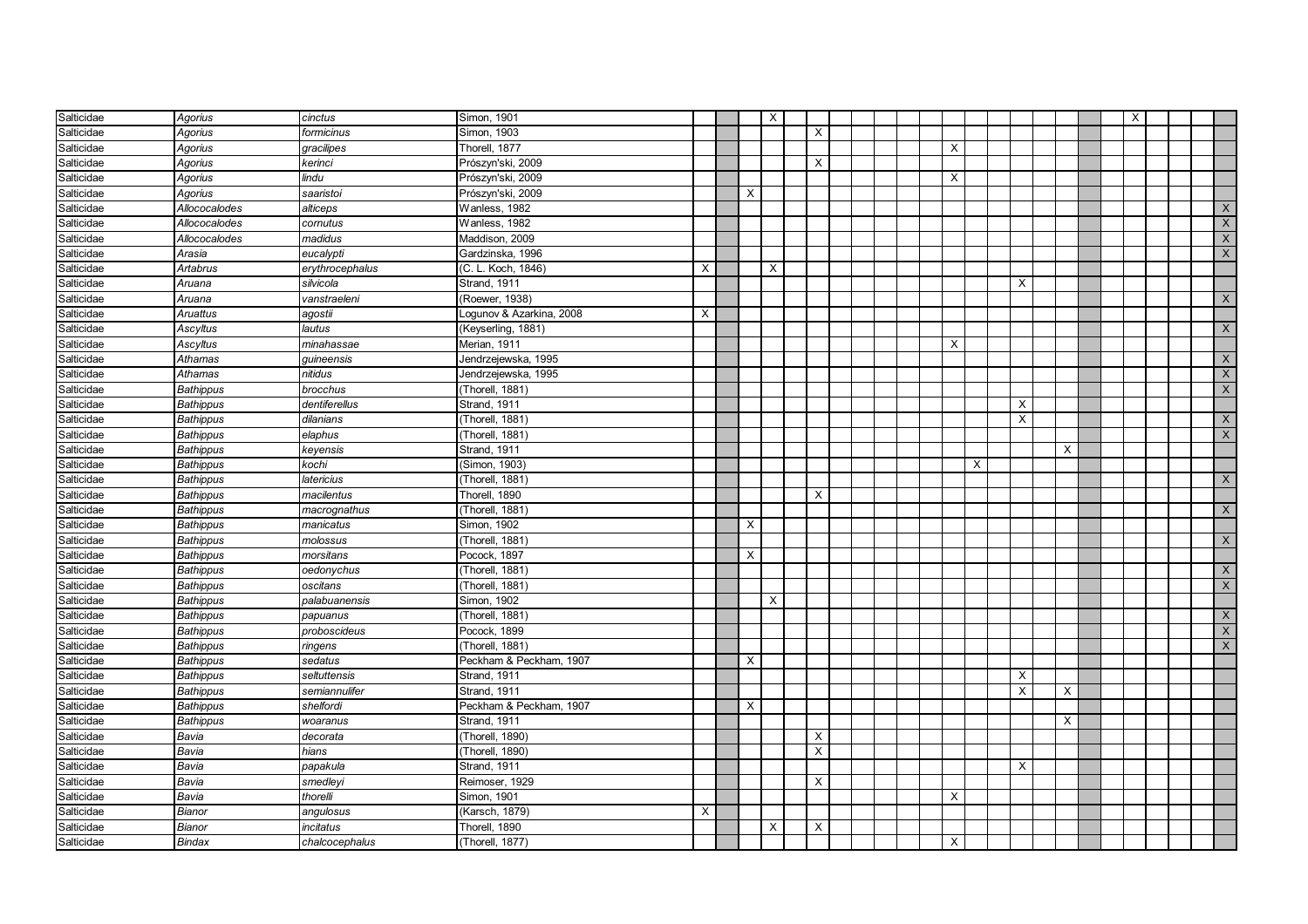| Salticidae | <b>Bocus</b>     | angusticollis | Deeleman-Reinhold & Floren, 2003      |          | $\times$ |          |   |          |  |  |                |                           |  |   |   |  |                |
|------------|------------------|---------------|---------------------------------------|----------|----------|----------|---|----------|--|--|----------------|---------------------------|--|---|---|--|----------------|
| Salticidae | <b>Brettus</b>   | celebensis    | (Merian, 1911)                        |          |          |          |   |          |  |  | X              |                           |  |   |   |  |                |
| Salticidae | <b>Brettus</b>   | storki        | Logunov & Azarkina, 2008              |          | $\times$ |          |   |          |  |  |                |                           |  |   |   |  |                |
| Salticidae | <b>Bristowia</b> | heterospinosa | Reimoser, 1934                        |          |          |          | X |          |  |  |                |                           |  |   |   |  |                |
| Salticidae | <b>Bulolia</b>   | excentrica    | Zabka, 1996                           |          |          |          |   |          |  |  |                |                           |  |   |   |  | X              |
| Salticidae | <b>Bulolia</b>   | ocellata      | Zabka, 1996                           |          |          |          |   |          |  |  |                |                           |  |   |   |  | $\mathsf{X}$   |
| Salticidae | Canama           | dorcas        | (Thorell, 1881)                       |          |          |          |   |          |  |  |                | $\times$                  |  |   |   |  |                |
| Salticidae | Canama           | forceps       | (Doleschall, 1859)                    |          |          |          |   |          |  |  |                |                           |  |   |   |  | $\overline{X}$ |
| Salticidae | Canama           | inquirenda    | Strand, 1911                          |          |          |          |   |          |  |  |                |                           |  | X |   |  |                |
| Salticidae | Canama           | rutila        | Peckham & Peckham, 1907               |          | $\times$ |          |   |          |  |  |                |                           |  |   |   |  |                |
| Salticidae | Carrhotus        | aeneochelis   | Strand, 1907                          |          |          | X        |   |          |  |  |                |                           |  |   |   |  |                |
| Salticidae | Carrhotus        | albolineatus  | (C. L. Koch, 1846)                    |          |          | $\times$ |   |          |  |  |                |                           |  |   |   |  |                |
| Salticidae | Carrhotus        | coronatus     | (Simon, 1885)                         |          |          | X        |   |          |  |  |                |                           |  |   |   |  |                |
| Salticidae | Carrhotus        | olivaceus     | (Peckham & Peckham, 1907)             |          | $\times$ |          |   |          |  |  |                |                           |  |   |   |  |                |
| Salticidae | Carrhotus        | sannio        | (Thorell, 1877)                       |          |          |          |   |          |  |  | X              |                           |  |   |   |  |                |
| Salticidae | Carrhotus        | sundaicus     | Prószyn'ski & Deeleman-Reinhold, 2010 |          |          |          |   |          |  |  |                |                           |  |   | X |  |                |
| Salticidae | Chalcolecta      | bitaeniata    | Simon, 1884                           |          |          |          |   |          |  |  | $\times$       | $\boldsymbol{\mathsf{X}}$ |  |   |   |  |                |
| Salticidae | Chalcolecta      | dimidiata     | Simon, 1884                           |          |          |          |   |          |  |  |                | $\times$                  |  |   |   |  |                |
| Salticidae | Chalcolecta      | prensitans    | (Thorell, 1881)                       |          |          |          |   |          |  |  |                |                           |  |   |   |  | X              |
| Salticidae | Chalcotropis     | acutefrenata  | Simon, 1902                           |          |          | X        |   |          |  |  |                |                           |  |   |   |  |                |
| Salticidae | Chalcotropis     | caelodentata  | Merian, 1911                          |          |          |          |   |          |  |  | Χ              |                           |  |   |   |  |                |
| Salticidae | Chalcotropis     | celebensis    | Merian, 1911                          |          |          |          |   |          |  |  | $\overline{X}$ |                           |  |   |   |  |                |
| Salticidae | Chalcotropis     | radiata       | Simon, 1902                           |          |          |          |   |          |  |  | X              |                           |  |   |   |  |                |
| Salticidae | Chrysilla        | deelemani     | Prószyn'ski & Deeleman-Reinhold, 2010 |          |          |          |   |          |  |  |                |                           |  |   | X |  |                |
| Salticidae | Chrysilla        | doriai        | Thorell, 1890                         |          |          |          |   | X        |  |  |                |                           |  |   |   |  |                |
| Salticidae | Cobanus          | beebei        | Petrunkevitch, 1914                   |          | X        |          |   |          |  |  |                |                           |  |   |   |  |                |
| Salticidae | Cocalodes        | cygnatus      | Wanless, 1982                         | $\times$ |          |          |   |          |  |  |                |                           |  |   |   |  |                |
| Salticidae | Cocalodes        | expers        | Wanless, 1982                         |          |          |          |   |          |  |  |                |                           |  |   |   |  | X              |
| Salticidae | Cocalodes        | innotabilis   | Wanless, 1982                         |          |          |          |   |          |  |  |                |                           |  |   |   |  | X              |
| Salticidae | Cocalodes        | leptopus      | Pocock, 1897                          | X        |          |          |   |          |  |  |                |                           |  |   |   |  |                |
| Salticidae | Cocalodes        | longicornis   | Wanless, 1982                         |          |          |          |   |          |  |  |                |                           |  |   |   |  | X              |
| Salticidae | Cocalodes        | longipes      | (Thorell, 1881)                       | X        |          |          |   |          |  |  |                |                           |  |   |   |  | $\mathsf X$    |
| Salticidae | Cocalodes        | macellus      | (Thorell, 1878)                       | X        |          |          |   |          |  |  |                |                           |  |   |   |  | $\mathsf{X}$   |
| Salticidae | Cocalodes        | papuanus      | Simon, 1900                           |          |          |          |   |          |  |  |                |                           |  |   |   |  | $\mathsf{X}$   |
| Salticidae | Cocalodes        | platnicki     | Wanless, 1982                         |          |          |          |   |          |  |  |                |                           |  |   |   |  | $\mathsf X$    |
| Salticidae | Cocalodes        | protervus     | (Thorell, 1881)                       |          |          |          |   |          |  |  |                |                           |  |   |   |  | $\mathsf{X}$   |
| Salticidae | Cocalodes        | thoracicus    | Szombathy, 1915                       |          |          |          |   |          |  |  |                |                           |  |   |   |  | $\mathsf{X}$   |
| Salticidae | Cocalodes        | turgidus      | Wanless, 1982                         |          |          |          |   |          |  |  |                |                           |  |   |   |  | $\mathsf X$    |
| Salticidae | Cocalus          | concolor      | C. L. Koch, 1846                      | X        |          |          |   |          |  |  |                |                           |  |   |   |  | $\mathsf X$    |
| Salticidae | Cocalus          | limbatus      | Thorell, 1878                         | X        |          |          |   |          |  |  |                |                           |  |   |   |  |                |
| Salticidae | Cocalus          | murinus       | Simon, 1899                           |          |          |          |   | $\times$ |  |  |                |                           |  |   |   |  |                |
| Salticidae | Coccorchestes    | aiyura        | Balogh, 1980                          |          |          |          |   |          |  |  |                |                           |  |   |   |  | X              |
| Salticidae | Coccorchestes    | biak          | Balogh, 1980                          |          |          |          |   |          |  |  |                |                           |  |   |   |  | $\mathsf{X}$   |
| Salticidae | Coccorchestes    | biroi         | Balogh, 1980                          |          |          |          |   |          |  |  |                |                           |  |   |   |  | X              |
| Salticidae | Coccorchestes    | blendae       | Thorell, 1881                         |          |          |          |   |          |  |  |                |                           |  |   |   |  | $\mathsf{X}$   |
| Salticidae | Coccorchestes    | buszkoae      | Prószyn'ski, 1971                     |          |          |          |   |          |  |  |                |                           |  |   |   |  | X              |
| Salticidae | Coccorchestes    | clavifemur    | Balogh, 1980                          |          |          |          |   |          |  |  |                |                           |  |   |   |  | $\mathsf X$    |
| Salticidae | Coccorchestes    | fenicheli     | Balogh, 1980                          |          |          |          |   |          |  |  |                |                           |  |   |   |  | $\mathsf X$    |
| Salticidae | Coccorchestes    | fluviatilis   | Balogh, 1980                          |          |          |          |   |          |  |  |                |                           |  |   |   |  | $\mathsf{X}$   |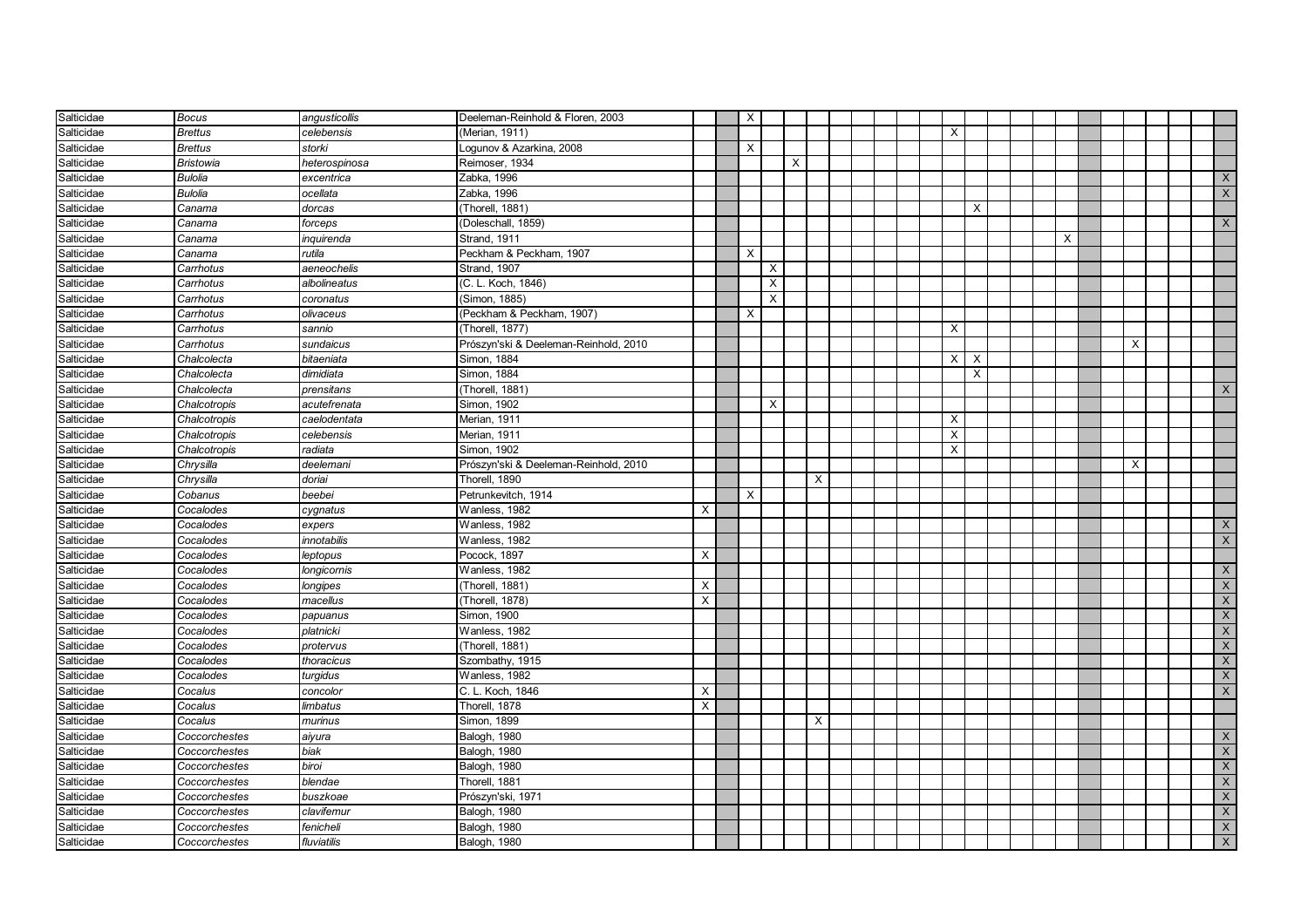| Salticidae | Coccorchestes | giluwe          | Balogh, 1980       |   |  |                           |          |  |  |   |          |   |          |  |  | X              |
|------------|---------------|-----------------|--------------------|---|--|---------------------------|----------|--|--|---|----------|---|----------|--|--|----------------|
| Salticidae | Coccorchestes | qressitti       | Balogh, 1980       |   |  |                           |          |  |  |   |          |   |          |  |  | $\overline{X}$ |
| Salticidae | Coccorchestes | hamatus         | Balogh, 1980       |   |  |                           |          |  |  |   |          |   |          |  |  | $\mathsf{X}$   |
| Salticidae | Coccorchestes | hastatus        | Balogh, 1980       |   |  |                           |          |  |  |   |          |   |          |  |  | $\overline{X}$ |
| Salticidae | Coccorchestes | huon            | Balogh, 1980       |   |  |                           |          |  |  |   |          |   |          |  |  | X              |
| Salticidae | Coccorchestes | ifar            | Balogh, 1980       |   |  |                           |          |  |  |   |          |   |          |  |  | X              |
| Salticidae | Coccorchestes | ildikoae        | Balogh, 1979       |   |  |                           |          |  |  |   |          |   |          |  |  | $\overline{X}$ |
| Salticidae | Coccorchestes | jahilnickii     | Prószyn'ski, 1971  |   |  |                           |          |  |  |   |          |   |          |  |  | X              |
| Salticidae | Coccorchestes | jimmi           | Balogh, 1980       |   |  |                           |          |  |  |   |          |   |          |  |  | $\overline{X}$ |
| Salticidae | Coccorchestes | kaindi          | Balogh, 1980       |   |  |                           |          |  |  |   |          |   |          |  |  | X              |
| Salticidae | Coccorchestes | karimui         | Balogh, 1980       |   |  |                           |          |  |  |   |          |   |          |  |  | $\mathsf X$    |
| Salticidae | Coccorchestes | mcadami         | Balogh, 1980       |   |  |                           |          |  |  |   |          |   |          |  |  | $\mathsf{X}$   |
| Salticidae | Coccorchestes | missim          | Balogh, 1980       |   |  |                           |          |  |  |   |          |   |          |  |  | $\mathsf{X}$   |
| Salticidae | Coccorchestes | otto            | Balogh, 1980       |   |  |                           |          |  |  |   |          |   |          |  |  | $\times$       |
| Salticidae | Coccorchestes | piora           | Balogh, 1980       |   |  |                           |          |  |  |   |          |   |          |  |  | $\mathsf X$    |
| Salticidae | Coccorchestes | quinquespinosus | Balogh, 1980       |   |  |                           |          |  |  |   |          |   |          |  |  | $\mathsf{X}$   |
| Salticidae | Coccorchestes | rufipes         | Thorell, 1881      |   |  |                           |          |  |  |   |          |   |          |  |  | $\mathsf{X}$   |
| Salticidae | Coccorchestes | sinofi          | Balogh, 1980       |   |  |                           |          |  |  |   |          |   |          |  |  | $\mathsf{X}$   |
| Salticidae | Coccorchestes | sirunki         | Balogh, 1980       |   |  |                           |          |  |  |   |          |   |          |  |  | $\mathsf{X}$   |
| Salticidae | Coccorchestes | staregai        | Prószyn'ski, 1971  |   |  |                           |          |  |  |   |          |   |          |  |  | $\overline{X}$ |
| Salticidae | Coccorchestes | suspectus       | Balogh, 1980       |   |  |                           |          |  |  |   |          |   |          |  |  | $\times$       |
| Salticidae | Coccorchestes | szentivanyi     | Balogh, 1980       |   |  |                           |          |  |  |   |          |   |          |  |  | $\times$       |
| Salticidae | Coccorchestes | taeniatus       | Balogh, 1980       |   |  |                           |          |  |  |   |          |   |          |  |  | $\mathsf X$    |
| Salticidae | Coccorchestes | tapini          | Balogh, 1980       |   |  |                           |          |  |  |   |          |   |          |  |  | $\mathsf{X}$   |
| Salticidae | Coccorchestes | triplex         | Balogh, 1980       |   |  |                           |          |  |  |   |          |   |          |  |  | $\mathsf{X}$   |
| Salticidae | Coccorchestes | vanapa          | Balogh, 1980       |   |  |                           |          |  |  |   |          |   |          |  |  | $\overline{X}$ |
| Salticidae | Coccorchestes | verticillatus   | Balogh, 1980       |   |  |                           |          |  |  |   |          |   |          |  |  | $\mathsf{X}$   |
| Salticidae | Coccorchestes | vicinus         | Balogh, 1980       |   |  |                           |          |  |  |   |          |   |          |  |  | X              |
| Salticidae | Coccorchestes | vogelkop        | Balogh, 1980       |   |  |                           |          |  |  |   |          |   |          |  |  | X              |
| Salticidae | Coccorchestes | waris           | Balogh, 1980       |   |  |                           |          |  |  |   |          |   |          |  |  | X              |
| Salticidae | Colyttus      | bilineatus      | Thorell, 1891      |   |  |                           | $\times$ |  |  |   | $\times$ |   |          |  |  |                |
| Salticidae | Copocrossa    | harpina         | Simon, 1903        |   |  |                           | $\times$ |  |  |   |          |   |          |  |  |                |
| Salticidae | Cosmophasis   | albomaculata    | Schenkel, 1944     |   |  |                           |          |  |  |   |          |   |          |  |  | $\times$       |
| Salticidae | Cosmophasis   | bitaeniata      | (Keyserling, 1882) |   |  |                           |          |  |  |   |          |   |          |  |  | X              |
| Salticidae | Cosmophasis   | cypria          | (Thorell, 1890)    |   |  | $\times$                  |          |  |  |   |          |   |          |  |  |                |
| Salticidae | Cosmophasis   | gemmans         | (Thorell, 1890)    |   |  |                           | $\times$ |  |  |   |          |   |          |  |  |                |
| Salticidae | Cosmophasis   | laticlavia      | (Thorell, 1892)    |   |  |                           | $\times$ |  |  |   |          |   |          |  |  |                |
| Salticidae | Cosmophasis   | maculiventris   | Strand, 1911       |   |  |                           |          |  |  |   |          | X |          |  |  |                |
| Salticidae | Cosmophasis   | marxi           | (Thorell, 1890)    |   |  | $\boldsymbol{\mathsf{X}}$ | X        |  |  |   |          |   |          |  |  |                |
| Salticidae | Cosmophasis   | masarangi       | Merian, 1911       |   |  |                           |          |  |  | X |          |   |          |  |  |                |
| Salticidae | Cosmophasis   | micarioides     | (L. Koch, 1880)    |   |  |                           |          |  |  |   |          |   |          |  |  | $\mathsf{X}$   |
| Salticidae | Cosmophasis   | monacha         | (Thorell, 1881)    |   |  |                           |          |  |  |   |          |   |          |  |  | X              |
| Salticidae | Cosmophasis   | orsimoides      | Strand, 1911       |   |  |                           |          |  |  |   |          |   | $\times$ |  |  |                |
| Salticidae | Cosmophasis   | thalassina      | (C. L. Koch, 1846) | X |  |                           |          |  |  |   |          |   |          |  |  |                |
| Salticidae | Cosmophasis   | umbratica       | Simon, 1903        |   |  |                           | $\times$ |  |  |   |          |   |          |  |  |                |
| Salticidae | Cosmophasis   | viridifasciata  | (Doleschall, 1859) |   |  |                           | $\sf X$  |  |  |   |          |   |          |  |  | $\mathsf{X}$   |
| Salticidae | Cosmophasis   | weyersi         | Simon, 1899)       |   |  |                           | X        |  |  |   |          |   |          |  |  |                |
| Salticidae | Cucudeta      | qahavisuka      | Maddison, 2009     |   |  |                           |          |  |  |   |          |   |          |  |  | X              |
| Salticidae | Cucudeta      | uzet            | Maddison, 2009     |   |  |                           |          |  |  |   |          |   |          |  |  | $\mathsf X$    |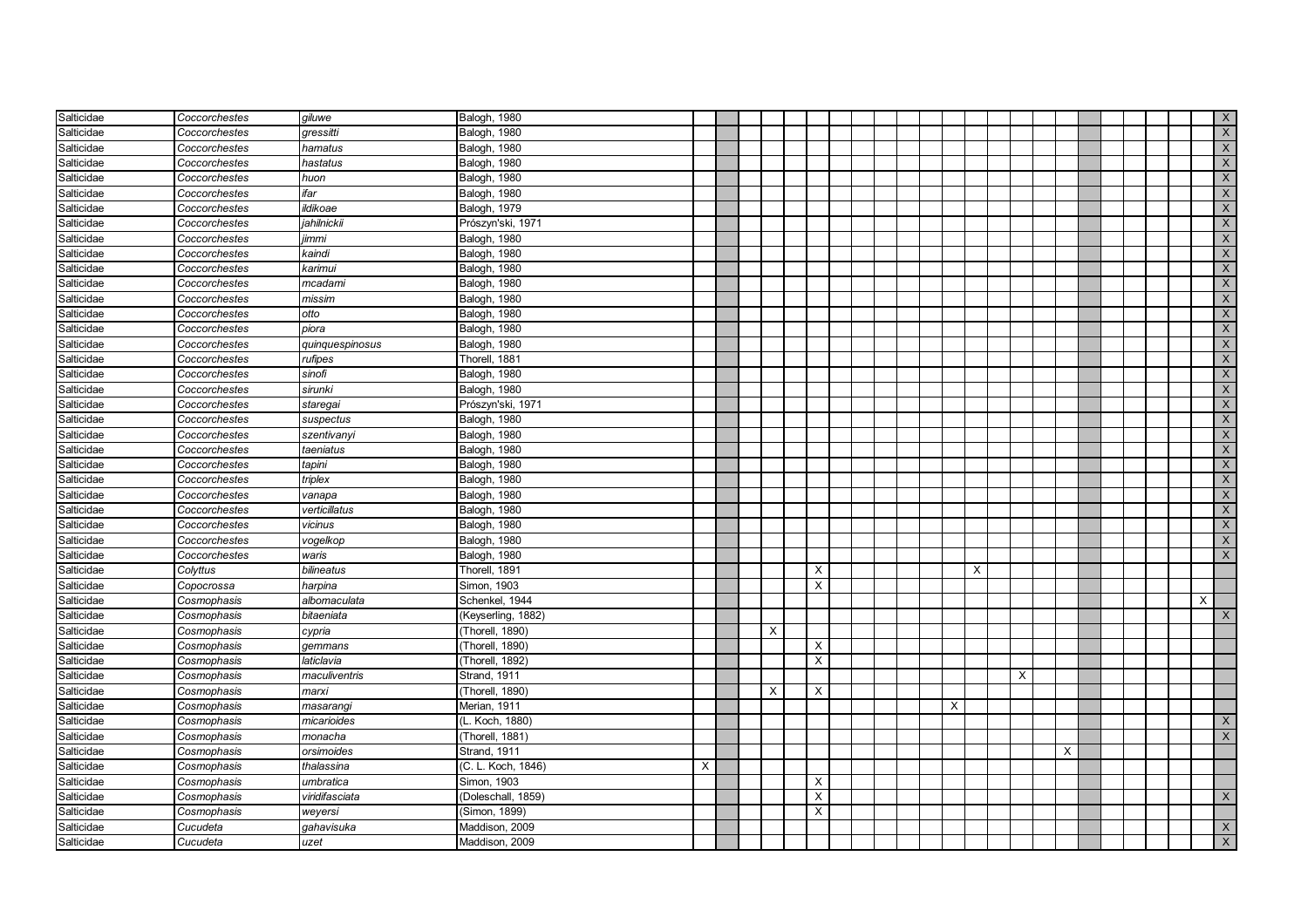| Salticidae | Cucudeta         | zabkai          | Maddison, 2009                   |  |          |          |                           |  |   |          |          |   |   |  |          |  | $\mathsf{X}$   |
|------------|------------------|-----------------|----------------------------------|--|----------|----------|---------------------------|--|---|----------|----------|---|---|--|----------|--|----------------|
| Salticidae | Cyrba            | armillata       | Peckham & Peckham, 1907          |  | $\times$ |          |                           |  |   |          |          |   |   |  |          |  |                |
| Salticidae | Cytaea           | aeneomicans     | Simon, 1902                      |  |          |          |                           |  |   |          |          |   |   |  | $\times$ |  |                |
| Salticidae | Cytaea           | albichelis      | Strand, 1911                     |  |          |          |                           |  |   |          |          |   | X |  |          |  |                |
| Salticidae | Cytaea           | argentosa       | Thorell, 1881)                   |  |          |          |                           |  |   |          |          |   |   |  |          |  | X              |
| Salticidae | Cytaea           | catella         | Thorell, 1891)                   |  |          |          |                           |  |   |          |          |   |   |  |          |  | $\mathsf{X}$   |
| Salticidae | Cytaea           | dispalens       | Thorell, 1892)                   |  |          | Х        |                           |  |   |          |          |   |   |  |          |  |                |
| Salticidae | Cytaea           | haematica       | Simon, 1902                      |  |          | X        |                           |  |   |          |          |   |   |  |          |  |                |
| Salticidae | Cytaea           | haematicoides   | Strand, 1911                     |  |          |          |                           |  |   |          |          | X |   |  |          |  |                |
| Salticidae | Cytaea           | laticeps        | (Thorell, 1878)                  |  |          |          |                           |  |   |          | $\times$ |   |   |  |          |  |                |
| Salticidae | Cytaea           | loadamia        | Hogg, 1918                       |  |          |          |                           |  |   |          |          |   |   |  |          |  | X              |
| Salticidae | Cytaea           | mitellata       | (Thorell, 1881)                  |  |          |          |                           |  |   |          |          |   |   |  |          |  | $\mathsf{X}$   |
| Salticidae | Cytaea           | nimbata         | (Thorell, 1881)                  |  |          |          |                           |  |   |          |          |   |   |  |          |  | $\times$       |
| Salticidae | Cytaea           | oreophila       | Simon, 1902                      |  |          | $\times$ | $\boldsymbol{\mathsf{X}}$ |  |   |          |          |   |   |  |          |  |                |
| Salticidae | Cytaea           | plumbeiventris  | (Keyserling, 1881)               |  |          |          |                           |  |   |          |          |   |   |  |          |  | X              |
| Salticidae | Cytaea           | rubra           | (Walckenaer, 1837)               |  |          |          |                           |  |   |          |          |   |   |  |          |  | $\mathsf{X}$   |
| Salticidae | Cytaea           | sylvia          | Hogg, 1915                       |  |          |          |                           |  |   |          |          |   |   |  |          |  | X              |
| Salticidae | Depreissia       | decipiens       | Deeleman-Reinhold & Floren, 2003 |  | X        |          |                           |  |   |          |          |   |   |  |          |  |                |
| Salticidae | Dexippus         | kleini          | Thorell, 1891                    |  |          |          | Χ                         |  |   |          |          |   |   |  |          |  |                |
| Salticidae | <b>Diolenius</b> | albopiceus      | Hogg, 1915                       |  |          |          |                           |  |   |          |          |   |   |  |          |  | $\mathsf{X}$   |
| Salticidae | <b>Diolenius</b> | amplectens      | Thorell, 1881                    |  |          |          |                           |  |   |          |          |   |   |  |          |  | $\mathsf{X}$   |
| Salticidae | <b>Diolenius</b> | angustipes      | Gardzin'ska & Zabka, 2006        |  |          |          |                           |  |   |          |          |   |   |  |          |  | $\overline{X}$ |
| Salticidae | <b>Diolenius</b> | armatissimus    | Thorell. 1881                    |  |          |          |                           |  |   | $\times$ |          |   |   |  |          |  |                |
| Salticidae | <b>Diolenius</b> | bicinctus       | Simon. 1884                      |  |          |          |                           |  |   | $\sf X$  |          |   |   |  |          |  | $\mathsf{X}$   |
| Salticidae | <b>Diolenius</b> | decorus         | Gardzin'ska & Zabka, 2006        |  |          |          |                           |  |   |          |          |   |   |  |          |  | $\mathsf{X}^-$ |
| Salticidae | <b>Diolenius</b> | infulatus       | Gardzin'ska & Zabka, 2006        |  |          |          |                           |  |   |          |          |   |   |  |          |  | $\mathsf{X}$   |
| Salticidae | <b>Diolenius</b> | insignitus      | Gardzin'ska & Zabka, 2006        |  |          |          |                           |  |   | X        |          |   |   |  |          |  |                |
| Salticidae | <b>Diolenius</b> | lineatus        | Gardzin'ska & Zabka, 2006        |  |          |          |                           |  |   |          |          |   |   |  |          |  | $\times$       |
| Salticidae | <b>Diolenius</b> | lugubris        | Thorell, 1881                    |  |          |          |                           |  |   |          |          |   |   |  |          |  | $\mathsf{X}$   |
| Salticidae | Diolenius        | paradoxus       | Gardzin'ska & Zabka, 2006        |  |          |          |                           |  |   |          |          |   |   |  |          |  | $\times$       |
| Salticidae | <b>Diolenius</b> | phrynoides      | (Walckenaer, 1837)               |  |          |          |                           |  |   |          | $\times$ |   |   |  |          |  | X              |
| Salticidae | <b>Diolenius</b> | redimiculatus   | Gardzin'ska & Zabka, 2006        |  |          |          |                           |  |   |          |          |   |   |  |          |  | $\times$       |
| Salticidae | <b>Diolenius</b> | varicus         | Gardzin'ska & Zabka, 2006        |  |          |          |                           |  |   |          |          |   |   |  |          |  | $\overline{X}$ |
| Salticidae | <b>Diolenius</b> | virgatus        | Gardzin'ska & Zabka, 2006        |  |          |          |                           |  |   |          |          |   |   |  |          |  | $\mathsf{X}$   |
| Salticidae | Diplocanthopoda  | hatamensis      | (Thorell, 1881)                  |  |          |          |                           |  |   |          |          |   |   |  |          |  | $\mathsf{X}$   |
| Salticidae | Donoessus        | nigriceps       | (Simon, 1899)                    |  |          |          | Χ                         |  |   |          |          |   |   |  |          |  |                |
| Salticidae | Donoessus        | striatus        | Simon, 1902                      |  | $\times$ |          |                           |  |   |          |          |   |   |  |          |  |                |
| Salticidae | Emathis          | coprea          | (Thorell, 1890)                  |  |          |          | $\times$                  |  |   |          |          |   |   |  |          |  |                |
| Salticidae | Emathis          | scabra          | (Thorell, 1890)                  |  |          |          | $\boldsymbol{\mathsf{X}}$ |  |   |          |          |   |   |  |          |  |                |
| Salticidae | Emathis          | weyersi         | Simon, 1899                      |  |          |          | $\boldsymbol{\mathsf{X}}$ |  |   |          |          |   |   |  |          |  |                |
| Salticidae | Epeus            | flavobilineatus | (Doleschall, 1859)               |  |          | $\times$ |                           |  |   |          |          |   |   |  |          |  |                |
| Salticidae | Epeus            | mirus           | (Peckham & Peckham, 1907)        |  | X        |          |                           |  |   |          |          |   |   |  |          |  |                |
| Salticidae | Epeus            | tener           | Simon, 1877)                     |  |          | $\times$ |                           |  |   |          |          |   |   |  |          |  |                |
| Salticidae | Epocilla         | calcarata       | (Karsch, 1880)                   |  |          |          |                           |  | X |          |          |   |   |  |          |  |                |
| Salticidae | Epocilla         | femoralis       | Simon, 1901                      |  |          |          | X                         |  |   |          |          |   |   |  |          |  |                |
| Salticidae | Epocilla         | praetextata     | Thorell, 1887                    |  |          | х        |                           |  |   |          |          |   |   |  |          |  |                |
| Salticidae | Erasinus         | lagellifer      | Simon, 1899                      |  |          |          | X                         |  |   |          |          |   |   |  |          |  |                |
| Salticidae | Erasinus         | flavibarbis     | Simon, 1902                      |  |          | X        |                           |  |   |          |          |   |   |  |          |  |                |
| Salticidae | Erasinus         | gracilis        | Peckham & Peckham, 1907          |  | X        |          |                           |  |   |          |          |   |   |  |          |  |                |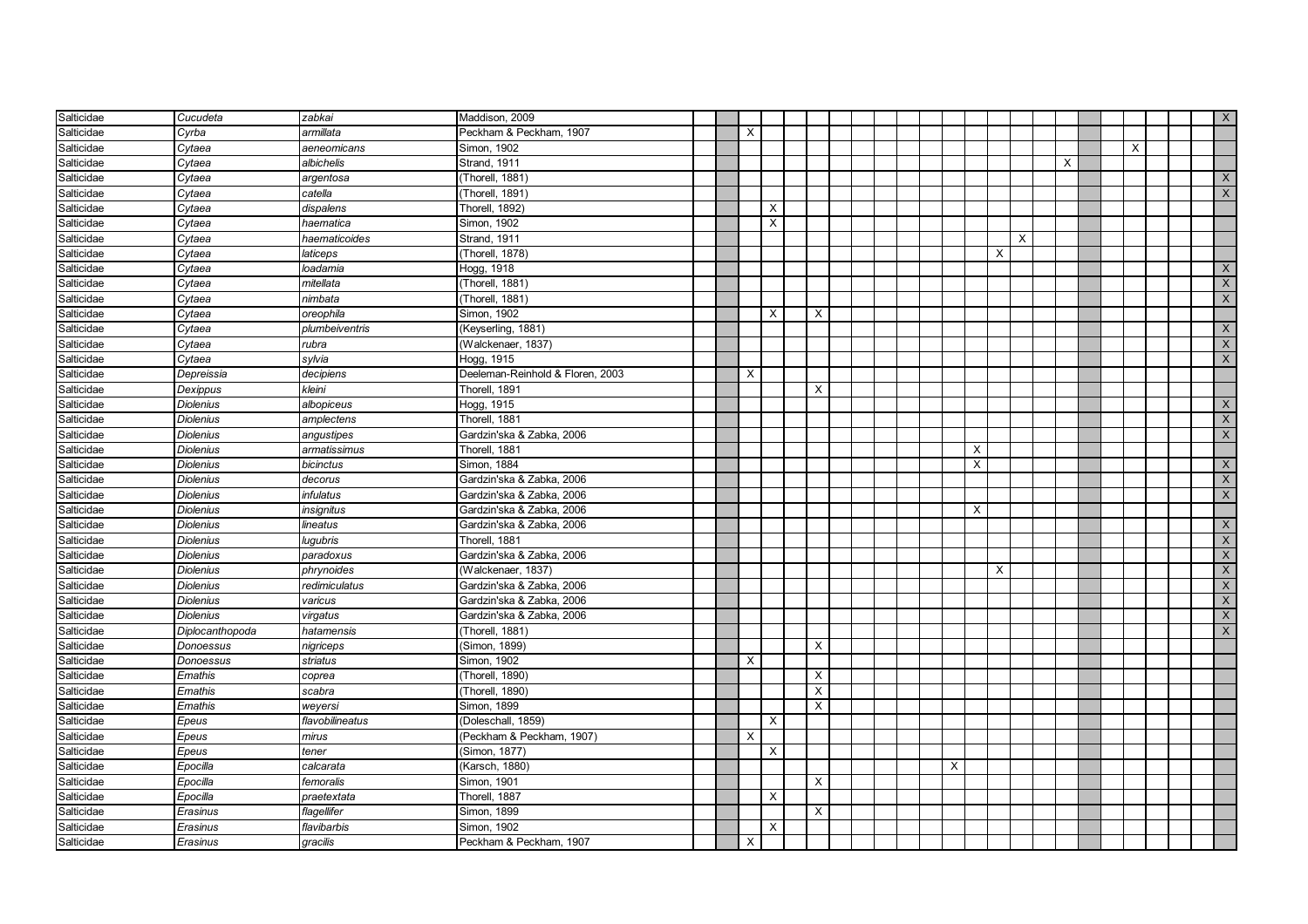| Salticidae | Ergane             | benjarei                | (Peckham & Peckham, 1907) |   | X        |                           |                |  |  |          |          |                           |          |  |          |  |              |
|------------|--------------------|-------------------------|---------------------------|---|----------|---------------------------|----------------|--|--|----------|----------|---------------------------|----------|--|----------|--|--------------|
| Salticidae | Euryattus          | celebensis              | (Merian, 1911)            |   |          |                           |                |  |  | X        |          |                           |          |  |          |  |              |
| Salticidae | Euryattus          | leopoldi                | (Roewer, 1938)            |   |          |                           |                |  |  |          |          |                           | $\times$ |  |          |  | $\mathsf{X}$ |
| Salticidae | Euryattus          | myiopotami              | (Thorell, 1881)           |   |          |                           |                |  |  |          |          |                           |          |  |          |  | $\mathsf{X}$ |
| Salticidae | Euryattus          | porcellus               | Thorell, 1881             |   |          |                           |                |  |  |          |          |                           |          |  |          |  | $\times$     |
| Salticidae | Euryattus          | venustus                | (Doleschall, 1859)        |   |          |                           |                |  |  |          |          | $\boldsymbol{\mathsf{X}}$ |          |  |          |  | X            |
| Salticidae | Evarcha            | cancellata              | (Simon, 1902)             |   |          | $\boldsymbol{\mathsf{X}}$ |                |  |  |          |          |                           |          |  |          |  |              |
| Salticidae | Evarcha            | flavocincta             | (C. L. Koch, 1846)        |   |          | $\boldsymbol{\mathsf{X}}$ |                |  |  |          |          |                           |          |  |          |  |              |
| Salticidae | Evarcha            | gausapata               | (Thorell, 1890)           |   |          | $\boldsymbol{\mathsf{X}}$ | X              |  |  |          |          |                           |          |  |          |  |              |
| Salticidae | Evarcha            | hyllinella              | <b>Strand, 1913</b>       |   |          |                           |                |  |  |          |          |                           |          |  | $\times$ |  |              |
| Salticidae | Evarcha            | kochi                   | Simon, 1902               |   |          | $\boldsymbol{\mathsf{X}}$ |                |  |  |          |          |                           |          |  | X        |  |              |
| Salticidae | Evarcha            | nigrifrons              | (C. L. Koch, 1846)        |   |          |                           | X              |  |  |          |          |                           |          |  |          |  |              |
| Salticidae | Flacillula         | albofrenata             | (Simon, 1905)             |   |          | $\times$                  |                |  |  |          |          |                           |          |  |          |  |              |
| Salticidae | <b>Furculattus</b> | maxillosus              | Balogh, 1980              |   |          |                           |                |  |  |          |          |                           |          |  |          |  | X            |
| Salticidae | Gedea              | flavogularis            | Simon, 1902               |   |          | $\times$                  |                |  |  |          |          |                           |          |  |          |  |              |
| Salticidae | Gelotia            | bimaculata              | Thorell, 1890             |   | X        |                           | X              |  |  |          |          |                           |          |  |          |  |              |
| Salticidae | Gelotia            | frenata                 | Thorell, 1890             |   |          |                           | X              |  |  |          |          |                           |          |  |          |  |              |
| Salticidae | Gelotia            | salax                   | (Thorell, 1877)           |   |          |                           |                |  |  | $\times$ |          |                           |          |  |          |  |              |
| Salticidae | Gelotia            | syringopalpis           | Wanless, 1984             |   | X        |                           |                |  |  |          |          |                           |          |  |          |  |              |
| Salticidae | Harmochirus        | brachiatus              | (Thorell, 1877)           | X |          |                           |                |  |  |          |          |                           |          |  |          |  |              |
| Salticidae | Hasarius           | glaucus                 | Hogg, 1915                |   |          |                           |                |  |  |          |          |                           |          |  |          |  | $\times$     |
| Salticidae | Hasarius           | mccooki                 | Thorell, 1892)            |   |          | $\times$                  |                |  |  |          |          |                           |          |  |          |  |              |
| Salticidae | Hasarius           | sobarus                 | Thorell, 1892)            |   |          |                           | X              |  |  |          |          |                           |          |  |          |  |              |
| Salticidae | Hasarius           | testaceus               | (Thorell, 1877)           |   |          |                           |                |  |  | X        |          |                           |          |  |          |  |              |
| Salticidae | Hasarius           | trivialis               | (Thorell, 1877)           |   |          |                           |                |  |  | X        |          |                           |          |  |          |  |              |
| Salticidae | Helpis             | longichelis             | Strand, 1915              |   |          |                           |                |  |  |          |          |                           |          |  |          |  | X            |
| Salticidae | Helpis             | minitabunda             | (L. Koch, 1880)           |   |          |                           |                |  |  |          |          |                           |          |  |          |  | $\times$     |
| Salticidae | Heratemita         | chrysozona              | (Simon, 1899)             |   |          |                           | X              |  |  |          |          |                           |          |  |          |  |              |
| Salticidae | Hispo              | alboguttata             | Simon, 1903               |   |          |                           | $\pmb{\times}$ |  |  |          |          |                           |          |  |          |  |              |
| Salticidae | Holoplatys         | complanata              | (L. Koch, 1879)           |   |          |                           |                |  |  |          |          |                           |          |  |          |  | X            |
| Salticidae | Holoplatys         | jardinensis             | Zabka, 1991               |   |          |                           |                |  |  |          |          |                           |          |  |          |  | $\mathsf{X}$ |
| Salticidae | Holoplatys         | planissima occidentalis | Thorell, 1890             |   |          |                           | $\times$       |  |  |          |          |                           |          |  |          |  |              |
| Salticidae | Holoplatys         | queenslandica           | Zabka, 1991               |   |          |                           |                |  |  |          |          |                           |          |  |          |  | $\mathsf{X}$ |
| Salticidae | Hyctiota           | banda                   | Strand, 1911              |   |          |                           |                |  |  |          | $\times$ |                           |          |  |          |  |              |
| Salticidae | <b>Hyllus</b>      | diardi                  | (Walckenaer, 1837)        |   |          | $\times$                  |                |  |  |          |          |                           |          |  |          |  |              |
| Salticidae | Hyllus             | giganteus               | C. L. Koch, 1846          |   |          |                           | $\times$       |  |  |          |          |                           |          |  |          |  |              |
| Salticidae | <b>Hyllus</b>      | giganteus whitei        | Thorell, 1877             |   |          |                           |                |  |  | $\times$ |          |                           |          |  |          |  |              |
| Salticidae | Hyllus             | janthinus               | (C. L. Koch, 1846)        |   |          | $\times$                  |                |  |  |          |          |                           |          |  |          |  |              |
| Salticidae | Hyllus             | keratodes               | (Hasselt, 1882)           |   |          |                           | $\times$       |  |  |          |          |                           |          |  |          |  |              |
| Salticidae | Hyllus             | lacertosus              | (C. L. Koch, 1846)        |   |          | $\times$                  |                |  |  |          |          |                           |          |  |          |  |              |
| Salticidae | <b>Hyllus</b>      | lacertosus borneensis   | (Thorell, 1892)           |   | $\times$ |                           |                |  |  |          |          |                           |          |  |          |  |              |
| Salticidae | Hyllus             | minahassae              | Merian, 1911              |   |          |                           |                |  |  | X        |          |                           |          |  |          |  |              |
| Salticidae | <b>Hyllus</b>      | nebulosus               | Peckham & Peckham, 1907   |   | $\times$ |                           |                |  |  |          |          |                           |          |  |          |  |              |
| Salticidae | Hyllus             | pulcherrimus            | Peckham & Peckham, 1907   |   | X        |                           |                |  |  |          |          |                           |          |  |          |  |              |
| Salticidae | <b>Hyllus</b>      | robinsoni               | Hogg, 1919                |   |          |                           | X              |  |  |          |          |                           |          |  |          |  |              |
| Salticidae | Hyllus             | walckenaeri             | (White, 1846)             |   | X        |                           |                |  |  | X        |          |                           |          |  |          |  |              |
| Salticidae | Icius              | glaucochirus            | (Thorell, 1890)           |   |          |                           | X              |  |  |          |          |                           |          |  |          |  |              |
| Salticidae | Indomarengo        | chandra                 | Benjamin, 2004            |   |          |                           | X              |  |  |          |          |                           |          |  |          |  |              |
| Salticidae | Indomarengo        | sarawakensis            | Benjamin, 2004            |   | X        | $\mathsf{X}$              |                |  |  |          |          |                           |          |  |          |  |              |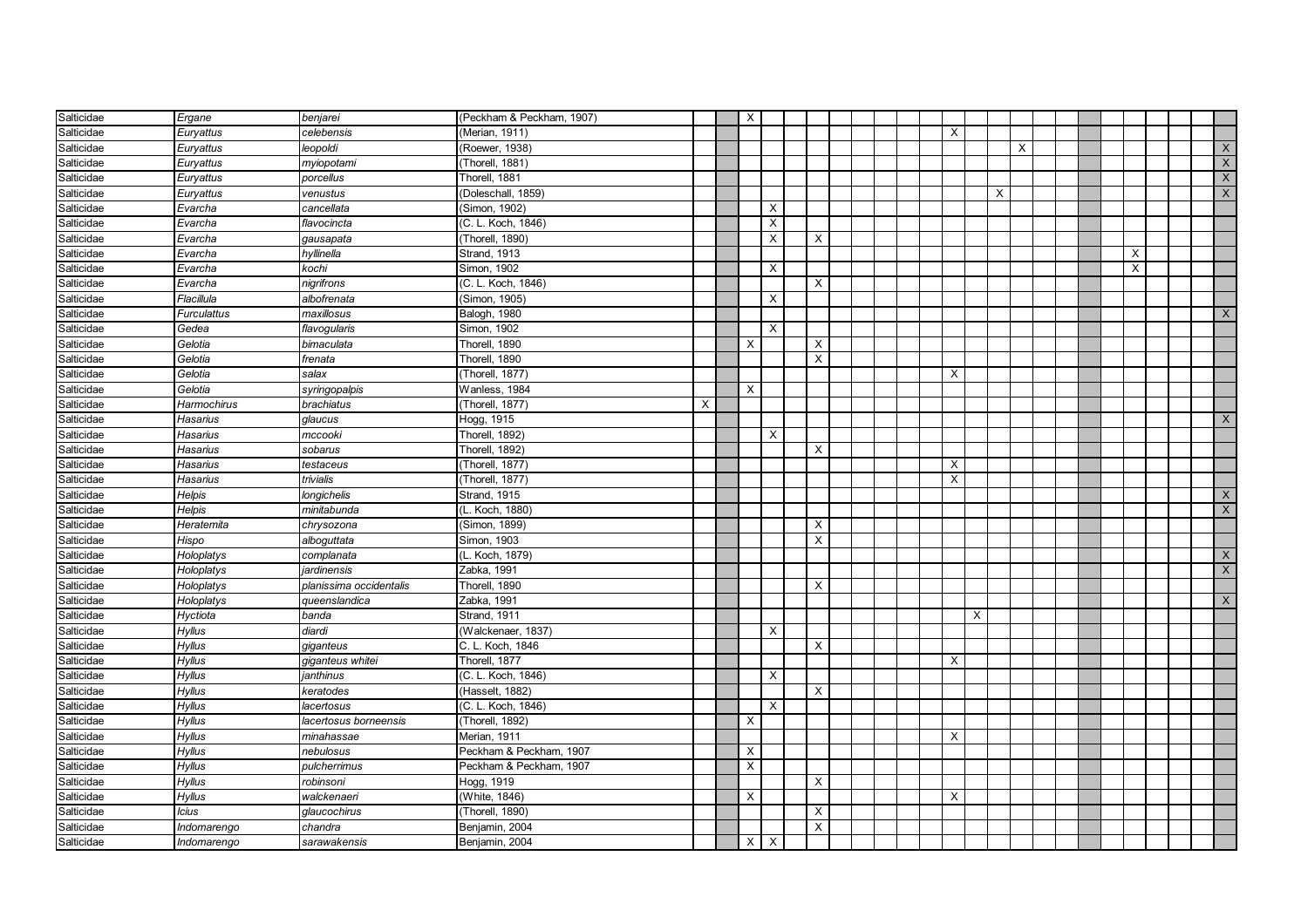| Salticidae | Indomarengo          | thomsoni      | (Wanless, 1978)                       |          | X        |          |                           |  |  |   |                |          |   |  |          |                         |
|------------|----------------------|---------------|---------------------------------------|----------|----------|----------|---------------------------|--|--|---|----------------|----------|---|--|----------|-------------------------|
| Salticidae | <b>Irura</b>         | mandarina     | Simon, 1903                           | $\times$ |          |          |                           |  |  |   |                |          |   |  |          |                         |
| Salticidae | Jotus                | maculivertex  | Strand, 1911                          |          |          |          |                           |  |  |   |                | $\times$ |   |  |          |                         |
| Salticidae | Katya                | florescens    | Prószyn'ski & Deeleman-Reinhold, 2010 |          |          |          |                           |  |  |   |                |          |   |  | $\times$ |                         |
| Salticidae | Katya                | ijensis       | Prószyn'ski & Deeleman-Reinhold, 2010 |          |          | X        |                           |  |  |   |                |          |   |  |          |                         |
| Salticidae | Katya                | inormata      | Prószyn'ski & Deeleman-Reinhold, 2010 |          |          | $\times$ |                           |  |  |   |                |          |   |  |          |                         |
| Salticidae | Laufeia              | eucola        | (Thorell, 1890)                       |          |          |          | X                         |  |  |   |                |          |   |  |          |                         |
| Salticidae | Laufeia              | keyserlingi   | (Thorell, 1890)                       |          |          | X        | X                         |  |  |   |                |          |   |  |          |                         |
| Salticidae | Laufeia              | perakensis    | (Simon, 1901)                         |          |          | X        |                           |  |  |   |                |          |   |  |          |                         |
| Salticidae | Leikung              | kinabaluensis | Benjamin, 2004                        |          | $\times$ |          |                           |  |  |   |                |          |   |  |          |                         |
| Salticidae | Leikung              | porosa        | (Wanless, 1978)                       |          |          |          | X                         |  |  |   |                |          |   |  |          |                         |
| Salticidae | Leptathamas          | paradoxus     | Balogh, 1980                          |          |          |          |                           |  |  |   |                |          |   |  |          | $\times$                |
| Salticidae | Ligonipes            | similis       | (Hasselt, 1882)                       |          |          |          | X                         |  |  |   |                |          |   |  |          |                         |
| Salticidae | Ligonipes            | synageloides  | (Szombathy, 1915)                     |          |          |          |                           |  |  |   |                |          |   |  |          | $\mathsf{X}$            |
| Salticidae | Ligurra              | latidens      | (Doleschall, 1859)                    | X        |          |          |                           |  |  |   |                |          |   |  |          |                         |
| Salticidae | Ligurra              | moniensis     | Prószyn'ski & Deeleman-Reinhold, 2010 |          |          |          |                           |  |  |   |                |          |   |  | $\sf X$  |                         |
| Salticidae | Maevia               | albozonata    | Hasselt, 1882                         |          |          |          | $\boldsymbol{\mathsf{X}}$ |  |  |   |                |          |   |  |          |                         |
| Salticidae | Maevia               | quadrilineata | Hasselt, 1882                         |          |          |          | X                         |  |  |   |                |          |   |  |          |                         |
| Salticidae | Maileus              | fuscus        | Peckham & Peckham, 1907               |          | X        |          |                           |  |  |   |                |          |   |  |          |                         |
| Salticidae | Mantisatta           | trucidans     | Warburton, 1900                       |          | X        |          |                           |  |  |   |                |          |   |  |          |                         |
| Salticidae | <b>Mantius</b>       | armipotens    | Peckham & Peckham, 1907               |          | X        |          |                           |  |  |   |                |          |   |  |          |                         |
| Salticidae | <b>Mantius</b>       | difficilis    | Peckham & Peckham, 1907               |          | X        |          |                           |  |  |   |                |          |   |  |          |                         |
| Salticidae | <b>Mantius</b>       | frontosus     | (Simon, 1899)                         |          |          | X        |                           |  |  |   |                |          |   |  |          |                         |
| Salticidae | <b>Mantius</b>       | ravidus       | (Simon, 1899)                         |          |          |          | X                         |  |  |   |                |          |   |  |          |                         |
| Salticidae | Margaromma           | doreyanum     | (Walckenaer, 1837)                    |          |          |          |                           |  |  |   |                |          |   |  |          | X                       |
| Salticidae | Margaromma           | imperiosum    | Szombathy, 1915                       |          |          |          |                           |  |  |   |                |          |   |  |          | $\overline{\mathsf{X}}$ |
| Salticidae | Margaromma           | insultans     | (Thorell, 1881)                       |          |          |          |                           |  |  |   |                |          |   |  |          | $\mathsf X$             |
| Salticidae | Margaromma           | sexuale       | (Strand, 1911)                        |          |          |          |                           |  |  |   | X              |          |   |  |          |                         |
| Salticidae | Margaromma           | soligena      | Simon, 1901                           |          |          |          |                           |  |  |   |                |          |   |  |          | X                       |
| Salticidae | Margaromma           | spatiosum     | Peckham & Peckham, 1907               |          | X        |          |                           |  |  |   |                |          |   |  |          |                         |
| Salticidae | Margaromma           | torquatum     | Simon, 1902                           |          |          |          |                           |  |  | X |                |          |   |  |          |                         |
| Salticidae | Meata                | zabkai        | Prószyn'ski & Deeleman-Reinhold, 2010 |          |          |          |                           |  |  |   |                |          | X |  |          |                         |
| Salticidae | Microhasarius        | animosus      | Peckham & Peckham, 1907               |          | $\times$ |          |                           |  |  |   |                |          |   |  |          |                         |
| Salticidae | <b>Microhasarius</b> | pauperculus   | Simon, 1902                           |          |          | $\times$ |                           |  |  |   |                |          |   |  |          |                         |
| Salticidae | Mintonia             | breviramis    | Wanless, 1984                         |          | X        |          |                           |  |  |   |                |          |   |  |          |                         |
| Salticidae | Mintonia             | caliginosa    | Wanless, 1987                         |          | X        |          |                           |  |  |   |                |          |   |  |          |                         |
| Salticidae | Mintonia             | mackiei       | Wanless, 1984                         |          | X        |          |                           |  |  |   |                |          |   |  |          |                         |
| Salticidae | Mintonia             | melinauensis  | Wanless, 1984                         |          | X        |          |                           |  |  |   |                |          |   |  |          |                         |
| Salticidae | Mintonia             | nubilis       | Wanless, 1984                         |          | X        |          |                           |  |  |   |                |          |   |  |          |                         |
| Salticidae | Mintonia             | ramipalpis    | (Thorell, 1890)                       |          | X        | X        | $\times$                  |  |  |   |                |          |   |  |          |                         |
| Salticidae | Mintonia             | tauricornis   | Wanless, 1984                         |          | $\times$ |          |                           |  |  |   |                |          |   |  |          |                         |
| Salticidae | Mopsus               | mormon        | Karsch, 1878                          |          |          |          |                           |  |  |   |                |          |   |  |          | $\times$                |
| Salticidae | <b>Muziris</b>       | doleschalli   | (Thorell, 1878)                       |          |          |          |                           |  |  |   | $\times$       |          |   |  |          |                         |
| Salticidae | <b>Muziris</b>       | epigynatus    | Strand, 1911                          |          |          |          |                           |  |  |   | Χ              |          |   |  |          |                         |
| Salticidae | <b>Muziris</b>       | gracilipalpis | Strand, 1911                          |          |          |          |                           |  |  |   | $\overline{X}$ |          |   |  |          |                         |
| Salticidae | Myrmarachne          | alticeps      | (Thorell, 1890)                       |          |          | X        |                           |  |  |   |                |          |   |  |          |                         |
| Salticidae | Myrmarachne          | angusta       | Thorell, 1877)                        |          |          |          |                           |  |  | X |                |          |   |  |          |                         |
| Salticidae | Myrmarachne          | balinese      | Prószyn'ski & Deeleman-Reinhold, 2010 |          |          |          |                           |  |  |   |                |          | X |  |          |                         |
| Salticidae | Myrmarachne          | borneensis    | Peckham & Peckham, 1907               |          | Х        |          |                           |  |  |   |                |          |   |  |          |                         |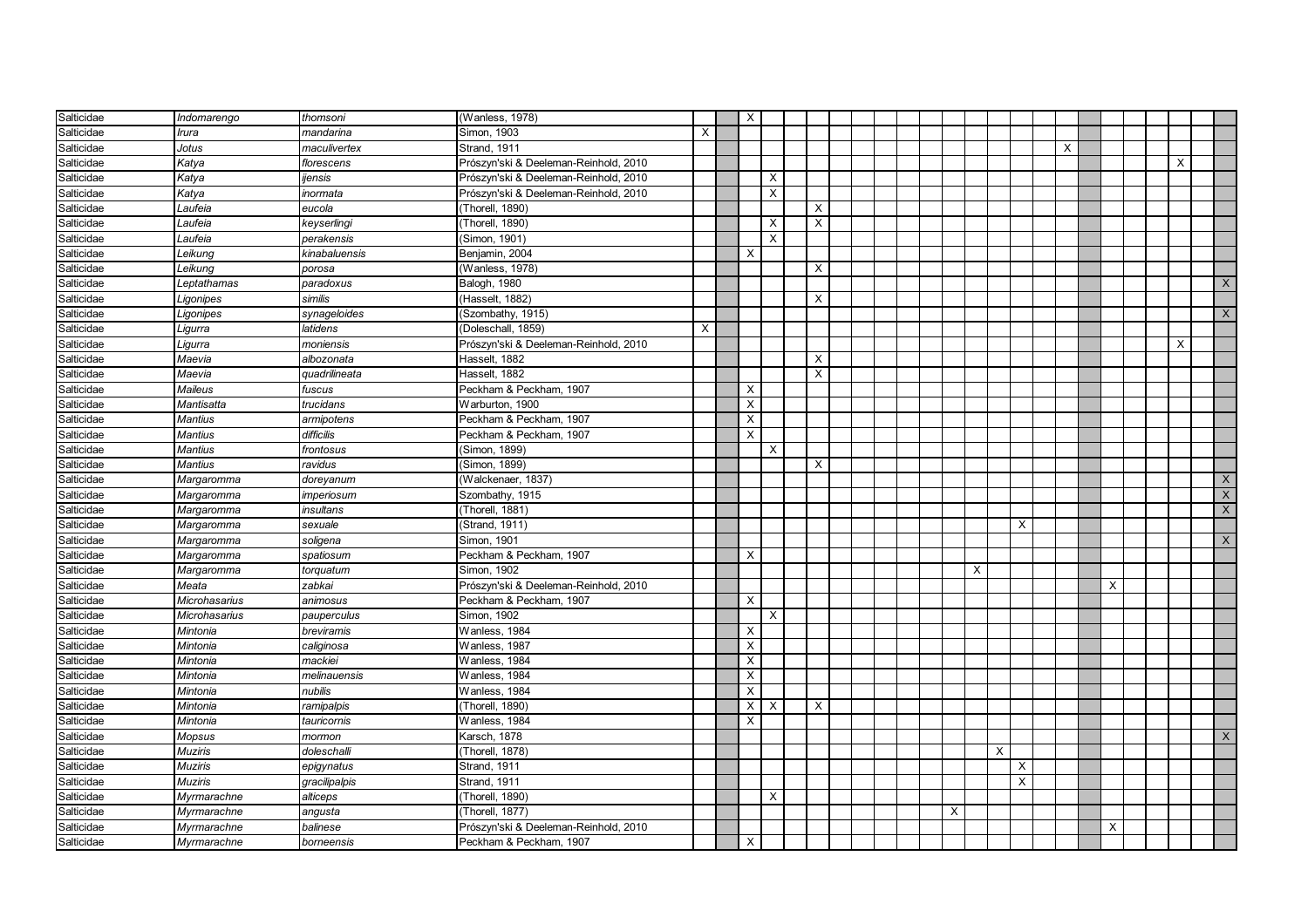| Salticidae | Myrmarachne        | capito              | (Thorell, 1890)                       |   |          | $\boldsymbol{\mathsf{X}}$ |          |  |          |          |   |  |   |  |                |
|------------|--------------------|---------------------|---------------------------------------|---|----------|---------------------------|----------|--|----------|----------|---|--|---|--|----------------|
| Salticidae | Mvrmarachne        | christae            | (Prószyn'ski, 2001)                   |   | $\times$ |                           |          |  |          |          |   |  |   |  |                |
| Salticidae | Myrmarachne        | clavigera           | (Thorell, 1877)                       |   |          |                           |          |  | X        |          |   |  |   |  |                |
| Salticidae | Myrmarachne        | debilis             | (Thorell, 1890)                       |   |          | X                         |          |  |          |          |   |  |   |  |                |
| Salticidae | Myrmarachne        | decorata            | Reimoser, 1927                        |   |          |                           | X        |  |          |          |   |  |   |  |                |
| Salticidae | Myrmarachne        | exasperans          | (Peckham & Peckham, 1892)             |   |          | X                         |          |  |          |          |   |  |   |  |                |
| Salticidae | Myrmarachne        | formica             | (Doleschall, 1859)                    |   |          |                           |          |  |          |          | X |  |   |  |                |
| Salticidae | Myrmarachne        | formosa             | (Thorell, 1890)                       |   |          |                           | X        |  | X        |          |   |  |   |  |                |
| Salticidae | Myrmarachne        | glavisi             | Prószyn'ski & Deeleman-Reinhold, 2010 |   |          |                           |          |  |          |          |   |  | X |  |                |
| Salticidae | Myrmarachne        | hirsutipalpi        | Edmunds & Prószyn'ski, 2003           |   |          |                           |          |  |          |          |   |  | X |  |                |
| Salticidae | Myrmarachne        | jacksoni            | Prószyn'ski & Deeleman-Reinhold, 2010 |   |          |                           |          |  |          |          |   |  | X |  |                |
| Salticidae | Myrmarachne        | jacobsoni           | Reimoser, 1925                        |   |          |                           | X        |  |          |          |   |  |   |  |                |
| Salticidae | Myrmarachne        | kochi               | Reimoser, 1925                        | X |          |                           | $\times$ |  |          |          |   |  |   |  |                |
| Salticidae | Myrmarachne        | leptognatha         | (Thorell, 1890)                       |   |          | $\times$                  |          |  |          |          |   |  |   |  |                |
| Salticidae | Myrmarachne        | lugens              | (Thorell, 1881)                       |   |          |                           |          |  |          | X        |   |  |   |  |                |
| Salticidae | Myrmarachne        | macrognatha         | (Thorell, 1894)                       |   |          | $\times$                  |          |  |          |          |   |  |   |  |                |
| Salticidae | Myrmarachne        | mandibularis        | (Thorell, 1890)                       |   |          | $\boldsymbol{\mathsf{X}}$ |          |  |          |          |   |  |   |  |                |
| Salticidae | Myrmarachne        | manducator          | (Westwood, 1841)                      |   |          |                           | $\times$ |  |          |          |   |  |   |  |                |
| Salticidae | Myrmarachne        | mariaelenae         | Edwards & Benjamin, 2009              |   | Х        |                           |          |  |          |          |   |  |   |  |                |
| Salticidae | Myrmarachne        | maxillosa           | (C. L. Koch, 1846)                    |   |          |                           |          |  | X        |          |   |  |   |  |                |
| Salticidae | Myrmarachne        | melanocephala       | MacLeay, 1839                         | X |          |                           |          |  |          |          |   |  |   |  |                |
| Salticidae | Myrmarachne        | moesta              | (Thorell, 1877)                       |   |          |                           |          |  | X        |          |   |  |   |  |                |
| Salticidae | Myrmarachne        | nigra               | (Thorell, 1877)                       |   |          |                           |          |  | X        |          |   |  |   |  |                |
| Salticidae | Myrmarachne        | nitidissima         | (Thorell, 1877)                       |   |          |                           |          |  | $\times$ |          |   |  |   |  |                |
| Salticidae | Myrmarachne        | pectorosa           | (Thorell, 1890)                       |   |          |                           | X        |  |          |          |   |  |   |  |                |
| Salticidae | Myrmarachne        | pectorosa sternodes | (Thorell, 1890)                       |   |          |                           | $\times$ |  |          |          |   |  |   |  |                |
| Salticidae | Myrmarachne        | plataleoides        | (O. P.-Cambridge, 1869)               | X |          |                           |          |  |          |          |   |  |   |  |                |
| Salticidae | Myrmarachne        | radiata             | (Thorell, 1894)                       |   |          | $\times$                  |          |  |          |          |   |  |   |  |                |
| Salticidae | Myrmarachne        | rufescens           | (Thorell, 1877)                       |   |          |                           |          |  | X        |          |   |  |   |  |                |
| Salticidae | Myrmarachne        | shelfordi           | Peckham & Peckham, 1907               |   | X        |                           |          |  |          |          |   |  |   |  |                |
| Salticidae | <b>Neobrettus</b>  | cornutus            | Deeleman-Reinhold & Floren, 2003      |   | X        |                           |          |  |          |          |   |  |   |  |                |
| Salticidae | Neobrettus         | tibialis            | (Prószyn'ski, 1978)                   |   | $\times$ |                           |          |  |          |          |   |  |   |  |                |
| Salticidae | Neobrettus         | xanthophyllum       | Deeleman-Reinhold & Floren, 2003      |   | X        |                           |          |  |          |          |   |  |   |  |                |
| Salticidae | Neon               | sumatranus          | Logunov, 1998                         | X |          |                           |          |  |          |          |   |  |   |  | $\times$       |
| Salticidae | Nicylla            | sundevalli          | Thorell, 1890                         |   |          |                           | X        |  |          |          |   |  |   |  |                |
| Salticidae | Ogdenia            | mutilla             | (Peckham & Peckham, 1907)             |   | X        |                           |          |  |          |          |   |  |   |  |                |
| Salticidae | Ohilimia           | albomaculata        | (Thorell, 1881)                       |   |          |                           |          |  |          | $\times$ |   |  |   |  | $\mathsf{X}$   |
| Salticidae | Ohilimia           | scutellata          | (Kritscher, 1959)                     |   |          |                           |          |  |          |          |   |  |   |  | $\mathsf{X}$   |
| Salticidae | <b>Omoedus</b>     | kulczynskii         | Prószyn'ski, 1971                     |   |          |                           |          |  |          |          |   |  |   |  | $\mathsf{X}$   |
| Salticidae | Onomastus          | kaharian            | Benjamin, 2010                        |   | X        |                           |          |  |          |          |   |  |   |  |                |
| Salticidae | <b>Opisthoncus</b> | eriognathus         | (Thorell, 1881)                       |   |          |                           |          |  |          |          |   |  |   |  | X              |
| Salticidae | Opisthoncus        | inconspicuus        | Thorell, 1881)                        |   |          |                           |          |  |          |          |   |  |   |  | X              |
| Salticidae | <b>Opisthoncus</b> | necator             | Koch, 1881                            |   |          |                           |          |  |          |          |   |  |   |  | $\overline{X}$ |
| Salticidae | <b>Opisthoncus</b> | polyphemus          | (L. Koch, 1867)                       |   |          |                           |          |  |          |          |   |  |   |  | X              |
| Salticidae | Orthrus            | muluensis           | Wanless, 1980                         |   | $\times$ |                           |          |  |          |          |   |  |   |  |                |
| Salticidae | Padilla            | javana              | Simon, 1900                           |   |          | Χ                         |          |  |          |          |   |  |   |  |                |
| Salticidae | Palpelius          | albofasciatus       | Peckham & Peckham, 1907               |   | X        |                           |          |  |          |          |   |  |   |  |                |
| Salticidae | Palpelius          | arboreus            | Peckham & Peckham, 1907               |   | X        |                           |          |  |          |          |   |  |   |  |                |
| Salticidae | <b>Palpelius</b>   | beccarii            | (Thorell, 1881)                       |   |          |                           |          |  |          | $\times$ |   |  |   |  |                |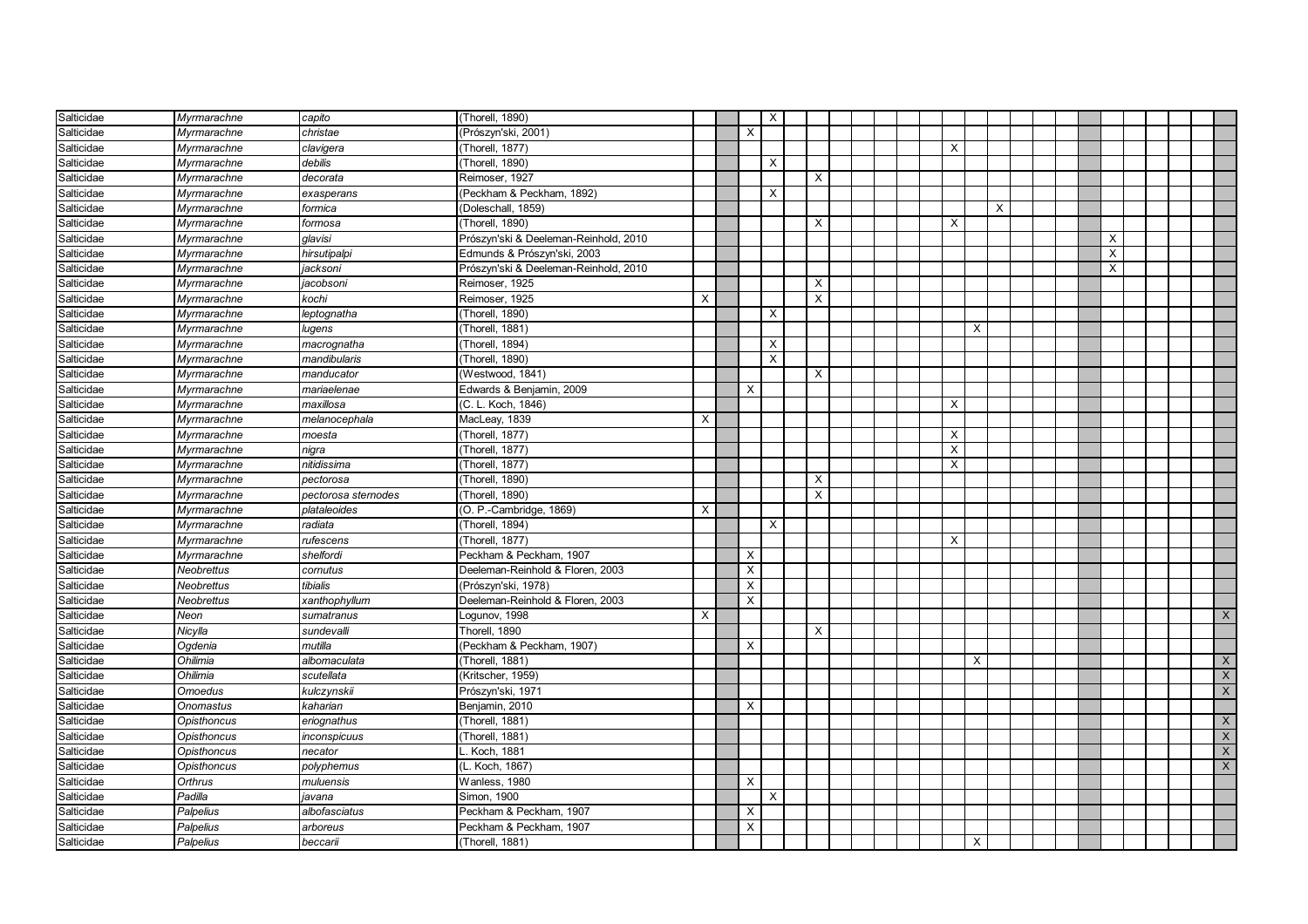| Salticidae | Palpelius       | clarus         | Roewer, 1938              |   |          |          |          |  |  |          |          |   |  |  |  | $\mathsf{X}$              |
|------------|-----------------|----------------|---------------------------|---|----------|----------|----------|--|--|----------|----------|---|--|--|--|---------------------------|
| Salticidae | Palpelius       | fuscoannulatus | (Strand, 1911)            |   |          |          |          |  |  |          |          | X |  |  |  |                           |
| Salticidae | Palpelius       | kuekenthali    | Pocock, 1897)             |   |          |          |          |  |  |          | X        |   |  |  |  |                           |
| Salticidae | Palpelius       | nemoralis      | Peckham & Peckham, 1907   |   | $\times$ |          |          |  |  |          |          |   |  |  |  |                           |
| Salticidae | Pancorius       | animosus       | Peckham & Peckham, 1907   |   | X        |          |          |  |  |          |          |   |  |  |  |                           |
| Salticidae | Pancorius       | borneensis     | Simon, 1902               |   | X        |          |          |  |  |          |          |   |  |  |  |                           |
| Salticidae | Pancorius       | dentichelis    | (Simon, 1899)             |   |          |          | X        |  |  |          |          |   |  |  |  |                           |
| Salticidae | Pancorius       | fasciatus      | Peckham & Peckham, 1907   |   | X        |          |          |  |  |          |          |   |  |  |  |                           |
| Salticidae | Pancorius       | naevius        | Simon, 1902               |   |          | X        | Χ        |  |  |          |          |   |  |  |  |                           |
| Salticidae | Pancorius       | scoparius      | Simon, 1902               |   |          | X        |          |  |  |          |          |   |  |  |  |                           |
| Salticidae | Pancorius       | thorelli       | (Simon, 1899)             |   |          |          | X        |  |  |          |          |   |  |  |  |                           |
| Salticidae | Panysinus       | nicholsoni     | (O. P.-Cambridge, 1899)   |   |          | X        |          |  |  |          |          |   |  |  |  |                           |
| Salticidae | Panysinus       | nitens         | Simon, 1901               |   |          |          | X        |  |  |          |          |   |  |  |  |                           |
| Salticidae | Paraharmochirus | monstrosus     | Szombathy, 1915           |   |          |          |          |  |  |          |          |   |  |  |  | $\mathsf{X}$              |
| Salticidae | Phaeacius       | biramosus      | Wijesinghe, 1991          |   |          |          | X        |  |  |          |          |   |  |  |  |                           |
| Salticidae | Phaeacius       | fimbriatus     | Simon, 1900               |   |          | X        |          |  |  |          |          |   |  |  |  |                           |
| Salticidae | Phaeacius       | malayensis     | Wanless, 1981             |   |          |          | X        |  |  |          |          |   |  |  |  |                           |
| Salticidae | Phausina        | leucopogon     | Simon, 1905               |   |          | $\times$ |          |  |  |          |          |   |  |  |  |                           |
| Salticidae | <b>Philates</b> | chelifer       | (Simon, 1900)             |   | X        | $\times$ |          |  |  |          |          |   |  |  |  |                           |
| Salticidae | <b>Philates</b> | courti         | (Zabka, 1999)             |   |          |          |          |  |  |          |          |   |  |  |  | $\mathsf{X}$              |
| Salticidae | Philates        | grammicus      | Simon, 1900               | X |          |          |          |  |  |          |          |   |  |  |  |                           |
| Salticidae | Philates        | platnicki      | (Zabka, 1999)             |   |          |          |          |  |  |          |          |   |  |  |  | $\boldsymbol{\mathsf{X}}$ |
| Salticidae | Philates        | proszynskii    | (Zabka, 1999)             |   |          |          |          |  |  |          |          |   |  |  |  | $\mathsf X$               |
| Salticidae | <b>Philates</b> | rafalskii      | (Zabka, 1999)             |   |          |          |          |  |  |          |          |   |  |  |  | $\mathsf X$               |
| Salticidae | Philates        | szutsi         | Benjamin, 2004            |   | X        |          |          |  |  |          |          |   |  |  |  |                           |
| Salticidae | Philates        | thaleri        | Benjamin, 2004            |   | X        |          |          |  |  |          |          |   |  |  |  |                           |
| Salticidae | Philates        | variratae      | (Zabka, 1999)             |   |          |          |          |  |  |          |          |   |  |  |  | $\times$                  |
| Salticidae | Philates        | zschokkei      | Benjamin, 2004            | Х |          |          |          |  |  |          |          |   |  |  |  |                           |
| Salticidae | Phintella       | debilis        | (Thorell, 1891)           |   |          | $\times$ |          |  |  |          |          |   |  |  |  |                           |
| Salticidae | Phintella       | dives          | (Simon, 1899)             |   |          |          | X        |  |  |          |          |   |  |  |  |                           |
| Salticidae | Phintella       | leucaspis      | (Simon, 1903)             |   |          |          | X        |  |  |          |          |   |  |  |  |                           |
| Salticidae | Phintella       | versicolor     | (C. L. Koch, 1846)        |   |          |          | X        |  |  |          |          |   |  |  |  |                           |
| Salticidae | Pilia           | albicoma       | Szombathy, 1915           |   |          |          |          |  |  |          |          |   |  |  |  | $\boldsymbol{\mathsf{X}}$ |
| Salticidae | Plexippus       | aper           | Thorell, 1881             |   |          |          |          |  |  |          |          |   |  |  |  | $\boldsymbol{\mathsf{X}}$ |
| Salticidae | Plexippus       | brachypus      | Thorell, 1881             |   |          |          |          |  |  |          |          |   |  |  |  | $\boldsymbol{\mathsf{X}}$ |
| Salticidae | Plexippus       | frendens       | Thorell, 1881             |   |          |          |          |  |  |          |          |   |  |  |  | $\boldsymbol{\mathsf{X}}$ |
| Salticidae | Plexippus       | insultans      | Thorell, 1881             |   |          |          |          |  |  |          | $\times$ |   |  |  |  |                           |
| Salticidae | Plexippus       | ochropsis      | Thorell, 1881             |   |          |          |          |  |  |          |          |   |  |  |  | $\boldsymbol{\mathsf{X}}$ |
| Salticidae | Poecilorchestes | decoratus      | Simon, 1901               |   |          |          |          |  |  |          |          |   |  |  |  | $\boldsymbol{\mathsf{X}}$ |
| Salticidae | Porius          | decempunctatus | (Szombathy, 1915)         |   |          |          |          |  |  |          |          |   |  |  |  | $\mathsf X$               |
| Salticidae | Porius          | papuanus       | (Thorell, 1881)           |   |          |          |          |  |  |          |          |   |  |  |  | $\times$                  |
| Salticidae | Portia          | crassipalpis   | (Peckham & Peckham, 1907) |   | X        |          |          |  |  |          |          |   |  |  |  |                           |
| Salticidae | Pristobaeus     | jocosus        | Simon, 1902               |   |          |          |          |  |  | X        |          |   |  |  |  |                           |
| Salticidae | Pseudamycus     | albomaculatus  | (hasselt, 1882)           |   |          | X        |          |  |  |          |          |   |  |  |  |                           |
| Salticidae | Pseudamycus     | amabilis       | Peckham & Peckham, 1907   |   | X        |          |          |  |  |          |          |   |  |  |  |                           |
| Salticidae | Pseudamycus     | canescens      | Simon, 1899               |   |          |          | X        |  |  |          |          |   |  |  |  |                           |
| Salticidae | Pseudamycus     | flavopubescens | Simon, 1899               |   |          |          | $\times$ |  |  |          |          |   |  |  |  |                           |
| Salticidae | Pseudamycus     | sylvestris     | Peckham & Peckham, 1907   |   | X        |          |          |  |  |          |          |   |  |  |  |                           |
| Salticidae | Pseudamycus     | validus        | (Thorell, 1877)           |   |          |          |          |  |  | $\times$ |          |   |  |  |  |                           |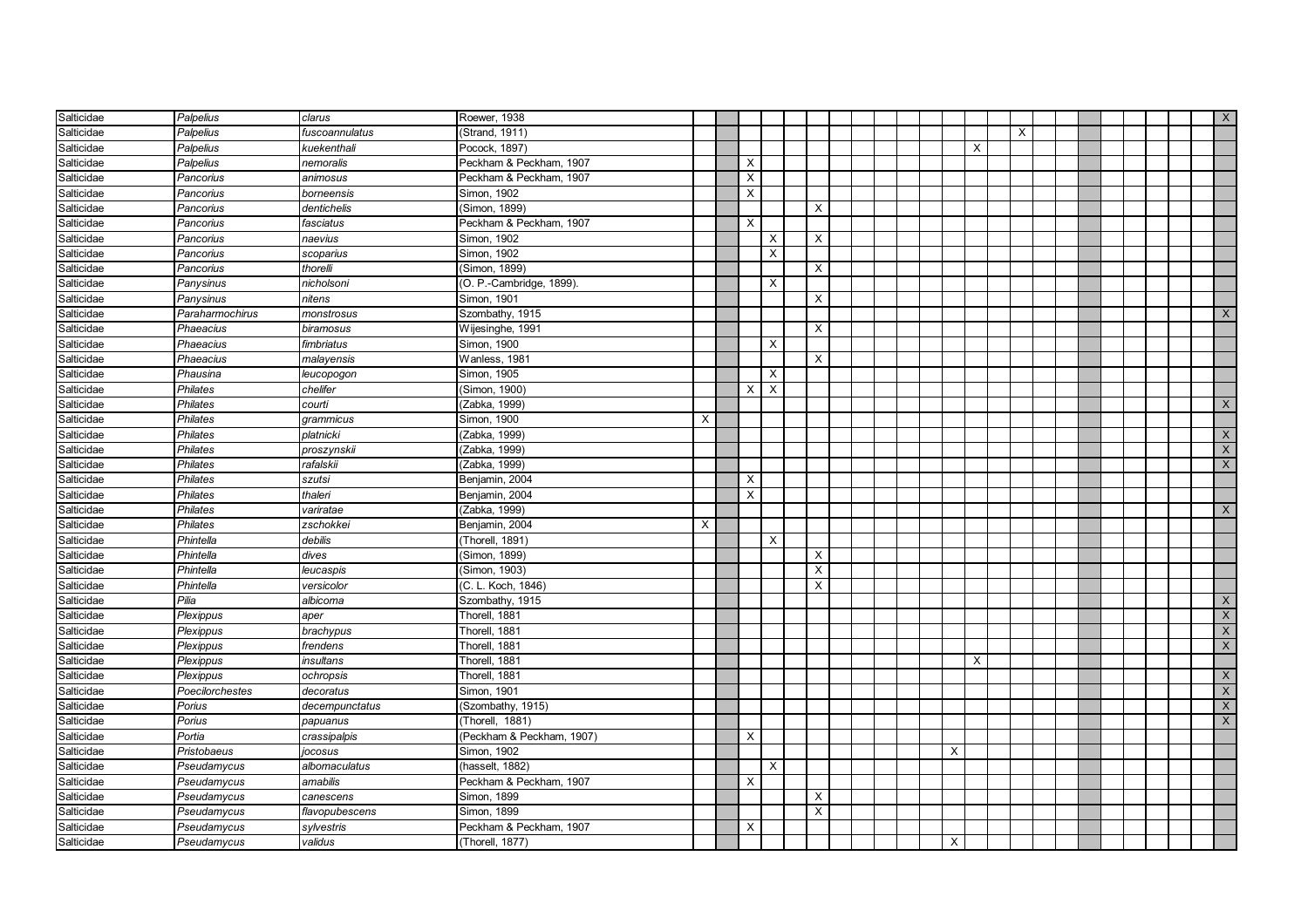| Salticidae | <b>Pseudicius</b>  | reiskindi            | Prószyn'ski, 1992   |   | X        |                           |                         |  |  |                           |          |   |   |  |  |   |   |                           |
|------------|--------------------|----------------------|---------------------|---|----------|---------------------------|-------------------------|--|--|---------------------------|----------|---|---|--|--|---|---|---------------------------|
| Salticidae | Ptocasius          | weyersi              | Simon, 1885         |   |          |                           | $\times$                |  |  |                           |          |   |   |  |  |   |   |                           |
| Salticidae | Pystira            | cyanothorax          | (Thorell, 1881)     |   |          |                           |                         |  |  |                           |          |   |   |  |  |   |   | $\mathsf{X}$              |
| Salticidae | Pystira            | ephippigera          | (Simon, 1885)       |   |          |                           | X                       |  |  |                           |          |   |   |  |  |   |   |                           |
| Salticidae | Pystira            | karschi              | (Thorell, 1881)     |   |          |                           |                         |  |  |                           |          |   | X |  |  |   |   | $\boldsymbol{\mathsf{X}}$ |
| Salticidae | Pystira            | nigripalpis          | (Thorell, 1877)     |   |          |                           |                         |  |  | X                         |          |   |   |  |  |   |   |                           |
| Salticidae | Rhene              | ?? saeva             | (Giebel, 1863)      |   |          | X                         |                         |  |  |                           |          |   |   |  |  |   |   |                           |
| Salticidae | Rhene              | albigera             | (C. L. Koch, 1846)  |   |          |                           | X                       |  |  |                           |          |   |   |  |  |   |   |                           |
| Salticidae | Rhene              | brevipes             | (Thorell, 1891)     |   |          |                           | X                       |  |  |                           |          |   |   |  |  |   |   |                           |
| Salticidae | Rhene              | bufo                 | (Doleschall, 1859)  |   |          |                           | $\overline{\mathsf{x}}$ |  |  |                           |          |   |   |  |  |   |   |                           |
| Salticidae | Rhene              | flavigera            | (C. L. Koch, 1846)  |   |          |                           | X                       |  |  |                           |          |   |   |  |  |   |   |                           |
| Salticidae | Rhene              | hirsuta              | (Thorell, 1877)     |   |          |                           |                         |  |  | $\times$                  |          |   |   |  |  |   |   |                           |
| Salticidae | Rhene              | margarops            | (Thorell, 1877)     |   |          |                           |                         |  |  | $\times$                  |          |   |   |  |  |   |   |                           |
| Salticidae | Rhene              | mordax               | (Thorell, 1890)     |   |          | $\times$                  |                         |  |  |                           |          |   |   |  |  |   |   |                           |
| Salticidae | Rhene              | nigrita              | (C. L. Koch, 1846)  | X |          |                           |                         |  |  |                           |          |   |   |  |  |   |   |                           |
| Salticidae | Rhene              | rubrigera            | (Thorell, 1887)     |   |          |                           | $\times$                |  |  |                           |          |   |   |  |  |   |   |                           |
| Salticidae | Rhene              | spuridens            | Strand, 1907        |   |          | X                         |                         |  |  |                           |          |   |   |  |  |   |   |                           |
| Salticidae | <b>Saitis</b>      | relucens             | (Thorell, 1877)     |   |          |                           |                         |  |  | X                         |          |   |   |  |  |   |   |                           |
| Salticidae | Saitis             | splendidus           | (Walckenaer, 1837)  |   |          |                           |                         |  |  |                           |          |   |   |  |  |   | X |                           |
| Salticidae | Saitissus          | squamosus            | Roewer, 1938        |   |          |                           |                         |  |  |                           |          |   |   |  |  |   |   | $\mathsf{X}$              |
| Salticidae | <b>Salticus</b>    | kraali               | (Thorell, 1878)     |   |          |                           |                         |  |  |                           |          | X |   |  |  |   |   |                           |
| Salticidae | <b>Salticus</b>    | perogaster           | (Thorell, 1881)     |   |          |                           |                         |  |  |                           |          |   |   |  |  |   |   | $\boldsymbol{\mathsf{X}}$ |
| Salticidae | Sandalodes         | bernsteini           | (Thorell, 1881)     |   |          |                           |                         |  |  |                           |          |   |   |  |  |   |   | $\overline{\mathsf{x}}$   |
| Salticidae | Sandalodes         | celebensis           | Merian, 1911        |   |          |                           |                         |  |  | X                         |          |   |   |  |  |   |   |                           |
| Salticidae | Sandalodes         | minahassae           | Merian, 1911        |   |          |                           |                         |  |  | X                         |          |   |   |  |  |   |   |                           |
| Salticidae | Sandalodes         | pumicatus            | (Thorell, 1881)     |   |          |                           |                         |  |  |                           |          |   |   |  |  |   |   | $\boldsymbol{\mathsf{X}}$ |
| Salticidae | Sandalodes         | scopifer             | (Karsch, 1878)      |   |          |                           |                         |  |  |                           |          |   |   |  |  |   |   | $\overline{\mathsf{X}}$   |
| Salticidae | Sandalodes         | superbus             | (Karsch, 1878)      |   |          |                           |                         |  |  |                           |          |   |   |  |  |   |   | $\mathsf X$               |
| Salticidae | Servaea            | murina               | Simon, 1902         |   |          | $\boldsymbol{\mathsf{X}}$ |                         |  |  |                           |          |   |   |  |  |   |   |                           |
| Salticidae | Simaetha           | furiosa              | (Hogg, 1919)        |   |          |                           | X                       |  |  |                           |          |   |   |  |  |   |   |                           |
| Salticidae | Simaetha           | knowlesi             | Zabka, 1994         |   |          |                           |                         |  |  |                           |          |   |   |  |  |   |   | $\mathsf{X}$              |
| Salticidae | Simaetha           | paetula              | (Keyserling, 1882)  |   |          |                           |                         |  |  |                           |          |   |   |  |  |   |   | $\boldsymbol{\mathsf{X}}$ |
| Salticidae | Simaetha           | papuana              | Zabka, 1994         |   |          |                           |                         |  |  |                           |          |   |   |  |  |   |   | $\overline{X}$            |
| Salticidae | Simaetha           | robustior            | (Keyserling, 1882)  |   |          |                           |                         |  |  |                           |          |   |   |  |  |   |   | $\boldsymbol{\mathsf{X}}$ |
| Salticidae | Simaetha           | tenuides             | (Keyserling, 1882)  |   |          |                           |                         |  |  |                           |          |   |   |  |  |   |   | $\boldsymbol{\mathsf{X}}$ |
| Salticidae | Simaetha           | tenuior              | (Keyserling, 1882)  |   |          |                           |                         |  |  |                           |          |   |   |  |  |   |   | $\mathsf X$               |
| Salticidae | <b>Spartaeus</b>   | spinimanus           | (Thorell, 1878)     |   | $\times$ |                           |                         |  |  |                           |          |   |   |  |  | X |   |                           |
| Salticidae | Spilargis          | ignicolor            | Simon, 1902         |   |          |                           |                         |  |  |                           |          |   |   |  |  |   |   | $\times$                  |
| Salticidae | Spilargis          | ignicolor bimaculata | <b>Strand, 1909</b> |   |          |                           |                         |  |  |                           | $\times$ |   |   |  |  |   |   |                           |
| Salticidae | <b>Stagetillus</b> | elegans              | (Reimoser, 1927)    |   |          |                           | X                       |  |  |                           |          |   |   |  |  |   |   |                           |
| Salticidae | <b>Stagetillus</b> | opaciceps            | Simon, 1885         |   |          |                           | $\times$                |  |  |                           |          |   |   |  |  |   |   |                           |
| Salticidae | <b>Stertinius</b>  | balius               | Thorell, 1890       |   |          |                           | X                       |  |  |                           |          |   |   |  |  |   |   |                           |
| Salticidae | <b>Stertinius</b>  | capucinus            | Simon, 1902         |   |          | X                         |                         |  |  |                           |          |   |   |  |  |   |   |                           |
| Salticidae | <b>Stertinius</b>  | cyprius              | Merian, 1911        |   |          |                           |                         |  |  | X                         |          |   |   |  |  |   |   |                           |
| Salticidae | <b>Stertinius</b>  | leucostictus         | (Thorell, 1890)     |   |          |                           | X                       |  |  |                           |          |   |   |  |  |   |   |                           |
| Salticidae | <b>Stertinius</b>  | magnificus           | Merian, 1911        |   |          |                           |                         |  |  | X                         |          |   |   |  |  |   |   |                           |
| Salticidae | <b>Stertinius</b>  | niger                | Merian, 1911        |   |          |                           |                         |  |  | $\boldsymbol{\mathsf{X}}$ |          |   |   |  |  |   |   |                           |
| Salticidae | <b>Stertinius</b>  | nobilis              | (Thorell, 1890)     |   |          |                           |                         |  |  | $\boldsymbol{\mathsf{X}}$ |          |   |   |  |  |   |   |                           |
| Salticidae | <b>Stertinius</b>  | patellaris           | Simon, 1902         |   |          |                           |                         |  |  |                           | X        |   |   |  |  |   |   |                           |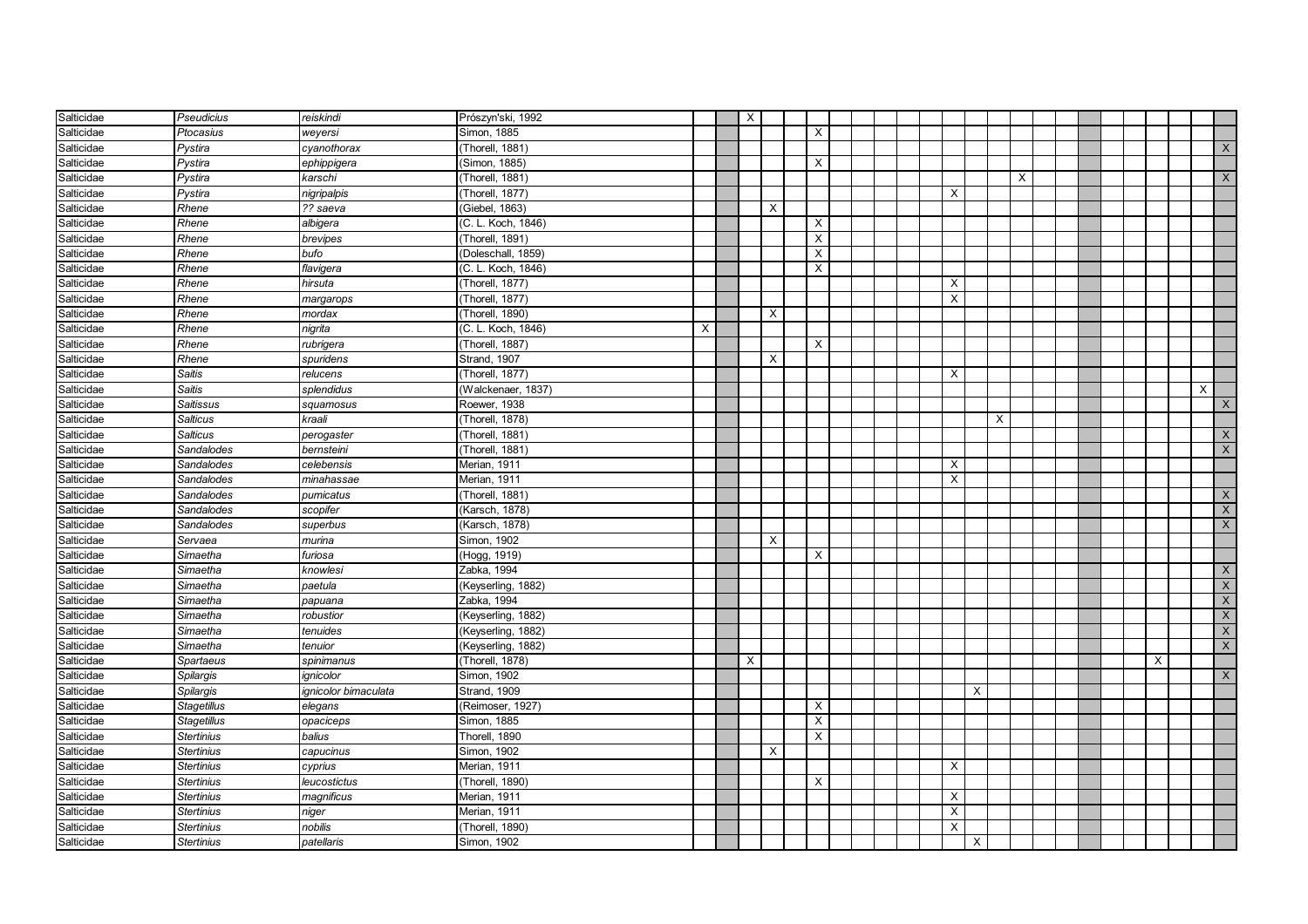| Salticidae | <b>Stertinius</b> | splendens       | Simon, 1902                 |   |          |          |          |  | X            |          |          |   |  |   |  |                |
|------------|-------------------|-----------------|-----------------------------|---|----------|----------|----------|--|--------------|----------|----------|---|--|---|--|----------------|
| Salticidae | <b>Stichius</b>   | albomaculatus   | Thorell, 1890               |   |          |          | $\times$ |  |              |          |          |   |  |   |  |                |
| Salticidae | Synagelides       | sumatranus      | ogunov & Hereward, 2006     |   |          |          | $\times$ |  |              |          |          |   |  |   |  |                |
| Salticidae | Tabuina           | baiteta         | Maddison, 2009              |   |          |          |          |  |              |          |          |   |  |   |  | $\mathsf{X}$   |
| Salticidae | Tabuina           | rufa            | Maddison, 2009              |   |          |          |          |  |              |          |          |   |  |   |  | X              |
| Salticidae | Tabuina           | varirata        | Maddison, 2009              |   |          |          |          |  |              |          |          |   |  |   |  | $\mathsf{X}$   |
| Salticidae | Taivala           | invistata       | Peckham & Peckham, 1907     |   | $\times$ |          |          |  |              |          |          |   |  |   |  |                |
| Salticidae | Taraxella         | petrensis       | Wanless, 1987               |   |          |          | $\times$ |  |              |          |          |   |  |   |  |                |
| Salticidae | Taraxella         | reinholdae      | Wanless, 1987               |   | X        |          |          |  |              |          |          |   |  |   |  |                |
| Salticidae | Taraxella         | solitaria       | Wanless, 1984               |   | X        |          |          |  |              |          |          |   |  |   |  |                |
| Salticidae | Taraxella         | sumatrana       | Wanless, 1987               |   |          |          | $\times$ |  |              |          |          |   |  |   |  |                |
| Salticidae | Telamonia         | agapeta         | (Thorell, 1881)             |   |          |          |          |  |              |          |          |   |  |   |  | X              |
| Salticidae | Telamonia         | annulipes       | Peckham & Peckham, 1907     |   | X        |          |          |  |              |          |          |   |  |   |  |                |
| Salticidae | Telamonia         | bombycina       | (Simon, 1902)               |   | $\times$ |          |          |  |              |          |          |   |  |   |  |                |
| Salticidae | Telamonia         | coeruleostriata | (Doleschall, 1859)          |   |          |          |          |  |              |          | $\times$ |   |  |   |  |                |
| Salticidae | Telamonia         | dimidiata       | (Simon, 1899)               |   |          |          | $\times$ |  |              |          |          |   |  |   |  |                |
| Salticidae | Telamonia         | elegans         | (Thorell, 1887)             | X |          |          |          |  |              |          |          |   |  |   |  |                |
| Salticidae | Telamonia         | festiva         | Thorell, 1887               |   |          | $\times$ |          |  |              |          |          |   |  |   |  |                |
| Salticidae | Telamonia         | formosa         | (Simon, 1902)               |   |          | X        |          |  |              |          |          |   |  |   |  |                |
| Salticidae | Telamonia         | hasselti        | (Thorell, 1878)             |   |          |          |          |  | X            |          |          |   |  |   |  |                |
| Salticidae | Telamonia         | latruncula      | (Thorell, 1877)             |   |          |          |          |  | X            |          |          |   |  |   |  |                |
| Salticidae | Telamonia         | leopoldi        | Roewer, 1938                |   |          |          |          |  |              |          |          |   |  |   |  | X              |
| Salticidae | Telamonia         | mandibulata     | Hogg, 1915                  |   |          |          |          |  |              |          |          |   |  |   |  | $\mathsf X$    |
| Salticidae | Telamonia         | mundula         | (Thorell, 1877)             |   |          |          |          |  | $\mathsf{X}$ |          |          |   |  |   |  |                |
| Salticidae | Telamonia         | resplendens     | Peckham & Peckham, 1907     |   | X        |          |          |  |              |          |          |   |  |   |  |                |
| Salticidae | Telamonia         | scalaris        | (Thorell, 1881)             |   |          |          |          |  |              | $\times$ |          |   |  |   |  |                |
| Salticidae | Telamonia         | trabifera       | (Thorell, 1881)             |   |          |          |          |  |              |          |          |   |  |   |  | $\mathsf{X}$   |
| Salticidae | Telamonia         | trochilus       | (Doleschall, 1859)          |   |          | $\times$ |          |  |              |          |          |   |  |   |  |                |
| Salticidae | Telamonia         | vidua           | Hogg, 1915                  |   |          |          |          |  |              |          |          |   |  |   |  | $\times$       |
| Salticidae | Thianella         | disjuncta       | Strand, 1907                |   |          | $\times$ |          |  |              |          |          |   |  |   |  |                |
| Salticidae | Thiania           | bhamoensis      | Thorell, 1887               |   |          |          | $\times$ |  |              |          |          |   |  | X |  |                |
| Salticidae | Thiania           | cupreonitens    | (Simon, 1899)               |   |          |          | $\times$ |  |              |          |          |   |  |   |  |                |
| Salticidae | Thiania           | demissa         | (Thorell, 1892)             | X |          |          |          |  |              |          |          |   |  |   |  |                |
| Salticidae | Thiania           | formosissima    | (Thorell, 1890)             |   | $\times$ |          |          |  |              |          |          |   |  |   |  |                |
| Salticidae | Thiania           | gazellae        | (Karsch, 1878)              |   |          |          |          |  |              |          |          |   |  |   |  | X              |
| Salticidae | Thiania           | humilis         | (Thorell, 1877)             |   |          |          |          |  | X            |          |          |   |  |   |  |                |
| Salticidae | Thiania           | jucunda         | Thorell, 1890               |   |          |          | $\times$ |  |              |          |          |   |  |   |  |                |
| Salticidae | Thiania           | pulcherrima     | C. L. Koch, 1846            |   |          |          |          |  | X            |          |          |   |  |   |  |                |
| Salticidae | Thianitara        | spectrum        | Simon, 1903                 |   |          |          | $\times$ |  |              |          |          |   |  |   |  |                |
| Salticidae | Thorelliola       | biapophysis     | Gardzinska & Patoleta, 1997 |   |          |          |          |  |              |          | X        | X |  |   |  |                |
| Salticidae | Thorelliola       | cyrano          | Szüts & De Bakker, 2004     |   |          |          |          |  |              |          |          |   |  |   |  | X              |
| Salticidae | Thorelliola       | dissimilis      | Gardzin'ska, 2009           |   |          |          |          |  |              |          |          |   |  |   |  | X              |
| Salticidae | Thorelliola       | doryphora       | (Thorell, 1881)             |   |          |          |          |  |              |          |          |   |  |   |  | $\overline{X}$ |
| Salticidae | Thorelliola       | ensifera        | (Thorell, 1877)             |   |          |          |          |  | X            |          |          |   |  |   |  |                |
| Salticidae | Thorelliola       | glabra          | Gardzinska & Patoleta, 1997 |   |          |          |          |  |              |          |          | X |  |   |  |                |
| Salticidae | Thorelliola       | javaensis       | Gardzinska & Patoleta, 1997 |   |          | х        |          |  |              |          |          |   |  |   |  |                |
| Salticidae | Thorelliola       | mahunkai        | Szüts, 2002                 |   |          |          |          |  |              |          |          |   |  |   |  | X              |
| Salticidae | Thorelliola       | pallidula       | Gardzin'ska, 2009           |   |          |          |          |  |              |          |          |   |  |   |  | $\mathsf X$    |
| Salticidae | Thorelliola       | truncilonga     | Gardzinska & Patoleta, 1997 |   |          |          |          |  |              |          |          |   |  |   |  | $\overline{X}$ |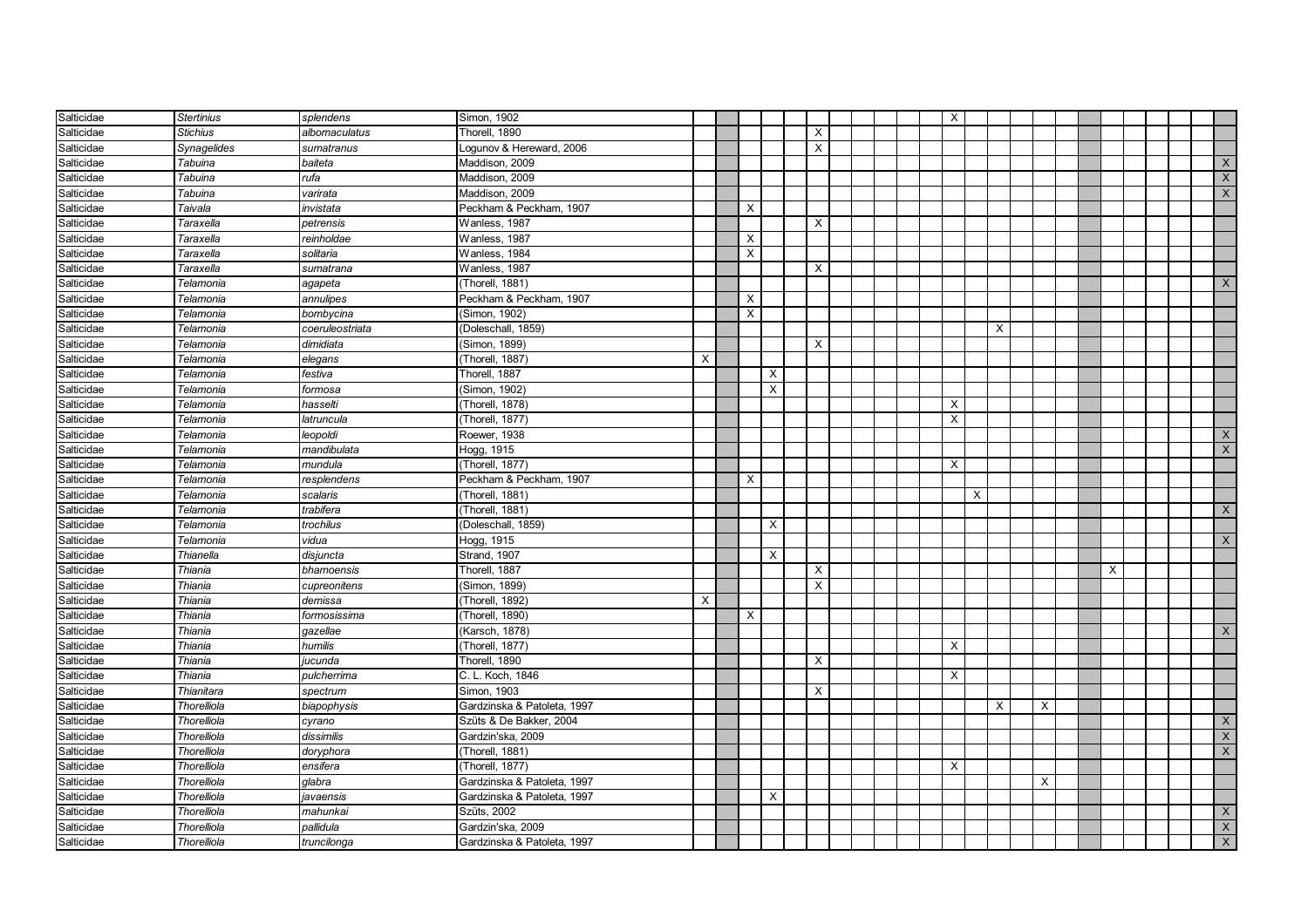| Salticidae   | Thyene         | gangoides        | Prószyn'ski & Deeleman-Reinhold, 2010 |   |          |          |                |          |  |  |              |          |          |   |   | $\times$ |  |                         |
|--------------|----------------|------------------|---------------------------------------|---|----------|----------|----------------|----------|--|--|--------------|----------|----------|---|---|----------|--|-------------------------|
| Salticidae   | Thyene         | rubricoronata    | (Strand, 1911)                        |   |          |          |                |          |  |  |              |          |          |   | X |          |  |                         |
| Salticidae   | Udvardya       | elegans          | Szombathy, 1915)                      |   |          |          |                |          |  |  |              |          |          |   |   |          |  | X                       |
| Salticidae   | Vailimia       | masinei          | (Peckham & Peckham, 1907)             |   | $\times$ |          |                |          |  |  |              |          |          |   |   |          |  |                         |
| Salticidae   | Viciria        | albolimbata      | Simon, 1885                           |   |          |          |                | X        |  |  |              |          |          |   |   |          |  |                         |
| Salticidae   | Viciria        | arrogans         | Peckham & Peckham, 1907               |   | X        |          |                |          |  |  |              |          |          |   |   |          |  |                         |
| Salticidae   | Viciria        | concolor         | Peckham & Peckham, 1907               |   | $\times$ |          |                |          |  |  |              |          |          |   |   |          |  |                         |
| Salticidae   | Viciria        | detrita          | <b>Strand, 1922</b>                   |   |          |          |                | X        |  |  |              |          |          |   |   |          |  |                         |
| Salticidae   | Viciria        | lucida           | Peckham & Peckham, 1907               |   | X        |          |                |          |  |  |              |          |          |   |   |          |  |                         |
| Salticidae   | Viciria        | miranda          | Peckham & Peckham, 1907               |   | X        |          |                |          |  |  |              |          |          |   |   |          |  |                         |
| Salticidae   | Viciria        | moesta           | Peckham & Peckham, 1907               |   | X        |          |                |          |  |  |              |          |          |   |   |          |  |                         |
| Salticidae   | Viciria        | pallens          | Thorell, 1877                         |   |          |          |                |          |  |  | X            |          |          |   |   |          |  |                         |
| Salticidae   | Viciria        | paludosa         | Peckham & Peckham, 1907               |   | $\times$ |          |                |          |  |  |              |          |          |   |   |          |  |                         |
| Salticidae   | Viciria        | pavesii          | Thorell, 1877                         |   |          |          |                |          |  |  | $\mathsf{X}$ |          |          |   |   |          |  |                         |
| Salticidae   | Viciria        | petulans         | Peckham & Peckham, 1907               |   | $\times$ |          |                |          |  |  |              |          |          |   |   |          |  |                         |
| Salticidae   | Viciria        | praemandibularis | (hasselt, 1893)                       |   |          |          |                |          |  |  | X            |          |          |   |   |          |  |                         |
| Salticidae   | Viciria        | rhinoceros       | Hasselt, 1894                         |   |          |          |                |          |  |  | X            |          |          |   |   |          |  |                         |
| Salticidae   | Viciria        | semicoccinea     | Simon, 1902                           |   |          | $\times$ |                |          |  |  |              |          |          |   |   |          |  |                         |
| Salticidae   | Wanlessia      | sedgwicki        | Wijesinghe, 1992                      |   | X        |          |                |          |  |  |              |          |          |   |   |          |  |                         |
| Salticidae   | Yamangalea     | frewana          | Maddison, 2009                        |   |          |          |                |          |  |  |              |          |          |   |   |          |  | $\times$                |
| Salticidae   | Zenodorus      | albertisi        | (Thorell, 1881)                       |   |          |          |                |          |  |  |              | $\times$ |          |   |   |          |  |                         |
| Salticidae   | Zenodorus      | danae            | Hogg, 1915                            |   |          |          |                |          |  |  |              |          |          |   |   |          |  | $\times$                |
| Salticidae   | Zenodorus      | durvillei        | (Walckenaer, 1837)                    |   |          |          |                |          |  |  |              |          |          |   |   |          |  | $\mathsf{X}$            |
| Salticidae   | Zenodorus      | iuliae           | Thorell, 1881)                        |   |          |          |                |          |  |  |              |          |          |   |   |          |  | $\overline{\mathsf{X}}$ |
| Salticidae   | Zenodorus      | lepidus          | Guérin, 1834)                         |   |          |          |                |          |  |  |              |          |          |   |   |          |  | $\mathsf{X}^-$          |
| Salticidae   | Zenodorus      | netallescens     | L. Koch, 1879)                        |   |          |          |                |          |  |  |              |          |          |   |   |          |  | X                       |
| Salticidae   | Zenodorus      | rhodopae         | Hogg, 1915                            |   |          |          |                |          |  |  |              |          |          |   |   |          |  | $\times$                |
| Salticidae   | Zenodorus      | syrinx           | Hogg, 1915                            |   |          |          |                |          |  |  |              |          |          |   |   |          |  | X                       |
| Salticidae   | Zenodorus      | wangillus        | Strand, 1911                          |   |          |          |                |          |  |  |              |          |          | X |   |          |  |                         |
| Scytodidae   | Dictis         | striatipes       | Koch, 1872                            | X |          |          |                |          |  |  |              |          |          |   |   |          |  |                         |
| Scytodidae   | Scytodes       | pallida          | Doleschall, 1859                      |   |          |          |                |          |  |  |              |          |          |   |   |          |  | $\mathsf{X}$            |
| Scytodidae   | Scytodes       | subadulta        | Strand, 1911                          |   |          |          |                |          |  |  |              |          | $\times$ |   |   |          |  |                         |
| Scytodidae   | Scytodes       | tardigrada       | Thorell, 1881                         |   |          |          |                |          |  |  |              |          |          |   |   |          |  | $\mathsf{X}$            |
| Scytodidae   | Scytodes       | venusta          | (Thorell, 1890)                       |   |          | $\times$ |                |          |  |  |              |          |          |   |   |          |  |                         |
| Segestriidae | Ariadna        | javana           | Kulczyn'ski, 1911                     |   |          | X        |                |          |  |  |              |          |          |   |   |          |  |                         |
| Segestriidae | Ariadna        | papuana          | Kulczyn'ski, 1911                     |   |          |          |                |          |  |  |              |          |          |   |   |          |  | X                       |
| Segestriidae | Ariadna        | snellamanni      | (van Hasselt, 1882)                   |   |          |          | $X$ $\mid$ $X$ |          |  |  |              |          |          |   |   |          |  |                         |
| Sparassidae  | Beregama       | goliath          | (Chrysanthus, 1965)                   |   |          |          |                |          |  |  |              |          |          |   |   |          |  | $\mathsf{X}$            |
| Sparassidae  | Beregama       | herculae         | (Thorell, 1881)                       |   |          |          |                |          |  |  |              |          |          |   |   |          |  | $\mathsf{X}$            |
| Sparassidae  | Clastes        | freycineti       | Walckenaer, 1837                      |   |          |          |                |          |  |  |              | $\times$ |          |   |   |          |  | $\mathsf X$             |
| Sparassidae  | Eusparassus    | lilus            | Strand, 1907                          |   |          | $\times$ |                |          |  |  |              |          |          |   |   |          |  |                         |
| Sparassidae  | Exopalystes    | pulchellus       | Hogg, 1914                            |   |          |          |                |          |  |  |              |          |          |   |   |          |  | X                       |
| Sparassidae  | Gnathopalystes | kochi            | (Simon, 1880)                         |   | X        | $\times$ |                | $\times$ |  |  |              |          |          |   |   |          |  |                         |
| Sparassidae  | Gnathopalystes | nigriventer      | (Kulczyn'ski, 1910)                   |   |          |          |                |          |  |  |              |          |          |   |   |          |  | X                       |
| Sparassidae  | Gnathopalystes | nigrocornutus    | (Merian, 1911)                        |   |          |          |                |          |  |  | X            |          |          |   |   |          |  |                         |
| Sparassidae  | Gnathopalystes | rutilans         | (Simon, 1899)                         |   |          |          |                | X        |  |  |              |          |          |   |   |          |  |                         |
| Sparassidae  | Heteropoda     | analis           | Thorell, 1881                         |   |          |          |                |          |  |  |              |          |          |   |   |          |  | X                       |
| Sparassidae  | Heteropoda     | annulipoda       | Strand, 1911                          |   |          |          |                |          |  |  |              |          | X        |   |   |          |  |                         |
| Sparassidae  | Heteropoda     | armillata        | (Thorell, 1887)                       |   |          |          |                | $\times$ |  |  |              |          |          |   |   |          |  |                         |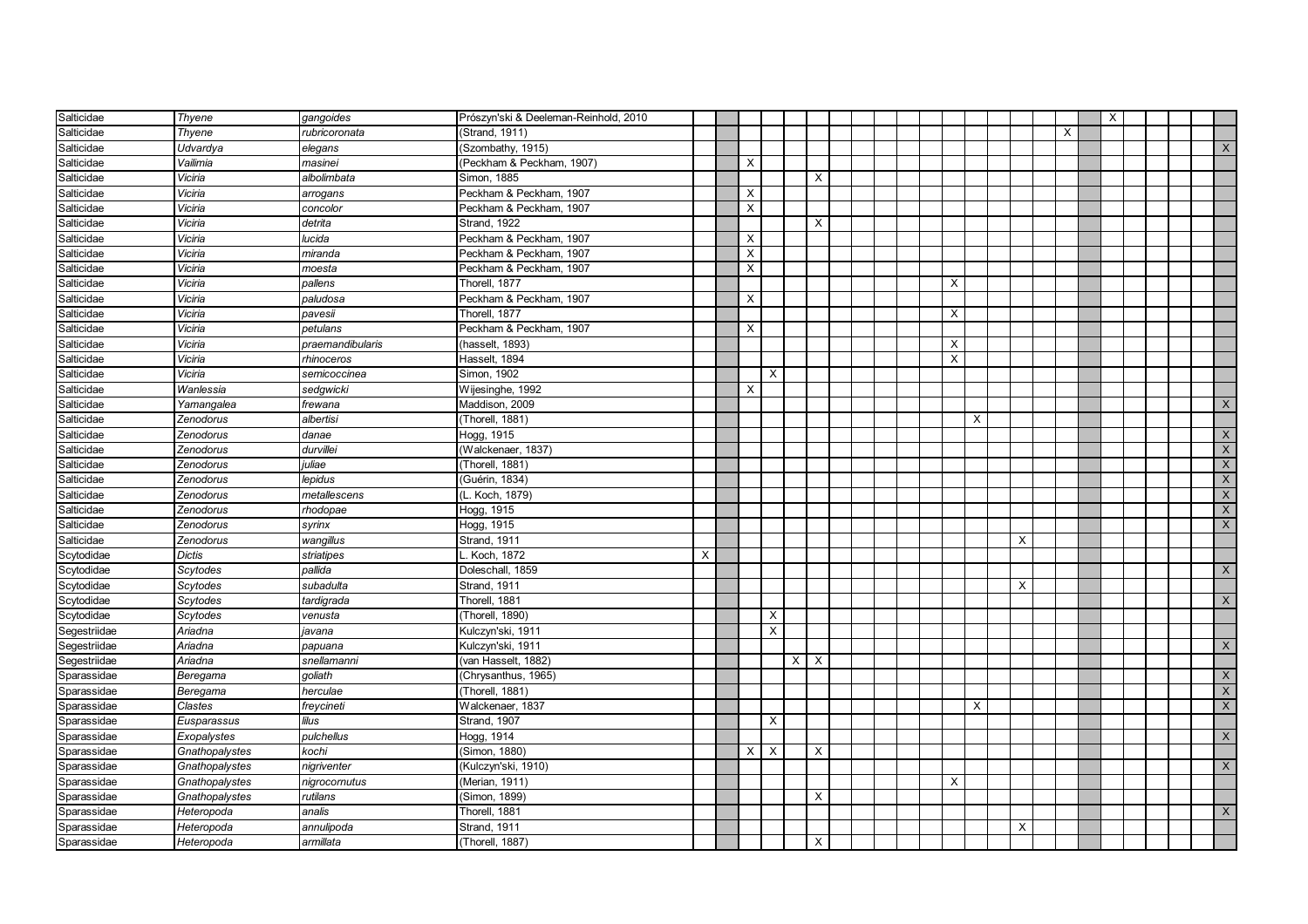| Sparassidae | Heteropoda | atriventris         | Chrysanthus, 1965  |  |          |          |              |  |  |                           |   |   |   |   |  |  | $\boldsymbol{\mathsf{X}}$ |
|-------------|------------|---------------------|--------------------|--|----------|----------|--------------|--|--|---------------------------|---|---|---|---|--|--|---------------------------|
| Sparassidae | Heteropoda | badiella            | Roewer, 1951       |  |          |          |              |  |  |                           | X |   |   |   |  |  |                           |
| Sparassidae | Heteropoda | belua               | Jäger, 2005        |  | X        |          |              |  |  |                           |   |   |   |   |  |  |                           |
| Sparassidae | Heteropoda | beroni              | Jäger, 2005        |  |          |          |              |  |  | $\times$                  |   |   |   |   |  |  |                           |
| Sparassidae | Heteropoda | bivittata           | Thorell, 1877      |  |          |          |              |  |  | $\times$                  |   |   |   |   |  |  |                           |
| Sparassidae | Heteropoda | boiei               | (Doleschall, 1859) |  |          | X        | X            |  |  |                           |   |   |   |   |  |  |                           |
| Sparassidae | Heteropoda | bonthainensis       | Merian, 1911       |  |          |          |              |  |  | X                         |   |   |   |   |  |  |                           |
| Sparassidae | Heteropoda | borneensis          | (Thorell, 1890)    |  | х        |          |              |  |  |                           |   |   |   |   |  |  |                           |
| Sparassidae | Heteropoda | chelata             | (Strand, 1911)     |  |          |          |              |  |  |                           |   |   |   |   |  |  | $\mathsf{X}$              |
| Sparassidae | Heteropoda | chelata vittichelis | (Strand, 1911)     |  |          |          |              |  |  |                           |   |   |   |   |  |  | $\boldsymbol{\mathsf{X}}$ |
| Sparassidae | Heteropoda | christae            | Jäger, 2008        |  |          |          | X            |  |  |                           |   |   |   |   |  |  |                           |
| Sparassidae | Heteropoda | crassa              | Simon, 1880        |  |          | X        |              |  |  |                           |   |   |   |   |  |  |                           |
| Sparassidae | Heteropoda | cyanichelis         | Strand, 1907       |  |          | $\times$ |              |  |  |                           |   |   |   |   |  |  |                           |
| Sparassidae | Heteropoda | cyanognatha         | Thorell, 1881      |  |          |          |              |  |  |                           |   |   |   |   |  |  | $\boldsymbol{\mathsf{X}}$ |
| Sparassidae | Heteropoda | dasyurina           | (Hogg, 1914)       |  |          |          |              |  |  |                           |   |   |   |   |  |  | $\mathsf X$               |
| Sparassidae | Heteropoda | davidbowie          | Jäger, 2008        |  |          |          | $\times$     |  |  |                           |   |   |   |   |  |  |                           |
| Sparassidae | Heteropoda | duan                | Jäger, 2008        |  | X        |          |              |  |  |                           |   |   |   |   |  |  |                           |
| Sparassidae | Heteropoda | elatana             | Strand, 1911       |  |          |          |              |  |  |                           |   |   | X | X |  |  |                           |
| Sparassidae | Heteropoda | ernstulrichi        | Jäger, 2008        |  |          |          | $\times$     |  |  |                           |   |   |   |   |  |  |                           |
| Sparassidae | Heteropoda | erythra             | Chrysanthus, 1965  |  |          |          |              |  |  |                           |   |   |   |   |  |  | $\times$                  |
| Sparassidae | Heteropoda | flavocephala        | Merian, 1911       |  |          |          |              |  |  | $\times$                  |   |   |   |   |  |  |                           |
| Sparassidae | Heteropoda | graaflandi          | Strand, 1907       |  |          | X        |              |  |  |                           |   |   |   |   |  |  |                           |
| Sparassidae | Heteropoda | hildebrandti        | Jäger, 2008        |  |          |          |              |  |  |                           | X |   |   |   |  |  |                           |
| Sparassidae | Heteropoda | hippie              | Jäger, 2008        |  |          |          | $\times$     |  |  |                           |   |   |   |   |  |  |                           |
| Sparassidae | Heteropoda | hirsti              | Jäger, 2008        |  |          |          |              |  |  |                           |   |   |   |   |  |  | $\mathsf{X}$              |
| Sparassidae | Heteropoda | homstu              | Jäger, 2008        |  | X        | $\times$ | $\times$     |  |  |                           |   |   |   |   |  |  |                           |
| Sparassidae | Heteropoda | hosei               | Pocock, 1897       |  | $\times$ |          |              |  |  |                           |   |   |   |   |  |  |                           |
| Sparassidae | Heteropoda | imbecilla           | Thorell, 1892      |  |          |          | X            |  |  |                           |   |   |   |   |  |  |                           |
| Sparassidae | Heteropoda | jacobii             | Strand, 1911       |  |          |          |              |  |  |                           |   |   |   |   |  |  | X                         |
| Sparassidae | Heteropoda | jaegerorum          | Jäger, 2008        |  |          |          | X            |  |  |                           |   |   |   |   |  |  |                           |
| Sparassidae | Heteropoda | javana              | (Simon, 1880)      |  |          | Х        | X            |  |  |                           |   |   |   |   |  |  |                           |
| Sparassidae | Heteropoda | kobroorica          | Strand, 1911       |  |          |          |              |  |  |                           |   | X |   |   |  |  |                           |
| Sparassidae | Heteropoda | kuekenthali         | Pocock, 1897       |  |          |          |              |  |  |                           | X |   |   |   |  |  |                           |
| Sparassidae | Heteropoda | laai                | Jäger, 2008        |  |          |          | X            |  |  |                           |   |   |   |   |  |  |                           |
| Sparassidae | Heteropoda | laurae              | Jäger, 2008        |  |          |          |              |  |  | $\times$                  |   |   |   |   |  |  |                           |
| Sparassidae | Heteropoda | leptoscelis         | Thorell, 1892      |  |          |          | X            |  |  |                           |   |   |   |   |  |  |                           |
| Sparassidae | Heteropoda | loderstaedti        | Jäger, 2008        |  |          |          | $\mathsf{X}$ |  |  |                           |   |   |   |   |  |  |                           |
| Sparassidae | Heteropoda | lunula              | (Doleschall, 1857) |  | $\times$ | $\times$ | X            |  |  |                           |   |   |   |   |  |  |                           |
| Sparassidae | Heteropoda | luwuensis           | Merian, 1911       |  |          |          |              |  |  | X                         |   |   |   |   |  |  |                           |
| Sparassidae | Heteropoda | martinae            | Jäger, 2008        |  |          |          | $\times$     |  |  |                           |   |   |   |   |  |  |                           |
| Sparassidae | Heteropoda | martusa             | Jäger, 2000        |  |          |          | $\times$     |  |  |                           |   |   |   |   |  |  |                           |
| Sparassidae | Heteropoda | mediocris           | Simon, 1880        |  |          | X        |              |  |  |                           |   |   |   |   |  |  | X                         |
| Sparassidae | Heteropoda | meriani             | Jäger, 2008        |  |          |          |              |  |  | $\boldsymbol{\mathsf{X}}$ |   |   |   |   |  |  |                           |
| Sparassidae | Heteropoda | minahassae          | Merian, 1911       |  |          |          |              |  |  | X                         |   |   |   |   |  |  |                           |
| Sparassidae | Heteropoda | mindiptanensis      | Chrysanthus, 1965  |  |          |          |              |  |  |                           |   |   |   |   |  |  | $\mathsf{X}$              |
| Sparassidae | Heteropoda | modiglianii         | Thorell, 1890      |  |          | X        |              |  |  |                           |   |   |   |   |  |  |                           |
| Sparassidae | Heteropoda | montana             | Thorell, 1890      |  |          |          | $\times$     |  |  |                           |   |   |   |   |  |  |                           |
| Sparassidae | Heteropoda | murina              | (Pocock, 1897)     |  | X        |          |              |  |  |                           |   |   |   |   |  |  |                           |
| Sparassidae | Heteropoda | muscicapa           | Strand, 1911       |  |          |          |              |  |  |                           |   |   |   |   |  |  | X                         |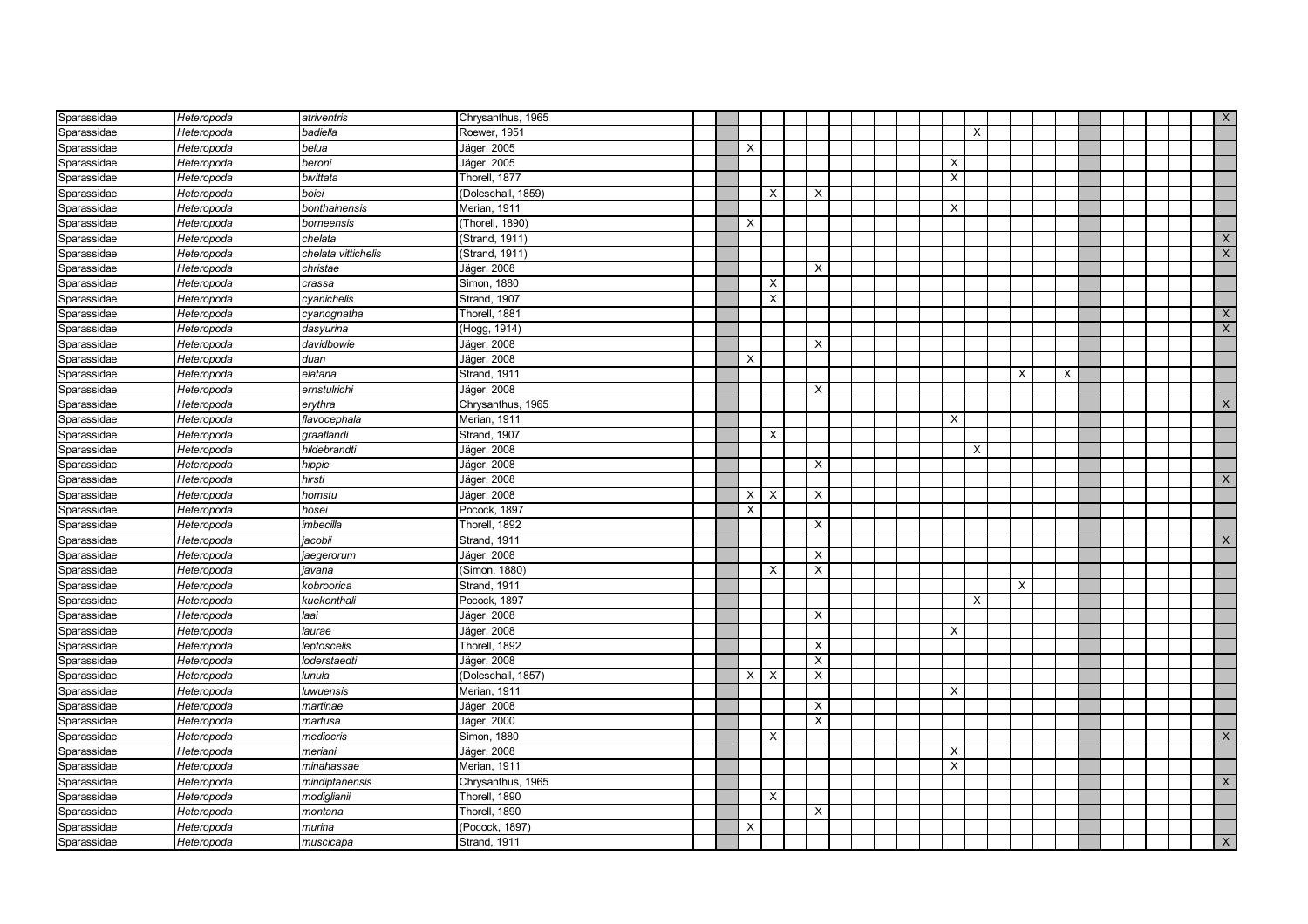| Sparassidae                | Heteropoda     | natans                             | Jäger, 2005                          |   |          | $\times$ |          |                         |  |  |          |          |   |   |   |   |  |                           |
|----------------------------|----------------|------------------------------------|--------------------------------------|---|----------|----------|----------|-------------------------|--|--|----------|----------|---|---|---|---|--|---------------------------|
| Sparassidae                | Heteropoda     | nicki                              | <b>Strand, 1915</b>                  |   |          |          | $\times$ | $\times$                |  |  |          |          |   |   |   |   |  |                           |
| Sparassidae                | Heteropoda     | nicki quala                        | <b>Strand, 1915</b>                  |   |          |          |          | $\times$                |  |  |          |          |   |   |   |   |  |                           |
| Sparassidae                | Heteropoda     | nigriventer                        | Pocock, 1897                         |   |          |          |          |                         |  |  | $\times$ |          |   |   |   |   |  |                           |
| Sparassidae                | Heteropoda     | nirouensis                         | (Simon, 1903)                        |   |          |          |          | $\times$                |  |  |          |          |   |   |   |   |  |                           |
| Sparassidae                | Heteropoda     | novaguineensis                     | <b>Strand, 1911</b>                  |   |          |          |          |                         |  |  |          |          |   |   |   |   |  | X                         |
| Sparassidae                | Heteropoda     | obtusa                             | Thorell, 1890                        |   |          | X        |          |                         |  |  |          |          |   |   |   |   |  |                           |
| Sparassidae                | Heteropoda     | ocyalina                           | (Simon, 1887)                        |   |          |          | X        | X                       |  |  |          |          |   |   |   |   |  |                           |
| Sparassidae                | Heteropoda     | panaretiformis                     | Strand, 1906                         |   |          |          |          | $\overline{\mathsf{x}}$ |  |  |          |          |   |   |   |   |  |                           |
| Sparassidae                | Heteropoda     | parva                              | Jäger, 2000                          |   |          |          |          | X                       |  |  |          |          |   |   |   |   |  |                           |
| Sparassidae                | Heteropoda     | planiceps                          | (Pocock, 1897)                       |   |          |          |          |                         |  |  |          | $\times$ |   |   |   |   |  |                           |
| Sparassidae                | Heteropoda     | regalis                            | (Roewer, 1938)                       |   |          |          |          |                         |  |  |          |          |   |   |   |   |  | $\mathsf{X}$              |
| Sparassidae                | Heteropoda     | reinholdae                         | Jäger, 2008                          |   |          |          |          | X                       |  |  |          |          |   |   |   |   |  |                           |
| Sparassidae                | Heteropoda     | richlingi                          | Jäger, 2008                          |   |          |          | X        | X                       |  |  |          |          |   |   |   |   |  |                           |
| Sparassidae                | Heteropoda     | rubra                              | Chrysanthus, 1965                    |   |          |          |          |                         |  |  |          |          |   |   |   |   |  | $\mathsf X$               |
| Sparassidae                | Heteropoda     | ruricola                           | Thorell, 1881                        |   |          |          |          |                         |  |  |          |          |   |   |   |   |  | $\boldsymbol{\mathsf{X}}$ |
| Sparassidae                | Heteropoda     | sarotoides                         | Järvi, 1914                          |   |          |          |          |                         |  |  |          |          |   |   |   |   |  | $\boldsymbol{\mathsf{X}}$ |
| Sparassidae                | Heteropoda     | schlaginhaufeni                    | Strand, 1911                         |   |          |          |          |                         |  |  |          |          |   |   |   |   |  | $\mathsf{X}$              |
| Sparassidae                | Heteropoda     | signata                            | Thorell, 1890                        |   |          |          |          | X                       |  |  |          |          |   |   |   |   |  |                           |
| Sparassidae                | Heteropoda     | spinipes                           | (Pocock, 1897)                       |   |          |          |          |                         |  |  |          | X        |   |   |   |   |  |                           |
| Sparassidae                | Heteropoda     | strandi                            | Jäger, 2002                          |   |          |          |          | X                       |  |  |          |          |   |   |   |   |  |                           |
| Sparassidae                | Heteropoda     | strasseni                          | Strand, 1915                         |   |          |          | $\times$ |                         |  |  |          |          |   |   |   |   |  |                           |
| Sparassidae                | Heteropoda     | striata                            | Merian, 1911                         |   |          |          |          |                         |  |  | $\times$ |          |   |   |   |   |  |                           |
| Sparassidae                | Heteropoda     | submaculata                        | Thorell, 1881                        |   |          |          |          |                         |  |  |          |          |   |   |   |   |  | $\mathsf{X}$              |
| Sparassidae                | Heteropoda     | submaculata torricelliana          | Strand, 1911                         |   |          |          |          |                         |  |  |          |          |   |   |   |   |  | $\times$                  |
| Sparassidae                | Heteropoda     | sumatrana                          | Thorell, 1890                        |   |          |          |          | $\times$                |  |  |          |          |   |   |   |   |  |                           |
| Sparassidae                | Heteropoda     | sumatrana javacola                 | Strand, 1907                         |   |          |          | X        |                         |  |  |          |          |   |   |   |   |  |                           |
| Sparassidae                | Heteropoda     | teranganica                        | Strand, 1911                         |   |          |          |          |                         |  |  |          |          |   | X |   |   |  |                           |
| Sparassidae                | Heteropoda     | tetrica                            | Thorell, 1897                        |   |          |          |          | X                       |  |  |          |          |   |   |   |   |  |                           |
| Sparassidae                | Heteropoda     | thoracica                          | (C. L. Koch, 1845)                   |   |          |          | X        | $\overline{\mathsf{x}}$ |  |  |          |          | X |   |   |   |  |                           |
| Sparassidae                | Heteropoda     | udolindenberg                      | Jäger, 2008                          |   |          |          |          | X                       |  |  |          |          |   |   |   |   |  |                           |
| Sparassidae                | Heteropoda     | uexkuelli                          | Jäger, 2008                          |   |          |          |          |                         |  |  |          |          |   |   |   | Х |  |                           |
| Sparassidae                | Heteropoda     | venatoria emarginata               | Thorell, 1881                        |   |          |          |          | Χ                       |  |  |          |          |   |   |   |   |  |                           |
| Sparassidae                | Heteropoda     | venatoria foveolata                | Thorell, 1881                        |   |          |          |          |                         |  |  |          |          |   |   |   |   |  | $\times$                  |
| Sparassidae                | Heteropoda     | venatoria pseudomarginata          | Strand, 1909                         |   |          |          | X        |                         |  |  |          |          |   |   |   |   |  |                           |
| Sparassidae                | Isopeda        | deianira                           | (Thorell, 1881)                      |   |          |          |          |                         |  |  |          |          |   |   |   |   |  | $\mathsf X$               |
| Sparassidae                | Isopedella     | meraukensis                        | (Chtysanthus, 1965)                  |   |          |          |          |                         |  |  |          |          |   |   |   |   |  | $\boldsymbol{\mathsf{X}}$ |
| Sparassidae                | Isopedella     | terangana                          | (Strand, 1911)                       |   |          |          |          |                         |  |  |          |          |   | X |   |   |  |                           |
| Sparassidae                | Olios          | acolastus                          | (Thorell, 1890)                      |   |          |          |          | X                       |  |  |          |          |   |   |   |   |  |                           |
| Sparassidae                | Olios          | artemis                            | Hogg, 1916                           |   |          |          |          |                         |  |  |          |          |   |   |   |   |  | $\times$                  |
| Sparassidae                | Olios          | bungarensis                        | <b>Strand, 1913</b><br>(Simon, 1880) |   |          |          |          | $\mathsf{X}$            |  |  |          |          |   |   |   |   |  |                           |
| Sparassidae                | Olios<br>Olios | coccineiventris<br>exterritorialis | Strand, 1907                         | X |          |          |          |                         |  |  |          | X        |   |   |   |   |  | $\times$                  |
| Sparassidae<br>Sparassidae | Olios          |                                    |                                      |   |          |          |          |                         |  |  |          |          |   |   |   |   |  | $\times$                  |
|                            | Olios          | fimbriatus                         | Chrysanthus, 1965<br>Strand, 1911    |   |          |          |          |                         |  |  |          |          |   |   |   |   |  | $\mathsf X$               |
| Sparassidae                | Olios          | guineibius                         | (Simon, 1890)                        |   | $\times$ |          |          |                         |  |  |          |          |   |   |   |   |  |                           |
| Sparassidae<br>Sparassidae | Olios          | inaequipes<br>nsignifer            | Chrysanthus, 1965                    |   |          |          |          |                         |  |  |          |          |   |   |   |   |  | $\mathsf X$               |
|                            | Olios          |                                    | (Thorell, 1881)                      |   |          |          |          |                         |  |  |          |          |   |   | X |   |  |                           |
| Sparassidae                | Olios          | insulanus                          | (Thorell, 1894)                      |   |          |          | X        | X                       |  |  |          |          |   |   |   |   |  |                           |
| Sparassidae                |                | lutescens                          |                                      |   |          |          |          |                         |  |  |          |          |   |   |   |   |  |                           |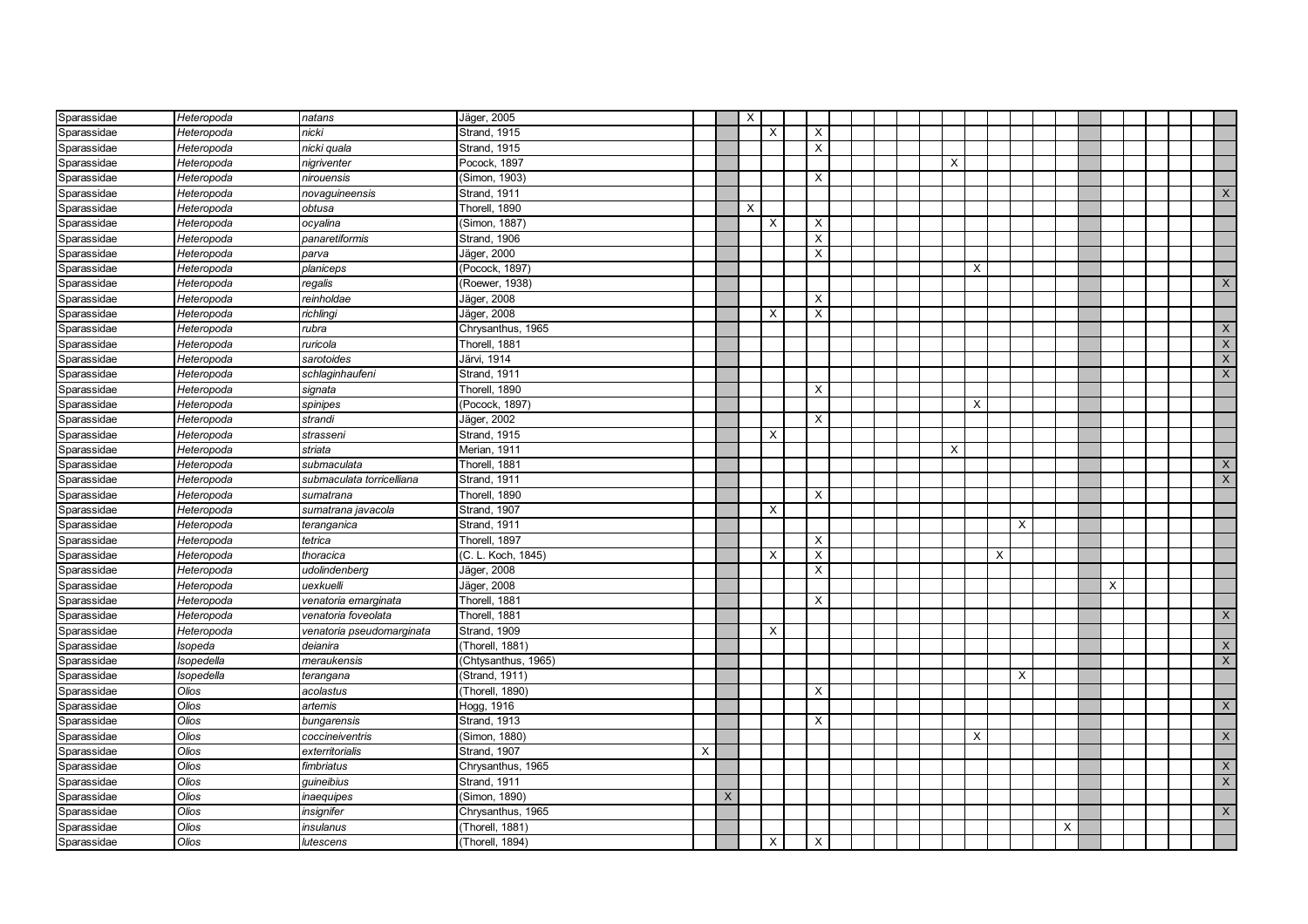| Sparassidae | Olios               | mygalinus              | Doleschall, 1857   |   |   |                           |                         |  |  |          | $\times$                  |             |   |  |  |  | $\mathsf{X}$              |
|-------------|---------------------|------------------------|--------------------|---|---|---------------------------|-------------------------|--|--|----------|---------------------------|-------------|---|--|--|--|---------------------------|
| Sparassidae | Olios               | mygalinus cinctipes    | Merian, 1911       |   |   |                           |                         |  |  | X        |                           |             |   |  |  |  |                           |
| Sparassidae | Olios               | mygalinus nigripalpis  | Merian, 1911       |   |   |                           |                         |  |  | X        |                           |             |   |  |  |  |                           |
| Sparassidae | Olios               | nigrifrons             | Simon, 1897)       |   |   | $\boldsymbol{\mathsf{X}}$ |                         |  |  |          |                           |             |   |  |  |  |                           |
| Sparassidae | Olios               | ornatus                | Thorell, 1877)     |   |   |                           |                         |  |  | X        |                           |             |   |  |  |  |                           |
| Sparassidae | Olios               | princeps               | Hogg, 1914         |   |   |                           |                         |  |  |          |                           |             |   |  |  |  | X                         |
| Sparassidae | Olios               | punctipes              | Simon, 1884        |   |   |                           | $\times$                |  |  |          |                           |             |   |  |  |  |                           |
| Sparassidae | Olios               | rubriventris           | (Thorell, 1881)    |   |   |                           |                         |  |  |          | X                         |             |   |  |  |  | $\mathsf{X}$              |
| Sparassidae | Olios               | similaris              | (Rainbow, 1898)    |   |   |                           |                         |  |  |          |                           |             |   |  |  |  | $\times$                  |
| Sparassidae | Olios               | strandi                | Kolosváry, 1934    |   |   |                           |                         |  |  |          |                           |             |   |  |  |  | $\times$                  |
| Sparassidae | Olios               | tamerlani              | Roewer, 1951       |   |   |                           |                         |  |  |          |                           |             |   |  |  |  | $\times$                  |
| Sparassidae | Olios               | wolfi                  | Strand, 1911       |   |   |                           |                         |  |  |          |                           |             |   |  |  |  | $\times$                  |
| Sparassidae | Olios               | zebra                  | (Thorell, 1881)    |   |   |                           |                         |  |  |          | $\times$                  |             |   |  |  |  |                           |
| Sparassidae | Pandercetes         | celebensis             | Merian, 1911       |   |   |                           |                         |  |  | $\times$ |                           |             |   |  |  |  |                           |
| Sparassidae | Pandercetes         | celebensis vulcanicola | Merian, 1911       |   |   |                           |                         |  |  | X        |                           |             |   |  |  |  |                           |
| Sparassidae | Pandercetes         | gracilis               | Koch, 1875         |   |   |                           |                         |  |  | X        | $\boldsymbol{\mathsf{X}}$ |             |   |  |  |  | $\times$                  |
| Sparassidae | Pandercetes         | isopus                 | Thorell, 1881      |   |   |                           |                         |  |  |          | $\times$                  |             |   |  |  |  | $\boldsymbol{\mathsf{X}}$ |
| Sparassidae | Pandercetes         | longipes               | Thorell, 1881      |   |   |                           |                         |  |  |          |                           |             |   |  |  |  | $\mathsf X$               |
| Sparassidae | Pandercetes         | malleator              | Thorell, 1890      |   |   |                           |                         |  |  |          |                           |             | X |  |  |  |                           |
| Sparassidae | Pandercetes         | manoius                | Roewer, 1938       |   |   |                           |                         |  |  |          |                           |             |   |  |  |  | $\times$                  |
| Sparassidae | Pandercetes         | niger                  | Merian, 1911       |   |   |                           |                         |  |  | $\times$ |                           |             |   |  |  |  |                           |
| Sparassidae | Pandercetes         | nigrogularis           | Simon, 1897)       |   |   | $\times$                  |                         |  |  |          |                           |             |   |  |  |  |                           |
| Sparassidae | Pandercetes         | palliventris           | Strand, 1911       |   |   |                           |                         |  |  |          |                           |             |   |  |  |  | $\times$                  |
| Sparassidae | Pandercetes         | plumipes               | (Doleschall, 1859) |   |   |                           |                         |  |  |          |                           | X           |   |  |  |  | $\mathsf X$               |
| Sparassidae | Pediana             | aurochelis             | Strand, 1907       |   |   | X                         |                         |  |  |          |                           |             |   |  |  |  |                           |
| Sparassidae | Prychia             | gracilis               | . Koch, 1875       |   |   |                           |                         |  |  |          |                           |             |   |  |  |  | $\boldsymbol{\mathsf{X}}$ |
| Sparassidae | Prychia             | maculata               | Karsch, 1878       |   |   |                           |                         |  |  |          |                           |             |   |  |  |  | $\overline{\mathsf{X}}$   |
| Sparassidae | Prychia             | pallidula              | Strand, 1911       |   |   |                           |                         |  |  |          |                           |             |   |  |  |  | $\mathsf{X}$              |
| Sparassidae | Pseudopoda          | kullmanni              | Jäger, 2001        |   |   |                           | X                       |  |  |          |                           |             |   |  |  |  |                           |
| Sparassidae | Rhitymna            | ambae                  | Jäger, 2003        |   |   | $\times$                  |                         |  |  |          |                           |             |   |  |  |  |                           |
| Sparassidae | Rhitymna            | deelemanae             | Jäger, 2003        | Х |   |                           |                         |  |  |          |                           |             |   |  |  |  |                           |
| Sparassidae | Rhitymna            | ingens                 | Simon, 1897        |   | X | $\boldsymbol{\mathsf{X}}$ | X                       |  |  |          |                           |             |   |  |  |  |                           |
| Sparassidae | Rhitymna            | kananggar              | Jäger, 2003        | X |   |                           |                         |  |  |          |                           |             |   |  |  |  |                           |
| Sparassidae | Rhitymna            | simoni                 | Jäger, 2003        |   |   | $\times$                  |                         |  |  |          |                           |             |   |  |  |  |                           |
| Sparassidae | Rhitymna            | simplex                | Jäger, 2003        |   | X |                           |                         |  |  |          |                           |             |   |  |  |  |                           |
| Sparassidae | Spariolenus         | taeniatus              | Thorell, 1890      |   |   |                           | $\times$                |  |  |          |                           |             |   |  |  |  |                           |
| Sparassidae | Strandiellum        | wilhelmshafeni         | Kolosváry, 1934    |   |   |                           |                         |  |  |          |                           |             |   |  |  |  | X                         |
| Sparassidae | <b>Thelcticopis</b> | biroi                  | Kolosváry, 1934    |   |   |                           |                         |  |  |          |                           |             |   |  |  |  | $\times$                  |
| Sparassidae | Thelcticopis        | celebesiana            | Merian, 1911       |   |   |                           |                         |  |  | $\times$ |                           |             |   |  |  |  |                           |
| Sparassidae | <b>Thelcticopis</b> | convoluticola          | Strand, 1911       |   |   |                           |                         |  |  |          |                           |             | X |  |  |  |                           |
| Sparassidae | Thelcticopis        | cuneisignata           | Chrysanthus, 1965  |   |   |                           |                         |  |  |          |                           |             |   |  |  |  | $\times$                  |
| Sparassidae | <b>Thelcticopis</b> | flavipes               | Pocock, 1897       |   |   |                           |                         |  |  |          | $\times$                  |             |   |  |  |  |                           |
| Sparassidae | Thelcticopis        | karnyi                 | Reimoser, 1929     |   |   |                           | $\times$                |  |  |          |                           |             |   |  |  |  |                           |
| Sparassidae | <b>Thelcticopis</b> | klossi                 | Reimoser, 1929     |   |   |                           | $\overline{\mathsf{x}}$ |  |  |          |                           |             |   |  |  |  |                           |
| Sparassidae | Thelcticopis        | luctuosa               | (Doleschall, 1859) |   |   | $\times$                  |                         |  |  |          |                           |             |   |  |  |  |                           |
| Sparassidae | Thelcticopis        | moesta                 | Doleschall, 1859)  |   |   |                           |                         |  |  |          |                           | $\mathsf X$ |   |  |  |  |                           |
| Sparassidae | Thelcticopis        | nigrocephala           | Merian, 1911       |   |   |                           |                         |  |  | X        |                           |             |   |  |  |  |                           |
| Sparassidae | Thelcticopis        | orchialcea             | Simon, 1880)       |   | х |                           | $\times$                |  |  |          |                           |             |   |  |  |  |                           |
| Sparassidae | <b>Thelcticopis</b> | papuana                | (Simon, 1880)      |   |   |                           |                         |  |  |          |                           |             |   |  |  |  | $\times$                  |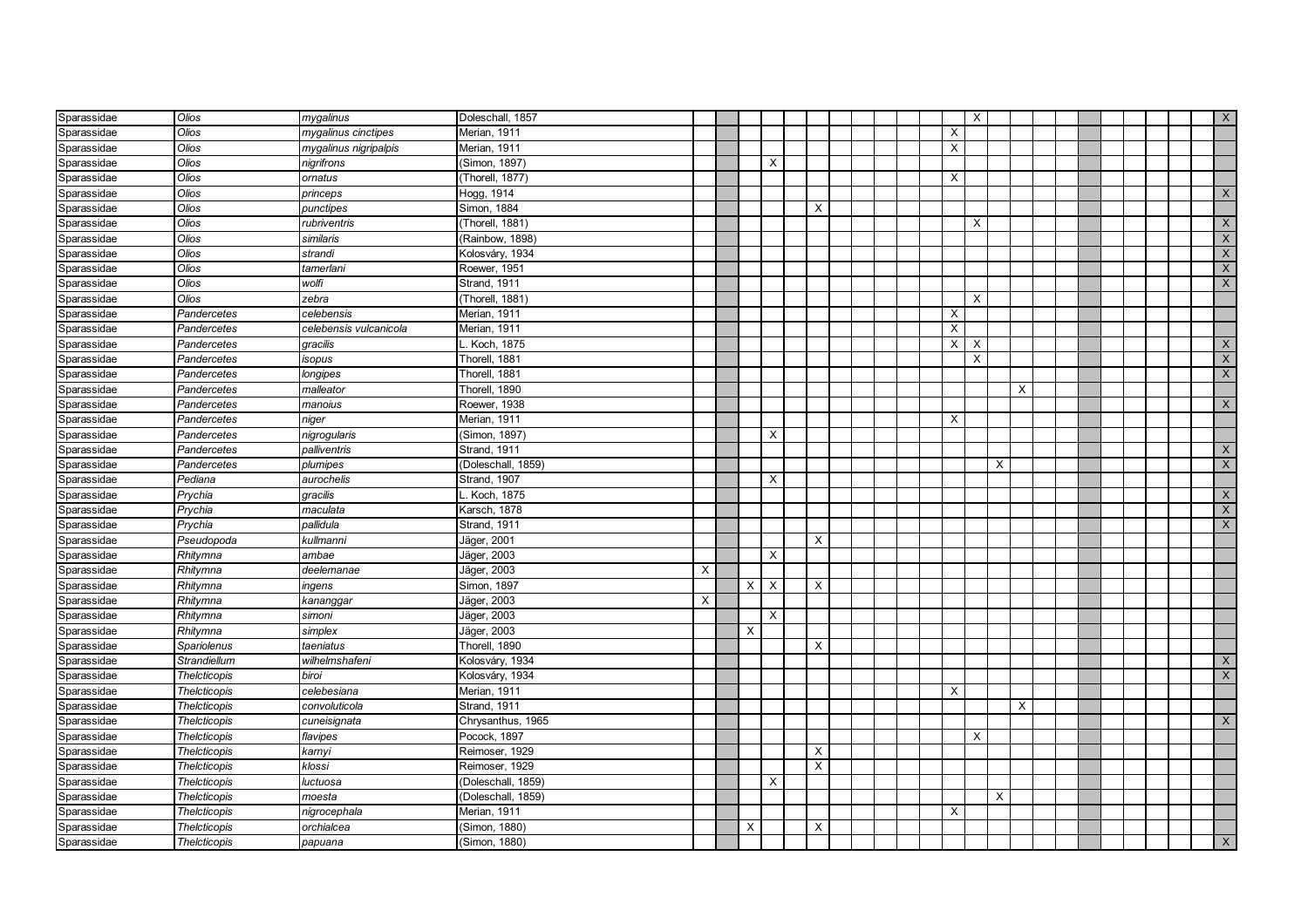| Sparassidae           | <b>Thelcticopis</b> | quadrimunita   | (Strand, 1911)          |  |          |   |   |          |  |  |              |          |          |  |   |  | $\mathsf{X}$ |
|-----------------------|---------------------|----------------|-------------------------|--|----------|---|---|----------|--|--|--------------|----------|----------|--|---|--|--------------|
| Sparassidae           | <b>Thelcticopis</b> | rubristernis   | Strand, 1911            |  |          |   |   |          |  |  |              |          | $\times$ |  |   |  |              |
| Sparassidae           | Thelcticopis        | sagittata      | (Hogg, 1915)            |  |          |   |   |          |  |  |              |          |          |  |   |  | $\mathsf{X}$ |
| Sparassidae           | <b>Tychicus</b>     | genitalis      | Strand, 1911            |  |          |   |   |          |  |  |              |          |          |  |   |  | $\mathsf{X}$ |
| Sparassidae           | <b>Tychicus</b>     | longipes       | (Walckenaer, 1837)      |  |          |   |   |          |  |  |              | $\times$ |          |  |   |  |              |
| Sparassidae           | Typostola           | tari           | Hirst, 1999             |  |          |   |   |          |  |  |              |          |          |  |   |  | X            |
| Sparassidae           | Yiinthi             | vcodes         | Thorell, 1881)          |  |          |   |   |          |  |  |              |          |          |  |   |  | X            |
| Stenochilidae         | Colopea             | romantica      | Lethinen, 1982          |  |          |   |   |          |  |  |              |          |          |  | X |  |              |
| Stenochilidae         | Colopea             | silvestris     | ethinen, 1982           |  |          |   |   |          |  |  |              |          |          |  |   |  | X            |
| Stenochilidae         | Colopea             | unifoveata     | Lethinen, 1982          |  | $\times$ |   |   |          |  |  |              |          |          |  |   |  |              |
| Stenochilidae         | Colopea             | xerophila      | Lethinen, 1982          |  |          |   |   |          |  |  |              |          |          |  |   |  | $\times$     |
| Stiphidiidae          | Asmea               | akrikensis     | Gray & Smith, 2008      |  |          |   |   |          |  |  |              |          |          |  |   |  | X            |
| Stiphidiidae          | Asmea               | capella        | Gray & Smith, 2008      |  |          |   |   |          |  |  |              |          |          |  |   |  | $\mathsf{X}$ |
| Stiphidiidae          | Asmea               | hayllari       | Gray & Smith, 2008      |  |          |   |   |          |  |  |              |          |          |  |   |  | $\mathsf{X}$ |
| Stiphidiidae          | Asmea               | mullerensis    | Gray & Smith, 2008      |  |          |   |   |          |  |  |              |          |          |  |   |  | $\mathsf{X}$ |
| Symphytognathidae     | Anapistula          | jerai          | Harvey, 1998            |  | $\times$ |   | X |          |  |  |              |          |          |  |   |  |              |
| Symphytognathidae     | Anapogonia          | lyrata         | Simon, 1905             |  |          | X |   |          |  |  |              |          |          |  |   |  |              |
| Symphytognathidae     | Patu                | woodwardi      | Foerster, 1959          |  |          |   |   |          |  |  |              |          |          |  |   |  | $\mathsf{X}$ |
| Symphytognathidae     | Symphytognatha      | ulur           | Platnick, 1979          |  |          |   |   |          |  |  |              |          |          |  |   |  | X            |
| Telemidae             | Apneumonella        | jacobsoni      | Brignoli, 1977          |  |          |   |   | $\times$ |  |  |              |          |          |  |   |  |              |
| Telemidae             | Jocquella           | boisai         | Baert, 1984             |  |          |   |   |          |  |  |              |          |          |  |   |  | $\times$     |
| elemidae              | Jocquella           | leopoldi       | Baert, 1980             |  |          |   |   |          |  |  |              |          |          |  |   |  | $\mathsf{X}$ |
| elemidae              | Telema              | malaysiaensis  | Wang & Li, 2010         |  | X        |   |   |          |  |  |              |          |          |  |   |  |              |
| <b>Felemidae</b>      | Telemofila          | samosirensis   | Wunderlich, 1995        |  |          |   |   | $\times$ |  |  |              |          |          |  |   |  |              |
| Tetrablemmidae        | Ablemma             | aiyura         | Shear, 1978             |  |          |   |   |          |  |  |              |          |          |  |   |  | $\times$     |
| <b>Fetrablemmidae</b> | Ablemma             | baso           | Roewer, 1963            |  |          |   |   | $\times$ |  |  |              |          |          |  |   |  |              |
| etrablemmidae         | Ablemma             | circumspectans | Deeleman-Reinhold, 1980 |  | $\times$ |   |   |          |  |  |              |          |          |  |   |  |              |
| etrablemmidae         | Ablemma             | datahu         | ehtinen, 1981 <b>.</b>  |  |          |   |   |          |  |  | X            |          |          |  |   |  |              |
| etrablemmidae         | Ablemma             | erna           | Lehtinen, 1981          |  |          |   |   | Χ        |  |  |              |          |          |  |   |  |              |
| etrablemmidae         | Ablemma             | girinumu       | ehtinen, 1981           |  |          |   |   |          |  |  |              |          |          |  |   |  | X            |
| etrablemmidae         | Ablemma             | kaindi         | Lehtinen, 1981          |  |          |   |   |          |  |  |              |          |          |  |   |  | X            |
| etrablemmidae         | Ablemma             | kaindi avios   | Lehtinen, 1981          |  |          |   |   |          |  |  |              |          |          |  |   |  | X            |
| etrablemmidae         | Ablemma             | lempake        | Lehtinen, 1981          |  | Х        |   |   |          |  |  |              |          |          |  |   |  |              |
| <b>Fetrablemmidae</b> | Ablemma             | merotai        | Lehtinen, 1981          |  | $\times$ |   |   |          |  |  |              |          |          |  |   |  |              |
| Tetrablemmidae        | Ablemma             | pugnax         | (Brignoli, 1973)        |  |          |   |   |          |  |  |              |          |          |  |   |  | $\mathsf{X}$ |
| Tetrablemmidae        | Ablemma             | samarinda      | Lehtinen, 1981          |  | X        |   |   |          |  |  |              |          |          |  |   |  |              |
| Tetrablemmidae        | Ablemma             | sedgwicki      | Shear, 1978             |  | X        |   |   |          |  |  |              |          |          |  |   |  |              |
| Tetrablemmidae        | Ablemma             | singalang      | Lehtinen, 1981          |  |          |   |   | $\times$ |  |  |              |          |          |  |   |  |              |
| Tetrablemmidae        | Ablemma             | sternofoveatum | ehtinen, 1981           |  | X        |   |   |          |  |  |              |          |          |  |   |  |              |
| Tetrablemmidae        | Ablemma             | syahdani       | Lehtinen, 1981          |  | X        |   |   |          |  |  |              |          |          |  |   |  |              |
| Tetrablemmidae        | Borneomma           | roberti        | Deeleman-Reinhold, 1980 |  | X        |   |   |          |  |  |              |          |          |  |   |  |              |
| Tetrablemmidae        | Borneomma           | yuata          | Lehtinen, 1981          |  | X        |   |   |          |  |  |              |          |          |  |   |  |              |
| etrablemmidae         | <b>Brignoliella</b> | delphina       | Deeleman-Reinhold, 1980 |  |          |   |   |          |  |  |              |          |          |  |   |  | $\times$     |
| etrablemmidae         | <b>Brignoliella</b> | klabati        | Lehtinen, 1981          |  |          |   |   |          |  |  | $\times$     |          |          |  |   |  |              |
| <b>Fetrablemmidae</b> | <b>Brignoliella</b> | maros          | Lehtinen, 1981          |  |          |   |   |          |  |  | $\times$     |          |          |  |   |  |              |
| <b>Fetrablemmidae</b> | <b>Brignoliella</b> | massai         | Lehtinen, 1981          |  |          |   |   |          |  |  | $\mathsf{X}$ |          |          |  |   |  |              |
| <b>Fetrablemmidae</b> | <b>Brignoliella</b> | sarawak        | Shear, 1978             |  | X        |   |   |          |  |  |              |          |          |  |   |  |              |
| etrablemmidae         | <b>Brignoliella</b> | trifida        | Lehtinen, 1981          |  | X        |   |   |          |  |  |              |          |          |  |   |  |              |
| Tetrablemmidae        | <b>Brignoliella</b> | vulgaris       | Lehtinen, 1981          |  | X        |   |   |          |  |  |              |          |          |  |   |  |              |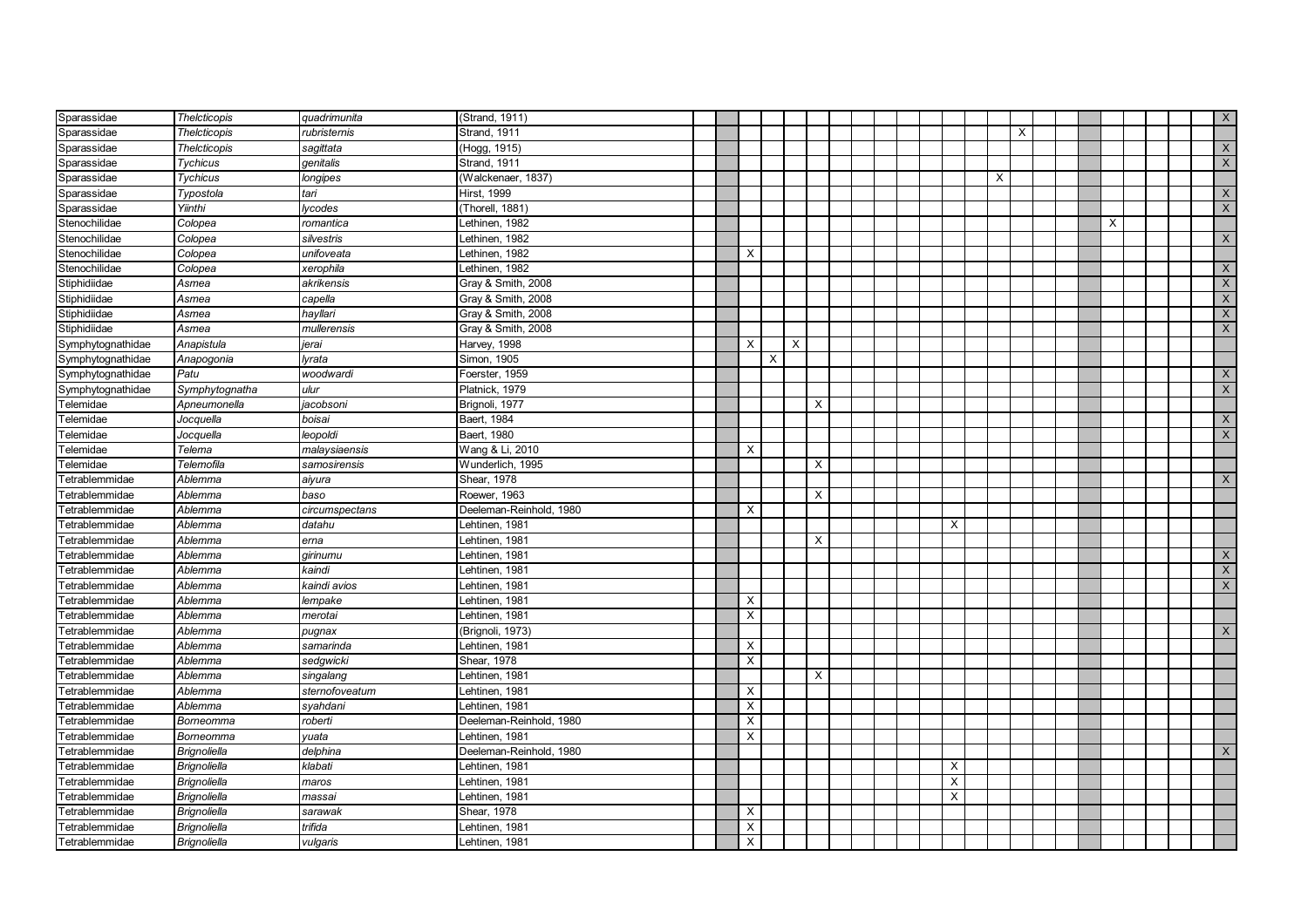| Tetrablemmidae        | Fallablemma     | qreenei             | Lehtinen, 1981            |   |                         |   |                           |  |  | $\times$ |          |   |          |          |   |          |                           |
|-----------------------|-----------------|---------------------|---------------------------|---|-------------------------|---|---------------------------|--|--|----------|----------|---|----------|----------|---|----------|---------------------------|
| etrablemmidae         | Lamania         | bernhardi           | (Deeleman-Reinhold, 1980) |   | $\times$                |   |                           |  |  |          |          |   |          |          |   |          |                           |
| etrablemmidae         | Lamania         | qracilis            | Schwendinger, 1989        |   |                         |   |                           |  |  |          |          |   |          | $\times$ |   |          |                           |
| etrablemmidae         | Lamania         | inornata            | (Deeleman-Reinhold, 1980) |   | X                       |   |                           |  |  |          |          |   |          |          |   |          |                           |
| etrablemmidae         | Lamania         | nirmala             | Lehtinen, 1981            |   | X                       |   |                           |  |  |          |          |   |          |          |   |          |                           |
| etrablemmidae         | Lamania         | sheari              | (Brignoli, 1980)          |   |                         |   |                           |  |  | X        |          |   |          |          |   |          |                           |
| etrablemmidae         | Maijana         | rackae              | Lehtinen, 1981            |   |                         | Χ |                           |  |  |          |          |   |          |          |   |          |                           |
| etrablemmidae         | Paculla         | granulosa           | (Thorell, 1881)           |   |                         |   |                           |  |  |          |          |   |          |          |   |          | X                         |
| etrablemmidae         | Paculla         | mului               | Bourne, 1981              |   | Х                       |   |                           |  |  |          |          |   |          |          |   |          |                           |
| etrablemmidae         | Paculla         | wanlessi            | Bourne, 1981              |   | X                       |   |                           |  |  |          |          |   |          |          |   |          |                           |
| etrablemmidae         | Pahanga         | lilisari            | Lehtinen, 1981            |   |                         |   | $\times$                  |  |  |          |          |   |          |          |   |          |                           |
| Tetrablemmidae        | Perania         | armata              | (Thorell, 1890)           |   |                         |   | $\times$                  |  |  |          |          |   |          |          |   |          |                           |
| Tetrablemmidae        | Perania         | nigra               | (Thorell, 1890)           |   |                         |   | $\times$                  |  |  |          |          |   |          |          |   |          |                           |
| etrablemmidae         | Perania         | picea               | (Thorell, 1890)           |   |                         |   | $\times$                  |  |  |          |          |   |          |          |   |          |                           |
| etrablemmidae         | Sabahya         | bispinosa           | Deeleman-Reinhold, 1980   |   | X                       |   |                           |  |  |          |          |   |          |          |   |          |                           |
| etrablemmidae         | Sabahya         | kinabaluana         | Deeleman-Reinhold, 1980   |   | $\times$                |   |                           |  |  |          |          |   |          |          |   |          |                           |
| Tetrablemmidae        | Singalangia     | sternalis           | Lehtinen, 1981            |   |                         |   | X                         |  |  |          |          |   |          |          |   |          |                           |
| etrablemmidae         | Tetrablemma     | manggarai           | Lehtinen, 1981            |   |                         |   |                           |  |  |          |          |   |          |          |   | $\times$ |                           |
| etrablemmidae         | Tetrablemma     | marawula            | Lehtinen, 1981            |   |                         |   |                           |  |  | X        |          |   |          |          |   |          |                           |
| etrablemmidae         | Tetrablemma     | mardionoi           | Lehtinen, 1981            |   |                         |   | $\times$                  |  |  |          |          |   |          |          |   |          |                           |
| etragnathidae         | Dolichognatha   | deelemanae          | Smith, 2008               |   | X                       |   |                           |  |  |          |          |   |          |          |   |          |                           |
| etragnathidae         | Dolichognatha   | incanescens         | (Simon, 1895)             |   | $\overline{\mathsf{x}}$ |   |                           |  |  |          |          |   |          |          |   |          | $\times$                  |
| etragnathidae         | Dolichognatha   | mandibularis        | (Thorell, 1894)           |   |                         |   | X                         |  |  |          |          |   |          |          |   |          |                           |
| etragnathidae         | Dolichognatha   | raveni              | Smith, 2008               |   |                         |   |                           |  |  |          |          |   |          |          |   |          | $\mathsf X$               |
| etragnathidae         | Dyschiriognatha | bedoti              | Simon, 1893               |   | X                       |   |                           |  |  |          |          |   |          |          |   |          |                           |
| etragnathidae         | Leucauge        | annulipedella       | Strand, 1911              |   |                         |   |                           |  |  |          |          |   | X        |          |   |          |                           |
| etragnathidae         | Leucauge        | argentata           | (O. P.-Cambridge, 1869)   |   |                         |   |                           |  |  |          |          |   |          |          |   |          | X                         |
| etragnathidae         | Leucauge        | argentata marginata | Kulczyn'ski, 1911         |   |                         |   |                           |  |  |          |          |   |          |          |   |          | $\mathsf X$               |
| etragnathidae         | Leucauge        | argentina           | (Hasselt, 1882)           |   |                         |   | $\times$                  |  |  |          |          |   |          |          |   |          |                           |
| etragnathidae         | Leucauge        | aurocincta          | (Thorell, 1877)           |   |                         |   |                           |  |  | $\times$ | $\times$ |   |          |          |   |          |                           |
| Tetragnathidae        | Leucauge        | caudata             | Hogg, 1914                |   |                         |   |                           |  |  |          |          |   |          |          |   |          | X                         |
| Tetragnathidae        | Leucauge        | celebesiana         | (Walckenaer, 1841)        |   |                         |   |                           |  |  | $\times$ |          |   |          |          |   |          | $\overline{\mathsf{x}}$   |
| etragnathidae         | Leucauge        | conifera            | Hogg, 1919                |   |                         |   | $\times$                  |  |  |          |          |   |          |          |   |          |                           |
| Tetragnathidae        | Leucauge        | cordivittata        | Strand, 1911              |   |                         |   |                           |  |  |          |          |   | X        |          |   |          |                           |
| etragnathidae         | Leucauge        | decorata nigricauda | Schenkel, 1944            |   |                         |   |                           |  |  |          |          |   |          |          |   |          | $\boldsymbol{\mathsf{X}}$ |
| etragnathidae         | Leucauge        | fasciiventris       | Kulczyn'ski, 1911         |   |                         |   |                           |  |  |          |          |   |          |          |   |          | X                         |
| Tetragnathidae        | Leucauge        | fibulata            | (Thorell, 1892)           |   |                         |   | $\boldsymbol{\mathsf{X}}$ |  |  |          |          |   |          |          |   |          |                           |
| etragnathidae         | Leucauge        | granulata           | (Walckenaer, 1841)        | X |                         |   |                           |  |  |          |          |   |          |          |   |          |                           |
| etragnathidae         | Leucauge        | granulata rimitara  | Strand, 1911              |   |                         |   |                           |  |  |          |          |   | $\times$ |          |   |          |                           |
| etragnathidae         | Leucauge        | hasselti            | (Thorell, 1890)           |   |                         |   | $\times$                  |  |  |          |          |   |          |          |   |          |                           |
| etragnathidae         | Leucauge        | lombokiana          | <b>Strand, 1913</b>       |   |                         |   |                           |  |  |          |          | X |          |          | X |          |                           |
| etragnathidae         | Leucauge        | longula             | (Thorell, 1878)           |   |                         |   | X                         |  |  |          |          |   |          |          |   |          | X                         |
| etragnathidae         | Leucauge        | macrochoera         | Thorell, 1895)            |   |                         |   | X                         |  |  |          |          |   |          |          |   |          |                           |
| etragnathidae         | Leucauge        | nigrotarsalis       | (Doleschall, 1859)        |   |                         |   |                           |  |  |          | X        |   |          |          |   |          |                           |
| Fetragnathidae        | Leucauge        | papuana             | Kulczyn'ski, 1911         |   |                         |   |                           |  |  |          |          |   |          |          |   |          | X                         |
| etragnathidae         | Leucauge        | pusilla             | (Thorell, 1878)           |   |                         |   |                           |  |  |          | X        |   |          |          |   |          |                           |
| <b>Tetragnathidae</b> | Leucauge        | quadripenicillata   | (Hasselt, 1893)           |   |                         |   | $\boldsymbol{\mathsf{X}}$ |  |  |          |          |   |          |          |   |          |                           |
| Tetragnathidae        | Leucauge        | scalaris            | (Thorell, 1890)           |   |                         |   | $\boldsymbol{\mathsf{X}}$ |  |  |          |          |   |          |          |   |          |                           |
| Tetragnathidae        | Leucauge        | soeensis            | Schenkel, 1944            |   |                         |   |                           |  |  |          |          |   |          |          |   |          | X                         |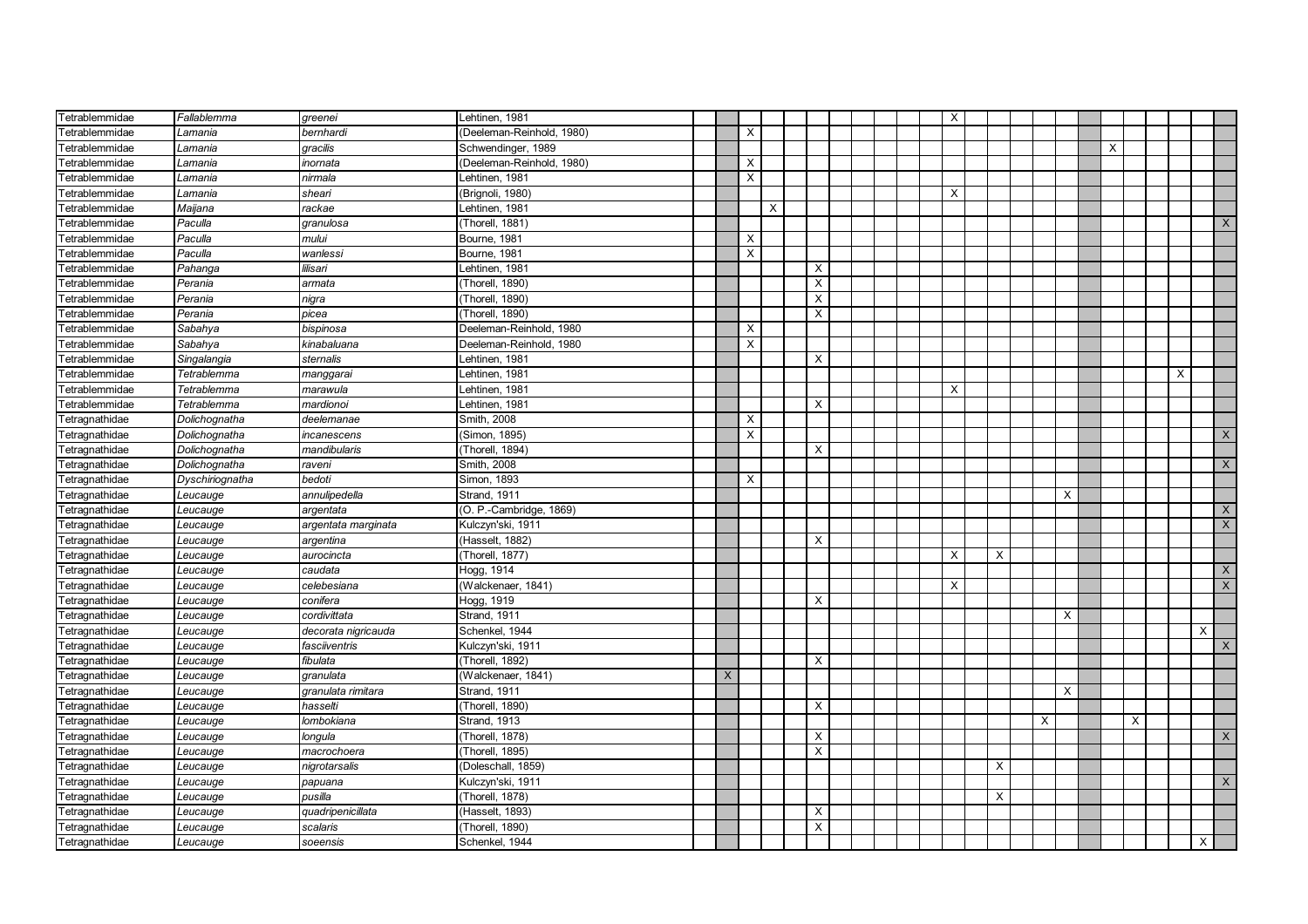| Tetragnathidae | Leucauge          | stictopyga           | (Thorell, 1890)     |          |          |          | $\times$                  |  |  |   |              |   |  |  |  |   |                         |
|----------------|-------------------|----------------------|---------------------|----------|----------|----------|---------------------------|--|--|---|--------------|---|--|--|--|---|-------------------------|
| Tetragnathidae | Leucauge          | superba              | (Thorell, 1890)     |          |          |          | $\boldsymbol{\mathsf{x}}$ |  |  |   |              |   |  |  |  |   |                         |
| Tetragnathidae | Leucauge          | tessellata           | (Thorell, 1887)     |          |          |          |                           |  |  |   | $\times$     |   |  |  |  |   |                         |
| Tetragnathidae | Leucauge          | vibrabunda           | Simon, 1896)        |          |          | $\times$ |                           |  |  |   |              |   |  |  |  |   |                         |
| Tetragnathidae | Leucauge          | virginis             | Strand, 1911)       |          |          |          |                           |  |  |   | $\times$     |   |  |  |  |   |                         |
| Tetragnathidae | Leucauge          | wokamara             | Strand, 1911        |          |          |          |                           |  |  |   | $\mathsf{X}$ |   |  |  |  |   |                         |
| Tetragnathidae | Mesida            | gemmea               | (Hasselt, 1882)     |          |          | X        |                           |  |  |   |              |   |  |  |  |   |                         |
| Tetragnathidae | Mesida            | grayi                | Chrysanthus, 1975   |          |          |          |                           |  |  |   |              |   |  |  |  |   | X                       |
| Tetragnathidae | Mesida            | humilis              | Kulczyn'ski, 1911   |          |          |          |                           |  |  |   |              |   |  |  |  |   | $\mathsf{X}$            |
| Tetragnathidae | Mesida            | mindiptanensis       | Chrysanthus, 1975   |          |          |          |                           |  |  |   |              |   |  |  |  |   | $\overline{X}$          |
| Tetragnathidae | Mesida            | pumila               | (Thorell, 1877)     |          |          |          | $\times$                  |  |  |   |              |   |  |  |  |   | $\mathsf X$             |
| Tetragnathidae | Mesida            | wilsoni              | Chrysanthus, 1975   |          |          |          |                           |  |  |   |              |   |  |  |  |   | $\mathsf{X}$            |
| Tetragnathidae | Meta              | montana              | Hogg, 1919          |          |          |          | $\times$                  |  |  |   |              |   |  |  |  |   |                         |
| Tetragnathidae | <b>Mitoscelis</b> | aculeata             | Thorell, 1890       |          |          | $\times$ |                           |  |  |   |              |   |  |  |  |   |                         |
| Tetragnathidae | Neoprolochus      | jacobsoni            | Reimoser, 1927      |          |          |          | $\times$                  |  |  |   |              |   |  |  |  |   |                         |
| Tetragnathidae | Opadometa         | fastiqata            | (Simon, 1877)       |          |          |          |                           |  |  | X |              |   |  |  |  |   |                         |
| Tetragnathidae | Opadometa         | fastigata korinchica | (Hogg, 1919)        |          |          |          | X                         |  |  |   |              |   |  |  |  |   |                         |
| Tetragnathidae | Opadometa         | qrata                | (Guérin, 1838)      | $\times$ |          |          |                           |  |  |   |              |   |  |  |  |   | $\mathsf{X}$            |
| Tetragnathidae | Orsinome          | elberti              | Strand, 1911        |          |          |          |                           |  |  |   |              |   |  |  |  |   | $\times$                |
| Tetragnathidae | Orsinome          | lorentzi             | Kulczyn'ski, 1911   |          |          |          |                           |  |  |   |              |   |  |  |  |   | X                       |
| Tetragnathidae | Orsinome          | monulfi              | Chrysanthus, 1971   |          |          |          |                           |  |  |   |              |   |  |  |  |   | X                       |
| Tetragnathidae | Orsinome          | pilatrix             | (Thorell, 1878)     |          |          |          |                           |  |  |   | $\times$     |   |  |  |  |   |                         |
| Tetragnathidae | Orsinome          | vethi                | (Hasselt, 1882)     |          |          | X        | $\times$                  |  |  |   |              |   |  |  |  | X |                         |
| Tetragnathidae | Tetragnatha       | amoena               | Okuma, 1987         |          |          |          |                           |  |  |   |              |   |  |  |  |   | $\mathsf X$             |
| Tetragnathidae | Tetragnatha       | anguilla             | Thorell, 1877       |          |          | $\times$ |                           |  |  | X |              |   |  |  |  |   | $\mathsf X$             |
| Tetragnathidae | Tetragnatha       | biseriata            | Thorell, 1881       |          |          |          |                           |  |  |   |              |   |  |  |  |   | $\overline{\mathsf{X}}$ |
| Tetragnathidae | Tetragnatha       | bituberculata        | Koch, 1867          |          |          |          |                           |  |  |   |              |   |  |  |  |   | $\mathsf X$             |
| Tetragnathidae | Tetragnatha       | boeleni              | Chrysanthus, 1975   |          |          |          |                           |  |  |   |              |   |  |  |  |   | $\overline{\mathsf{X}}$ |
| Tetragnathidae | Tetragnatha       | chauliodus           | (Thorell, 1890)     |          |          |          |                           |  |  |   |              |   |  |  |  |   | $\mathsf X$             |
| Tetragnathidae | Tetragnatha       | crassichelata        | Chrysanthus, 1975   |          |          |          |                           |  |  |   |              |   |  |  |  |   | $\mathsf X$             |
| Tetragnathidae | Tetragnatha       | cylindracea          | Walckenaer, 1841    |          |          |          |                           |  |  |   |              |   |  |  |  |   | $\overline{X}$          |
| Tetragnathidae | Tetragnatha       | eumorpha             | Okuma, 1987         |          |          |          |                           |  |  |   |              |   |  |  |  |   | $\overline{X}$          |
| Tetragnathidae | Tetragnatha       | fallax               | Thorell, 1881       | X        |          |          |                           |  |  |   |              |   |  |  |  |   |                         |
| Tetragnathidae | Tetragnatha       | flagellans           | Hasselt, 1882       |          |          |          | $\times$                  |  |  |   |              |   |  |  |  |   |                         |
| Tetragnathidae | Tetragnatha       | friedericii          | <b>Strand, 1913</b> |          |          |          |                           |  |  |   |              |   |  |  |  |   | $\mathsf X$             |
| Tetragnathidae | Tetragnatha       | gracillima           | (Thorell, 1890)     |          |          |          | $\times$                  |  |  |   |              |   |  |  |  |   |                         |
| Tetragnathidae | Tetragnatha       | gressitti            | Okuma, 1988         |          | $\times$ |          |                           |  |  |   |              |   |  |  |  |   |                         |
| Tetragnathidae | Tetragnatha       | gressittorum         | Okuma, 1987         |          |          |          |                           |  |  |   |              |   |  |  |  |   | $\mathsf X$             |
| Tetragnathidae | Tetragnatha       | hasselti             | Thorell, 1890       |          |          |          |                           |  |  | X |              |   |  |  |  |   |                         |
| Tetragnathidae | Tetragnatha       | hirashimai           | Okuma, 1987         |          |          |          |                           |  |  |   |              |   |  |  |  |   | X                       |
| Tetragnathidae | Tetragnatha       | isidis               | Simon, 1880)        |          |          |          | $\times$                  |  |  |   |              |   |  |  |  |   |                         |
| Tetragnathidae | Tetragnatha       | jaculator            | Tullgren, 1910      |          |          |          |                           |  |  |   |              |   |  |  |  |   | X                       |
| Tetragnathidae | Tetragnatha       | javana               | (Thorell, 1890)     | X        |          |          |                           |  |  |   |              |   |  |  |  |   |                         |
| Tetragnathidae | Tetragnatha       | klossi               | Hogg, 1919          |          |          |          | Χ                         |  |  |   |              |   |  |  |  |   |                         |
| Tetragnathidae | Tetragnatha       | lancinans            | Kulczyn'ski, 1911   |          |          |          |                           |  |  |   |              |   |  |  |  |   | X                       |
| Tetragnathidae | Tetragnatha       | mertoni              | Strand, 1911        |          |          |          |                           |  |  |   |              | X |  |  |  |   |                         |
| Tetragnathidae | Tetragnatha       | micura               | Kulczyn'ski, 1911   |          |          |          |                           |  |  |   |              |   |  |  |  |   | X                       |
| Tetragnathidae | Tetragnatha       | modica               | Kulczyn'ski, 1911   |          |          |          |                           |  |  |   |              |   |  |  |  |   | X                       |
| Tetragnathidae | Tetragnatha       | montana timorensis   | Schenkel, 1944      |          |          |          |                           |  |  |   |              |   |  |  |  |   | X                       |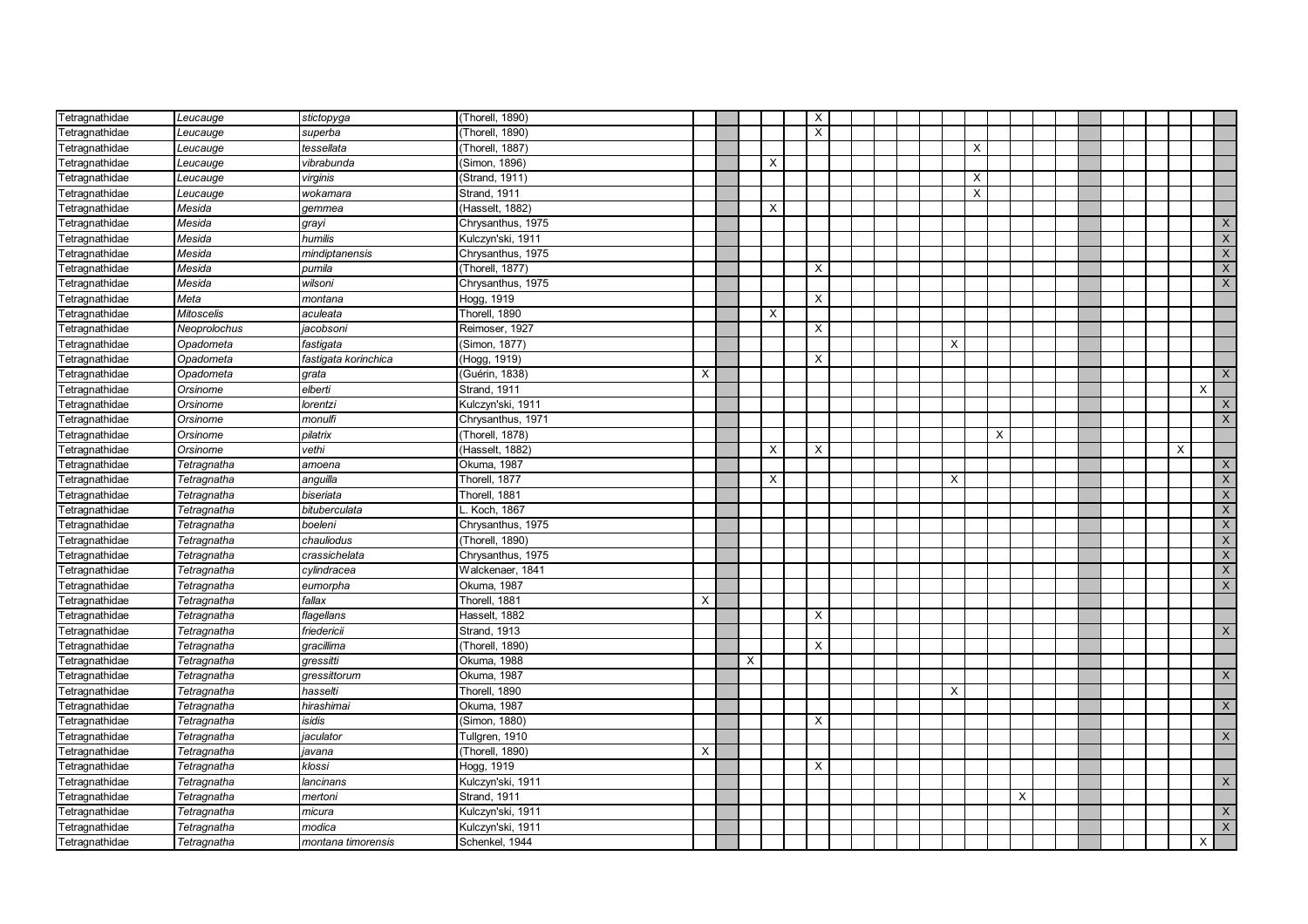| Tetragnathidae | Tetragnatha        | monticola                 | Okuma, 1987                 |   |          |                           |                         |  |  |   |          |          |  |                |              |  | $\mathsf{X}$   |
|----------------|--------------------|---------------------------|-----------------------------|---|----------|---------------------------|-------------------------|--|--|---|----------|----------|--|----------------|--------------|--|----------------|
| Tetragnathidae | Tetragnatha        | nana                      | Okuma, 1987                 |   |          |                           |                         |  |  |   |          |          |  |                |              |  | $\mathsf X$    |
| Tetragnathidae | Tetragnatha        | nepaeformis               | Doleschall, 1859            |   |          | $\times$                  |                         |  |  |   |          |          |  |                |              |  |                |
| Tetragnathidae | Tetragnatha        | oreobia                   | Okuma, 1987                 |   |          |                           |                         |  |  |   |          |          |  |                |              |  | $\mathsf{X}$   |
| Tetragnathidae | Tetragnatha        | papuana                   | Kulczyn'ski, 1911           |   |          |                           |                         |  |  |   |          |          |  |                |              |  | $\mathsf{X}$   |
| Tetragnathidae | Tetragnatha        | phaeodactyla              | Kulczyn'ski, 1911           |   |          |                           |                         |  |  |   |          |          |  |                |              |  | X              |
| Tetragnathidae | Tetragnatha        | puella                    | Thorell, 1895               |   |          |                           | X                       |  |  |   |          |          |  |                |              |  | X              |
| Tetragnathidae | Tetragnatha        | pulchella                 | Thorell, 1877               |   |          |                           | $\overline{\mathsf{x}}$ |  |  | X |          |          |  |                |              |  |                |
| Tetragnathidae | Tetragnatha        | radiata                   | Chrysanthus, 1975           |   |          |                           |                         |  |  |   |          |          |  |                |              |  | X              |
| Tetragnathidae | Tetragnatha        | rossi                     | Chrysanthus, 1975           |   |          |                           |                         |  |  |   |          |          |  |                |              |  | X              |
| Tetragnathidae | Tetragnatha        | rubiventris               | Doleschall, 1857            |   |          |                           |                         |  |  |   |          |          |  |                |              |  | $\mathsf X$    |
| Tetragnathidae | Tetragnatha        | serra                     | Doleschall, 1857            |   |          |                           |                         |  |  |   |          |          |  |                |              |  | $\mathsf{X}$   |
| Tetragnathidae | Tetragnatha        | signata                   | Okuma, 1987                 |   |          |                           |                         |  |  |   |          |          |  |                |              |  | $\mathsf X$    |
| Tetragnathidae | Tetragnatha        | stellarum                 | Chrysanthus, 1975           |   |          |                           |                         |  |  |   |          |          |  |                |              |  | $\times$       |
| Tetragnathidae | Tetragnatha        | trichodes                 | Thorell, 1878               | Χ |          |                           |                         |  |  |   |          |          |  |                |              |  |                |
| Tetragnathidae | Tetragnatha        | virescens                 | Okuma, 1979                 | X |          |                           |                         |  |  |   |          |          |  |                |              |  |                |
| Tetragnathidae | Tylorida           | ventralis                 | (Thorell, 1877)             |   |          |                           |                         |  |  |   |          |          |  |                |              |  | X              |
| Theraphosidae  | Citharognathus     | hosei                     | Pocock, 1895                |   | X        |                           |                         |  |  |   |          |          |  |                |              |  |                |
| Theraphosidae  | Coremiocnemis      | kotacana                  | West & Nunn, 2010           |   |          |                           | X                       |  |  |   |          |          |  |                |              |  |                |
| Theraphosidae  | Coremiocnemis      | valida                    | Pocock, 1895                |   | X        |                           |                         |  |  |   |          |          |  |                |              |  |                |
| Theraphosidae  | Haplopelma         | doriae                    | (Thorell, 1890)             |   | $\times$ |                           |                         |  |  |   |          |          |  |                |              |  |                |
| Theraphosidae  | Haplopelma         | vonwirthi                 | Schmidt, 2005               | X |          |                           |                         |  |  |   |          |          |  |                |              |  |                |
| Theraphosidae  | Lampropelma        | nigerrimum                | Simon, 1892                 | X |          |                           |                         |  |  |   |          |          |  |                |              |  |                |
| Theraphosidae  | Lyrognathus        | achilles                  | West & Nunn, 2010           |   | X        |                           |                         |  |  |   |          |          |  |                |              |  |                |
| Theraphosidae  | Lyrognathus        | fuscus                    | West & Nunn, 2010           |   | $\times$ |                           |                         |  |  |   |          |          |  |                |              |  |                |
| Theraphosidae  | yrognathus         | lessunda                  | West & Nunn, 2010           |   |          |                           |                         |  |  |   |          |          |  |                | X            |  |                |
| Theraphosidae  | Phlogiellus        | aper                      | (Simon, 1891)               |   |          | $\boldsymbol{\mathsf{X}}$ |                         |  |  |   |          |          |  |                |              |  |                |
| Theraphosidae  | Phlogiellus        | atriceps                  | Pocock, 1897                |   |          | $\boldsymbol{\mathsf{X}}$ |                         |  |  |   |          |          |  |                |              |  |                |
| Theraphosidae  | <b>Phlogiellus</b> | inermis                   | (Ausserer, 1871)            |   |          | $\overline{\mathsf{x}}$   | $\times$                |  |  |   |          |          |  | $\overline{X}$ | $\mathsf{X}$ |  |                |
| Theraphosidae  | Phlogiellus        | subinermis                | (Giltay, 1934)              | Χ |          |                           |                         |  |  |   |          |          |  |                |              |  |                |
| Theraphosidae  | Phormingochilus    | everetti                  | Pocock, 1895                |   | X        |                           |                         |  |  |   |          |          |  |                |              |  |                |
| Theraphosidae  | Phormingochilus    | fuchsi                    | Strand, 1906                |   |          |                           | $\times$                |  |  |   |          |          |  |                |              |  |                |
| Theraphosidae  | Phormingochilus    | tigrinus                  | Pocock, 1895                |   | X        |                           |                         |  |  |   |          |          |  |                |              |  |                |
| Theraphosidae  | Selenocosmia       | arndsti                   | (Schmidt & von Wirth, 1991) |   |          |                           |                         |  |  |   |          |          |  |                |              |  | $\times$       |
| Theraphosidae  | Selenocosmia       | aruana                    | Strand, 1911                |   |          |                           |                         |  |  |   |          | $\times$ |  |                |              |  |                |
| Theraphosidae  | Selenocosmia       | barensteinerae            | (Schmidt, 2010)             |   | X        |                           |                         |  |  |   |          |          |  |                |              |  |                |
| Theraphosidae  | Selenocosmia       | compta                    | Kulczyn'ski, 1911           |   |          |                           |                         |  |  |   |          |          |  |                |              |  | $\times$       |
| Theraphosidae  | Selenocosmia       | deliana                   | Strand, 1913                |   |          |                           | $\times$                |  |  |   |          |          |  |                |              |  |                |
| Theraphosidae  | Selenocosmia       | dichromata                | (Schmidt & von Wirth, 1992) |   |          |                           |                         |  |  |   |          |          |  |                |              |  | $\times$       |
| Theraphosidae  | Selenocosmia       | effera                    | (Simon, 1891)               |   |          |                           |                         |  |  |   | $\times$ |          |  |                |              |  |                |
| Theraphosidae  | Selenocosmia       | hasselti                  | Simon, 1891                 |   |          |                           | $\times$                |  |  |   |          |          |  |                |              |  |                |
| Theraphosidae  | Selenocosmia       | hirtipes                  | Strand, 1913                |   |          |                           |                         |  |  |   | X        |          |  |                |              |  | X              |
| Theraphosidae  | Selenocosmia       | honesta                   | Hirst, 1909                 |   |          |                           |                         |  |  |   |          |          |  |                |              |  | $\overline{X}$ |
| Theraphosidae  | Selenocosmia       | imbellis                  | (Simon, 1891)               |   | X        |                           |                         |  |  |   |          |          |  |                |              |  |                |
| Theraphosidae  | Selenocosmia       | insulana                  | Hirst, 1909                 |   |          |                           |                         |  |  | X |          |          |  |                |              |  |                |
| Theraphosidae  | Selenocosmia       | javanensis                | (Walckenaer, 1837)          |   |          |                           |                         |  |  | X |          |          |  |                |              |  |                |
| Theraphosidae  | Selenocosmia       | javanensis brachyplectra  | Kulczyn'ski, 1908           |   |          | $\times$                  |                         |  |  |   |          |          |  |                |              |  |                |
| Theraphosidae  | Selenocosmia       | javanensis dolichoplectra | Kulczyn'ski, 1908           |   |          | $\boldsymbol{\mathsf{X}}$ |                         |  |  |   |          |          |  |                |              |  |                |
| Theraphosidae  | Selenocosmia       | javanensis fulva          | Kulczyn'ski, 1908           |   |          | $\boldsymbol{\mathsf{x}}$ |                         |  |  |   |          |          |  |                |              |  |                |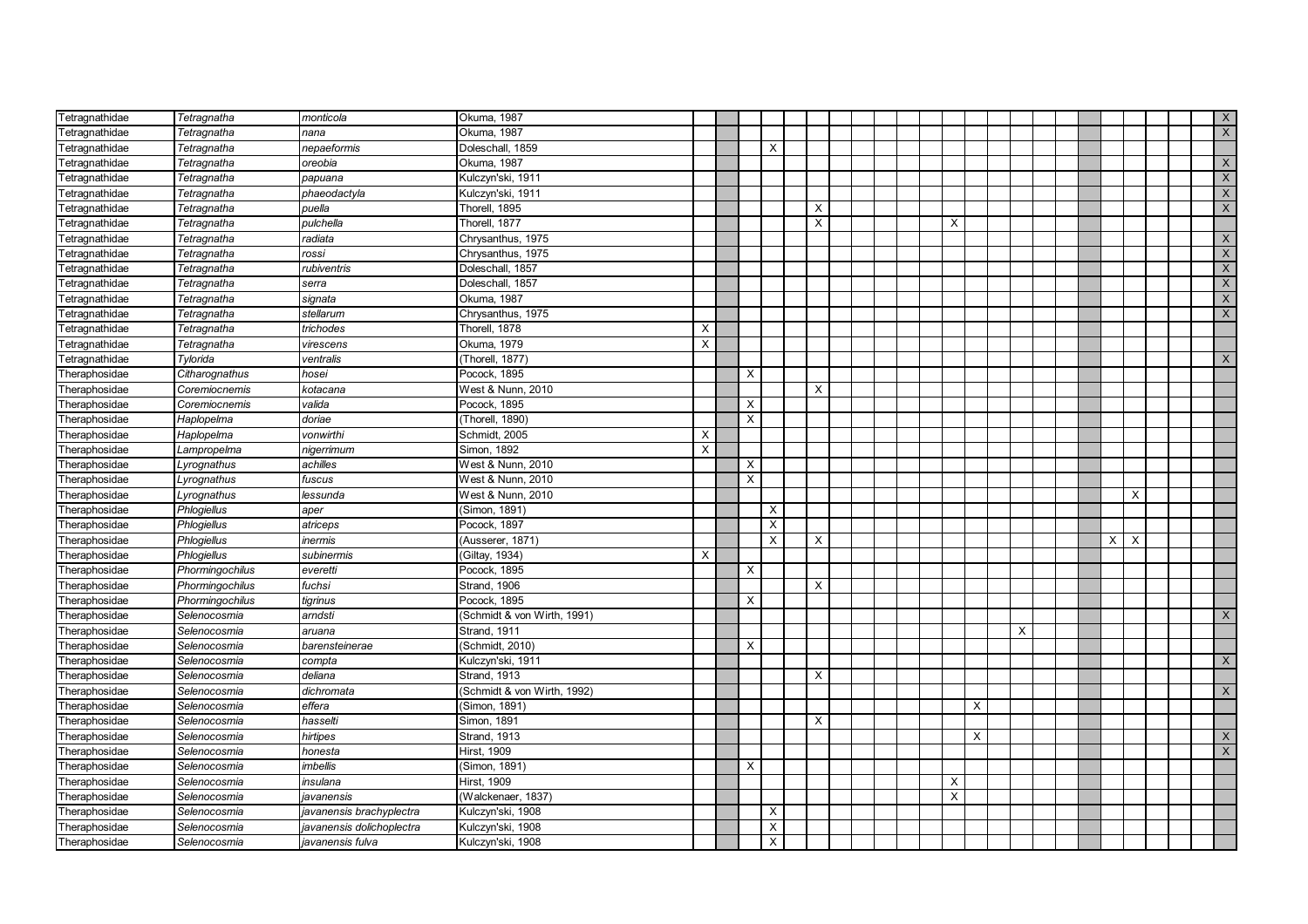| Theraphosidae | Selenocosmia | javanensis sumatrana | Strand, 1907                    |   |          |          |   | $\times$ |  |  |   |          |                           |   |   |  |  |                |
|---------------|--------------|----------------------|---------------------------------|---|----------|----------|---|----------|--|--|---|----------|---------------------------|---|---|--|--|----------------|
| Theraphosidae | Selenocosmia | lanceolata           | Hogg, 1914                      |   |          |          |   |          |  |  |   |          |                           |   |   |  |  | X              |
| Theraphosidae | Selenocosmia | lanipes              | Ausserer, 1875                  |   |          |          |   |          |  |  |   | $\times$ |                           |   |   |  |  | $\mathsf{X}$   |
| Theraphosidae | Selenocosmia | mittmannae           | (Barensteiner & Wehinger, 2005) |   |          |          |   |          |  |  |   |          |                           |   |   |  |  | $\mathsf X$    |
| Theraphosidae | Selenocosmia | obscura              | Hirst, 1909                     |   | $\times$ |          |   |          |  |  |   |          |                           |   |   |  |  |                |
| Theraphosidae | Selenocosmia | papuana              | Kulczyn'ski, 1908               |   |          |          |   |          |  |  |   |          |                           |   |   |  |  | $\mathsf{X}$   |
| Theraphosidae | Selenocosmia | raciborskii          | Kulczyn'ski, 1908               |   |          | Х        |   |          |  |  |   |          |                           |   |   |  |  |                |
| Theraphosidae | Selenocosmia | similis              | Kulczyn'ski, 1911               |   |          |          |   |          |  |  |   |          |                           |   |   |  |  | X              |
| Theraphosidae | Selenocosmia | strenua              | (Thorell, 1881)                 |   |          |          |   |          |  |  |   |          |                           |   |   |  |  | $\mathsf{X}$   |
| Theraphosidae | Selenocosmia | strubelli            | <b>Strand, 1913</b>             |   |          | X        |   |          |  |  |   | $\times$ |                           |   |   |  |  | $\overline{X}$ |
| Theraphosidae | Selenocosmia | valida               | (Thorell, 1881)                 |   |          |          |   |          |  |  |   |          |                           |   |   |  |  | $\mathsf X$    |
| Theridiidae   | Anelosimus   | sulawesi             | Agnarsson, 2006                 |   |          |          |   |          |  |  | X |          |                           |   |   |  |  |                |
| Theridiidae   | Anelosimus   | taiwanicus           | Yoshida, 1986                   |   |          |          | X |          |  |  |   |          |                           |   |   |  |  |                |
| Theridiidae   | Argyrodes    | amboinensis          | Thorell, 1878                   |   |          |          |   |          |  |  | X |          | $\boldsymbol{\mathsf{X}}$ |   |   |  |  | X              |
| Theridiidae   | Argyrodes    | delicatulus          | Thorell, 1878                   |   |          |          |   |          |  |  |   |          | X                         |   |   |  |  |                |
| Theridiidae   | Argyrodes    | flavescens           | Rainbow, 1916                   |   |          |          |   |          |  |  |   |          |                           |   |   |  |  | X              |
| Theridiidae   | Argyrodes    | fragilis             | Thorell, 1877                   |   |          |          |   |          |  |  | X |          |                           |   |   |  |  |                |
| Theridiidae   | Argyrodes    | kulczynski           | (Roewer, 1942)                  |   |          |          |   |          |  |  |   |          |                           |   |   |  |  | $\mathsf{X}$   |
| Theridiidae   | Argyrodes    | maculiger            | Strand, 1911                    |   |          |          |   |          |  |  |   |          |                           |   | X |  |  |                |
| Theridiidae   | Argyrodes    | mertoni              | Strand, 1911                    |   |          |          |   |          |  |  |   |          |                           | X |   |  |  |                |
| Theridiidae   | Argyrodes    | sundaicus            | (Doleschall, 1859)              |   |          | X        |   |          |  |  |   |          |                           |   |   |  |  |                |
| Theridiidae   | Argyrodes    | tenuis               | Thorell, 1877                   |   |          |          |   |          |  |  | X |          |                           |   |   |  |  |                |
| Theridiidae   | Argyrodes    | tenuis infumatus     | Thorell, 1878                   |   |          |          |   |          |  |  |   |          | $\times$                  |   |   |  |  |                |
| Theridiidae   | Argyrodes    | vittatus             | Bradley, 1877                   |   |          |          |   |          |  |  |   |          |                           |   |   |  |  | X              |
| Theridiidae   | Argyrodes    | wolfi                | Strand, 1911                    |   |          |          |   |          |  |  |   |          |                           |   |   |  |  | $\mathsf{X}$   |
| Theridiidae   | Ariamnes     | iagellum             | (Doleschall, 1857)              | X |          |          |   |          |  |  |   |          |                           |   |   |  |  |                |
| Theridiidae   | Ariamnes     | flagellum migritus   | Simon, 1901                     | X |          |          |   |          |  |  |   |          |                           |   |   |  |  |                |
| Theridiidae   | Ariamnes     | setipes              | Hasselt, 1882                   |   |          |          |   | $\times$ |  |  |   |          |                           |   |   |  |  |                |
| Theridiidae   | Carniella    | qlobifera            | (Simon, 1899)                   |   |          |          |   | $\times$ |  |  |   |          |                           |   |   |  |  |                |
| Theridiidae   | Carniella    | krakatauensis        | Wunderlich, 1995                |   |          |          | х |          |  |  |   |          |                           |   |   |  |  |                |
| Theridiidae   | Carniella    | sumatraensis         | Wunderlich, 1995                |   |          |          |   | $\times$ |  |  |   |          |                           |   |   |  |  |                |
| Theridiidae   | Carniella    | weyersi              | (Brignoli, 1979)                |   |          |          |   | $\times$ |  |  |   |          |                           |   |   |  |  |                |
| Theridiidae   | Chrysso      | niqra                | (O. P.-Cambridge, 1880)         | X |          |          |   |          |  |  |   |          |                           |   |   |  |  |                |
| Theridiidae   | Coscinida    | proboscidea          | Simon, 1899                     |   |          |          |   | $\times$ |  |  |   |          |                           |   |   |  |  |                |
| Theridiidae   | Coscinida    | triangulifera        | Simon, 1904                     |   |          | $\times$ |   |          |  |  |   |          |                           |   |   |  |  |                |
| Theridiidae   | Crustulina   | grayi                | Chrysanthus, 1975               |   |          |          |   |          |  |  |   |          |                           |   |   |  |  | X              |
| Theridiidae   | Crustulina   | lugubris             | Chrysanthus, 1975               |   |          |          |   |          |  |  |   |          |                           |   |   |  |  | $\mathsf{X}$   |
| Theridiidae   | Cryptachaea  | meraukensis          | (Chrysanthus, 1963)             |   |          |          |   |          |  |  |   |          |                           |   |   |  |  | X              |
| Theridiidae   | Deelemanella | borneo               | Yoshida, 2003                   |   | $\times$ |          |   |          |  |  |   |          |                           |   |   |  |  |                |
| Theridiidae   | Dipoena      | mitifica             | Simon, 1899                     |   |          |          |   | $\times$ |  |  |   |          |                           |   |   |  |  |                |
| Theridiidae   | Dipoena      | picta                | (Thorell, 1890)                 |   |          |          |   | $\times$ |  |  |   |          |                           |   |   |  |  |                |
| Theridiidae   | Dipoena      | pulicaria            | Thorell, 1890)                  |   |          |          |   | $\times$ |  |  |   |          |                           |   |   |  |  |                |
| Theridiidae   | Dipoenura    | fimbriata            | Simon, 1909                     |   |          |          | X |          |  |  |   |          |                           |   |   |  |  |                |
| Theridiidae   | Faiditus     | xiphias              | Thorell, 1887)                  |   |          |          | X |          |  |  |   |          |                           |   |   |  |  |                |
| Theridiidae   | Gmogala      | scarabaeus           | Keyserling, 1890                |   |          |          |   |          |  |  |   |          |                           |   |   |  |  | X              |
| Theridiidae   | Hadrotarsus  | babirussa            | Thorell, 1881                   |   |          |          |   |          |  |  |   |          |                           |   |   |  |  | X              |
| Theridiidae   | Helvidia     | scabricula           | Thorell, 1890                   |   |          |          |   | X        |  |  |   |          |                           |   |   |  |  |                |
| Theridiidae   | Latrodectus  | hasselti             | Thorell, 1870                   | X |          |          |   |          |  |  |   |          |                           |   |   |  |  |                |
| Theridiidae   | Meotipa      | bituberculata        | Deeleman-Reinhold, 2009         |   |          | X        |   | $\times$ |  |  |   |          |                           |   |   |  |  |                |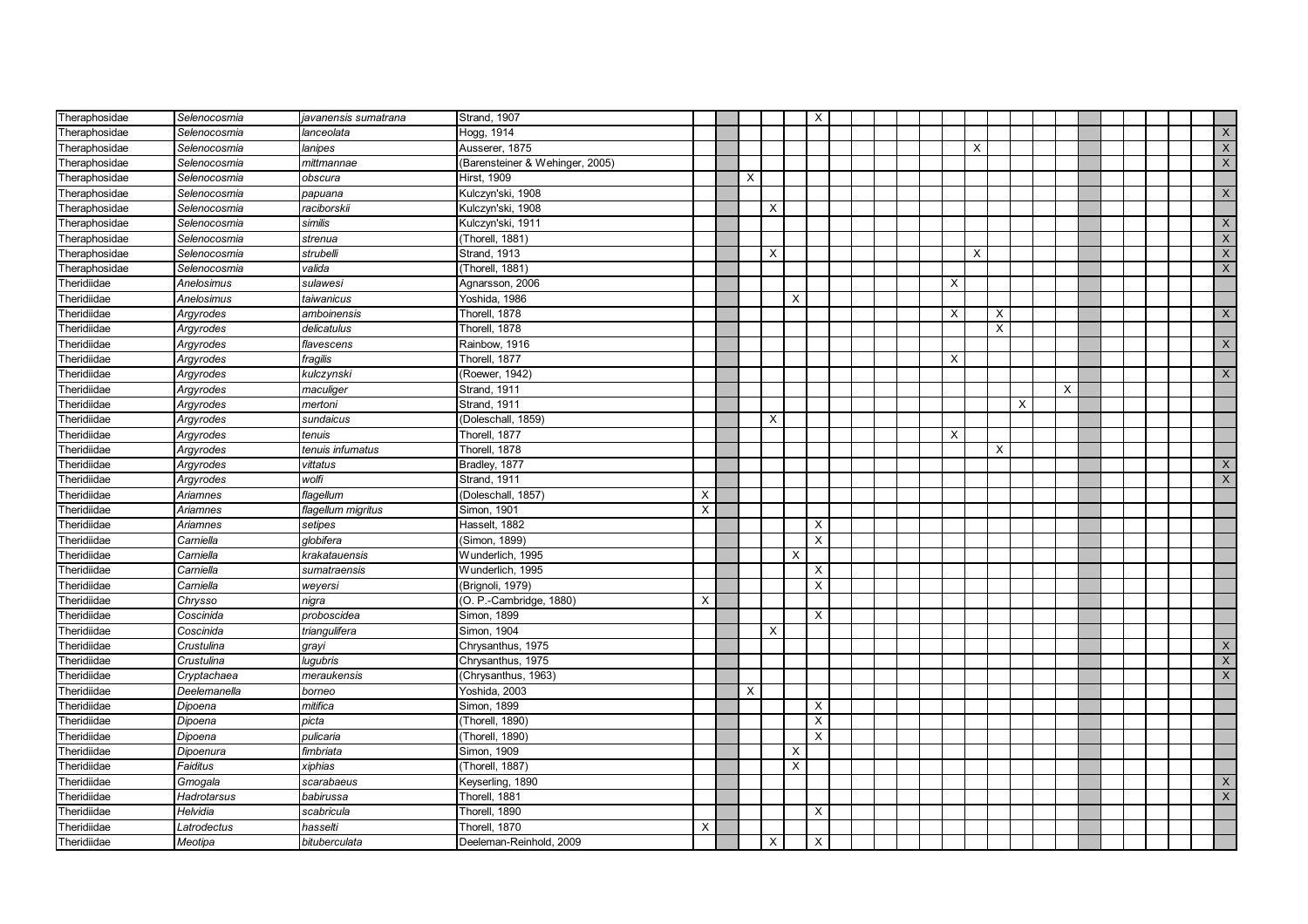| Theridiidae | Meotipa          | impatiens       | Deeleman-Reinhold, 2009        |   | $\times$       |          |          | $\times$                  |  |   |          |   |          |  |   |  |              |
|-------------|------------------|-----------------|--------------------------------|---|----------------|----------|----------|---------------------------|--|---|----------|---|----------|--|---|--|--------------|
| Theridiidae | Meotipa          | pallidula       | Deeleman-Reinhold, 2009        |   | $\overline{X}$ |          |          | $\sf X$                   |  |   |          |   |          |  |   |  |              |
| Theridiidae | Meotipa          | picturata       | Simon, 1895                    | X |                |          |          |                           |  |   |          |   |          |  |   |  |              |
| Theridiidae | Meotipa          | thalerorum      | Deeleman-Reinhold, 2009        |   |                | $\times$ |          | $\times$                  |  |   |          |   |          |  |   |  |              |
| Theridiidae | Meotipa          | vesiculosa      | Simon, 1895                    | X |                |          |          |                           |  |   |          |   |          |  |   |  |              |
| Theridiidae | Molione          | christae        | Yoshida, 2003                  |   | X              |          |          |                           |  |   |          |   |          |  |   |  |              |
| Theridiidae | Molione          | kinabalu        | Yoshida, 2003                  |   | X              |          |          |                           |  |   |          |   |          |  |   |  |              |
| Theridiidae | Molione          | uniacantha      | Wunderlich, 1995               |   |                |          |          | X                         |  |   |          |   |          |  |   |  |              |
| Theridiidae | Parasteatoda     | camura          | (Simon, 1877)                  |   |                |          |          |                           |  |   |          |   |          |  |   |  | X            |
| Theridiidae | Parasteatoda     | decorata        | (L. Koch, 1867)                |   |                |          | $\times$ |                           |  |   |          |   |          |  |   |  | $\times$     |
| Theridiidae | Parasteatoda     | hammeni         | (Chrysanthus, 1963)            |   |                |          |          |                           |  |   |          |   |          |  |   |  | $\mathsf{X}$ |
| Theridiidae | Parasteatoda     | kaindi          | (Levi, Lubin & Robinson, 1982) |   |                |          |          |                           |  |   |          |   |          |  |   |  | $\mathsf{X}$ |
| Theridiidae | Parasteatoda     | mundula papuana | (Chrysanthus, 1963)            |   |                |          |          |                           |  |   |          |   |          |  |   |  | $\mathsf X$  |
| Theridiidae | Parasteatoda     | polygramma      | (Kulczyn'ski, 1911)            |   |                |          |          |                           |  |   |          |   |          |  |   |  | $\times$     |
| Theridiidae | Parasteatoda     | tesselata       | (Keyserling, 1884)             |   |                |          |          |                           |  |   |          |   |          |  |   |  | X            |
| Theridiidae | Parasteatoda     | triangula       | (Yoshida, 1993)                |   |                | $\times$ |          |                           |  |   |          |   |          |  | X |  |              |
| Theridiidae | Parasteatoda     | valoka          | (Chrysanthus, 1975)            |   |                |          |          |                           |  |   |          |   |          |  |   |  | $\mathsf{X}$ |
| Theridiidae | Parasteatoda     | vervoorti       | (Chrysanthus, 1975)            |   |                |          |          |                           |  |   |          |   |          |  |   |  | $\mathsf{X}$ |
| Theridiidae | Parasteatoda     | wau             | (Levi, Lubin & Robinson, 1982) |   |                |          |          |                           |  |   |          |   |          |  |   |  | $\mathsf{X}$ |
| Theridiidae | Phoroncidia      | aciculata       | Thorell, 1877                  |   |                |          |          |                           |  |   | X        |   |          |  |   |  |              |
| Theridiidae | Phoroncidia      | argoides        | (Doleschall, 1857)             |   |                |          |          |                           |  |   |          | X |          |  |   |  |              |
| Theridiidae | Phoroncidia      | coracina        | (Simon, 1899)                  |   |                |          |          | $\times$                  |  |   |          |   |          |  |   |  |              |
| Theridiidae | Phoroncidia      | hexacantha      | Thorell, 1890                  |   |                |          |          | $\times$                  |  |   |          |   |          |  |   |  |              |
| Theridiidae | Phoroncidia      | iacobsoni       | (Reimoser, 1925)               |   |                |          |          | $\boldsymbol{\mathsf{X}}$ |  |   |          |   |          |  |   |  |              |
| Theridiidae | Phoroncidia      | levii           | Chrysanthus, 1963              |   |                |          |          |                           |  |   |          |   |          |  |   |  | $\mathsf{X}$ |
| Theridiidae | Phoroncidia      | lygeana         | (Walckenaer, 1841)             |   |                |          |          | $\times$                  |  |   |          |   |          |  |   |  |              |
| Theridiidae | Phycosoma        | mustelinum      | (Simon, 1889)                  |   |                |          | Х        |                           |  |   |          |   |          |  |   |  |              |
| Theridiidae | Rhomphaea        | angulipalpis    | Thorell, 1877                  |   |                |          |          |                           |  |   | X        |   |          |  |   |  |              |
| Theridiidae | Rhomphaea        | cometes         | Koch, 1872                     |   |                |          |          |                           |  |   |          |   |          |  |   |  | $\times$     |
| Theridiidae | Rhomphaea        | irrorata        | Thorell, 1898                  |   |                |          |          |                           |  | X |          |   |          |  |   |  |              |
| Theridiidae | Steatoda         | bertkaui        | (Thorell, 1881)                |   |                |          |          |                           |  |   | $\times$ |   |          |  |   |  | $\times$     |
| Theridiidae | Steatoda         | cingulata       | (Thorell, 1890)                |   |                | X        |          | $\times$                  |  |   |          |   |          |  |   |  |              |
| Theridiidae | Steatoda         | nasata          | (Chraysanthus, 1975)           |   |                |          | $\times$ |                           |  |   |          |   |          |  |   |  |              |
| Theridiidae | Steatoda         | rufoannulata    | (Simon, 1899)                  |   |                | $\times$ |          | $\times$                  |  |   |          |   |          |  |   |  |              |
| Theridiidae | Steatoda         | seriata         | (Simon, 1899)                  |   |                |          |          | $\times$                  |  |   |          |   |          |  |   |  |              |
| Theridiidae | Steatoda         | subannulata     | (Kulczyn'ski, 1911)            |   |                |          |          |                           |  |   |          |   |          |  |   |  | $\mathsf{X}$ |
| Theridiidae | <b>Theridion</b> | albostriatum    | (L. Koch, 1867)                |   |                |          |          |                           |  |   |          |   |          |  |   |  | $\times$     |
| Theridiidae | <b>Theridion</b> | aruanum         | Strand, 1911                   |   |                |          |          |                           |  |   |          |   | $\times$ |  |   |  |              |
| Theridiidae | <b>Theridion</b> | atratum         | Thorell, 1877                  |   |                |          |          |                           |  |   | $\times$ |   |          |  |   |  |              |
| Theridiidae | <b>Theridion</b> | biseriatum      | Thorell, 1890                  |   |                |          |          | $\times$                  |  |   |          |   |          |  |   |  |              |
| Theridiidae | <b>Theridion</b> | decemmaculatum  | Thorell, 1890                  |   |                |          |          | $\times$                  |  |   |          |   |          |  |   |  |              |
| Theridiidae | <b>Theridion</b> | diadematum      | Chrysanthus, 1963              |   |                |          |          |                           |  |   |          |   |          |  |   |  | $\mathsf{X}$ |
| Theridiidae | <b>Theridion</b> | dubium          | Bradley, 1877                  |   |                |          |          |                           |  |   |          |   |          |  |   |  | $\times$     |
| Theridiidae | Theridion        | helophorum      | Thorell, 1895                  |   |                | X        |          |                           |  |   |          |   |          |  |   |  |              |
| Theridiidae | Theridion        | inquinatum      | Thorell, 1878                  |   |                |          |          |                           |  |   |          | X |          |  |   |  |              |
| Theridiidae | Theridion        | kobrooricum     | Strand, 1911                   |   |                |          |          |                           |  |   |          |   | X        |  |   |  |              |
| Theridiidae | Theridion        | kraepelini      | Simon, 1905                    |   |                | X        |          |                           |  |   |          |   |          |  |   |  |              |
| Theridiidae | Theridion        | lomirae         | Roewer, 1938                   |   |                |          |          |                           |  |   |          |   |          |  |   |  | $\mathsf{X}$ |
| Theridiidae | <b>Theridion</b> | ludekingi       | Thorell, 1890                  |   |                | $\times$ |          |                           |  |   |          |   |          |  |   |  |              |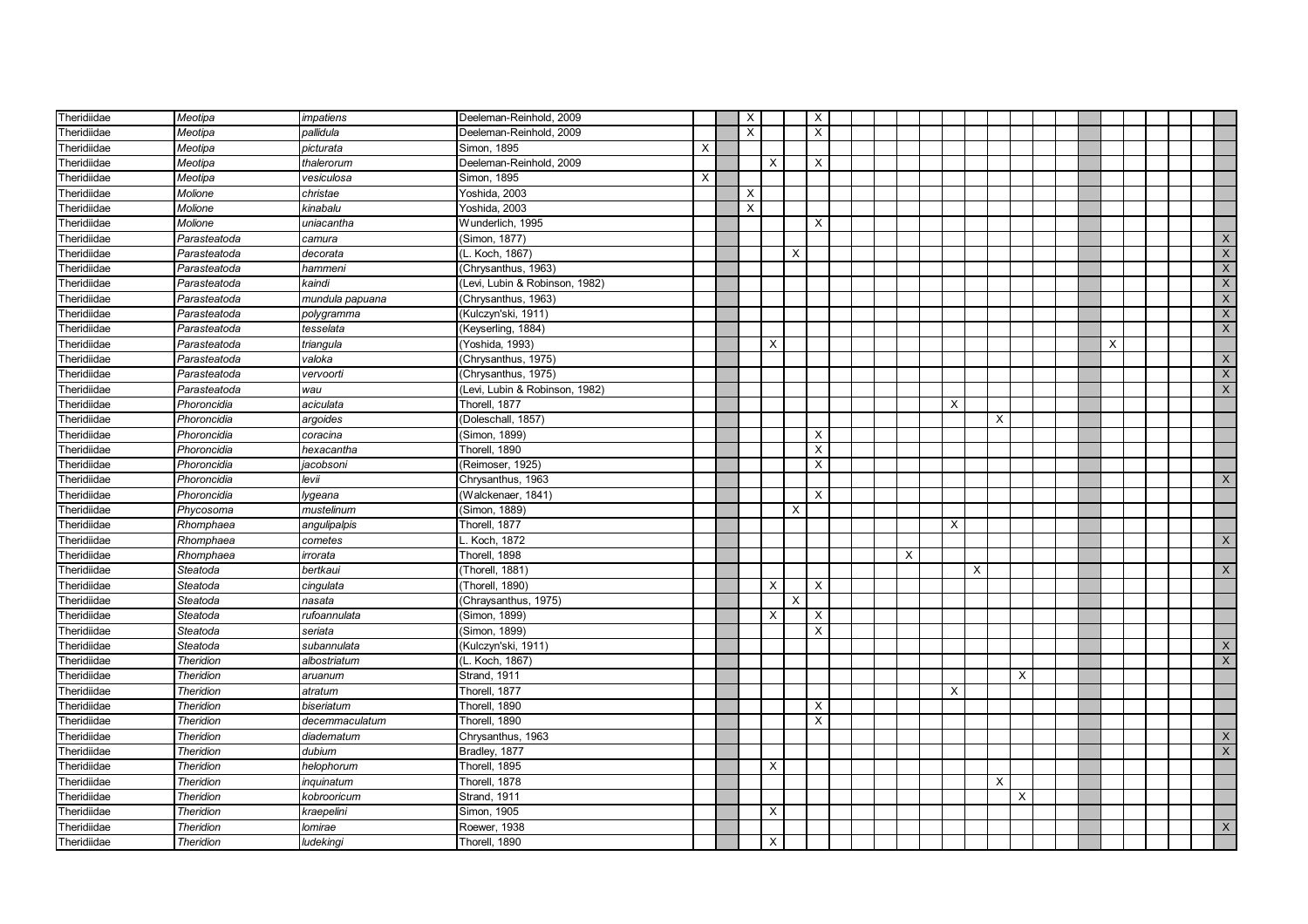| Theridiidae              | <b>Theridion</b>     | plumipes             | Hasselt, 1882                      |  |   |                           |   | $\times$                                    |  |          |                           |  |  |  |                                |
|--------------------------|----------------------|----------------------|------------------------------------|--|---|---------------------------|---|---------------------------------------------|--|----------|---------------------------|--|--|--|--------------------------------|
| Theridiidae              | <b>Theridion</b>     | quadratum            | (O. P.-Cambridge, 1882)            |  |   |                           |   | X                                           |  |          |                           |  |  |  |                                |
| Theridiidae              | <b>Theridion</b>     | rafflesi             | Simon, 1899                        |  |   |                           |   | $\times$                                    |  |          |                           |  |  |  |                                |
| Theridiidae              | <b>Theridion</b>     | sulawesiense         | Marusik & Penney, 2005             |  |   |                           |   |                                             |  | X        |                           |  |  |  |                                |
| Theridiidae              | <b>Theridion</b>     | trigonicum           | Thorell, 1890                      |  |   | $\times$                  |   | $\times$                                    |  |          |                           |  |  |  |                                |
| Theridiidae              | Theridion            | tubicola             | Doleschall, 1859                   |  |   | $\pmb{\times}$            |   |                                             |  |          | X                         |  |  |  | X                              |
| Theridiidae              | <b>Theridion</b>     | zonulatum            | Thorell, 1890                      |  |   |                           |   | $\times$                                    |  |          |                           |  |  |  |                                |
| Theridiidae              | Thwaitesia           | argentata            | Thorell, 1890                      |  |   |                           |   | $\overline{\mathsf{x}}$                     |  |          |                           |  |  |  |                                |
| Theridiidae              | Thwaitesia           | scintillans          | Kulczyn'ski, 1911                  |  |   |                           |   |                                             |  |          |                           |  |  |  | X                              |
| Theridiidae              | Thymoites            | nentwigi             | Yoshida, 1994                      |  |   |                           | X |                                             |  |          |                           |  |  |  |                                |
| Theridiidae              | Tomoxena             | alearia              | (Thorell, 1890)                    |  |   | $\times$                  |   | X                                           |  |          |                           |  |  |  |                                |
| Theridiidae              | Tomoxena             | flavomaculata        | Simon, 1895                        |  |   |                           |   | $\boldsymbol{\mathsf{X}}$                   |  |          |                           |  |  |  |                                |
| Theridiidae              | Yoroa                | clypeoglandularis    | Baert, 1984                        |  |   |                           |   |                                             |  |          |                           |  |  |  | X                              |
| Theridiosomatidae        | Theridiosoma         | fasciatum            | Workman, 1896                      |  |   |                           |   | X                                           |  |          |                           |  |  |  |                                |
| Theridiosomatidae        | Theridiosoma         | picteti              | Simon, 1893                        |  |   |                           |   | $\times$                                    |  |          |                           |  |  |  |                                |
| Thomisidae               | Amyciaea             | albomaculata         | (O. P.-Cambridge, 1874)            |  |   |                           |   |                                             |  |          |                           |  |  |  | $\mathsf{X}$                   |
| Thomisidae               | Amyciaea             | lineatipes           | O. P.-Cambridge, 1901              |  |   |                           |   | X                                           |  |          |                           |  |  |  |                                |
| Thomisidae               | Angaeus              | pudicus              | Thorell, 1881                      |  |   |                           |   |                                             |  |          | X                         |  |  |  |                                |
| Thomisidae               | Angaeus              | rhombifer            | Thorell, 1890                      |  |   |                           |   | $\times$                                    |  |          |                           |  |  |  |                                |
| Thomisidae               | Borboropactus        | bituberculatus       | Simon, 1884                        |  |   |                           |   |                                             |  |          | $\boldsymbol{\mathsf{X}}$ |  |  |  | $\mathsf{X}$                   |
| Thomisidae               | Borboropactus        | cinerascens          | (Doleschall, 1859)                 |  |   | $\times$                  |   | $\times$                                    |  |          |                           |  |  |  | $\times$                       |
| Thomisidae               | Borboropactus        | cinerascens sumatrae | (Strand, 1907)                     |  |   |                           |   | $\times$                                    |  |          |                           |  |  |  |                                |
| Thomisidae               | <b>Borboropactus</b> | divergens            | (Hogg, 1914)                       |  |   |                           |   |                                             |  |          |                           |  |  |  | X                              |
| Thomisidae               | Borboropactus        | javanicola           | (Strand, 1913)                     |  |   | $\boldsymbol{\mathsf{X}}$ |   |                                             |  |          |                           |  |  |  |                                |
| Thomisidae               | <b>Borboropactus</b> | vulcanicus           | (Doleschall, 1859)                 |  |   | $\boldsymbol{\mathsf{X}}$ |   |                                             |  |          |                           |  |  |  |                                |
| Thomisidae               | Camaricus            | formosus             | Thorell, 1887                      |  |   |                           |   | $\times$                                    |  |          |                           |  |  |  |                                |
| Thomisidae               | Camaricus            | maugei               | (Walckenaer, 1837)                 |  |   | X                         | X | $\boldsymbol{\mathsf{X}}$                   |  |          |                           |  |  |  |                                |
| Thomisidae               | Cebrenninus          | annulatus            | (Thorell, 1890)                    |  |   |                           |   | $\pmb{\times}$                              |  |          |                           |  |  |  |                                |
| Thomisidae               | Cebrenninus          | laevis               | (Thorell, 1890)                    |  |   |                           |   | X                                           |  |          |                           |  |  |  |                                |
| Thomisidae               | Cebrenninus          | rugosus              | Simon, 1887                        |  | X | $\boldsymbol{\mathsf{X}}$ |   | X                                           |  |          |                           |  |  |  |                                |
| Thomisidae               | Cebrenninus          | scabriculus          | (Thorell, 1890)                    |  | X | $\overline{X}$            |   | $\overline{\mathsf{x}}$                     |  |          |                           |  |  |  |                                |
| Thomisidae               | Cebrenninus          | scabriculus sulcatus | (Thorell, 1890)                    |  |   |                           |   | X                                           |  |          |                           |  |  |  |                                |
| Thomisidae               | Cetratus             | annulatus            | Kulczyn'ski, 1911                  |  |   |                           |   |                                             |  |          |                           |  |  |  | X                              |
| Thomisidae               | Cymbacha             | saucia               | Koch, 1874                         |  |   |                           |   |                                             |  |          |                           |  |  |  | $\times$                       |
| Thomisidae               | Demogenes            | lugens               | (Thorell, 1881)                    |  |   |                           |   |                                             |  |          |                           |  |  |  | $\mathsf{X}$                   |
| Thomisidae               | Diaea                | decempunctata        | Kulczyn'ski, 1911                  |  |   |                           |   |                                             |  |          |                           |  |  |  | $\mathsf{X}$                   |
| Thomisidae               | Diaea                | doleschalli          | Hogg, 1915                         |  |   |                           |   |                                             |  |          |                           |  |  |  | $\mathsf{X}$                   |
| Thomisidae               | Diaea                | evanida              | (L. Koch, 1867)                    |  |   |                           |   |                                             |  |          |                           |  |  |  | $\mathsf{X}$                   |
| Thomisidae               | Diaea                | giltayi              | Roewer, 1938                       |  |   |                           |   |                                             |  |          |                           |  |  |  | $\mathsf{X}$                   |
| Thomisidae               | Diaea                | insignis             | Thorell, 1877                      |  |   |                           |   |                                             |  | X        |                           |  |  |  |                                |
| Thomisidae<br>Thomisidae | Diaea<br>Diaea       | limbata<br>ocellata  | Kulczyn'ski, 1911<br>Rainbow, 1898 |  |   |                           |   |                                             |  |          |                           |  |  |  | $\mathsf{X}$<br>$\overline{X}$ |
|                          | Diaea                |                      |                                    |  |   |                           |   |                                             |  |          |                           |  |  |  | $\mathsf{X}$                   |
| Thomisidae               |                      | papuana              | Kulczyn'ski, 1911<br>Koch, 1874    |  |   |                           |   |                                             |  |          |                           |  |  |  | $\overline{X}$                 |
| Thomisidae               | Diaea                | septempunctata       |                                    |  |   |                           |   |                                             |  |          |                           |  |  |  |                                |
| Thomisidae               | Diaea                | zonura<br>celeris    | Thorell, 1892<br>Kulczyn'ski, 1911 |  |   | $\boldsymbol{\mathsf{X}}$ |   | $\times$                                    |  |          |                           |  |  |  | $\mathsf{X}$                   |
| Thomisidae               | Domatha              |                      |                                    |  |   |                           |   |                                             |  |          |                           |  |  |  | $\mathsf{X}$                   |
| Thomisidae               | Ebrechtella          | concinna             | (Thorell, 1877)<br>Thorell, 1877   |  |   |                           |   |                                             |  | X        |                           |  |  |  |                                |
| Thomisidae               | Epidius              | longipalpis          |                                    |  |   | $\pmb{\times}$            |   | $\boldsymbol{\mathsf{X}}$<br>$\pmb{\times}$ |  | $\times$ | $\boldsymbol{\mathsf{X}}$ |  |  |  |                                |
| Thomisidae               | Epidius              | pallidus             | (Thorell, 1890)                    |  |   |                           |   |                                             |  |          |                           |  |  |  |                                |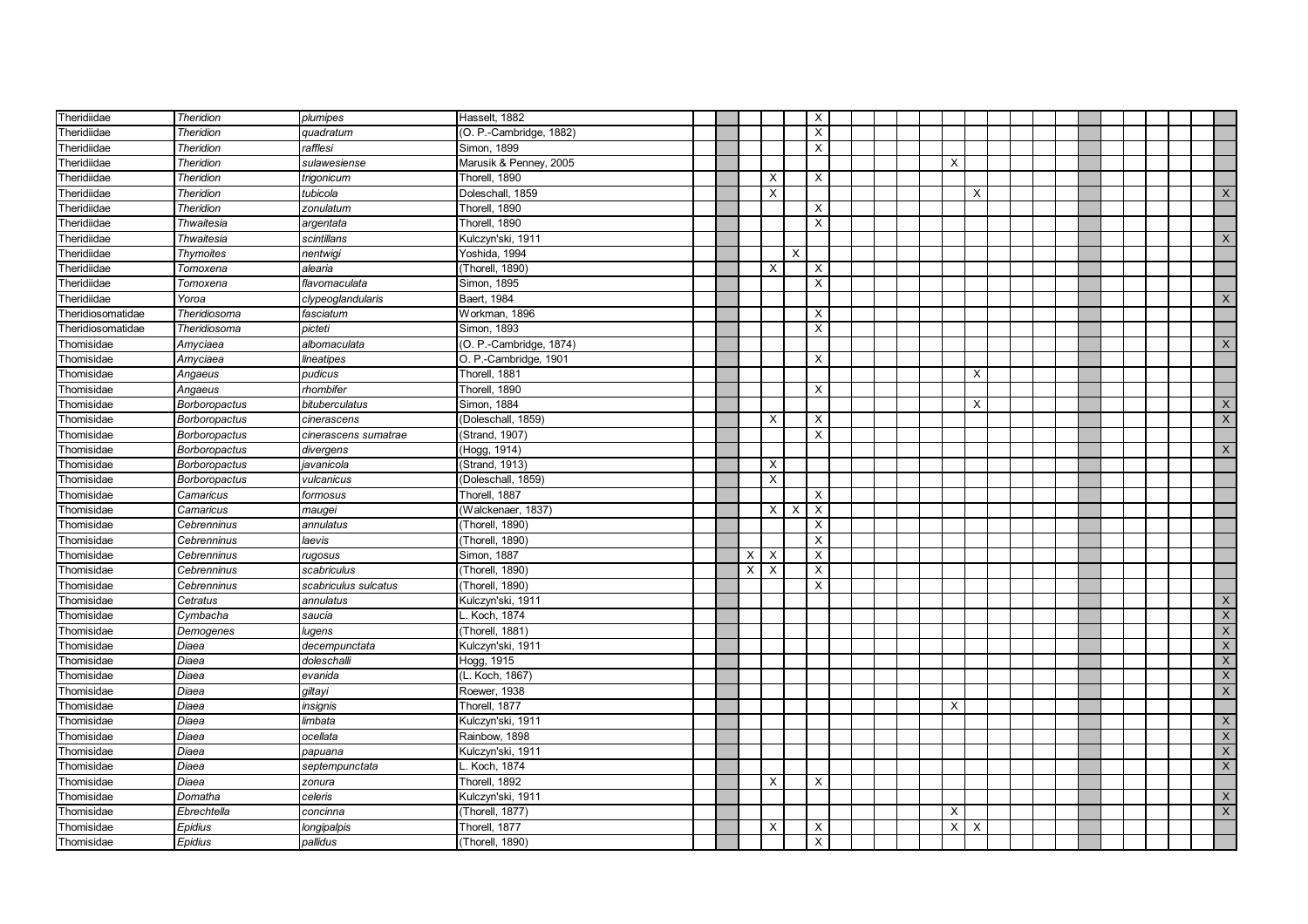| Thomisidae | Hedana            | bonneti         | Chrysanthus, 1964         |  |          |                           |                           |  |          |          |   |   |  |  |  | $\mathsf{X}$              |
|------------|-------------------|-----------------|---------------------------|--|----------|---------------------------|---------------------------|--|----------|----------|---|---|--|--|--|---------------------------|
| Thomisidae | Hedana            | ocellata        | Thorell, 1890             |  |          | $\boldsymbol{\mathsf{X}}$ | $\times$                  |  |          |          |   |   |  |  |  |                           |
| Thomisidae | Hedana            | perspicax       | Thorell, 1890             |  |          | $\times$                  | $\mathsf{x}$              |  |          |          |   |   |  |  |  |                           |
| Thomisidae | Henriksenia       | hilaris         | (Thorell, 1877)           |  |          |                           |                           |  | X        |          |   |   |  |  |  | $\mathsf{X}$              |
| Thomisidae | Henriksenia       | thienemanni     | (Reimoser, 1931)          |  |          |                           | X                         |  |          |          |   |   |  |  |  |                           |
| Thomisidae | Holopelus         | bufoninus       | Simon, 1886               |  |          |                           | $\mathsf{X}$              |  |          |          |   |   |  |  |  |                           |
| Thomisidae | Latifrons         | picta           | Kulczyn'ski, 1911         |  |          |                           |                           |  |          |          |   |   |  |  |  | X                         |
| Thomisidae | Loxobates         | ephippiatus     | Thorell, 1877             |  |          |                           |                           |  | X        |          |   |   |  |  |  |                           |
| Thomisidae | Loxoporetes       | nouhuysii       | Kulczyn'ski, 1911         |  |          |                           |                           |  |          |          |   |   |  |  |  | $\boldsymbol{\mathsf{X}}$ |
| Thomisidae | Lycopus           | atypicus        | Strand, 1911              |  |          |                           |                           |  |          | X        |   |   |  |  |  | $\boldsymbol{\mathsf{X}}$ |
| Thomisidae | ycopus            | kochi           | Kulczyn'ski, 1911         |  |          |                           |                           |  |          |          |   |   |  |  |  | $\boldsymbol{\mathsf{X}}$ |
| Thomisidae | Mastira           | adusta          | (L. Koch, 1867)           |  |          |                           |                           |  |          |          |   |   |  |  |  | $\mathsf X$               |
| Thomisidae | Mastira           | bipunctata      | Thorell, 1891             |  |          |                           | X                         |  |          |          |   |   |  |  |  |                           |
| Thomisidae | Mastira           | bitaeniata      | (Thorell, 1878)           |  |          |                           |                           |  |          |          | X |   |  |  |  |                           |
| Thomisidae | Mastira           | cimicina        | (Thorell, 1881)           |  |          |                           |                           |  |          |          |   | X |  |  |  |                           |
| Thomisidae | Mastira           | flavens         | (Thorell, 1877)           |  |          |                           |                           |  | $\times$ |          |   |   |  |  |  |                           |
| Thomisidae | Mastira           | nitida          | (Thorell, 1877)           |  |          |                           |                           |  | $\times$ | $\times$ | X |   |  |  |  |                           |
| Thomisidae | Misumena          | alpha           | Chrysanthus, 1964         |  |          |                           |                           |  |          |          |   |   |  |  |  | X                         |
| Thomisidae | Misumena          | arrogans        | Thorell, 1881             |  |          |                           |                           |  |          |          |   |   |  |  |  | $\overline{X}$            |
| Thomisidae | Misumena          | beta            | Chrysanthus, 1964         |  |          |                           |                           |  |          |          |   |   |  |  |  | $\overline{X}$            |
| Thomisidae | Misumena          | bipunctata      | Rainbow, 1898             |  |          |                           |                           |  |          |          |   |   |  |  |  | $\overline{X}$            |
| Thomisidae | Misumena          | fasciata        | Kulczyn'ski, 1911         |  |          |                           |                           |  |          |          |   |   |  |  |  | $\boldsymbol{\mathsf{X}}$ |
| Thomisidae | Misumena          | innotata        | Thorell, 1881             |  |          |                           |                           |  |          |          |   |   |  |  |  | $\overline{X}$            |
| Thomisidae | Misumena          | lorentzi        | Kulczyn'ski, 1911         |  |          |                           |                           |  |          |          |   |   |  |  |  | $\mathsf{X}$              |
| Thomisidae | Misumena          | tapyasuka       | Barrion & Litsinger, 1995 |  |          | $\times$                  |                           |  |          |          |   |   |  |  |  |                           |
| Thomisidae | <b>Misumenops</b> | nepenthicola    | (Pocock, 1898)            |  | $\times$ |                           |                           |  |          |          |   |   |  |  |  |                           |
| Thomisidae | Musaeus           | politus         | Thorell, 1890             |  |          |                           | $\boldsymbol{\mathsf{X}}$ |  |          |          |   |   |  |  |  |                           |
| Thomisidae | Narcaeus          | picinus         | Thorell, 1890             |  |          | X                         |                           |  |          |          |   |   |  |  |  |                           |
| Thomisidae | Nyctimus          | bistriatus      | Thorell, 1877             |  |          |                           | X                         |  | Х        |          |   |   |  |  |  |                           |
| Thomisidae | Pagida            | pseudorchestes  | (Thorell, 1890)           |  |          |                           | $\overline{\mathsf{x}}$   |  |          |          |   |   |  |  |  |                           |
| Thomisidae | Phrynarachne      | coerulescens    | (Doleschall, 1859)        |  |          | X                         |                           |  |          |          |   |   |  |  |  |                           |
| Thomisidae | Phrynarachne      | cucullata       | Simon, 1886               |  |          |                           |                           |  |          | X        |   |   |  |  |  |                           |
| Thomisidae | Phrynarachne      | decipiens       | (Forbes, 1883)            |  |          | X                         | Χ                         |  |          |          |   |   |  |  |  |                           |
| Thomisidae | Phrynarachne      | dissimilis      | (Doleschall, 1859)        |  |          | $\times$                  |                           |  |          |          |   |   |  |  |  |                           |
| Thomisidae | Phrynarachne      | jobiensis       | (Thorell, 1877)           |  |          |                           |                           |  |          |          |   |   |  |  |  | $\times$                  |
| Thomisidae | Phrynarachne      | kannegieteri    | Hasselt, 1893             |  |          |                           | $\times$                  |  |          |          |   |   |  |  |  |                           |
| Thomisidae | Phrynarachne      | tuberculata     | Rainbow, 1899             |  |          |                           |                           |  |          |          |   |   |  |  |  | X                         |
| Thomisidae | Platythomisus     | jucundus        | Thorell, 1894             |  |          | $\times$                  |                           |  |          |          |   |   |  |  |  |                           |
| Thomisidae | Platythomisus     | octomaculatus   | (C. L. Koch, 1845)        |  |          | $\times$                  | X                         |  |          |          |   |   |  |  |  |                           |
| Thomisidae | Platythomisus     | quadrimaculatus | Hasselt, 1882             |  |          |                           | $\times$                  |  |          |          |   |   |  |  |  |                           |
| Thomisidae | Porropis          | callipoda       | Thorell, 1881             |  |          |                           |                           |  |          |          |   |   |  |  |  | $\mathsf{X}$              |
| Thomisidae | Porropis          | poecila         | Kulczyn'ski, 1911         |  |          |                           |                           |  |          |          |   |   |  |  |  | $\overline{X}$            |
| Thomisidae | Pseudamyciaea     | fuscicauda      | Simon, 1905               |  |          | $\times$                  |                           |  |          |          |   |   |  |  |  |                           |
| Thomisidae | Reinickella       | xysticoides     | Dahl, 1907                |  |          | $\times$                  |                           |  |          |          |   |   |  |  |  |                           |
| Thomisidae | Rhaebobates       | latifrons       | Kulczyn'ski, 1911         |  |          |                           |                           |  |          |          |   |   |  |  |  | $\mathsf{X}$              |
| Thomisidae | Rhaebobates       | lituratus       | Thorell, 1881             |  |          |                           |                           |  |          |          |   |   |  |  |  | $\boldsymbol{\mathsf{X}}$ |
| Thomisidae | Runcinia          | acuminata       | (Thorell, 1881)           |  |          |                           |                           |  |          |          |   |   |  |  |  | $\mathsf X$               |
| Thomisidae | Runcinia          | affinis         | Simon, 1897               |  |          | X                         |                           |  |          |          |   |   |  |  |  |                           |
| Thomisidae | Runcinia          | disticta        | Thorell, 1891             |  |          | X                         | X                         |  |          |          |   |   |  |  |  |                           |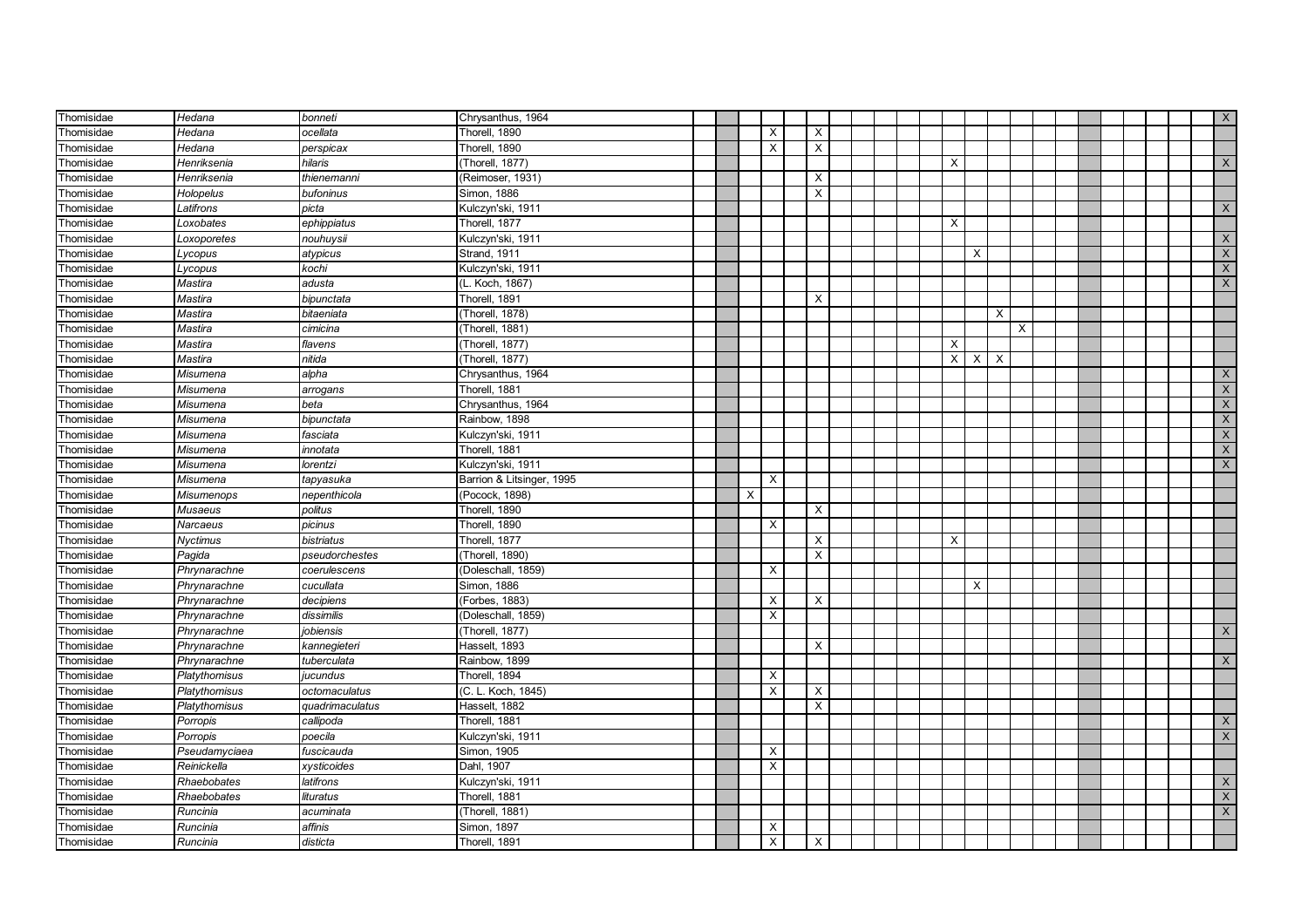| Thomisidae      | Runcinia            | kinbergi          | Thorell, 1891           |   |          | X        |          |                           |          |   |                |   |   |  |  |          |                |
|-----------------|---------------------|-------------------|-------------------------|---|----------|----------|----------|---------------------------|----------|---|----------------|---|---|--|--|----------|----------------|
| Thomisidae      | Runcinia            | soeensis          | Schenkel. 1944          |   |          |          |          |                           |          |   |                |   |   |  |  | $\times$ |                |
| Thomisidae      | Stephanopis         | angulata          | Rainbow, 1899           |   |          |          |          |                           |          |   |                |   |   |  |  |          | X              |
| Thomisidae      | Stephanopis         | aruana            | Thorell, 1881           |   |          |          |          |                           |          |   |                | X |   |  |  |          |                |
| Thomisidae      | Stephanopis         | cristipes         | Kulczyn'ski, 1911       |   |          |          |          |                           |          |   |                |   |   |  |  |          | X              |
| Thomisidae      | Stephanopis         | monulfi           | Chrysanthus, 1964       |   |          |          |          |                           |          |   |                |   |   |  |  |          | $\mathsf{X}$   |
| Thomisidae      | Stephanopis         | secata            | (Walckenaer, 1805)      |   |          |          |          |                           |          |   |                |   |   |  |  | X        |                |
| Thomisidae      | Stephanopis         | weyersi           | Simon, 1899             |   |          |          |          | $\boldsymbol{\mathsf{X}}$ |          |   |                |   |   |  |  |          |                |
| Thomisidae      | Stephanopis         | yulensis          | Thorell, 1881           |   |          |          |          |                           |          |   |                |   |   |  |  |          | X              |
| Thomisidae      | <b>Stiphropus</b>   | qruberi           | Ono, 1980               |   |          |          |          | $\times$                  |          |   |                |   |   |  |  |          |                |
| Thomisidae      | <b>Strigoplus</b>   | albostriatus      | Simon, 1885             |   |          | $\times$ |          |                           |          |   |                |   |   |  |  |          |                |
| Thomisidae      | Synema              | opulentum         | Simon, 1886             |   |          |          |          | $\times$                  |          |   |                |   |   |  |  |          |                |
| Thomisidae      | Synema              | papuanellum       | Strand, 1913            |   |          |          |          |                           |          |   |                |   |   |  |  |          | X              |
| Thomisidae      | Talaus              | elegans           | Thorell, 1890           |   |          |          |          | $\times$                  |          |   |                |   |   |  |  |          |                |
| Thomisidae      | Talaus              | nanus             | Thorell, 1890           |   |          | X        |          |                           |          |   |                |   |   |  |  |          |                |
| Thomisidae      | <b>Talaus</b>       | triangulifer      | Simon, 1886             |   |          |          |          | $\times$                  |          |   |                |   |   |  |  |          |                |
| Thomisidae      | Tharpyna            | varica            | Thorell, 1890           |   |          | $\times$ |          |                           |          |   |                |   |   |  |  |          |                |
| Thomisidae      | Tharrhalea          | albipes           | Koch, 1875              |   |          |          |          |                           |          |   |                |   |   |  |  |          | $\mathsf X$    |
| Thomisidae      | Tharrhalea          | fusca             | (Thorell, 1877)         |   |          |          |          |                           |          | X |                |   |   |  |  |          |                |
| Thomisidae      | Tharrhalea          | maculata          | Kulczyn'ski, 1911       |   |          |          |          |                           |          |   |                |   |   |  |  |          | $\mathsf{X}$   |
| Thomisidae      | Tharrhalea          | variegata         | Kulczyn'ski, 1911       |   |          |          |          |                           |          |   |                |   |   |  |  |          | X              |
| Thomisidae      | <b>Thomisus</b>     | callidus          | (Thorell, 1890)         |   |          | $\times$ |          | $\times$                  | $\times$ |   |                |   |   |  |  |          |                |
| Thomisidae      | <b>Thomisus</b>     | duriusculus       | (Thorell, 1877)         |   |          |          |          |                           |          | X |                |   |   |  |  |          |                |
| Thomisidae      | <b>Thomisus</b>     | laglaizei         | Simon, 1877             |   |          | $\times$ |          | $\pmb{\times}$            |          |   |                |   |   |  |  |          |                |
| Thomisidae      | Thomisus            | nepenthiphilus    | Fage, 1930              |   |          |          |          | X                         |          |   |                |   |   |  |  |          |                |
| Thomisidae      | Thomisus            | okinawensis       | Strand, 1907            | X |          |          |          |                           |          |   |                |   |   |  |  |          |                |
| Thomisidae      | <b>Thomisus</b>     | perspicillatus    | (Thorell, 1890)         |   | $\times$ |          |          |                           |          | X |                |   |   |  |  |          |                |
| Thomisidae      | Tmarus              | eques             | Thorell, 1890           |   |          | $\times$ |          |                           |          |   |                |   |   |  |  |          |                |
| Thomisidae      | <b>Tmarus</b>       | homanni           | Chrysanthus, 1964       |   |          |          |          |                           |          |   |                |   |   |  |  |          | X              |
| Thomisidae      | Tmarus              | latifrons         | Thorell, 1895           |   |          |          | $\times$ |                           |          |   |                |   |   |  |  |          |                |
| Thomisidae      | <b>Xysticus</b>     | japenus           | Roewer, 1938            | X |          |          |          |                           |          |   |                |   |   |  |  |          |                |
| Thomisidae      | Xysticus            | krakatauensis     | Bristowe, 1931          |   |          |          | X        |                           |          |   |                |   |   |  |  |          |                |
| Thomisidae      | Xysticus            | rainbowi          | Strand, 1901            |   |          |          |          |                           |          |   |                |   |   |  |  |          | X              |
| Thomisidae      | Zametopias          | speculator        | Thorell, 1892           |   |          |          |          | $\times$                  |          |   |                |   |   |  |  |          |                |
| Titanoecidae    | Pandava             | laminata          | (Thorell, 1878)         |   |          |          |          |                           |          |   |                |   |   |  |  |          | X              |
| Trochanteriidae | Hemicloeina         | bulolo            | Platnick, 2002          |   |          |          |          |                           |          |   |                |   |   |  |  |          | X              |
| Trochanteriidae | Olin                | platnicki         | Deeleman-Reinhold, 2001 |   |          |          |          |                           |          | X |                |   |   |  |  |          |                |
| Uloboridae      | Lubinella           | morobensis        | Opell, 1984             |   |          |          |          |                           |          |   |                |   |   |  |  |          | $\mathsf{X}$   |
| Uloboridae      | <b>Miagrammopes</b> | biroi             | Kulczyn'ski, 1908       |   |          |          |          |                           |          |   |                |   |   |  |  |          | $\mathsf X$    |
| Uloboridae      | <b>Miagrammopes</b> | brevior           | Kulczyn'ski, 1908       |   |          |          |          |                           |          |   |                |   |   |  |  |          | $\mathsf X$    |
| Uloboridae      | <b>Miagrammopes</b> | cambridgei        | Thorell, 1887           |   |          |          |          | $\times$                  |          |   |                |   |   |  |  |          |                |
| Uloboridae      | <b>Miagrammopes</b> | plumipes          | Kulczyn'ski, 1911       |   |          |          |          |                           |          |   |                |   |   |  |  |          | X              |
| Uloboridae      | <b>Miagrammopes</b> | similis           | Kulczyn'ski, 1908       |   |          |          |          |                           |          |   |                |   |   |  |  |          | $\overline{X}$ |
| Uloboridae      | Miagrammopes        | viridiventris     | Strand, 1911            |   |          |          |          |                           |          |   |                |   | X |  |  |          |                |
| Uloboridae      | Philoponella        | qibberosa         | (Kulczyn'ski, 1908)     |   |          | X        |          |                           |          |   |                |   |   |  |  |          |                |
| Uloboridae      | Philoponella        | quadrituberculata | (Thorell, 1892)         |   |          | X        |          |                           |          |   | X              |   |   |  |  |          |                |
| Uloboridae      | Philoponella        | raffrayi          | Simon, 1891)            |   |          | X        |          |                           |          |   | $\pmb{\times}$ |   |   |  |  |          |                |
| Uloboridae      | Philoponella        | sabah             | Yoshida, 1992           |   | $\times$ |          |          |                           |          |   |                |   |   |  |  |          |                |
| Uloboridae      | Philoponella        | truncata          | (Thorell, 1895)         |   |          | X        |          |                           |          |   |                |   |   |  |  |          |                |